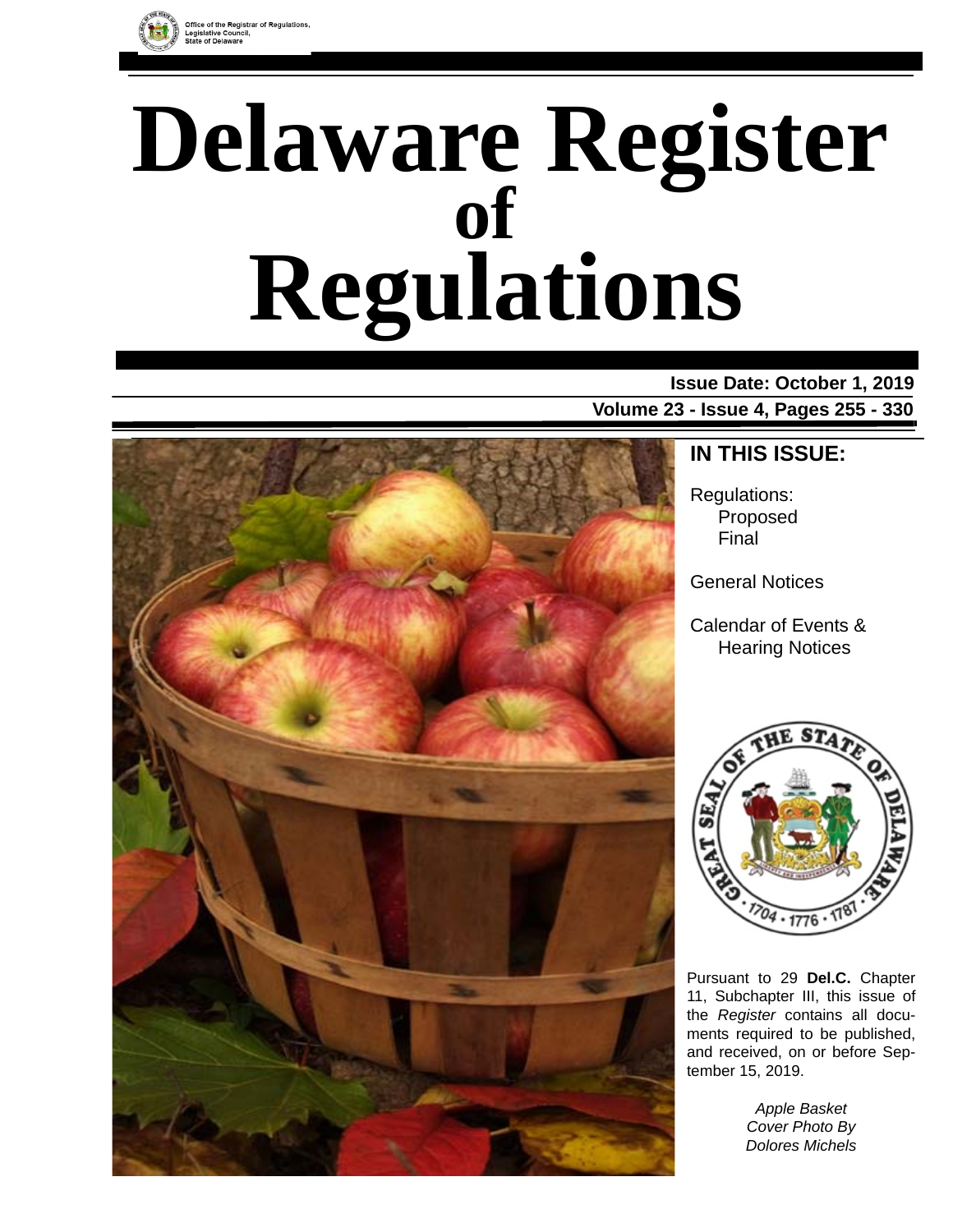**256**

# **INFORMATION ABOUT THE DELAWARE REGISTER OF REGULATIONS**

# **DELAWARE REGISTER OF REGULATIONS**

The *Delaware Register of Regulations* is an official State publication established by authority of 69 *Del. Laws*, c. 107 and is published on the first of each month throughout the year.

The *Delaware Register* will publish any regulations that are proposed to be adopted, amended or repealed and any emergency regulations promulgated.

The *Register* will also publish some or all of the following information:

- Governor's Executive Orders
- Governor's Appointments
- Agency Hearing and Meeting Notices
- Other documents considered to be in the public interest.

# **CITATION TO THE DELAWARE REGISTER**

The *Delaware Register of Regulations* is cited by volume, issue, page number and date. An example would be:

19 **DE Reg.** 1100 (06/01/16)

Refers to Volume 19, page 1100 of the *Delaware Register* issued on June 1, 2016.

# **SUBSCRIPTION INFORMATION**

The cost of a yearly subscription (12 issues) for the *Delaware Register of Regulations* is \$135.00. Single copies are available at a cost of \$12.00 per issue, including postage. For more information contact the Division of Research at 302-744-4114 or 1-800-282-8545 in Delaware.

# **CITIZEN PARTICIPATION IN THE REGULATORY PROCESS**

Delaware citizens and other interested parties may participate in the process by which administrative regulations are adopted, amended or repealed, and may initiate the process by which the validity and applicability of regulations is determined.

Under 29 **Del.C.** §10115 whenever an agency proposes to formulate, adopt, amend or repeal a regulation, it shall file notice and full text of such proposals, together with copies of the existing regulation being adopted, amended or repealed, with the Registrar for publication in the *Register of Regulations* pursuant to §1134 of this title. The notice shall describe the nature of the proceedings including a brief synopsis of the subject, substance, issues, possible terms of the agency action, a reference to the legal authority of the agency to act, and reference to any other regulations that may be impacted or affected by the proposal, and shall state the manner in which persons may present their views; if in writing, of the place to which and the final date by which such views may be submitted; or if at a public hearing, the date, time and place of the hearing. If a public hearing is to be held, such public hearing shall not be scheduled less than 20 days following publication of notice of the proposal in the *Register of Regulations*. If a public hearing will be held on the proposal, notice of the time, date, place and a summary of the nature of the proposal shall also be published in at least 2 Delaware newspapers of general circulation. The notice shall also be mailed to all persons who have made timely written requests of the agency for advance notice of its regulation-making proceedings.

**DELAWARE REGISTER OF REGULATIONS, VOL. 23, ISSUE 4, TUESDAY, OCTOBER 1, 2019**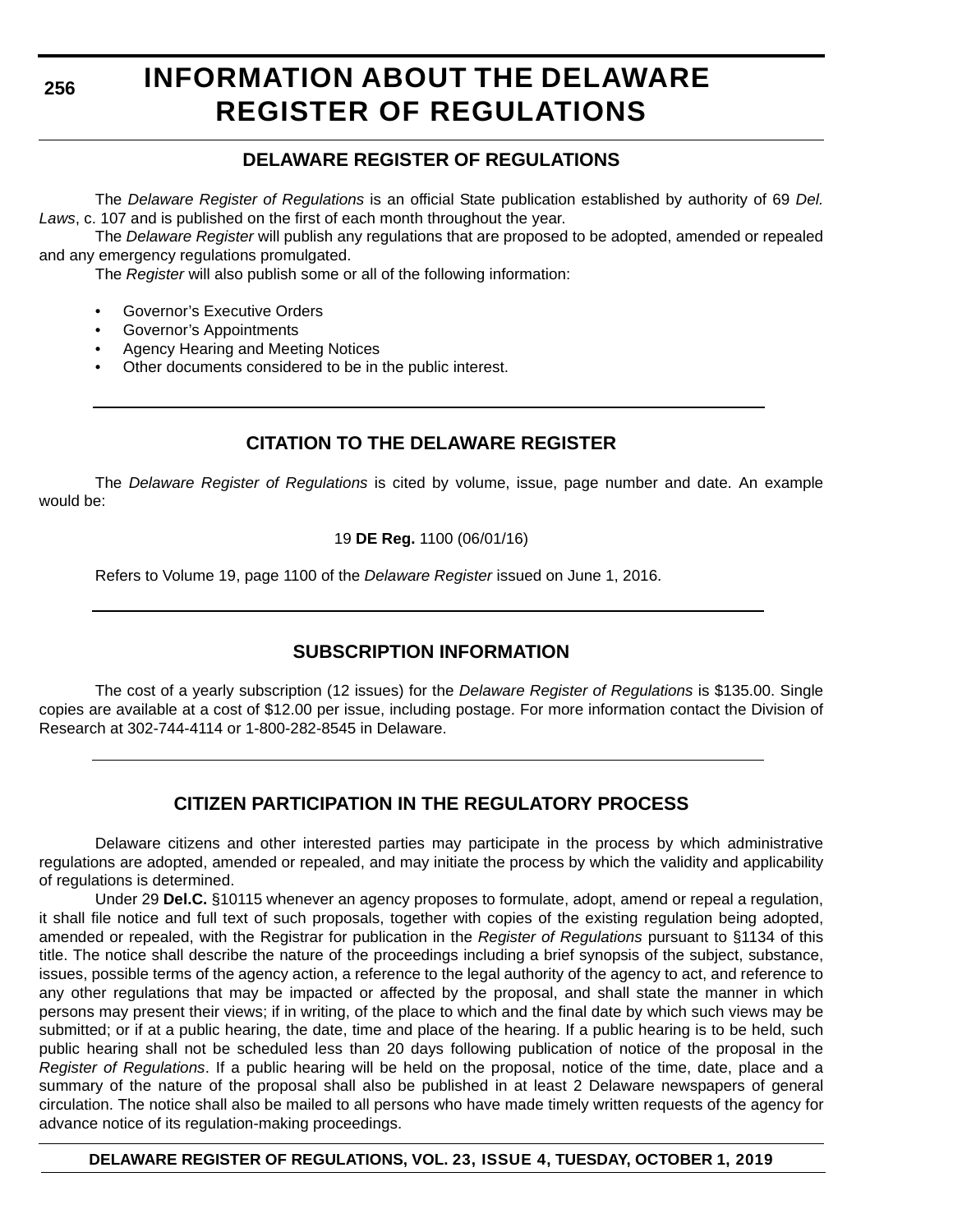# **INFORMATION ABOUT THE DELAWARE REGISTER OF REGULATIONS**

The opportunity for public comment shall be held open for a minimum of 30 days after the proposal is published in the *Register of Regulations*. At the conclusion of all hearings and after receipt, within the time allowed, of all written materials, upon all the testimonial and written evidence and information submitted, together with summaries of the evidence and information by subordinates, the agency shall determine whether a regulation should be adopted, amended or repealed and shall issue its conclusion in an order which shall include: (1) A brief summary of the evidence and information submitted; (2) A brief summary of its findings of fact with respect to the evidence and information, except where a rule of procedure is being adopted or amended; (3) A decision to adopt, amend or repeal a regulation or to take no action and the decision shall be supported by its findings on the evidence and information received; (4) The exact text and citation of such regulation adopted, amended or repealed; (5) The effective date of the order; (6) Any other findings or conclusions required by the law under which the agency has authority to act; and (7) The signature of at least a quorum of the agency members.

The effective date of an order which adopts, amends or repeals a regulation shall be not less than 10 days from the date the order adopting, amending or repealing a regulation has been published in its final form in the *Register of Regulations*, unless such adoption, amendment or repeal qualifies as an emergency under §10119.

Any person aggrieved by and claiming the unlawfulness of any regulation may bring an action in the Court for declaratory relief.

No action of an agency with respect to the making or consideration of a proposed adoption, amendment or repeal of a regulation shall be subject to review until final agency action on the proposal has been taken.

When any regulation is the subject of an enforcement action in the Court, the lawfulness of such regulation may be reviewed by the Court as a defense in the action.

Except as provided in the preceding section, no judicial review of a regulation is available unless a complaint therefor is filed in the Court within 30 days of the day the agency order with respect to the regulation was published in the *Register of Regulations*.

# **CLOSING DATES AND ISSUE DATES FOR THE DELAWARE REGISTER OF REGULATIONS**

| <b>ISSUE DATE</b> | <b>CLOSING DATE</b> | <b>CLOSING TIME</b> |
|-------------------|---------------------|---------------------|
| November 1        | October 15          | 4:30 p.m.           |
| December 1        | November 15         | 4:30 p.m.           |
| January 1         | December 16         | 4:30 p.m.           |
| February 1        | January 15          | 4:30 p.m.           |
| March 1           | February 17         | 4:30 p.m.           |
|                   |                     |                     |

# **DIVISION OF RESEARCH STAFF**

**Mark Brainard**, Joint Legislative Oversight Sunset Committee Analyst; **Mark J. Cutrona**, Director; **Deborah Gottschalk**, Legislative Attorney; **Robert Lupo**, Graphics and Printing Technician IV; **Colinda Marker**, Executive Assistant; **Amanda McAtee**, Joint Legislative Oversight Sunset Committee Analyst; **Kathleen Morris**, Office Manager; **Nathan Poore**, Graphics and Printing Technician I; **Victoria Schultes**, Administrative Specialist III; **Don Sellers,** Print Shop Supervisor; **Yvette W. Smallwood**, Registrar of Regulations; **Amy Tricarico**, Administrative Specialist II; **Holly Wagner**, Legislative Attorney; **Natalie White**, Administrative Specialist III; **Sara Zimmerman**, Legislative Librarian.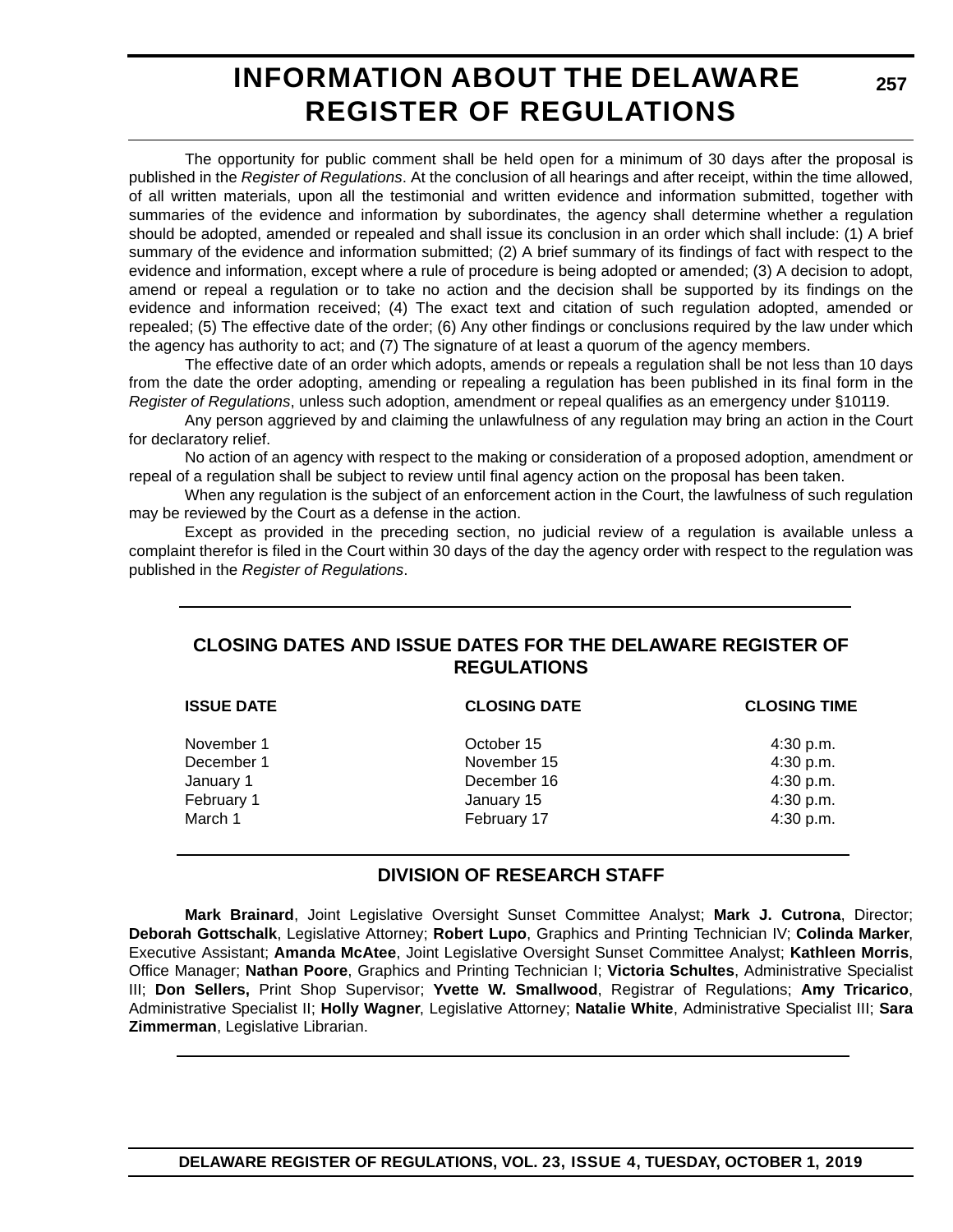# **TABLE OF CONTENTS**

<span id="page-3-0"></span>Cumulative Tables....................

| ., |         |   |
|----|---------|---|
|    | ٠       |   |
|    | ×.<br>٠ | ٠ |
|    |         |   |

### **PROPOSED**

| <b>DEPARTMENT OF EDUCATION</b>                                                                    |     |
|---------------------------------------------------------------------------------------------------|-----|
| <b>Office of the Secretary</b>                                                                    |     |
|                                                                                                   | 263 |
| 718 Health Examinations for Employees of School Districts, Charter Schools, and Alternative       |     |
|                                                                                                   | 265 |
| 734 Financial Responsibility Training for District School Board, Charter School Board and Citizen |     |
|                                                                                                   | 266 |
|                                                                                                   | 269 |
|                                                                                                   | 273 |
|                                                                                                   | 275 |
| <b>Professional Standards Board</b>                                                               |     |
|                                                                                                   | 278 |
|                                                                                                   | 285 |
| <b>DEPARTMENT OF HEALTH AND SOCIAL SERVICES</b>                                                   |     |
| <b>Division of Social Services</b>                                                                |     |
|                                                                                                   | 292 |
| <b>DEPARTMENT OF STATE</b>                                                                        |     |
| <b>Division of Historical and Cultural Affairs</b>                                                |     |
|                                                                                                   | 294 |
| <b>Division of Professional Regulation</b>                                                        |     |
|                                                                                                   | 296 |
| <b>Office of the State Treasurer</b>                                                              |     |
| <b>Division of Debt and Cash Management</b>                                                       |     |
| 1201 Statement of Objectives and Guidelines for the Investment of State of Delaware Funds         | 297 |

# **FINAL**

| 299 |
|-----|
| 301 |
|     |
|     |
| 303 |
|     |
| 306 |
|     |
| 308 |
|     |

#### **DELAWARE REGISTER OF REGULATIONS, VOL. 23, ISSUE 4, TUESDAY, OCTOBER 1, 2019**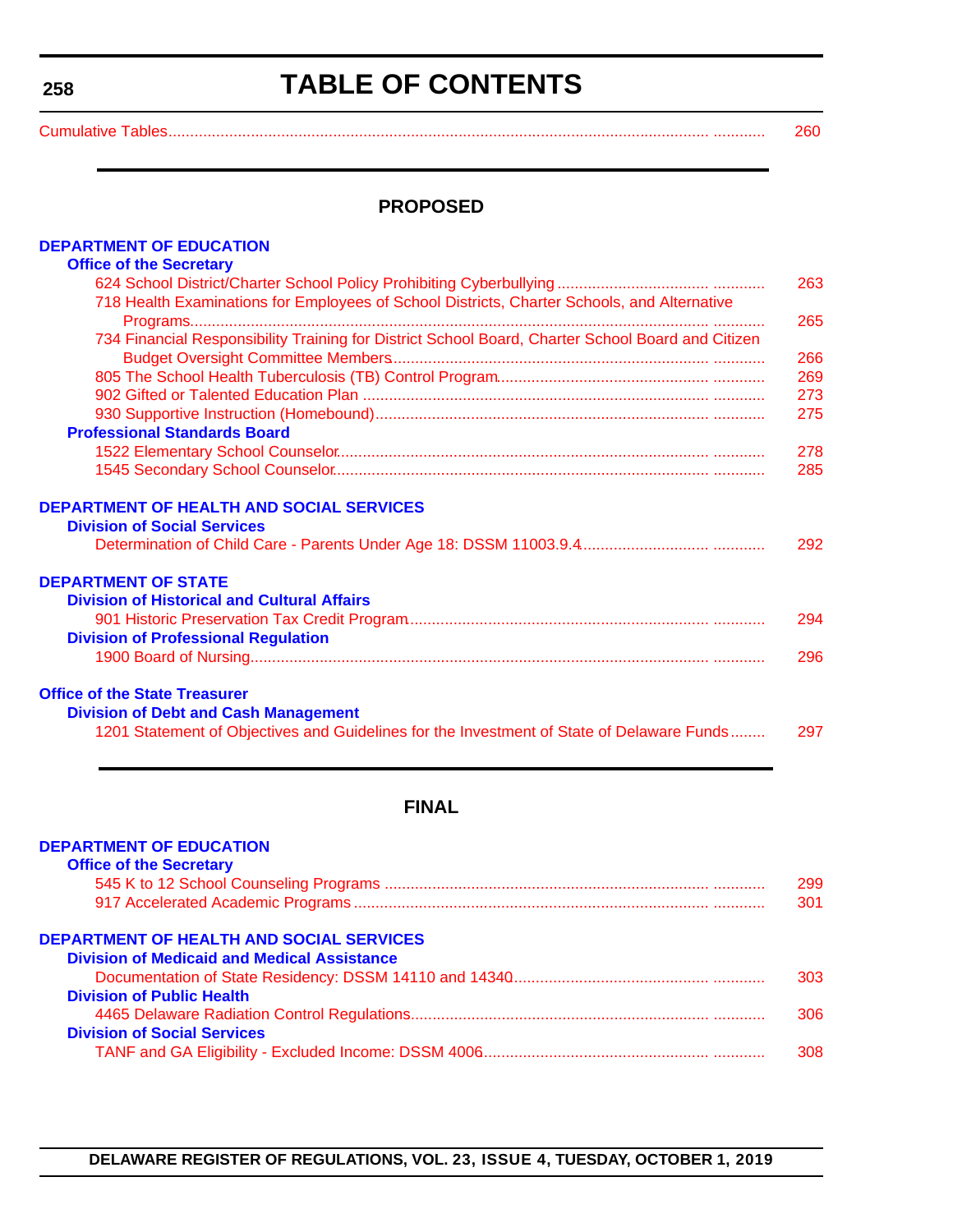# **TABLE OF CONTENTS**

| <b>DEPARTMENT OF INSURANCE</b>                                                                |     |
|-----------------------------------------------------------------------------------------------|-----|
| <b>Office of the Commissioner</b>                                                             |     |
| 1101 Listed Surplus Lines Carriers Intending to Establish an Office in Delaware               | 310 |
| 1313 Arbitration of Health Insurance Disputes Between Carriers and Providers                  | 312 |
| 1319 Arbitration of Disputes Between Carriers and Primary Care and Chronic Care Management    | 314 |
| 1410 Reporting Medical Management Protocols for Insurance Coverage for Serious Mental Illness | 316 |
| 1801 Insurance Holding Company System Regulation With Reporting Forms and Instructions        | 317 |
| DEPARTMENT OF NATURAL RESOURCES AND ENVIRONMENTAL CONTROL<br><b>Division of Air Quality</b>   |     |
| <b>Office of the Secretary</b>                                                                | 319 |
|                                                                                               | 322 |
| <b>DEPARTMENT OF STATE</b>                                                                    |     |
| <b>Division of Corporations</b>                                                               |     |
|                                                                                               | 323 |
| <b>DEPARTMENT OF TRANSPORTATION</b>                                                           |     |
| <b>Division of Transportation Solutions</b>                                                   |     |
|                                                                                               | 326 |

# **GENERAL NOTICES**

| DEPARTMENT OF NATURAL RESOURCES AND ENVIRONMENTAL CONTROL                                |     |
|------------------------------------------------------------------------------------------|-----|
| <b>Division of Watershed Stewardship</b>                                                 |     |
| Revised Regulatory Guidance Documents Supporting Regulation 5101 Sediment and Stormwater |     |
|                                                                                          | 328 |
|                                                                                          |     |

# **CALENDAR OF EVENTS/HEARING NOTICES**

|                                                                                                     | 329         |
|-----------------------------------------------------------------------------------------------------|-------------|
| Dept. of Health and Social Services; Div. of Social Services; Notice of Public Comment Period       | 329         |
| Dept. of State; Div. of Historical and Cultural Affairs; Div. of Professional Regulation; Notice of |             |
|                                                                                                     | $329 - 330$ |
| Office of the State Treasurer; Div. of Debt and Cash Management; Notice of Public Comment Period    | -330        |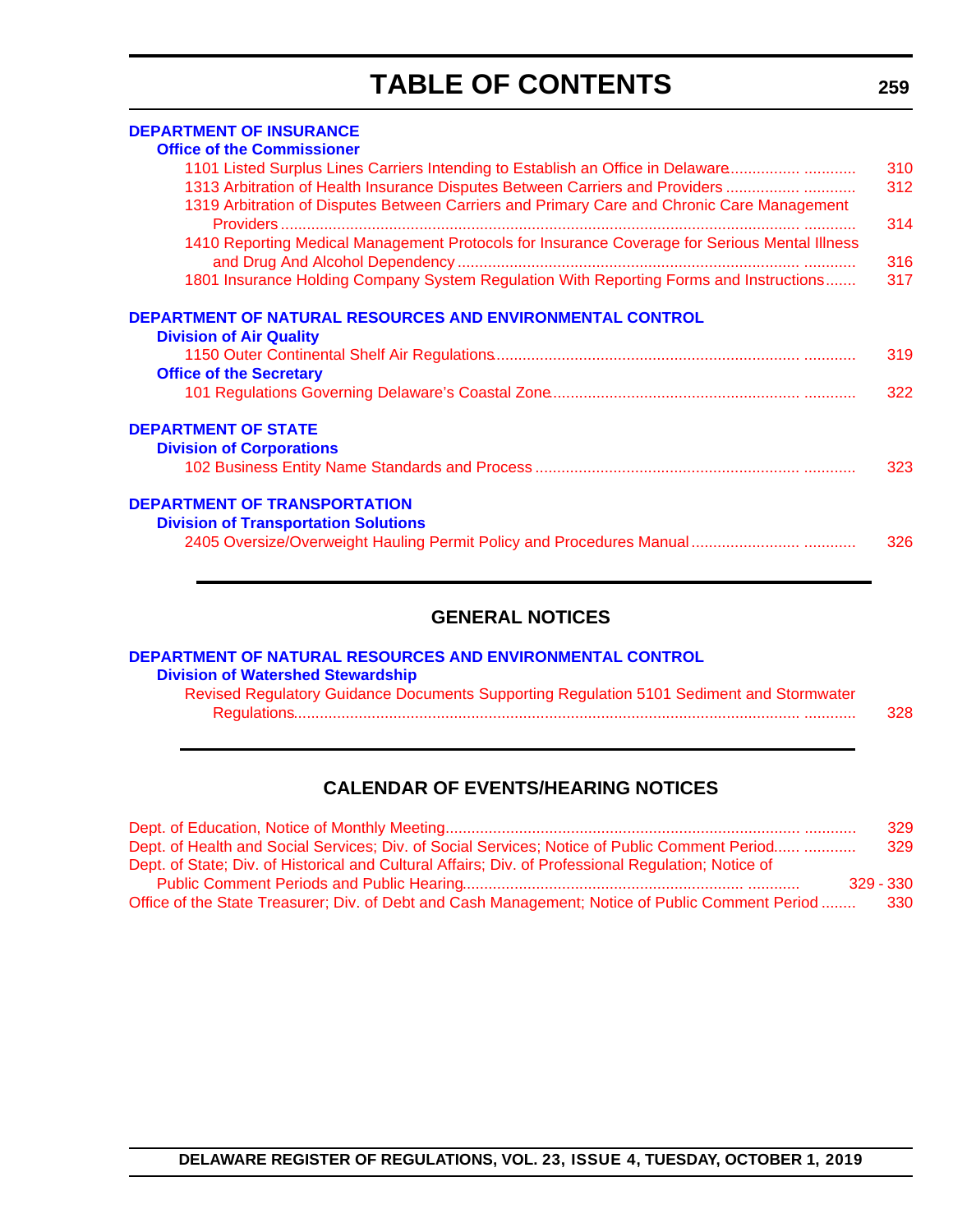#### <span id="page-5-0"></span>**260**

# **[CUMULATIVE TABLES](#page-3-0)**

The table printed below lists the regulations that have been proposed, adopted, amended or repealed in the preceding issues of the current volume of the *Delaware Register of Regulations*.

The regulations are listed alphabetically by the promulgating agency, followed by a citation to that issue of the *Register* in which the regulation was published. Proposed regulations are designated with (Prop.); Final regulations are designated with (Final); Emergency regulations are designated with (Emer.); and regulations that have been repealed are designated with (Rep.).

| DELAWARE CRIMINAL JUSTICE INFORMATION SYSTEM                                       |                          |                           |
|------------------------------------------------------------------------------------|--------------------------|---------------------------|
| 1301 Delaware Criminal Justice Information System Rules and Regulations            | 23 DE Reg. 144 (Prop.)   |                           |
|                                                                                    |                          |                           |
| DEPARTMENT OF EDUCATION                                                            |                          |                           |
| <b>Office of the Secretary</b>                                                     |                          |                           |
|                                                                                    | 23 DE Reg. 147 (Prop.)   |                           |
|                                                                                    | 23 DE Reg.               | 109 (Final)               |
| 611 Consortium Discipline Alternative Programs for Treatment of Severe             |                          |                           |
|                                                                                    | 23 DE Reg. 149 (Prop.)   |                           |
| 705 Leave for Training Camp or Special Duty in the National Guard or the           |                          |                           |
|                                                                                    | 23 DE Reg.               | 111 (Final)               |
|                                                                                    | 23 DE Reg.               | 153 (Prop.)               |
|                                                                                    | 23 DE Reg.               | 154 (Prop.)               |
|                                                                                    | 23 DE Reg.               | $6$ (Prop.)               |
|                                                                                    | 23 DE Reg.<br>23 DE Reg. | 208 (Final)<br>33 (Final) |
|                                                                                    | 23 DE Reg.               | 113 (Final)               |
|                                                                                    | 23 DE Reg.               | 114 (Final)               |
| 1008 DIAA Junior High and Middle School Interscholastic Athletics                  | 23 DE Reg.               | 122 (Final)               |
|                                                                                    | 23 DE Reg.               | 123 (Final)               |
| <b>Professional Standards Board</b>                                                |                          |                           |
| 1501 Knowledge, Skills, and Responsibility Based Salary Supplements for            |                          |                           |
|                                                                                    | 23 DE Reg. 155 (Prop.)   |                           |
|                                                                                    | 23 DE Reg.               | 38 (Final)                |
|                                                                                    | 23 DE Reg.               | 40 (Final)                |
|                                                                                    | 23 DE Reg.               | 162 (Prop.)               |
|                                                                                    | 23 DE Reg.               | 167 (Prop.)               |
|                                                                                    | 23 DE Reg. 173 (Prop.)   |                           |
|                                                                                    |                          |                           |
| <b>DEPARTMENT OF FINANCE</b>                                                       |                          |                           |
| <b>Office of the State Lottery</b>                                                 |                          |                           |
|                                                                                    | 23 DE Reg.               | 42 (Final)                |
|                                                                                    |                          |                           |
| DEPARTMENT OF HEALTH AND SOCIAL SERVICES<br><b>Delaware Health Care Commission</b> |                          |                           |
| Delaware Health Insurance Individual Market Stabilization Reinsurance              |                          |                           |
|                                                                                    |                          | 23 DE Reg. 178 (Prop.)    |
| <b>Division of Developmental Disabilities Services</b>                             |                          |                           |
| 2103 Reportable Incident Management and Corrective Measures                        | 23 DE Reg. 182 (Prop.)   |                           |
| <b>Division of Health Care Quality</b>                                             |                          |                           |
| 3320 Intensive Behavioral Support and Educational Residence                        | 23 DE Reg.               | 43 (Final)                |
|                                                                                    | 23 DE Reg.               | 45 (Final)                |
|                                                                                    | 23 DE Reg.               | 125 (Final)               |
|                                                                                    | 23 DE Reg.               | 9 (Prop.)                 |
| <b>Division of Medicaid and Medical Assistance</b>                                 |                          |                           |
|                                                                                    | 23 DE Reg. 186 (Prop.)   |                           |
|                                                                                    |                          |                           |

**DELAWARE REGISTER OF REGULATIONS, VOL. 23, ISSUE 4, TUESDAY, OCTOBER 1, 2019**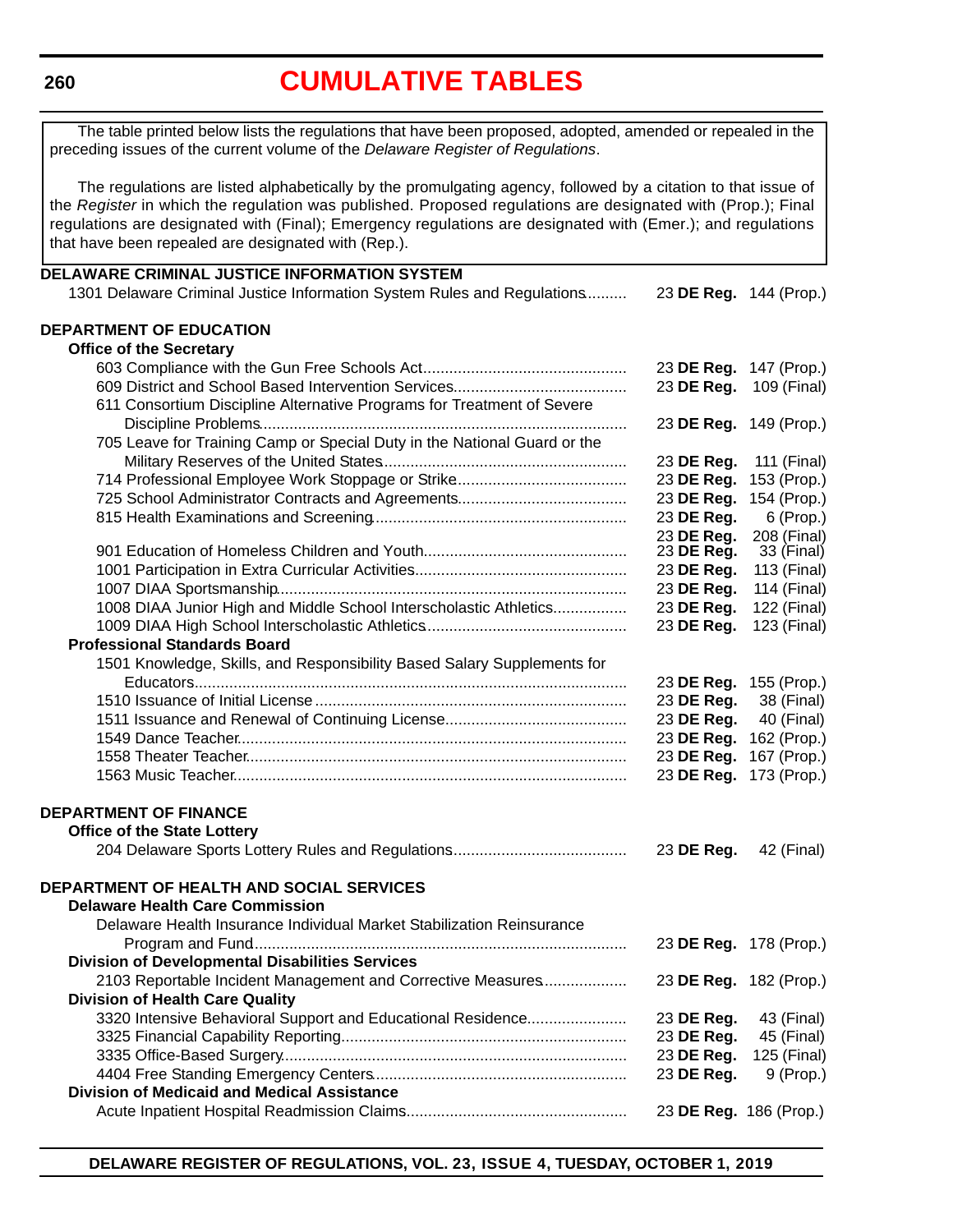# **CUMULATIVE TABLES**

| Documentation of State Residency: DSSM 14110 and 14340                          | 23 DE Reg.             | 83 (Prop.)             |
|---------------------------------------------------------------------------------|------------------------|------------------------|
|                                                                                 | 23 DE Reg.             | 10 (Prop.)             |
|                                                                                 | 23 DE Reg.             | 211 (Final)            |
|                                                                                 | 23 DE Reg.             | 46 (Final)             |
|                                                                                 | 23 DE Reg.             | 127 (Final)            |
| Title XXI Delaware Healthy Children Program State Plan - Children's Health      |                        |                        |
|                                                                                 | 23 DE Reg. 51 (Final)  |                        |
| Title XIX Medicaid State Plan - Drug Utilization Review (DUR)                   |                        | 23 DE Reg. 184 (Prop.) |
| Title XIX Medicaid State Plan - Telehealth Services Originating Site Fees       |                        | 23 DE Reg. 188 (Prop.) |
| Title XIX Medicaid State Plan - Prescribed Drugs - Obesity Drugs                |                        | 23 DE Reg. 191 (Prop.) |
| Title XIX Medicaid State Plan - Excluded Earnings of Temporary Census           |                        |                        |
|                                                                                 |                        | 23 DE Reg. 193 (Prop.) |
| <b>Division of Public Health</b>                                                |                        |                        |
| 4107 Screening of Newborn Infants for Metabolic, Hematologic, Endocrinologic,   |                        |                        |
|                                                                                 |                        | 23 DE Reg. 195 (Prop.) |
|                                                                                 |                        | 23 DE Reg. 12 (Prop.)  |
|                                                                                 |                        | 23 DE Reg. 213 (Final) |
| 4455 Delaware Regulations Governing a Detailed Plumbing Code                    | 23 DE Reg. 200 (Prop.) |                        |
|                                                                                 | 23 DE Reg.             | 52 (Final)             |
|                                                                                 | 23 DE Reg.             | 89 (Prop.)             |
| <b>Division of Social Services</b>                                              |                        |                        |
|                                                                                 | 23 DE Reg.             | 53 (Final)             |
| Income Reporting Requirements for Child Care: DSSM 11003                        | 23 DE Reg.             | 60 (Final)             |
| POC - Determining and Reviewing Child Care: DSSM 11004.11                       | 23 DE Reg.             | 98 (Prop.)             |
| TANF CMR School Attendance Requirements: DSSM 3012                              | 23 DE Reg.             | 89 (Prop.)             |
| TANF and GA Eligibility - Excluded Income: DSSM 4006                            | 23 DE Reg.             | 92 (Prop.)             |
| Temporary Assistance for Needy Families (TANF) - CMR: DSSM 3000                 | 23 DE Reg.             | 63 (Final)             |
| <b>DEPARTMENT OF INSURANCE</b>                                                  |                        |                        |
| <b>Office of the Commissioner</b>                                               |                        |                        |
| 1101 Listed Surplus Lines Carriers Intending to Establish an Office in Delaware | 23 DE Reg. 102 (Prop.) |                        |
|                                                                                 | 23 DE Reg. 129 (Final) |                        |
|                                                                                 |                        |                        |
| DEPARTMENT OF NATURAL RESOURCES AND ENVIRONMENTAL CONTROL                       |                        |                        |
| <b>Division of Air Quality</b>                                                  |                        |                        |
|                                                                                 |                        |                        |
| Division of Fish and Wildlife                                                   |                        |                        |
| 3723 Jonah Crab (Cancer Borealis).                                              | 23 DE Reg. 217 (Final) |                        |
|                                                                                 | 23 DE Reg. 217 (Final) |                        |
| <b>Division of Waste and Hazardous Substances</b>                               |                        |                        |
|                                                                                 | 23 DE Reg. 104 (Prop.) |                        |
| <b>Office of the Secretary</b>                                                  |                        |                        |
|                                                                                 | 23 DE Reg. 222 (Final) |                        |
|                                                                                 |                        |                        |
| DEPARTMENT OF SAFETY AND HOMELAND SECURITY                                      |                        |                        |
| <b>Division of State Police</b>                                                 |                        |                        |
|                                                                                 | 23 DE Reg. 226 (Final) |                        |
|                                                                                 | 23 DE Reg.             | 72 (Final)             |
|                                                                                 |                        |                        |
| DEPARTMENT OF SERVICES FOR CHILDREN, YOUTH AND THEIR FAMILIES                   |                        |                        |
| <b>Division of Family Services</b>                                              |                        |                        |
|                                                                                 | 23 DE Reg. 233 (Final) |                        |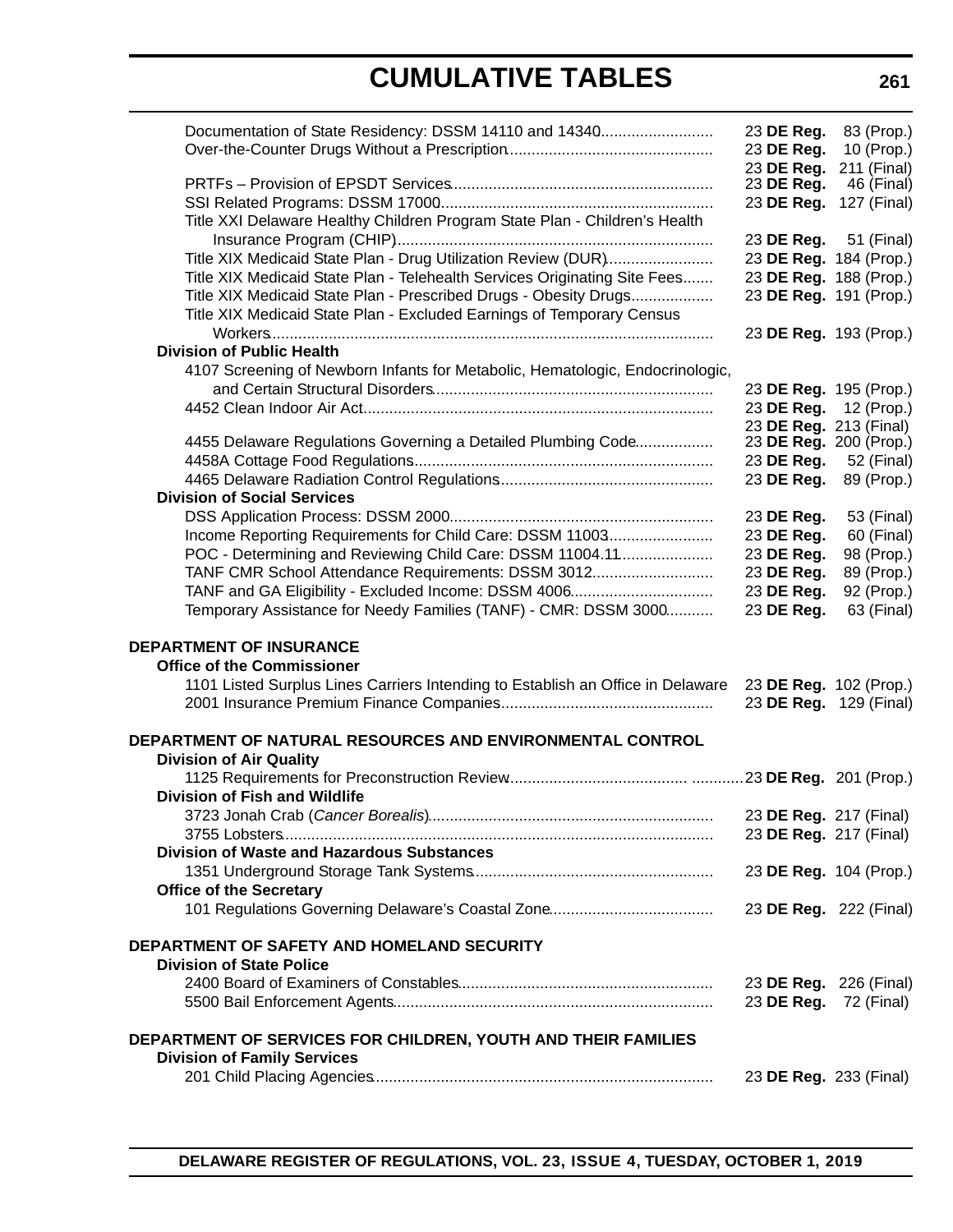# **CUMULATIVE TABLES**

#### **DEPARTMENT OF STATE Division of Corporations** 102 Business Entity Name Standards and Procedures...................................... 23 **DE Reg.** 105 (Prop.) **Division of Professional Regulation Controlled Substance Advisory Committee** Uniform Controlled Substance Act Regulations........................................... 23 **DE Reg.** 16 (Prop.) 1900 Board of Nursing....................................................................................... 23 **DE Reg.** 130 (Final) **Office of the State Bank Commissioner** 701 Procedures for Applications to Form a Bank, Bank and Trust Company or Limited Purpose Trust Company Pursuant to Chapter 7 of Title 5 of the Delaware Code ........................................................................................................... 23 **DE Reg.** 17 (Prop.) 1103 Instructions for Preparation of Franchise Tax............................................ 23 **DE Reg.** 21 (Prop.) 23 **DE Reg.** 236 (Final) 1110 Instructions for Preparation of Franchise Tax for Resulting Branches in this State of Out-of-State Banks................................................................... 23 **DE Reg.** 26 (Prop.) 23 **DE Reg.** 241 (Final) **DEPARTMENT OF TRANSPORTATION Division of Planning** 2309 Development Coordination Manual........................................................... 23 **DE Reg.** 203 (Prop.) 2312 Regulations Governing the Practice and Procedure for Administering the Transportation Infrastructure Investment Fund............................................ 23 **DE Reg.** 204 (Prop.) **Division of Transportation Solutions** 2405 Oversize/Overweight Hauling Permit Policy and Procedures Manual....... 23 **DE Reg.** 107 (Prop.)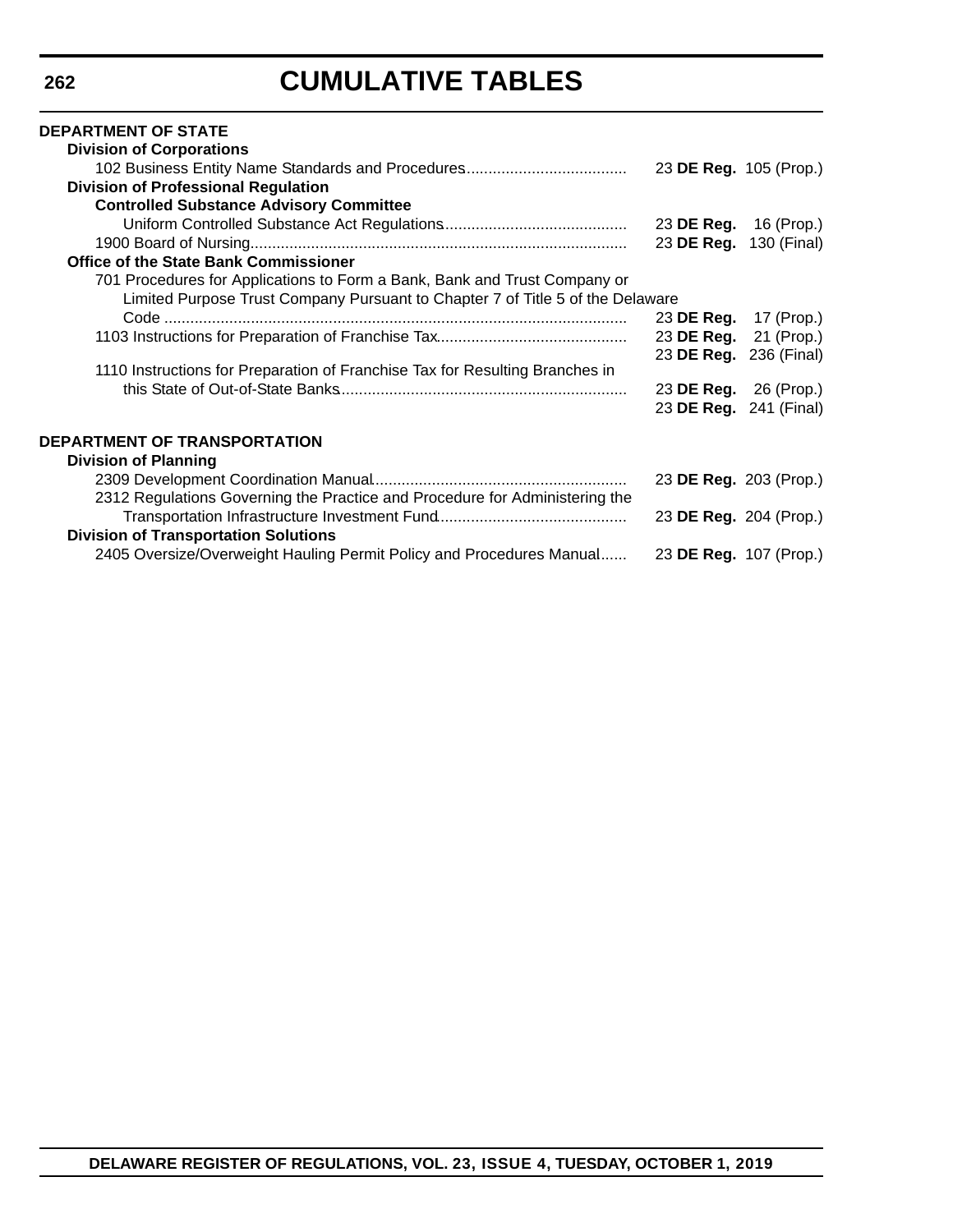# **Symbol Key**

<span id="page-8-0"></span>Arial type indicates the text existing prior to the regulation being promulgated. Underlined text indicates new text. Language which is stricken through indicates text being deleted.

### **Proposed Regulations**

Under 29 **Del.C.** §10115 whenever an agency proposes to formulate, adopt, amend or repeal a regulation, it shall file notice and full text of such proposals, together with copies of the existing regulation being adopted, amended or repealed, with the Registrar for publication in the *Register of Regulations* pursuant to §1134 of this title. The notice shall describe the nature of the proceedings including a brief synopsis of the subject, substance, issues, possible terms of the agency action, a reference to the legal authority of the agency to act, and reference to any other regulations that may be impacted or affected by the proposal, and shall state the manner in which persons may present their views; if in writing, of the place to which and the final date by which such views may be submitted; or if at a public hearing, the date, time and place of the hearing. If a public hearing is to be held, such public hearing shall not be scheduled less than 20 days following publication of notice of the proposal in the *Register of Regulations*. If a public hearing will be held on the proposal, notice of the time, date, place and a summary of the nature of the proposal shall also be published in at least 2 Delaware newspapers of general circulation. The notice shall also be mailed to all persons who have made timely written requests of the agency for advance notice of its regulation-making proceedings.

### **[DEPARTMENT OF EDUCATION](https://www.doe.k12.de.us/) OFFICE OF THE SECRETARY**

Statutory Authority: 14 Delaware Code, Section 4164(d) (14 **Del.C.** §4164(d)) 14 **DE Admin. Code** 624

### **PUBLIC NOTICE**

#### **Education Impact Analysis Pursuant To 14 Del.C. Section 122(d)**

### **[624 School District/Charter School Policy Prohibiting Cyberbullying](#page-3-0)**

### **A. Type of Regulatory Action Required**

Amendment to Existing Regulation

#### **B. Synopsis of Subject Matter of the Regulation**

Pursuant to 14 **Del.C.** §4164(d), the Secretary of Education intends to amend 14 **DE Admin. Code** 624 School District/Charter School Policy Prohibiting Cyberbullying. This regulation is being amended to remove an outdated school year reference, update a statutory reference and to comply with 29 **Del.C.** §10407 which requires regulations to be reviewed on a recurring basis every four years.

Persons wishing to present their views regarding this matter may do so in writing by the close of business on or before November 4, 2019 to the Department of Education, Office of the Secretary, Attn: Regulation Review, 401 Federal Street, Suite 2, Dover, Delaware 19901 or email to [DOEregulations.comment@doe.k12.de.us](mailto:DOEregulations.comment@doe.k12.de.us). A copy of this regulation may be viewed online at the Registrar of Regulation's website, [http://regulations.delaware.gov/](http://regulations.delaware.gov/services/current_issue.shtml) [services/current\\_issue.shtml](http://regulations.delaware.gov/services/current_issue.shtml), or obtained at the Department of Education, located at the address listed above.

#### **C. Impact Criteria**

1. Will the amended regulation help improve student achievement as measured against state achievement standards? The amended regulation does not specifically address the improvement of student achievement as measured against state achievement standards.

2. Will the amended regulation help ensure that all students receive an equitable education? The amended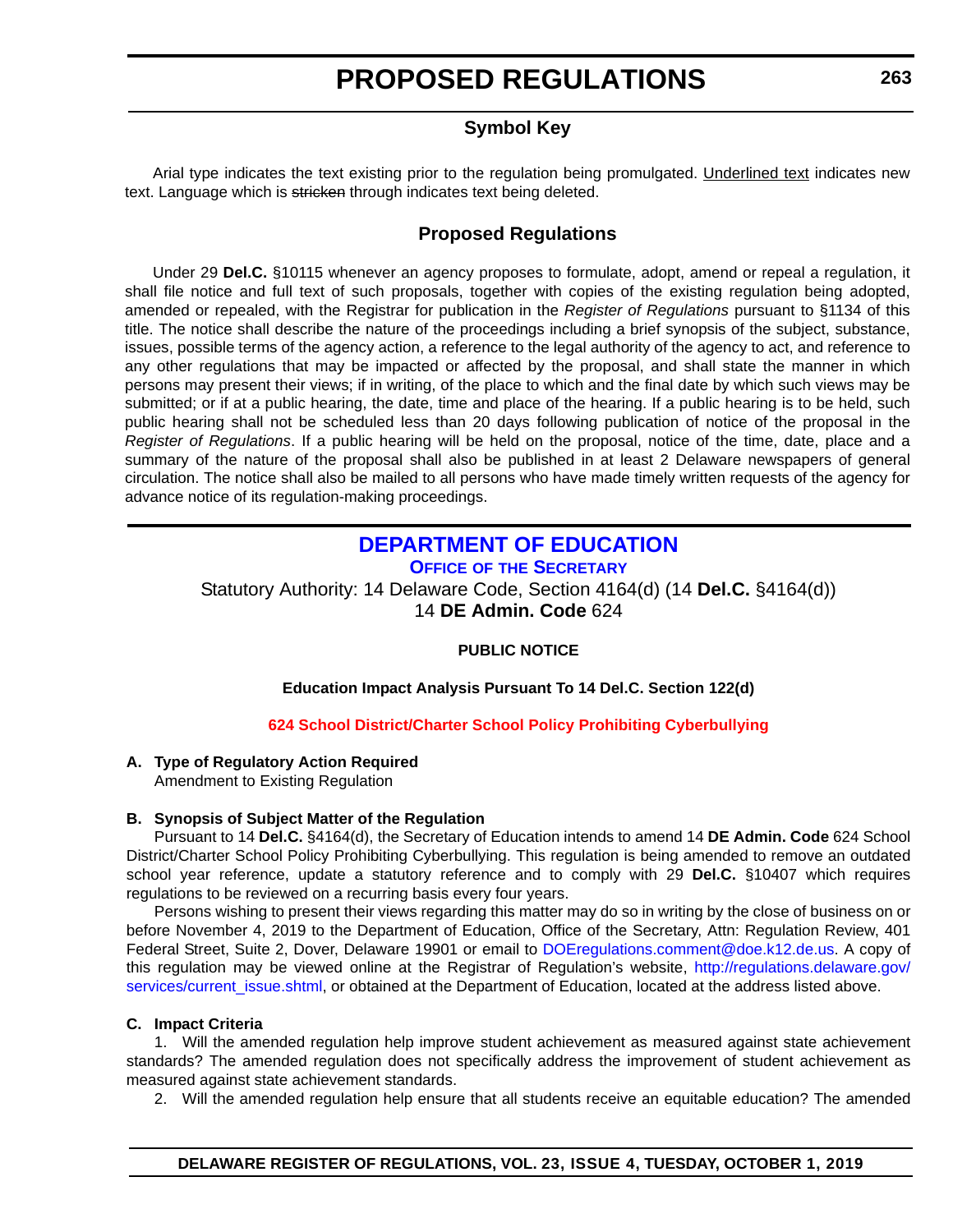regulation is intended to continue to help ensure all students receive an equitable education.

3. Will the amended regulation help to ensure that all students' health and safety are adequately protected? The amendments do not address students' health and safety.

4. Will the amended regulation help to ensure that all students' legal rights are respected? The amended regulation continues to help ensure that all student's legal rights are respected.

5. Will the amended regulation preserve the necessary authority and flexibility of decision making at the local board and school level? The amended regulation does not change the decision making at the local board and school level.

6. Will the amended regulation place unnecessary reporting or administrative requirements or mandates upon decision makers at the local board and school levels? The amended regulation does not place any unnecessary reporting or administrative requirements on decision makers.

7. Will the decision making authority and accountability for addressing the subject to be regulated be placed in the same entity? The decision making authority and accountability for addressing the subject to be regulated does not change because of the amendment.

8. Will the amended regulation be consistent with and not an impediment to the implementation of other state educational policies, in particular to state educational policies addressing achievement in the core academic subjects of mathematics, science, language arts and social studies? The amendment is consistent with and not an impediment to the implementation of other state educational policies.

9. Is there a less burdensome method for addressing the purpose of the regulation? There is not a less burdensome method for addressing the purpose of the regulation.

10. What is the cost to the State and to the local school boards of compliance with the regulation? There is no expected cost to implementing this amended regulation.

#### **\*Please Note: The Regulatory Flexibility Analysis and Impact Statement for this regulation, as required by 29 Del.C. Ch. 104, is available at:**

**<http://regulations.delaware.gov/register/october2019/proposed/23 DE Reg 263RFA 10-01-19.pdf>**

### **624 School District/Charter School Policy Prohibiting Cyberbullying**

#### **1.0 Cyberbullying Forbidden**

In addition to the policy prohibiting bullying put in place by school districts and charter schools pursuant to 14 **Del.C.** §4112D(b)(2)§4164(d), each school district and charter school shall also prohibit cyberbullying (as defined herein) by students directed at other students. Incidents of cyberbullying shall be treated by each school district and charter school in the same manner as incidents of bullying, and notice of each school district's and charter school's policy against cyberbullying shall be provided to students, staff, and faculty in the same manner as notice of the school district's and charter school's policy against bullying.

### **2.0 Definition of Cyberbullying**

- 2.1 Cyberbullying means the use of uninvited and unwelcome electronic communication directed at an identifiable student or group of students, through means other than face-to-face interaction, which (1) interferes with a student's physical well-being; or (2) is threatening or intimidating; or (3) is so severe, persistent, or pervasive that it is reasonably likely to limit a student's ability to participate in or benefit from the educational programs of the school district or charter school. Communication shall be considered to be directed at an identifiable student or group of students if it is sent directly to that student or group, or posted in a medium that the speaker knows is likely to be available to a broad audience within the school community.
- 2.2 Whether speech constitutes cyberbullying will be determined from the standpoint of a reasonable student of the same grade and other circumstances as the victim.
- 2.3 The place of origin of speech otherwise constituting cyberbullying is not material to whether it is considered cyberbullying under this policy, nor is the use of school district or charter school materials.
- 2.4 Upon implementation of this policy, and again at the beginning of each academic year, each school district and charter school shall inform students in writing of mediums where posting of speech will be presumed to be available to a broad audience within the school community, regardless of privacy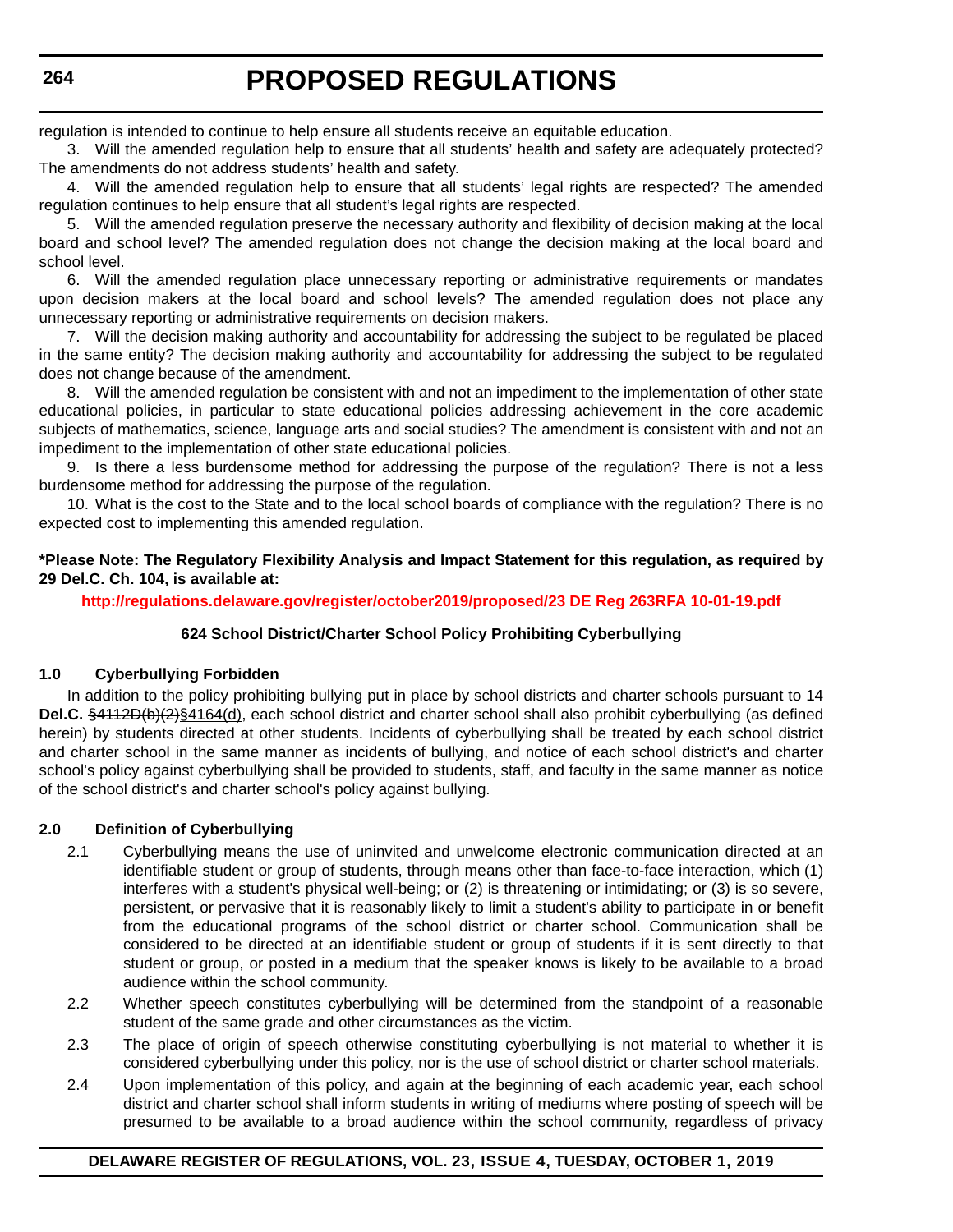<span id="page-10-0"></span>settings or other limitations on those postings. From implementation of this policy through the end of the 2013-2014 school year, postings on Facebook, Twitter, MySpace, YouTube, and Pinterest shall be included in each district's and charter school's list of mediums where posting of speech will be presumed to be available to a broad audience within the school community, regardless of privacy settings or other limitations on those postings.

2.5 Nothing in this policy shall limit in any way a school district's or charter school's ability to regulate student conduct, including bullying, in any manner provided for by existing law, regulation, or policy.

#### **OFFICE OF [THE SECRETARY](https://www.doe.k12.de.us/)**

### Statutory Authority: 14 Delaware Code, Section 122 (14 **Del.C.** §122) 14 **DE Admin. Code** 718

#### **PUBLIC NOTICE**

#### **Education Impact Analysis**

**[718 Health Examinations for Employees of School Districts, Charter Schools, and Alternative Programs](#page-3-0)**

# **A. Type of Regulatory Action Required**

Repeal of Existing Regulation

#### **B. Synopsis of Subject Matter of the Regulation**

Pursuant to 14 **Del.C.** §122, the Secretary of Education intends to repeal 14 **DE Admin. Code** 718 Health Examinations for Employees of School Districts, Charter Schools and Alternative Programs. This regulation is being repealed as it is unnecessary or unduly burdensome, as these matters are covered by The Americans with Disabilities Act of 1990 as amended ("ADA").

Persons wishing to present their views regarding this matter may do so in writing by the close of business on or before November 4, 2019 to the Department of Education, Office of the Secretary, Attn: Regulation Review, 401 Federal Street, Suite 2, Dover, Delaware 19901 or email to [DOEregulations.comment@doe.k12.de.us.](mailto:DOEregulations.comment@doe.k12.de.us) A copy of this regulation may be viewed online at the Registrar of Regulation's website, [http://regulations.delaware.gov/](http://regulations.delaware.gov/services/current_issue.shtml) [services/current\\_issue.shtml](http://regulations.delaware.gov/services/current_issue.shtml) or obtained at the Department of Education's Office of the Secretary, located at the address above.

#### **C. Impact Criteria**

1. Will the amended regulation help improve student achievement as measured against state achievement standards? The repeal of Regulation 718 will not impact student achievement.

2. Will the amended regulation help ensure that all students receive an equitable education? The repeal of Regulation 718 will not impact students receiving an equitable education.

3. Will the amended regulation help to ensure that all students' health and safety are adequately protected? The repeal of Regulation 718 will not impact students' health and safety.

4. Will the amended regulation help to ensure that all students' legal rights are respected? The repeal of Regulation 718 will not impact students' legal rights.

5. Will the amended regulation preserve the necessary authority and flexibility of decision making at the local board and school level? The repeal of Regulation 718 will not impact the necessary authority and flexibility of decision making at the local board and school level

6. Will the amended regulation place unnecessary reporting or administrative requirements or mandates upon decision makers at the local board and school levels? The repeal of Regulation 718 will remove an unnecessary reporting or administrative requirement or mandate.

7. Will the decision making authority and accountability for addressing the subject to be regulated be placed in the same entity? The repeal of Regulation 718 will not alter the authority and accountability for addressing employee health.

8. Will the amended regulation be consistent with and not an impediment to the implementation of other state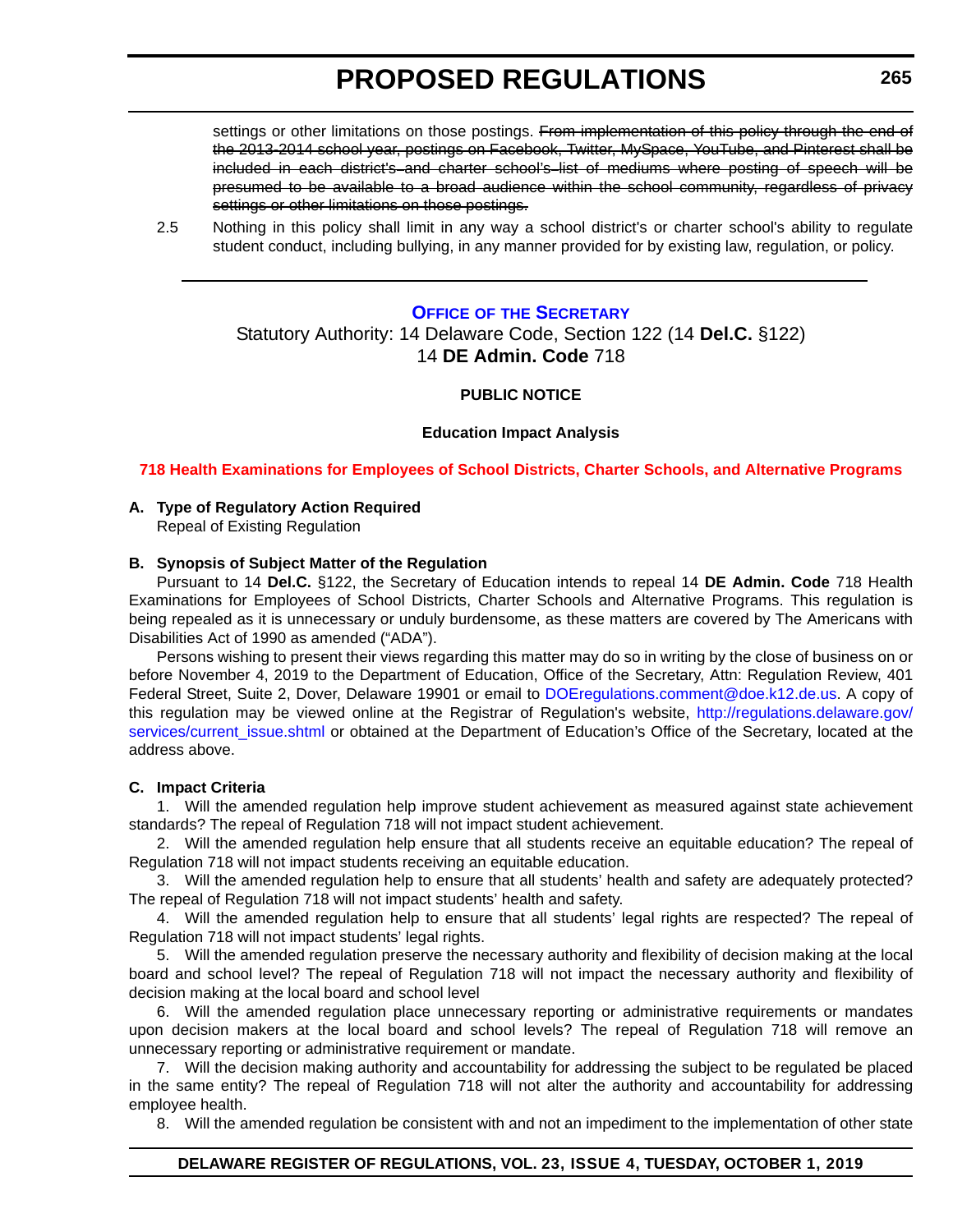<span id="page-11-0"></span>educational policies, in particular to state educational policies addressing achievement in the core academic subjects of mathematics, science, language arts and social studies? The repeal of Regulation 718 will not impact state educational policies.

9. Is there a less burdensome method for addressing the purpose of the regulation? Yes, the ADA addresses the purposes of Regulation 718.

10. What is the cost to the State and to the local school boards of compliance with the regulation? There are no material costs to repealing Regulation 718.

#### **\*Please Note: The Regulatory Flexibility Analysis and Impact Statement for this regulation, as required by 29 Del.C. Ch. 104, is available at:**

**<http://regulations.delaware.gov/register/october2019/proposed/23 DE Reg 265RFA 10-01-19.pdf>**

#### **718 Health Examinations for Employees of School Districts, Charter Schools, and Alternative Programs**

#### **1.0 Required Physician's Certification**

At initial employment, all employees of school districts, charter schools and alternative programs shall provide a physician's certification that he or she is free (a) from any medical condition which would prevent the applicant from performing the essential functions of the applicant's job and (b) free from any medical condition which cannot be remedied through reasonable accommodations. The physician's certification, along with any other medical information, shall be retained in an individual's file kept in accordance with any Health Insurance Portability and Accountability Act of 1996 (HIPAA) requirement and separate from the individual's personnel file.

Non regulatory note: See 14 **DE Admin. Code** 805 The School Health Tuberculosis Control Program for TB screening and testing. Also, see 21 **Del.C.** §2708 and 14 **DE Admin. Code** 1105 for requirements for school bus drivers.

#### **OFFICE OF [THE SECRETARY](https://www.doe.k12.de.us/)**

Statutory Authority: 14 Delaware Code, Sections 1508 and 1803 (14 **Del.C.** §§1508 & 1803) 14 **DE Admin. Code** 734

#### **PUBLIC NOTICE**

#### **Education Impact Analysis Pursuant To 14 Del.C. Section 122(d)**

#### **[734 Financial Responsibility Training for District School Board, Charter School Board and Citizen Budget](#page-3-0)  Oversight Committee Members**

# **A. Type of Regulatory Action Required**

Amendment to Existing Regulation

#### **B. Synopsis of Subject Matter of the Regulation**

Pursuant to 14 **Del.C.** §§1803 and 1508, the Secretary of Education intends to amend 14 **DE Admin. Code** 734 Financial Responsibility Training for District School Board, Charter School Board and Citizen Budget Oversight Committee Members. This regulation is being amended to include school district and charter school leaders per House Bill 225 of the 150<sup>th</sup> General Assembly, to ensure that two individuals have Financial Responsibility Training at all times and to update the title of the regulation.

Persons wishing to present their views regarding this matter may do so in writing by the close of business on or before November 4, 2019 to the Department of Education, Office of the Secretary, Attn: Regulation Review, 401 Federal Street, Suite 2, Dover, Delaware 19901 or email to [DOEregulations.comment@doe.k12.de.us](mailto:DOEregulations.comment@doe.k12.de.us). A copy of this regulation may be viewed online at the Registrar of Regulation's website, [http://regulations.delaware.gov/](http://regulations.delaware.gov/services/current_issue.shtml) [services/current\\_issue.shtml](http://regulations.delaware.gov/services/current_issue.shtml), or obtained at the Department of Education, located at the address listed above.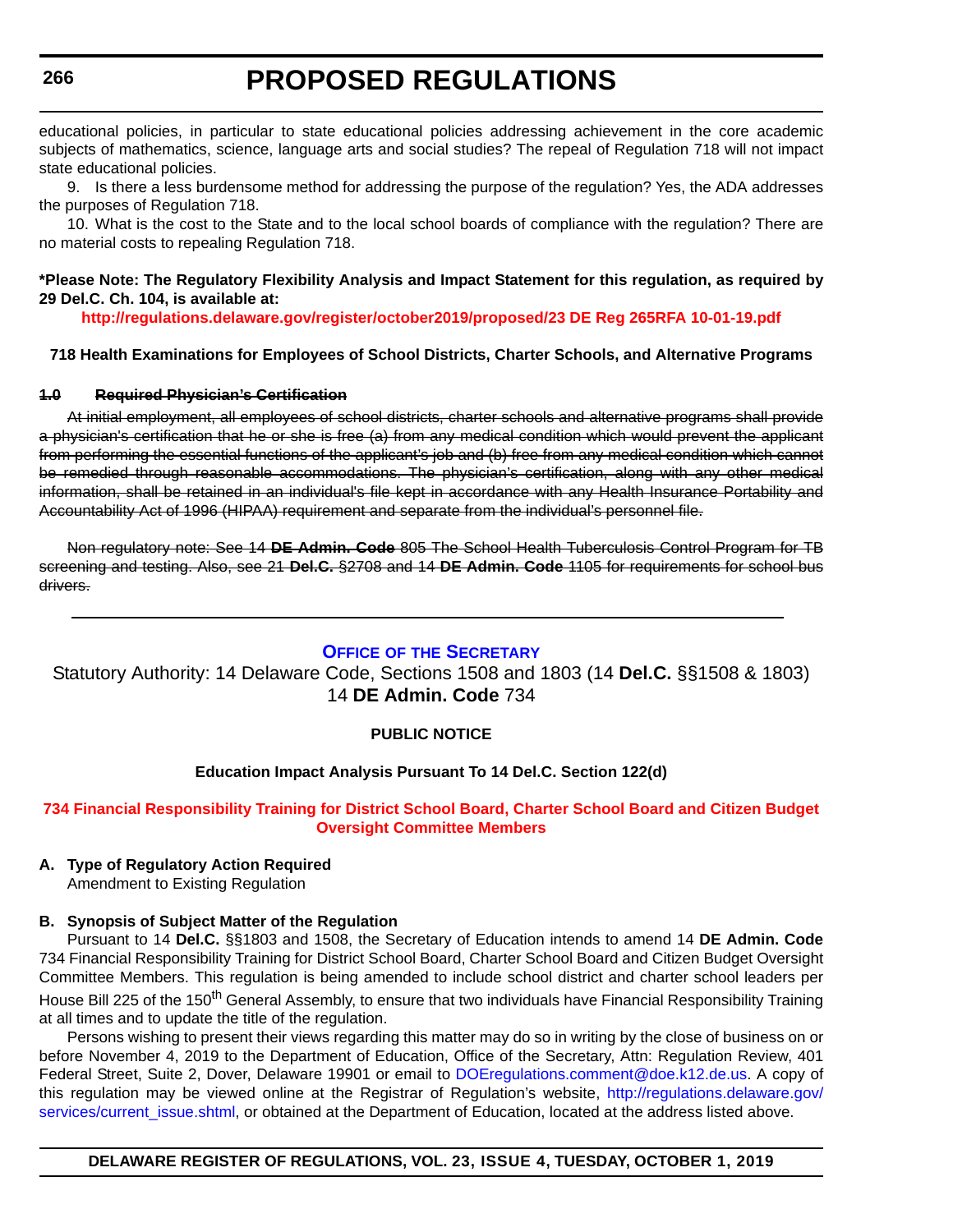#### **C. Impact Criteria**

1. Will the amended regulation help improve student achievement as measured against state achievement standards? The amended regulation does not specifically address the improvement of student achievement as measured against state achievement standards.

2. Will the amended regulation help ensure that all students receive an equitable education? The amended regulation is intended to continue to help ensure all students receive an equitable education.

3. Will the amended regulation help to ensure that all students' health and safety are adequately protected? The amendments do not address students' health and safety.

4. Will the amended regulation help to ensure that all students' legal rights are respected? The amended regulation continues to help ensure that all student's legal rights are respected.

5. Will the amended regulation preserve the necessary authority and flexibility of decision making at the local board and school level? The amended regulation does not change the decision making at the local board and school level.

6. Will the amended regulation place unnecessary reporting or administrative requirements or mandates upon decision makers at the local board and school levels? The amended regulation does not place any unnecessary reporting or administrative requirements on decision makers.

7. Will the decision making authority and accountability for addressing the subject to be regulated be placed in the same entity? The decision making authority and accountability for addressing the subject to be regulated does not change because of the amendment.

8. Will the amended regulation be consistent with and not an impediment to the implementation of other state educational policies, in particular to state educational policies addressing achievement in the core academic subjects of mathematics, science, language arts and social studies? The amendment is consistent with and not an impediment to the implementation of other state educational policies.

9. Is there a less burdensome method for addressing the purpose of the regulation? There is not a less burdensome method for addressing the purpose of the regulation.

10. What is the cost to the State and to the local school boards of compliance with the regulation? There is no expected cost to implementing this amended regulation.

#### **\*Please Note: The Regulatory Flexibility Analysis and Impact Statement for this regulation, as required by 29 Del.C. Ch. 104, is available at:**

**<http://regulations.delaware.gov/register/october2019/proposed/23 DE Reg 266RFA 10-01-19.pdf>**

#### **734 Financial Responsibility Training for District School Board, Charter School Board and Citizen Budget Oversight Committee Members**

#### **1.0 Purpose**

The purpose of this regulation is to outline the criteria and process for the required one-time Financial Responsibility Training for members of district school boards School District boards, including vocational technical school boards and the boards, boards of charter schools pursuant to 14 **Del.C.** §1803§1803, and for members of the Citizen Budget Oversight Committee Committees (CBOC) pursuant to 14 **Del.C.** §1508, and School District and Charter School Leaders. Financial Responsibility Training provides instruction to members of school boards and boards, CBOCs and School District and Charter School Leaders as to how to properly ensure that public funds are appropriately managed and expended, as well as to provide training on state and local funding of public education.

#### **2.0 Definitions**

The following words and terms, for the purposes of this regulation, shall have the following meaning unless the context clearly indicates otherwise:

> "**Certificate of Completion**" means the document provided by the Department of Education indicating the individual has attended and completed the Financial Responsibility Training.

> "**Charter School**" means a non-home based full-time public school that is operated in an approved physical plant under a charter granted by, or transferred to, the Department or other authorizing body for the personal physical attendance of all students.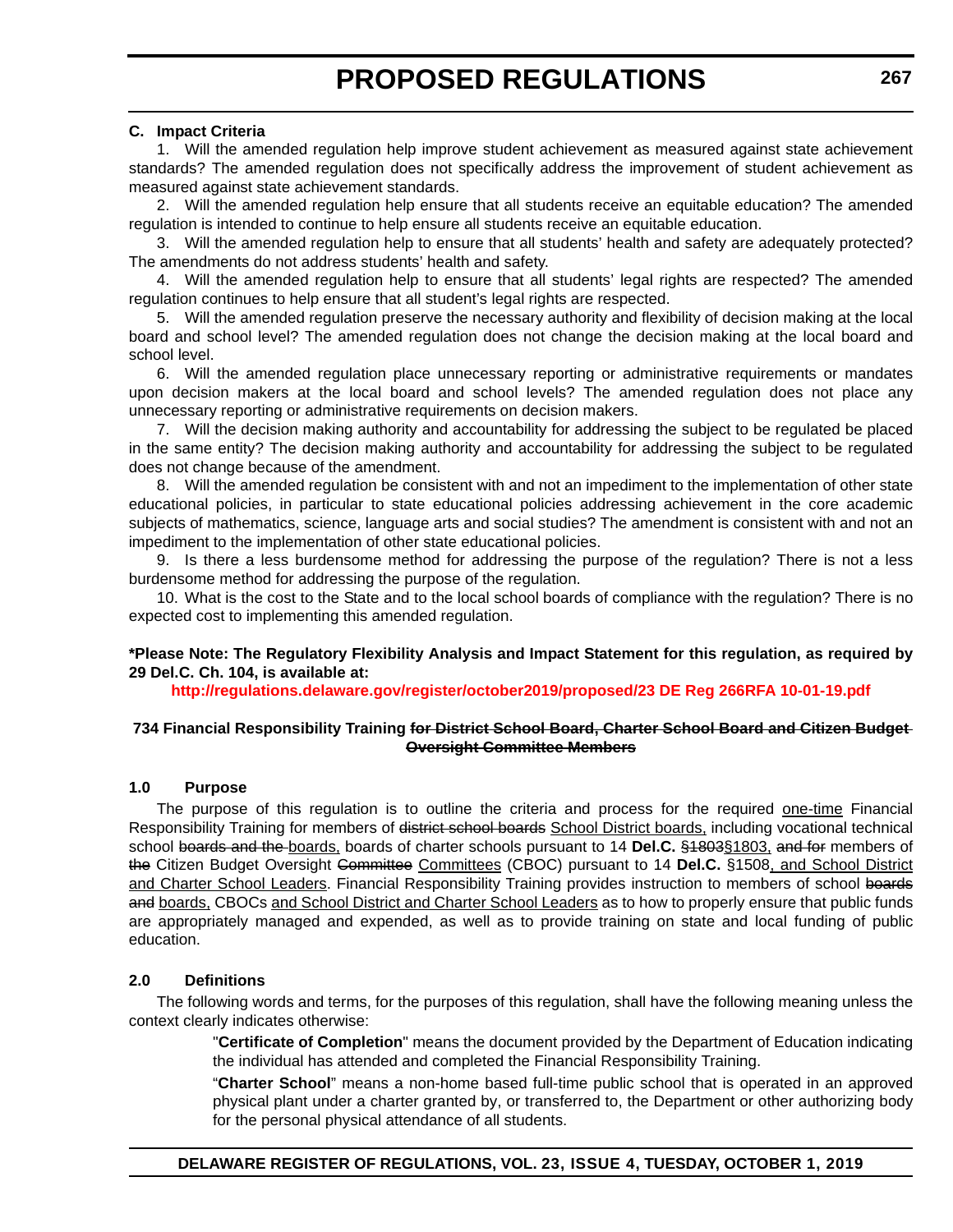"**Charter School Board**" means the board of directors of a charter school that shall be a public body subject to the requirements of 29 **Del.C.** Ch. 100 and shall have the same standing and authority as a Reorganized School District Board of Education, except the power to tax.

"**Charter School Leader**" means the head of school or chief financial officer of a charter school.

"**Citizen Budget Oversight Committee (CBOC)**" means a group of parents, educators and taxpayers that oversee the financial position of a Local School District or Charter School pursuant to 14 **Del.C.** §1508.

"**Department**" means the Delaware Department of Education.

"**District School Board**" shall mean reorganized school district boards and vocational technical school district boards duly appointed or elected pursuant to Chapter 10 of Title 14 of the **Delaware Code**.

"**Local School District**" means a reorganized school district or vocational technical school district established pursuant to 14 **Del.C.** Ch. 10.

"**School Board Member**" means a District School District Board or Charter School Board member whether that person is elected, appointed, or is a volunteer.

"**School District**" means a reorganized school district or vocational technical school district established pursuant to 14 **Del.C.** Ch. 10.

"**School District Board**" means reorganized School District Board or vocational technical school district boards duly appointed or elected pursuant to 14 **Del.C.** Ch. 10.

"**School District Leader**" means the superintendent of a School District or the chief financial officer.

"**Trainer**" means an individual or organization approved by the Department of Education to provide Financial Responsibility Training.

#### **3.0 Financial Responsibility Training Components**

- 3.1 The Financial Responsibility Training shall be developed and coordinated by the Department's Finance Office. This one-time training may be provided in person or online at the discretion of the Department and shall cover the following topics:
	- 3.1.1 Overview of education budget process and timelines;
	- 3.1.2 Instruction in the basic rules of budgeting, including State of Delaware funds, local funds, and federal funds;
	- 3.1.3 Information regarding the State's financial management system; and
	- 3.1.4 Reporting requirements.

#### **4.0 District School Board, Charter School Board and CBOC Member Requirements**

- 4.1 Each member of a District School District Board or Charter School Board shall attend and receive a Certificate of Completion for Financial Responsibility Training within three (3) months of election, appointment, or voluntary service to a District School District Board or Charter School Board. Provided further, additional training may be required from time to time as determined by the Department. Notification of any additional training shall be provided to the district or charter school.
- 4.2 Each member of a CBOC shall attend and receive a Certificate of Completion for the Financial Responsibility Training within three (3) months of appointment to a CBOC. Provided further, additional training may be required from time to time as determined by the Department. Notification of any additional training shall be provided to the district or charter school.
- 4.3 Each School District Leader shall attend and receive a Certificate of Completion for the Financial Responsibility Training within three (3) months of appointment to their position. Provided further, additional training may be required from time to time as determined by the Department. Notification of any additional training shall be provided to the district.
- 4.4 Each Charter School Leader shall attend and receive a Certificate of Completion for the Financial Responsibility Training within three (3) months of appointment to their position. Provided further,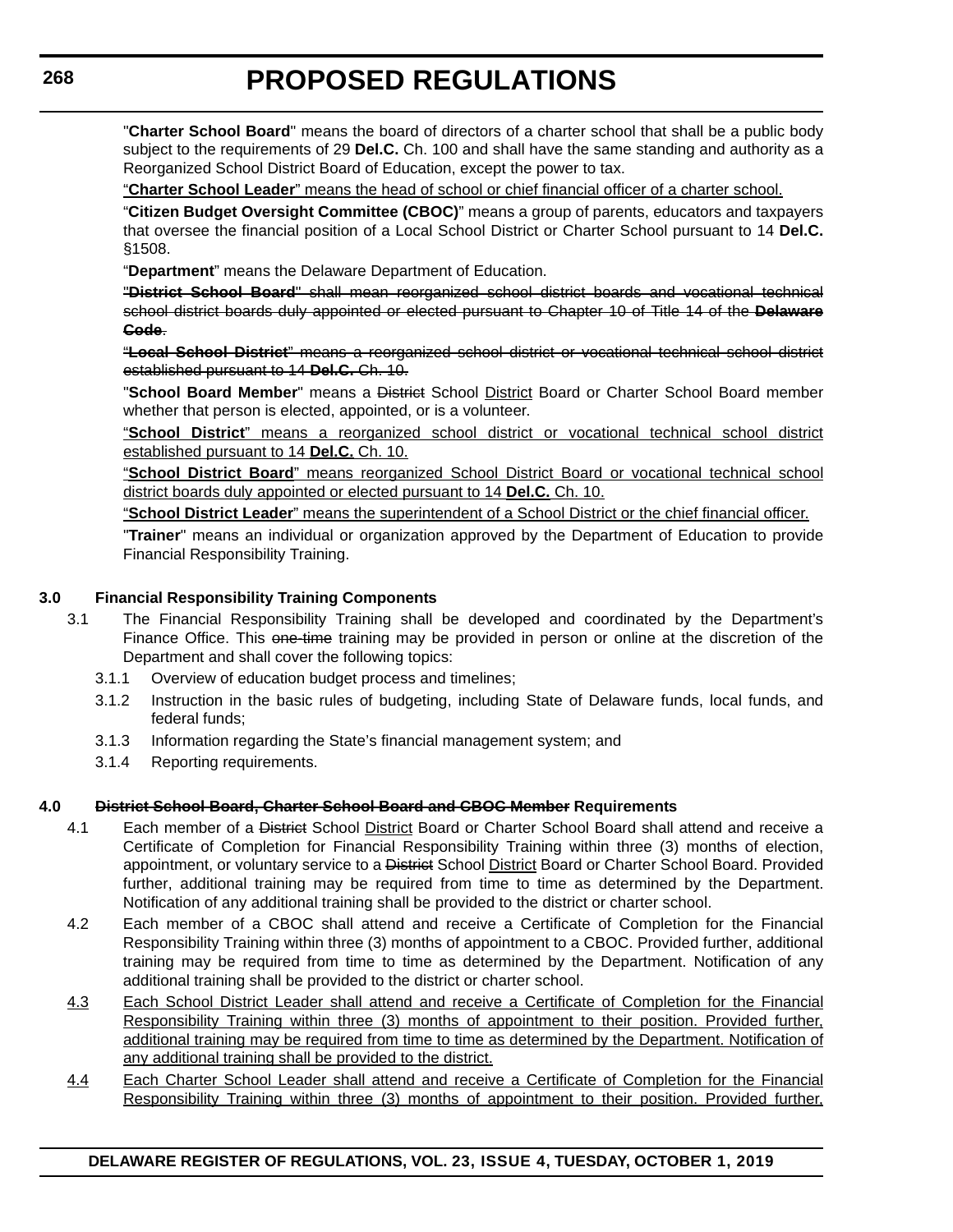<span id="page-14-0"></span>additional training may be required from time to time as determined by the Department. Notification of any additional training shall be provided to the charter school.

#### **5.0 Financial Responsibility Training Schedule School District and Charter School Leaders**

The Department shall communicate training opportunities to Local School Districts and Charter Schools as they are scheduled. The Financial Responsibility Training shall be conducted by a Trainer as defined in this regulation, and approved by the Department's Finance Office.

- 5.1 Effective July 1, 2019, each School District and Charter School Leader is required to complete Financial Responsibility Training.
	- 5.1.1 In the event that an individual has a dual capacity such as serving as both the school leader and chief financial officer, the School District or Charter School Leader shall designate a designee, so that two (2) individuals at all times have completed Financial Responsibility Training.
- 5.2 Any individual employed in a School District or Charter School Leader position prior to July 1, 2019 is not required to complete Financial Responsibility Training.

#### **6.0 Notification of Attendance Financial Responsibility Training Availability**

- 6.1 The Department shall periodically, but not less than annually, provide a list of those School Board and CBOC members that have not satisfied the requirement of subsections 4.1 and 4.2 to their respective District School Board or Charter School Board President, the Office of Management and Budget, and Controller General's Office. provide the required training opportunity in a self-paced, online format as approved by the Department's Finance Office.
- 6.2 Financial Responsibility Training shall be available to any additional employees, volunteers or stakeholders as requested by any School District or Charter School.

#### **7.0 Notification of Attendance**

- 7.1 The Department shall periodically, but not less than annually, provide a list of those School Board members, CBOC members and School District and Charter School Leaders that have not satisfied the requirement of subsections 4.1 and 4.2 to their respective School District or Charter School.
- 7.2 The Department shall notify the School District or Charter School upon successful completion of the Financial Responsibility Training by any School District or Charter School Leader.

### **OFFICE OF [THE SECRETARY](https://www.doe.k12.de.us/)**

Statutory Authority: 14 Delaware Code, Sections 122(b)(2) and 131 (14 **Del.C.** §§122(b)(2) & 131) 14 **DE Admin. Code** 805

### **PUBLIC NOTICE**

### **Education Impact Analysis Pursuant To 14 Del.C. Section 122(d)**

#### **[805 The School Health Tuberculosis \(TB\) Control Program](#page-3-0)**

### **A. Type of Regulatory Action Required**

Amendment to Existing Regulation

# **B. Synopsis of Subject Matter of the Regulation**

Pursuant to 14 **Del.C.** §§122(b)(2) and 131, the Secretary of Education intends to amend 14 **DE Admin. Code** 805 The School Health Tuberculosis (TB) Control Program. This regulation concerns the health and physical welfare of public school students in the State. This regulation is being amended to clarify the length of time a

**DELAWARE REGISTER OF REGULATIONS, VOL. 23, ISSUE 4, TUESDAY, OCTOBER 1, 2019**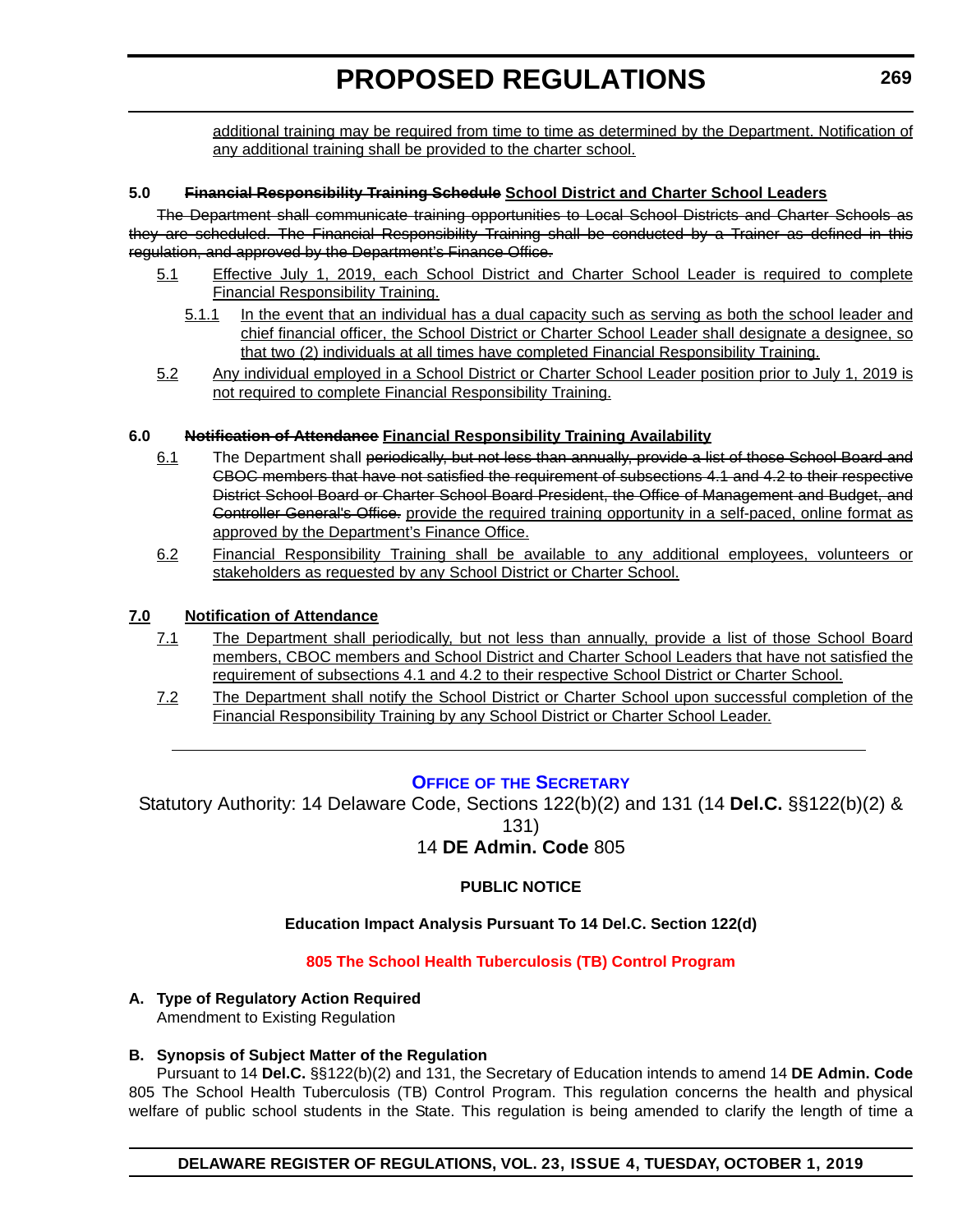student who is asymptomatic may remain in school as indicated by a licensed health care provider or Division of Public Health, and to comply with 29 **Del.C.** §10407 which requires regulations to be reviewed on a recurring basis every four years.

Persons wishing to present their views regarding this matter may do so in writing by the close of business on or before November 4, 2019 to Department of Education, Office of the Secretary, Attn: Regulation Review, 401 Federal Street, Suite 2, Dover, Delaware 19901 or email to [DOEregulations.comment@doe.k12.de.us](mailto:DOEregulations.comment@doe.k12.de.us). A copy of this regulation may be viewed online at the Registrar of Regulation's website, [http://regulations.delaware.gov/](http://regulations.delaware.gov/services/current_issue.shtml) [services/current\\_issue.shtml](http://regulations.delaware.gov/services/current_issue.shtml), or obtained at the Department of Education, located at the address listed above.

#### **C. Impact Criteria**

1. Will the amended regulation help improve student achievement as measured against state achievement standards? The amended regulation does not address improving student achievement as measured against state achievement standards.

2. Will the amended regulation help ensure that all students receive an equitable education? The amended regulation will help ensure all students receive an equitable education.

3. Will the amended regulation help to ensure that all students' health and safety are adequately protected? The amended regulation will help to ensure all students' health and safety are adequately protected.

4. Will the amended regulation help to ensure that all students' legal rights are respected? The amended regulation continues to ensure that all student's legal rights are respected.

5. Will the amended regulation preserve the necessary authority and flexibility of decision making at the local board and school level? The amended regulation does not change the decision making at the local board and school level.

6. Will the amended regulation place unnecessary reporting or administrative requirements or mandates upon decision makers at the local board and school levels? The amended regulation does not place any unnecessary reporting or administrative requirements on decision makers.

7. Will the decision making authority and accountability for addressing the subject to be regulated be placed in the same entity? The decision making authority and accountability for addressing the subject to be regulated does not change because of the amendment.

8. Will the amended regulation be consistent with and not an impediment to the implementation of other state educational policies, in particular to state educational policies addressing achievement in the core academic subjects of mathematics, science, language arts and social studies? The amendment is consistent with and not an impediment to the implementation of other state educational policies.

9. Is there a less burdensome method for addressing the purpose of the regulation? There is no less burdensome method for addressing the purpose of the regulation.

10. What is the cost to the State and to the local school boards of compliance with the regulation? There are no material costs to implementing this amended regulation.

#### **\*Please Note: The Regulatory Flexibility Analysis and Impact Statement for this regulation, as required by 29 Del.C. Ch. 104, is available at:**

**<http://regulations.delaware.gov/register/october2019/proposed/23 DE Reg 269RFA 10-01-19.pdf>**

#### **805 The School Health Tuberculosis (TB) Control Program**

#### **1.0 Definitions**

"**New School Enterer**" means any child between the ages of one year and twenty one (21) years entering or being admitted to a Delaware public school for the first time, including but not limited to, foreign exchange students, immigrants, students from other states and territories, and children entering from nonpublic schools. For purposes of this regulation, "new school enterer" shall also include any child who is re-enrolled in a Delaware public school following travel or residency of one month in a location or facility identified by the Delaware Division of Public Health as an area at risk for tuberculosis exposure.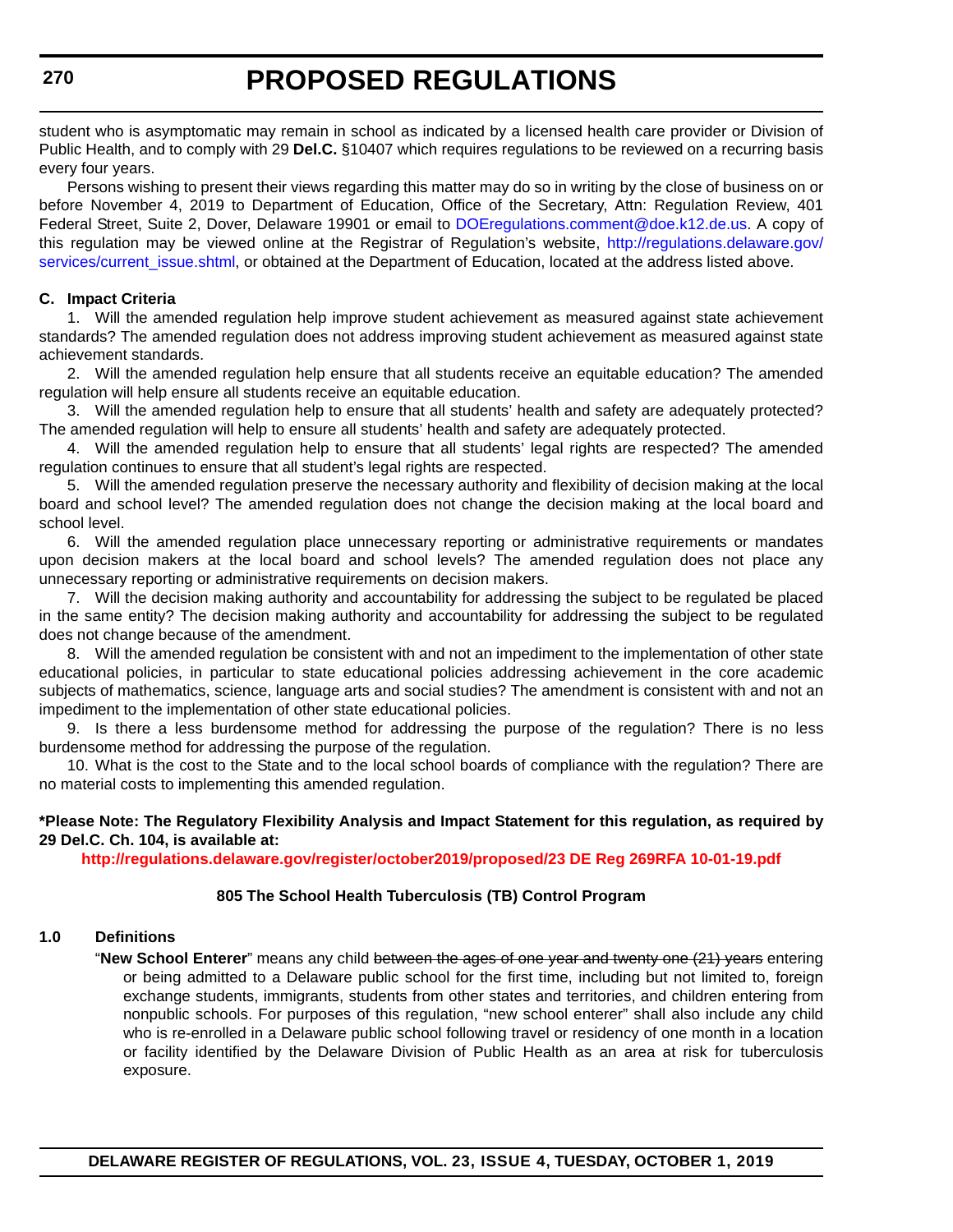- "**School Staff and Extended Services Personnel**" means all persons hired as full or part time employees in a public school. This includes, but is not limited to teachers, administrators, substitutes, contract employees, bus drivers and student teachers whether compensated or not.
- "**Tuberculosis Risk Assessment**" means a formal assessment by a healthcare professional to determine possible tuberculosis exposure through the use of a health history or questionnaire.
- "**Tuberculosis Test**" means a Mantoux skin test, Quantiferon Gold blood test, or other test approved by the Delaware Division of Public Health.
- "**Verification**" means a documented evaluation of the individual's disease status.
- "**Volunteers**" mean means those persons who give their time to help others for no monetary reward and who share the same air space with public school students and staff on a regularly scheduled basis.

#### **2.0 School Staff and Extended Services Personnel**

- 2.1 School Staff and Extended Services personnel shall provide the Tuberculosis Test results from a test administered within the past  $42$  twelve  $(12)$  months during the first  $45$  fifteen  $(15)$  working days of employment.
	- 2.1.1 Tuberculosis Test requirements may be waived for public school staff and extended services personnel who present a notarized statement that tuberculosis testing is against their religious beliefs. In such cases, the individual shall complete the Delaware Department of Education TB Health Questionnaire for School Employees or provide, within two (2) weeks, verification from a licensed health care provider or the Division of Public Health that the individual does not pose a threat of transmitting tuberculosis to students or other staff.
		- 2.1.1.1 If a school staff member or extended services person, who has submitted a waiver because of religious beliefs, answers affirmatively to any of the questions in the Delaware Department of Education TB Health Questionnaire for School Employees he/she shall provide, within two (2) weeks, verification from a licensed health care provider or the Division of Public Health that the individual does not pose a threat of transmitting tuberculosis to students or other staff.
	- 2.1.2 School Staff and Extended Services Personnel need not be retested if they move, within Delaware, from district to district, district to charter school, charter school to district, or charter school to charter school within a five year five (5) year period; however, a copy of the result of the latest Tuberculosis Test shall be provided to the new district or charter school within sixty (60) days.
- 2.2 Every fifth year, by October 15th, all public school staff and extended services personnel shall complete the Delaware Department of Education TB Health Questionnaire for School Employees or, within two (2) weeks, provide Tuberculosis Test results administered within the last twelve (12) months.
	- 2.2.1 If a school staff member or extended services staff member answers affirmatively to any of the questions in the *Delaware Department of Education TB Health Questionnaire for School Employees* he/she shall provide, within two (2) weeks, verification from a licensed health care provider or the Division of Public Health that the individual does not pose a threat of transmitting tuberculosis to students or other staff.
- 2.3 All documentation related to the School Health Tuberculosis (TB) Control Program shall be retained in the same manner as other confidential personnel medical information.

#### **3.0 Volunteers**

- 3.1 Volunteers shall complete the *Delaware Department of Education's TB Health Questionnaire for Volunteers in Public Schools* prior to their assignment and every fifth year thereafter.
	- 3.1.1 If the volunteer answers affirmatively to any of the questions, he/she shall provide, within two (2) weeks, verification from a licensed health care provider or the Division of Public Health that the individual does not pose a threat of transmitting tuberculosis to the students or staff.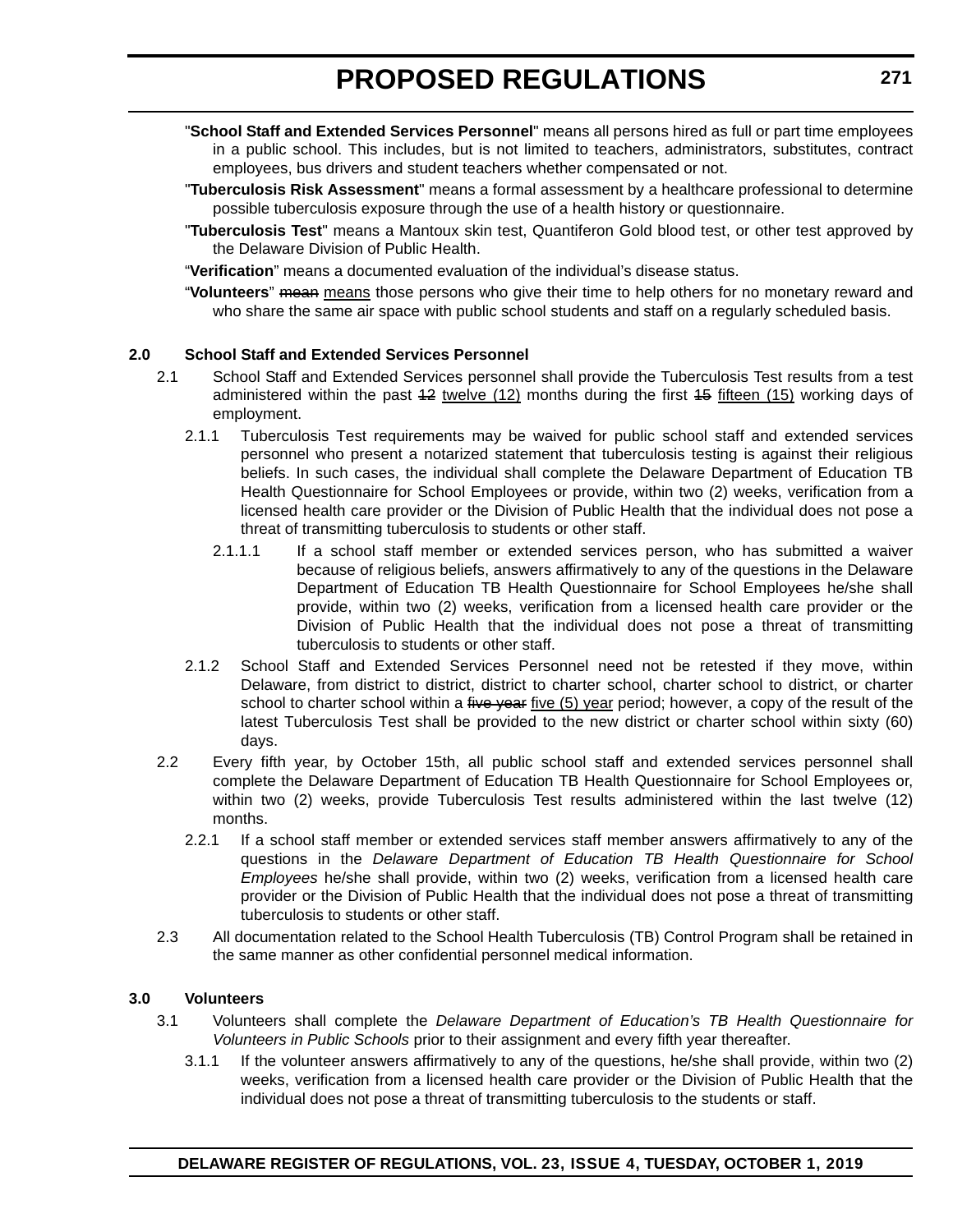3.2 Each public school nurse shall collect and monitor all documentation related to the volunteer's School Health Tuberculosis (TB) Control Program and store them in the school nurse's office in a confidential manner. All documentation related to the School Health Tuberculosis (TB) Control Program shall be retained in the same manner as other confidential personnel medical information.

### **4.0 New School Enterers**

- 4.1 New school enterers shall provide tuberculosis screening results from either a Tuberculosis Test or the results of a Tuberculosis Risk Assessment administered within the past 12 twelve (12) months prior to school entry.
	- 4.1.1 If the new school enterer is in compliance with the other school entry health requirements, a school nurse who is trained in the use of the *Delaware Department of Education TB Risk Assessment Questionnaire for Students* may administer the questionnaire to the student's parent(s), guardian(s) or Relative Caregiver or to a new school enterer who has reached the statutory age of majority (18).
		- 4.1.1.1 If a student's parent(s), guardian(s) or Relative Caregiver or a student 18 years or older answers affirmatively to any of the questions, he/she shall, within two (2) weeks, provide proof of tuberculosis testing results or provide verification from a licensed health care provider or the Division of Public Health that the student does not pose a threat of transmitting tuberculosis to staff or other students.
- 4.2 School nurses shall record and maintain documentation relative to the School Health Tuberculosis (TB) Control Program All documentation related to the School Health Tuberculosis (TB) Control Program shall be retained in the same manner as other confidential student medical information.

### **5.0 Tuberculosis Status Verification and Follow up**

- 5.1 Tuberculosis Status shall be determined through the use of a Tuberculosis Risk Assessment, Tuberculosis Test or other testing, which may include x-ray or sputum culture. Individuals who either refuse the Tuberculosis Test or have positive reactions to the same, or give positive responses to a tuberculosis risk assessment shall provide verification from a licensed health care provider or the Division of Public Health that the individual does not pose a threat of transmitting tuberculosis to staff or other students.
	- 5.1.1 Verification shall include Mantoux results recorded in millimeters (if test was administered), or other Tuberculosis Test results, current disease status (i.e. contagious or noncontagious), current treatment (or completion of preventative treatment for tuberculosis) and date when the individual may return to his/her school assignment without posing a risk to the school setting.
	- 5.1.2 Verification from a health care provider or Division of Public Health shall be required only once if treatment was completed successfully.
	- 5.1.3 Updated information regarding disease status and treatment shall be provided to the public school by October 15 every fifth year if treatment was previously contraindicated, incomplete or unknown.
	- 5.1.4 Persons with a positive Tuberculosis Test, without active disease, who do not receive prophylactic treatment shall be excluded from school in the event of showing any signs or symptoms of active, infectious disease as described by the Division of Public Health.
- 5.2 In the event an individual shows any signs or symptoms of active tuberculosis infection, he/she shall be excluded from school until all required medical verification is received by the school. During the specified verification and follow-up an asymptomatic individual, as described by the Division of Public Health, may remain in school until testing and evaluations are completed, but no longer than six (6) ten (10) weeks.

Non regulatory note: See 14 **DE Admin. Code** 930 Supportive Instruction (Homebound)

### **DELAWARE REGISTER OF REGULATIONS, VOL. 23, ISSUE 4, TUESDAY, OCTOBER 1, 2019**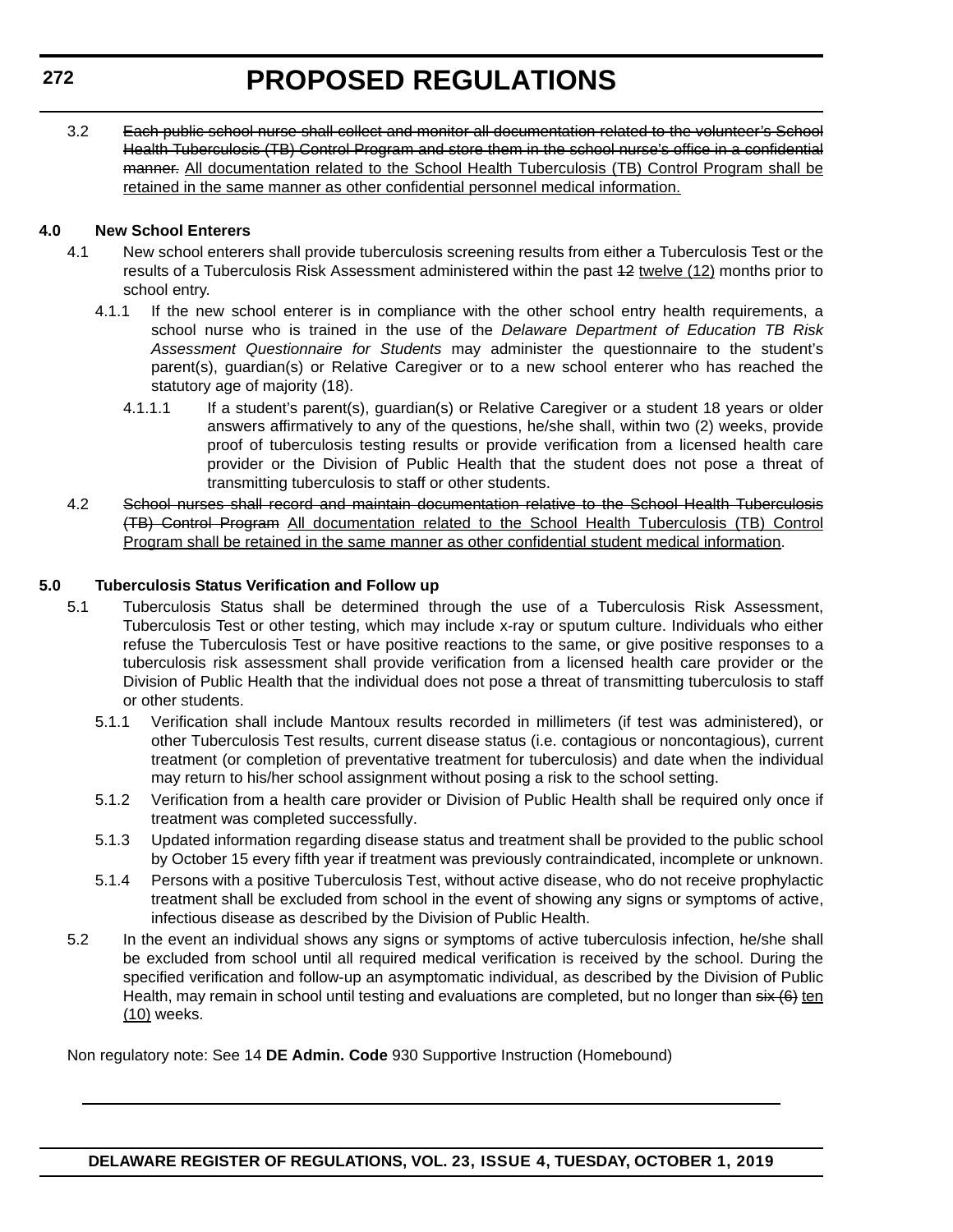#### **OFFICE OF [THE SECRETARY](https://www.doe.k12.de.us/)**

<span id="page-18-0"></span>Statutory Authority: 14 Delaware Code, Section 3126 (14 **Del.C.** §3126) 14 **DE Admin. Code** 902

#### **PUBLIC NOTICE**

#### **Education Impact Analysis Pursuant To 14 Del.C. Section 122(d)**

#### **[902 Gifted or Talented Education Plan](#page-3-0)**

#### **A. Type of Regulatory Action Required**

Amendment to Existing Regulation

#### **B. Synopsis of Subject Matter of the Regulation**

Pursuant to 14 **Del.C.** §3126, the Secretary of Education seeks the consent of the State Board of Education to amend 14 **DE Admin. Code** 902 Gifted or Talented Education Plan. This regulation is being amended to clarify the implementation process, make minor clarifications and to comply with 29 **Del.C.** §10407 which requires regulations to be reviewed on a recurring basis every four years.

Persons wishing to present their views regarding this matter may do so in writing by the close of business on or before November 4, 2019 to the Department of Education, Office of the Secretary, Attn: Regulation Review, 401 Federal Street, Suite 2, Dover, Delaware 19901 or email to [DOEregulations.comment@doe.k12.de.us.](mailto:DOEregulations.comment@doe.k12.de.us) A copy of this regulation may be viewed online at the Registrar of Regulation's website, [http://regulations.delaware.gov/](http://regulations.delaware.gov/services/current_issue.shtml) services/current issue.shtml or obtained at the Department of Education's Office of the Secretary, located at the address above.

#### **C. Impact Criteria**

1. Will the amended regulation help improve student achievement as measured against state achievement standards? The amended regulation intends to help improve student achievement as measured against state achievement standards by clarifying the implementation of gifted or talented education plans.

2. Will the amended regulation help ensure that all students receive an equitable education? The amended regulation continues to help ensure all students receive an equitable education.

3. Will the amended regulation help to ensure that all students' health and safety are adequately protected? The amended regulation does not address students' health and safety.

4. Will the amended regulation help to ensure that all students' legal rights are respected? The amended regulation continues to help ensure that all student's legal rights are respected.

5. Will the amended regulation preserve the necessary authority and flexibility of decision making at the local board and school level? The amended regulation does not change the decision making at the local board and school level.

6. Will the amended regulation place unnecessary reporting or administrative requirements or mandates upon decision makers at the local board and school levels? The amended regulation does not place any unnecessary reporting or administrative requirements on decision makers.

7. Will the decision making authority and accountability for addressing the subject to be regulated be placed in the same entity? The amended regulation does not change the decision making authority and accountability for addressing the subject to be regulated.

8. Will the amended regulation be consistent with and not an impediment to the implementation of other state educational policies, in particular to state educational policies addressing achievement in the core academic subjects of mathematics, science, language arts and social studies? The amended regulation is consistent with and not an impediment to the implementation of other state educational policies.

9. Is there a less burdensome method for addressing the purpose of the regulation? There is no less burdensome method for addressing the purpose of the regulation.

10. What is the cost to the State and to the local school boards of compliance with the regulation? There is no expected cost to implementing this amended regulation.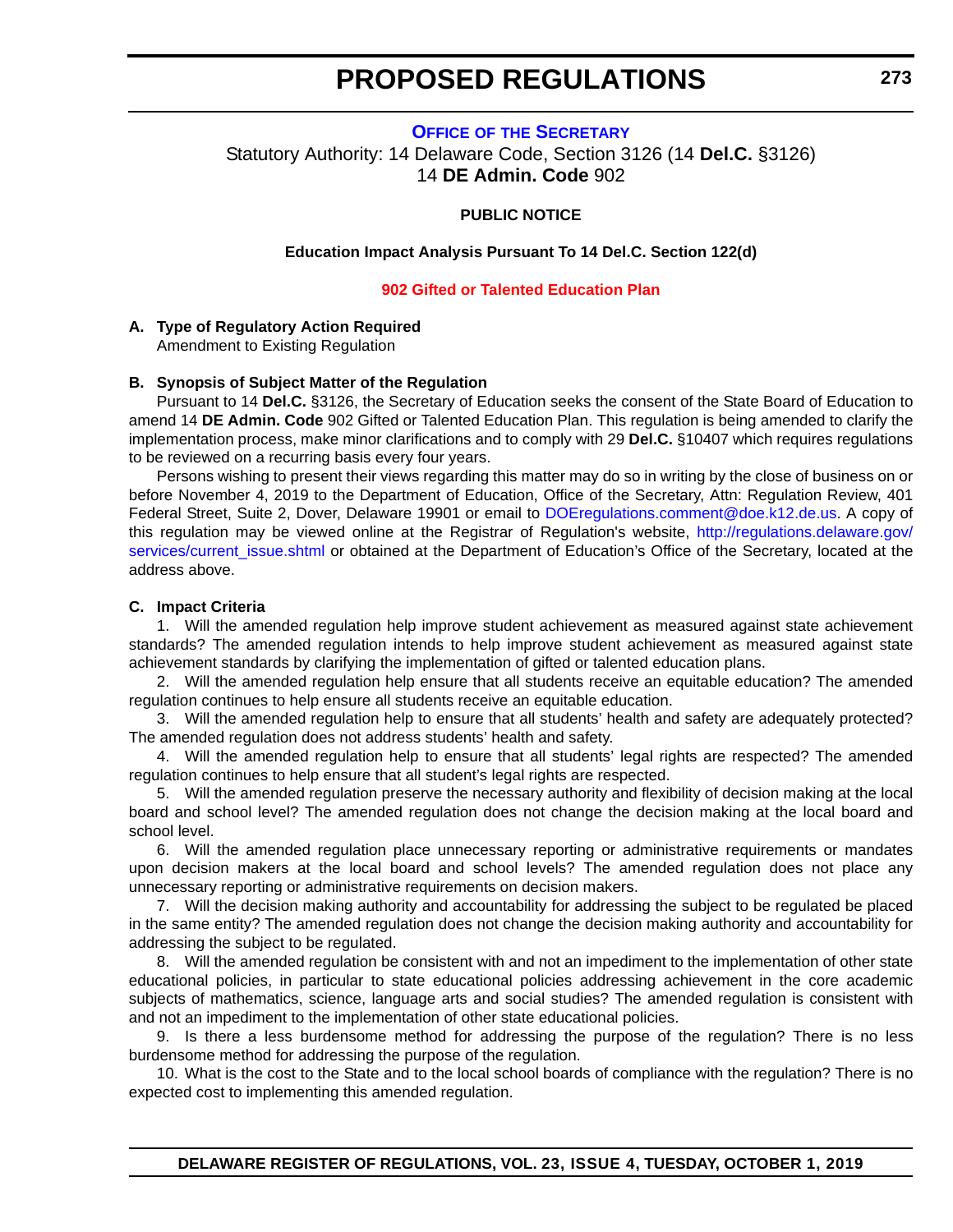**274**

# **PROPOSED REGULATIONS**

**\*Please Note: The Regulatory Flexibility Analysis and Impact Statement for this regulation, as required by 29 Del.C. Ch. 104, is available at:**

**<http://regulations.delaware.gov/register/october2019/proposed/23 DE Reg 273RFA 10-01-19.pdf>**

#### **902 Gifted or Talented Education Plan**

#### **1.0 Purpose**

The purpose of this regulation is to establish that a gifted or talented student, as identified by a professionally qualified person(s) person or persons, may require differentiated educational program(s) or service(s) programs or services beyond those normally provided by the regular school program in order to address the individual's capabilities.

#### **2.0 Definitions**

"**Gifted or Talented Education Plan (Plan)**" or "**Plan**" means a Delaware Department of Education approved document developed created by a school district for the development, implementation, and evaluation of an identification process and appropriate services for gifted or talented students.

"**Gifted or Talented Student**" means a student in the chronological age group four (4) through the end of the school year in which the child attains the age of 21 or until receipt of a regular high school diploma, whichever occurs first, child enrolled in a Delaware public school who has been identified by a professionally qualified person(s) person or persons as meeting the following definition of gifted or talented:

A child capable of high performance with demonstrated achievement and/or potential ability in any of the following areas, singularly or in combination:

- General intellectual ability;
- Specific academic aptitude;

Creative or productive thinking;

- Leadership ability;
- Visual and performing arts ability; or
- Psychomotor ability.

"**Relative Caregiver**" means, pursuant to 14 **Del.C.** §202(f)(1)(2), an adult who, by blood, marriage or adoption, is the child's great grandparent, grandparent, step grandparent, great aunt, aunt, step aunt, great uncle, uncle, step uncle, step parent, brother, sister, step brother, step sister, half brother, half sister, niece, nephew, first cousin, or first cousin once removed but who does not have legal custody or legal guardianship of the student.

#### **3.0 Development and Components of the Plan**

- 3.1 Each school district shall have a Plan which, at a minimum, shall:
	- 3.1.1 Outline goals and specific outcomes;
	- 3.1.2 Be developed with input from various stakeholder groups including parents;
	- 3.1.3 Provide the process for identification of gifted or talented students by professionally qualified persons;
	- 3.1.4 Outline an identification process that ensures all students have an equal opportunity to be identified and participate in the program;
	- 3.1.5 Provide for a communication process, which shall include procedures to inform parent(s), guardian(s), or Relative Caregiver(s) of a student's participation in the gifted or talented education program;
	- 3.1.6 Establish procedures for requiring that, at a minimum, each teacher assigned to teach a student identified as gifted or talented be certified in accordance with the applicable Professional Standards Board regulations.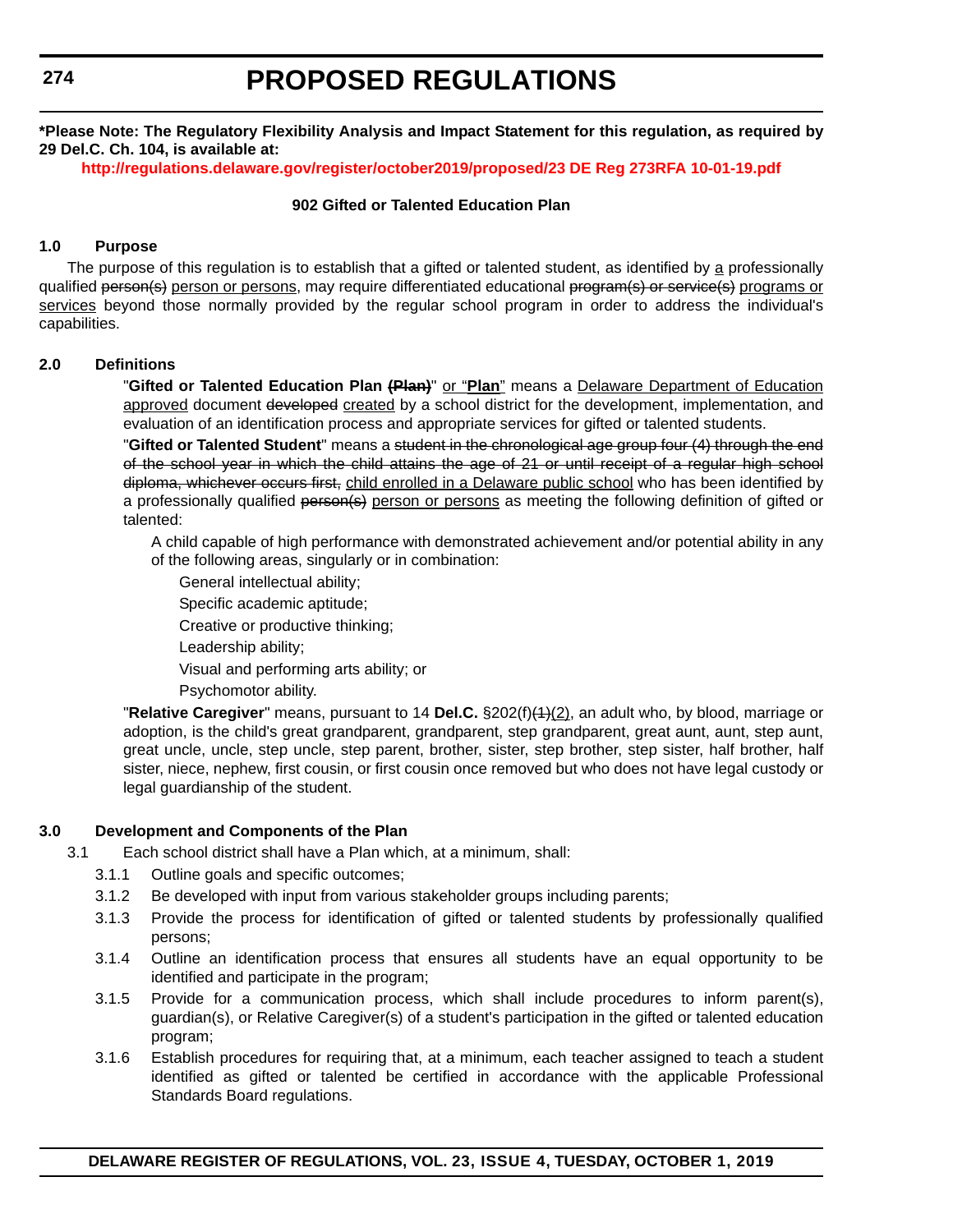- <span id="page-20-0"></span>3.1.7 Establish procedures for consideration of the identification and placement of a student who was identified as gifted or talented in the school district from which the student transferred; and
- 3.1.8 Provide for an evaluation of the Plan provided for its gifted or talented students.
- 3.2 The Plan should be provided to the Department of Education by July 1, 2016 for implementation beginning no later than August 1, 2017 Implementation of the gifted or talented programs and services shall be aligned to the Plan.

#### **4.0 Department of Education Responsibilities**

- 4.1 The Department of Education shall maintain a resource guide of best practices, on its website, that a school district may use in the development and implementation of its Plan.
- 4.2 Each Plan shall be reviewed periodically, but not less than every five years, by the Department of Education for compliance with this regulation, and any substantive changes to the Plan shall be provided for review for compliance with this regulation.

### **OFFICE OF [THE SECRETARY](https://www.doe.k12.de.us/)**

Statutory Authority: 14 Delaware Code, Section 1604(8) and Chapter 31 (14 **Del.C.** §1604(8) & Ch. 31)

14 **DE Admin. Code** 930

#### **PUBLIC NOTICE**

#### **Education Impact Analysis Pursuant To 14 Del.C. Section 122(d)**

#### **[930 Supportive Instruction \(Homebound\)](#page-3-0)**

**A. Type of Regulatory Action Required** Amendment to Existing Regulation

#### **B. Synopsis of Subject Matter of the Regulation**

Pursuant to 14 **Del.C.** Chapter 31 and §1604(8), the Secretary of Education intends to amend 14 **DE Admin. Code** 930 Supportive Instruction (Homebound). The Department has reviewed the regulation in order to comply with 29 **Del.C.** §10407 which requires regulations to be reviewed on a recurring bases every four years. The Department intends to update the regulation to clarify illness and chronic conditions are not limited to physical illness and includes mental illness and conditions.

Persons wishing to present their views regarding this matter may do so in writing by the close of business on or before November 4, 2019 to Department of Education, Office of the Secretary, Attn: Regulation Review, 401 Federal Street, Suite 2, Dover, Delaware 19901 or email to [DOEregulations.comment@doe.k12.de.us.](mailto:DOEregulations.comment@doe.k12.de.us) A copy of this regulation may be viewed online at the Registrar of Regulation's website, [http://regulations.delaware.gov/](http://regulations.delaware.gov/services/current_issue.shtml) [services/current\\_issue.shtml,](http://regulations.delaware.gov/services/current_issue.shtml) or obtained at the Department of Education, located at the address listed above.

#### **C. Impact Criteria**

1. Will the regulation help improve student achievement as measured against state achievement standards? The amended regulation does help to improve student achievement as measured against state achievement standards by providing guidelines for supportive instruction in various settings.

2. Will the regulation help ensure that all students receive an equitable education? The amended regulation is intended to help ensure all students receive an equitable education.

3. Will the regulation help to ensure that all students' health and safety are adequately protected? The amended regulation helps ensure that all student's health and safety are adequately protected.

4. Will the regulation help to ensure that all students' legal rights are respected? The amended regulation specifically helps to ensure that all student's legal rights are respected.

5. Will the regulation preserve the necessary authority and flexibility of decision making at the local board and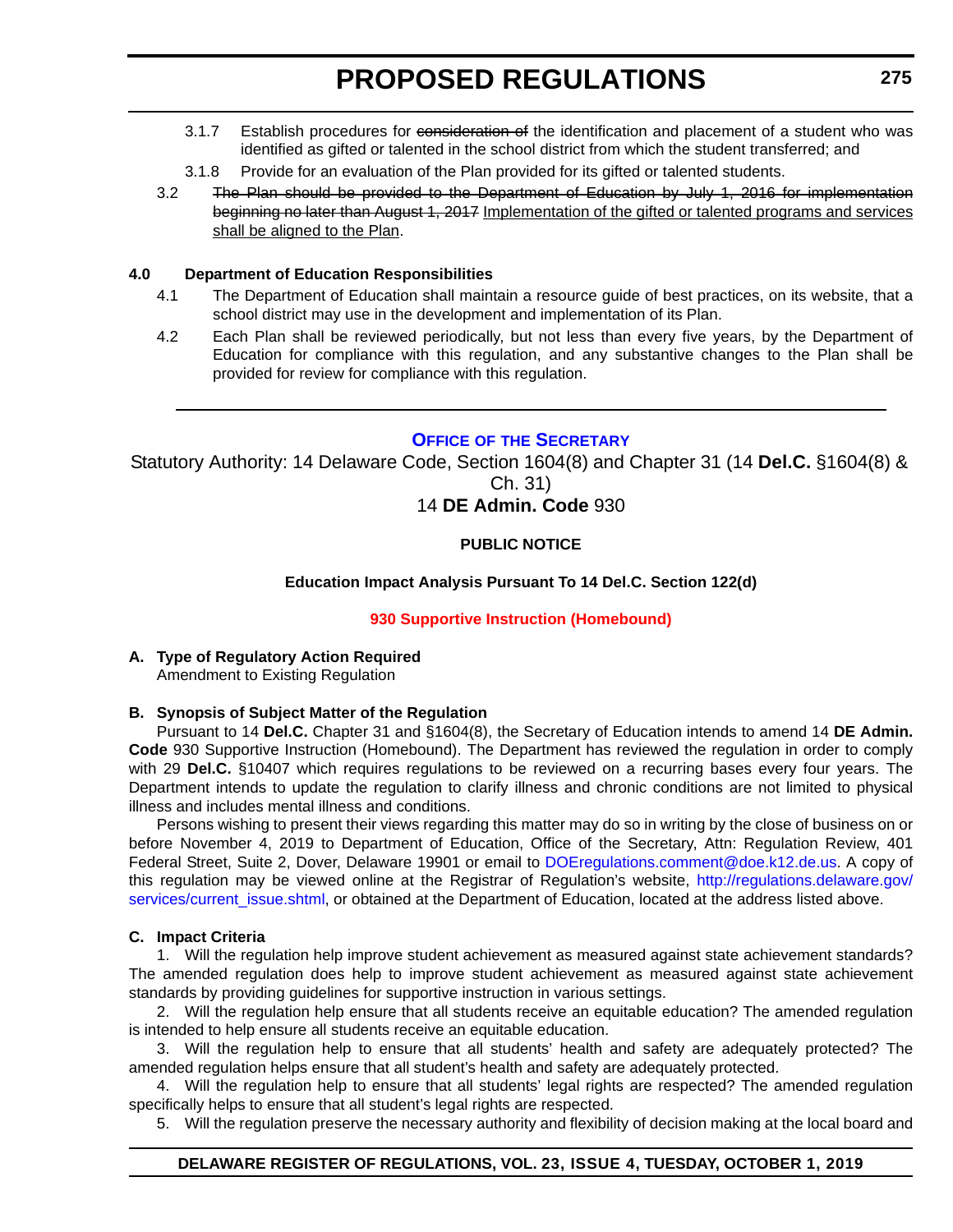school level? The amended regulation does not change the decision making at the local board and school level.

6. Will the regulation place unnecessary reporting or administrative requirements or mandates upon decision makers at the local board and school levels? The amended regulation does not place any unnecessary reporting or administrative requirements on decision makers.

7. Will the decision making authority and accountability for addressing the subject to be regulated be placed in the same entity? The decision making authority and accountability for addressing the subject to be regulated does not change because of the amended regulation.

8. Will the regulation be consistent with and not an impediment to the implementation of other state educational policies, in particular to state educational policies addressing achievement in the core academic subjects of mathematics, science, language arts and social studies? The amended regulation is consistent with and not an impediment to the implementation of other state educational policies.

9. Is there a less burdensome method for addressing the purpose of the regulation? There is not a less burdensome method for addressing the purpose of the regulation.

10. What is the cost to the State and to the local school boards of compliance with the regulation? There are no material costs to implementing this amended regulation.

#### **\*Please Note: The Regulatory Flexibility Analysis and Impact Statement for this regulation, as required by 29 Del.C. Ch. 104, is available at:**

**<http://regulations.delaware.gov/register/october2019/proposed/23 DE Reg 275RFA 10-01-19.pdf>**

#### **930 Supportive Instruction (Homebound)**

#### **1.0 Definition**

**"Supportive Instruction"** means an alternative educational program provided at home, in a hospital or at a related site for a student temporarily at home or hospitalized for a sudden physical or mental illness, injury, episodic flare up of a chronic physical or mental health condition, accident, or pregnancy, childbirth, or related medical condition to pregnancy or childbirth. Subject to 14 **Del.C.**, **Del.C.** §1604(8), this may also include an alternative educational program provided at home to a student that has been suspended, expelled or subject to expulsion based upon the student's local school district or charter school policy.

- 1.1 Procedures for eligibility shall be limited to appropriate certification that the student cannot attend school.
- 1.2 Services for children with disabilities as defined in the Individuals with Disabilities Education Act (IDEA) (20 U.S.C 1400 et.seq et seq.), and its regulations (34 CFR parts 300 and 301), 14 **Del.C.**, **Del.C.** Ch. 31, and the Department of Education's regulations on Children with Disabilities (14 **DE Admin. Code** 922 through 929) shall be provided in accordance with these laws and shall be processed under the district's or charter school's special education authority. Nothing in this regulation shall prevent a district from providing supportive instruction to children with disabilities in a manner consistent with the Individuals with Disabilities Education Act (IDEA) and its regulations, 14 **Del.C.**, Chapter **Del.C.** Ch. 31, and the Department of Education's regulations on Children with Disabilities.
- 1.3 Nothing in this regulation shall alter a district's or charter school's duties under Section 504 of the Rehabilitation Act of 1973 or the Americans with Disabilities Act to students who are qualified individuals with disabilities. Nothing in this regulation shall prevent a district from providing supportive instruction to such students.

#### **2.0 Eligibility for Conditions other than Suspension, Expulsion or Subject to Expulsion**

- 2.1 A student enrolled in a school district or charter school is eligible for supportive instruction when the district or charter school receives the required certification that one or more of the following conditions will prevent the student from attending school for at least ten (10) school days:
	- 2.1.1 Sudden physical or mental illness,
	- 2.1.2 Accident,
	- 2.1.3 Episodic flare up of a chronic physical or mental health condition,

#### **DELAWARE REGISTER OF REGULATIONS, VOL. 23, ISSUE 4, TUESDAY, OCTOBER 1, 2019**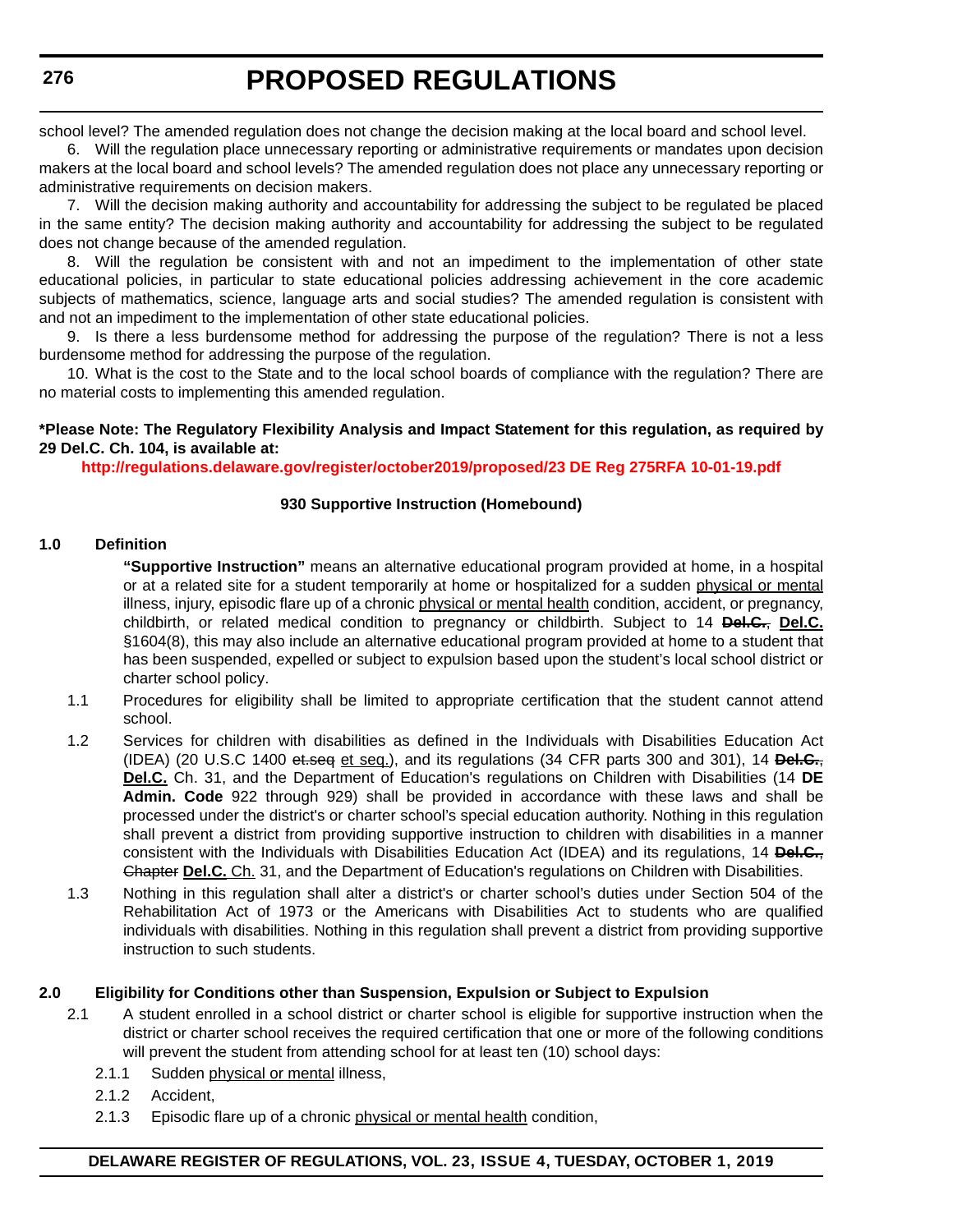- 2.1.4 Injury, or
- 2.1.5 Pregnancy, childbirth or related medical condition.
- 2.2 A physician or an advanced practice nurse, employed by or who has a collaborative agreement with a licensed physician, or a physician assistant employed by and who has a written agreement with a supervising licensed physician must certify absences due to a medical condition.
	- 2.2.1 A student qualifies for supportive instruction during absences because of pregnancy, childbirth, or related medical conditions, which shall be excused absences for as long as deemed medically necessary by a physician or an advanced practice nurse, employed by and who has a collaborative agreement with a licensed physician, or a physician assistant employed by and who has a written agreement with a supervising licensed physician.
	- 2.2.22.2.1 A student who remains enrolled in school is eligible for supportive instruction during a postpartum period for as long as deemed medically necessary. Postpartum absences shall be certified by a physician or an advanced practice nurse, employed by and who has a collaborative agreement with a licensed physician, or a physician assistant employed by and who has a written agreement with a supervising licensed physician.
- 2.3 Absences due to severe adjustment problems must be certified by a psychologist or psychiatrist and confirmed through a staff conference A licensed clinical mental health provider (such as a Licensed Clinical Social Worker, psychiatric nurse practitioner, psychologist, or psychiatrist) must certify absences due to a mental illness or mental health condition.
- 2.4 Supportive instruction can be requested as an in school transitional program that follows a period of supportive instruction that was provided outside of the school setting. If the supportive instruction is provided as an in school transitional program, it must be approved through a staff conference.

#### **3.0 Implementation**

- 3.1 Supportive instruction for a student shall begin as soon as the documentation required by Section 2.0 is received. Supportive instruction may continue upon the return to school setting only in those exceptional cases where it is determined that a student needs a transitional program to guarantee a successful return to the school setting in accordance with subsection 2.4.
	- 3.1.1 Supportive instruction shall adhere to the extent possible to the student's school curriculum and shall make full use of the available technology in order to facilitate the instruction.
		- 3.1.1.1 The school shall provide a minimum of 3 three (3) hours of supportive instruction each week of eligibility for a K to 5th grade student, and a minimum of five hours each week of eligibility for a  $66<sup>th</sup>$  to 12<sup>th</sup> grade student. There is no minimum for in school transition.
		- 3.1.1.2 Nothing in this regulation shall prevent a school district or charter school from providing additional hours of supportive instruction to an eligible student from other available funding sources.
	- 3.1.2 Summer instruction is permitted for a student who is otherwise eligible for supportive instruction and, as determined by the student's teachers and principal, needs the instruction to complete course work or to maintain a level of instruction in order to continue in a school setting the following school year.

#### **4.0 Eligibility and Implementation for Suspension, Expulsion, or Subject to Expulsion**

If a local school district or charter school provides for supportive instruction (homebound) for students that have been suspended or expelled, the local school district or charter school shall have a written policy, which conforms with 14 **Del.C.** §1604(8), and any of its implementing regulations, regarding eligibility and implementation.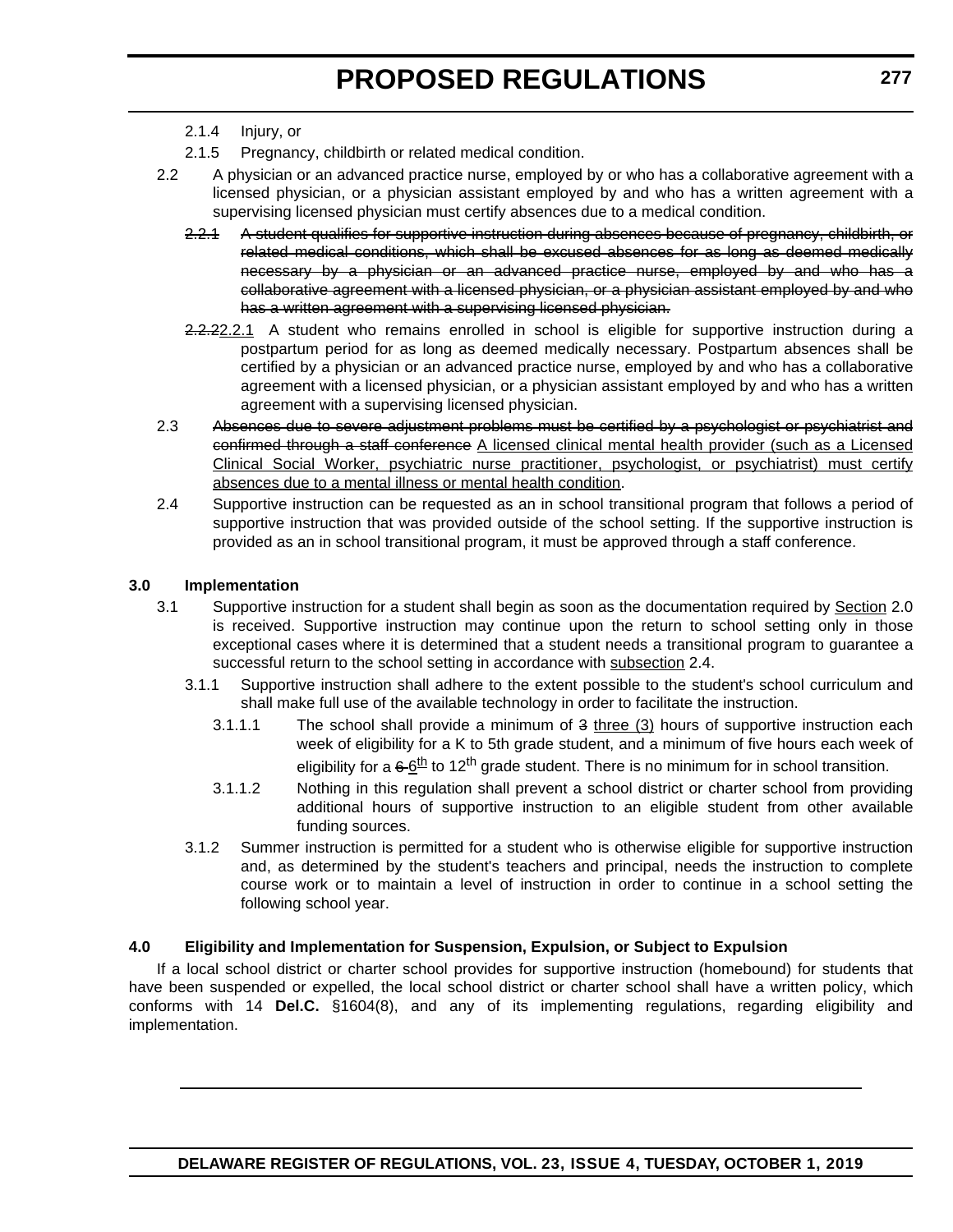<span id="page-23-0"></span>**278**

# **PROPOSED REGULATIONS**

**[PROFESSIONAL STANDARDS BOARD](https://www.doe.k12.de.us/domain/172)**

Statutory Authority: 14 Delaware Code, Sections 1203 and 1205(b) (14 **Del.C.** §§1203 & 1205(b))

14 **DE Admin. Code** 1522

**PUBLIC NOTICE**

#### **Educational Impact Analysis Pursuant to 14 Del.C. Section 122(d)**

#### **[1522 Elementary School Counselor](#page-3-0)**

#### **A. TYPE OF REGULATORY ACTION REQUESTED**

Amendment to Existing Regulation

#### **B. SYNOPSIS OF SUBJECT MATTER OF REGULATION**

The Professional Standards Board ("Board"), acting in consultation and cooperation with the Delaware Department of Education ("Department"), developed amendments to 14 **DE Admin. Code** 1522 Elementary School Counselor. The regulation concerns the requirements for a Standard Certificate for Elementary School Counselor pursuant to 14 **Del.C.** §1220. The proposed amendments include striking the non-regulatory note at the beginning of the regulation; adding defined terms to Section 2.0; clarifying the requirements for issuing a standard certificate in Section 3.0; specifying the education, knowledge, and skill requirements for obtaining a first and second or subsequent standard certificate in Section 4.0; specifying the application requirements in Section 5.0; adding Sections 6.0 and 7.0, which concern validity and revocation of a standard certificate; adding Section 8.0, which concerns requests for the Secretary of Education to review standard certificate applications; and adding Section 9.0, which concerns recognizing past certification.

Persons wishing to present their views regarding this matter may do so in writing by the close of business on or before November 1, 2019 to the Department of Education, Office of the Secretary, Attn: Regulation Review, 401 Federal Street, Suite 2, Dover, Delaware 19901 or to [DOEregulations.comment@doe.k12.de.us.](mailto:DOEregulations.comment@doe.k12.de.us) A copy of this regulation may be viewed online at the Registrar of Regulation's website, [http://regulations.delaware.gov/services/](http://regulations.delaware.gov/services/current_issue.shtml) current issue.shtml or obtained at the Department of Education's Office of the Secretary, located at the address above.

#### **C. IMPACT CRITERIA**

1. Will the amended regulation help improve student achievement as measured against state achievement standards? The amended regulation will help to improve student achievement as measured against state achievement standards.

2. Will the amended regulation help ensure that all students receive an equitable education? The amended regulation will help ensure that all students receive an equitable education.

3. Will the amended regulation help to ensure all students' health and safety are adequately protected? The amended regulation addresses a standard certificate for educators, not students' health and safety.

4. Will the amended regulation help to ensure that all students' legal rights are respected? The amended regulation addresses a standard certificate for educators, not students' legal rights.

5. Will the amended regulation preserve the necessary authority and flexibility of decision-makers at the local board and school level? The amended regulation does not change authority and flexibility of decision makers at the local board and school level.

6. Will the amended regulation place unnecessary reporting or administrative requirements or mandates upon decision makers at the local board and school levels? The amended regulation does not place unnecessary reporting or administrative requirements or mandates upon decision makers at the local board and school levels.

7. Will decision making authority and accountability for addressing the subject to be regulated be placed in the same entity? The Department implements the rules and regulations promulgated and adopted pursuant to 14 **Del.C.** Ch. 12 relating to licensure and certification of educators.

8. Will the amended regulation be consistent with and not an impediment to the implementation of other state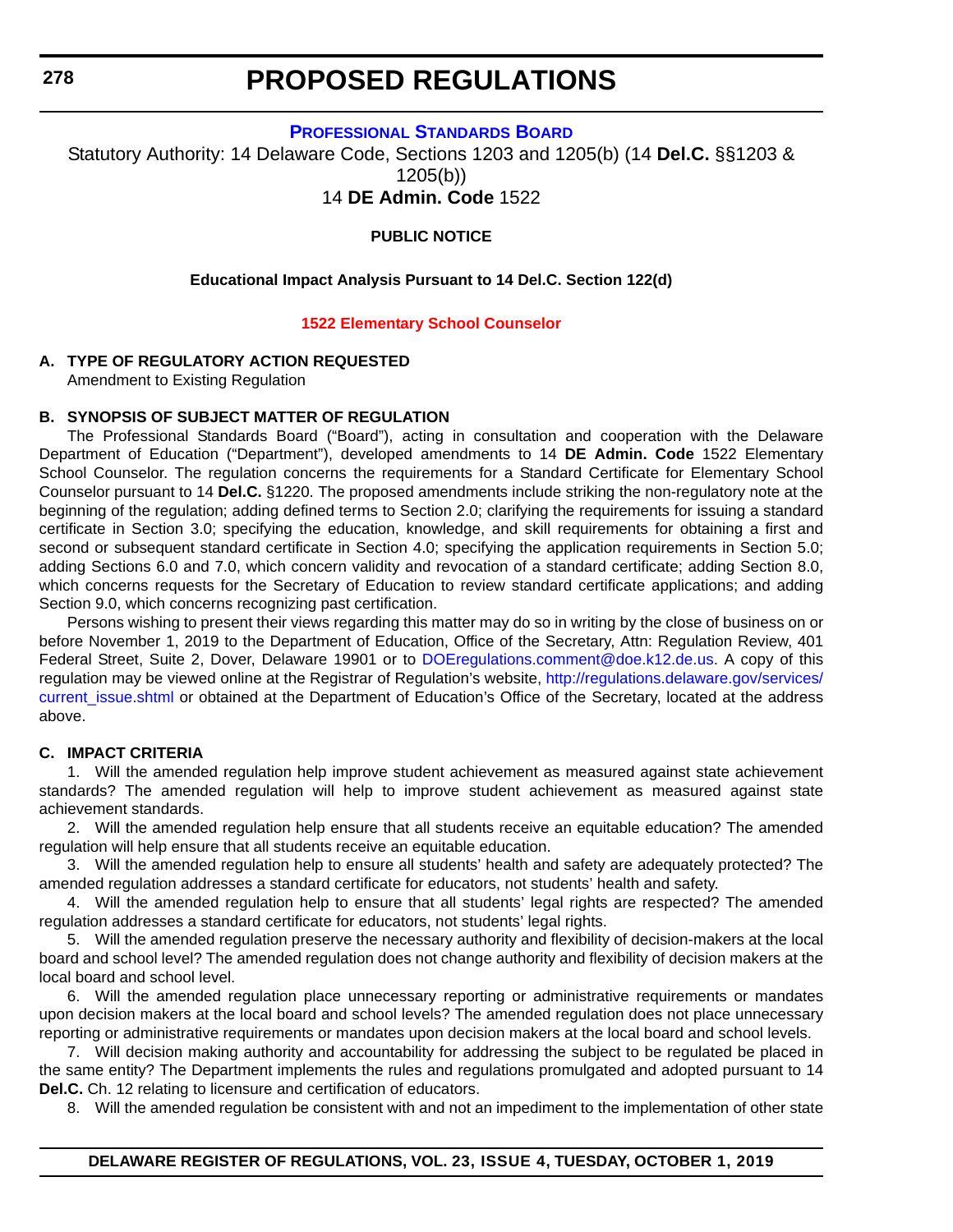educational policies, in particular to state educational policies addressing achievement in the core academic subjects of mathematics, science, language arts, and social studies? The amended regulation is consistent with, and not an impediment to, the implementation of other state educational policies, and in particular to state educational policies addressing achievement in the core academic subjects of mathematics, science, language arts, and social studies.

9. Is there a less burdensome method for addressing the purpose of the amended regulation? There is not a less burdensome method for addressing the purpose of this amended regulation.

10. What is the cost to the state and to the local school boards of compliance with the adopted regulation? There is no expected cost to the state and to the local school boards of complying with this amended regulation.

#### **\*Please Note: The Regulatory Flexibility Analysis and Impact Statement for this regulation, as required by 29 Del.C. Ch. 104, is available at:**

#### **<http://regulations.delaware.gov/register/october2019/proposed/23 DE Reg 278RFA 10-01-19.pdf>**

#### **1522 Elementary School Counselor**

Non-regulatory note: Passage on an examination of content knowledge may also be required to obtain this certification. Pursuant to 14 **Del.C.** §1220 and 14 **DE Admin. Code** 1505, an examination of content knowledge is required when applicable and available. An examination of content knowledge is applicable and available when approved by the Professional Standards Board with the concurrence of the State Board of Education. See the Department of Education website for additional information.

#### **1.0 Content**

- 1.1 This regulation shall apply to the issuance of a Standard Certificate, pursuant to 14 **Del.C.** §1220(a), for Elementary School Counselor. This certification Certification is required for grades K to five (5), and is valid in grades six (6) to eight (8) in a Middle Level middle level school. A Middle Level School Counselor middle level school counselor must hold either an Elementary School Counselor Standard Certificate or a Secondary School Counselor Standard Certificate.
- 1.2 Except as otherwise provided, the requirements set forth in 14 **DE Admin. Code** 1505 Standard Certificate, including any subsequent amendment or revision thereto, are incorporated herein by reference.

#### **2.0 Definitions**

- 2.1 The definitions set forth in 14 **DE Admin. Code** 1505 Standard Certificate, including any subsequent amendment or revision thereto, are incorporated herein by reference.
- 2.2 The following word words and term terms, when used in this regulation, shall have the following meaning unless the context clearly indicates otherwise:

"**CAEP (Council for the Accreditation of Educator Preparation)**" – A nonprofit and nongovernmental agency that accredits educator preparation providers (EPPs), which was created when the National Council for Accreditation of Teacher Education (NCATE) and the Teacher Education Accreditation Council (TEAC) merged in 2013.

"**Certification**" means the issuance of a Standard Certificate, which may occur regardless of a recipient's assignment or employment status.

"**Department**" means the Delaware Department of Education.

"**Educator**" means a person licensed and certified by the State under 14 **Del.C.** Ch. 12 to engage in the practice of instruction, administration or other related professional support services in Delaware public schools, including charter schools, pursuant to rules and regulations promulgated by the Professional Standards Board and approved by the State Board of Education. The term 'educator' does not include substitute teachers.

"**Employing Authority**" means any entity which employs educators, and includes, but is not limited to, school districts, charter schools, boards of directors, and management companies.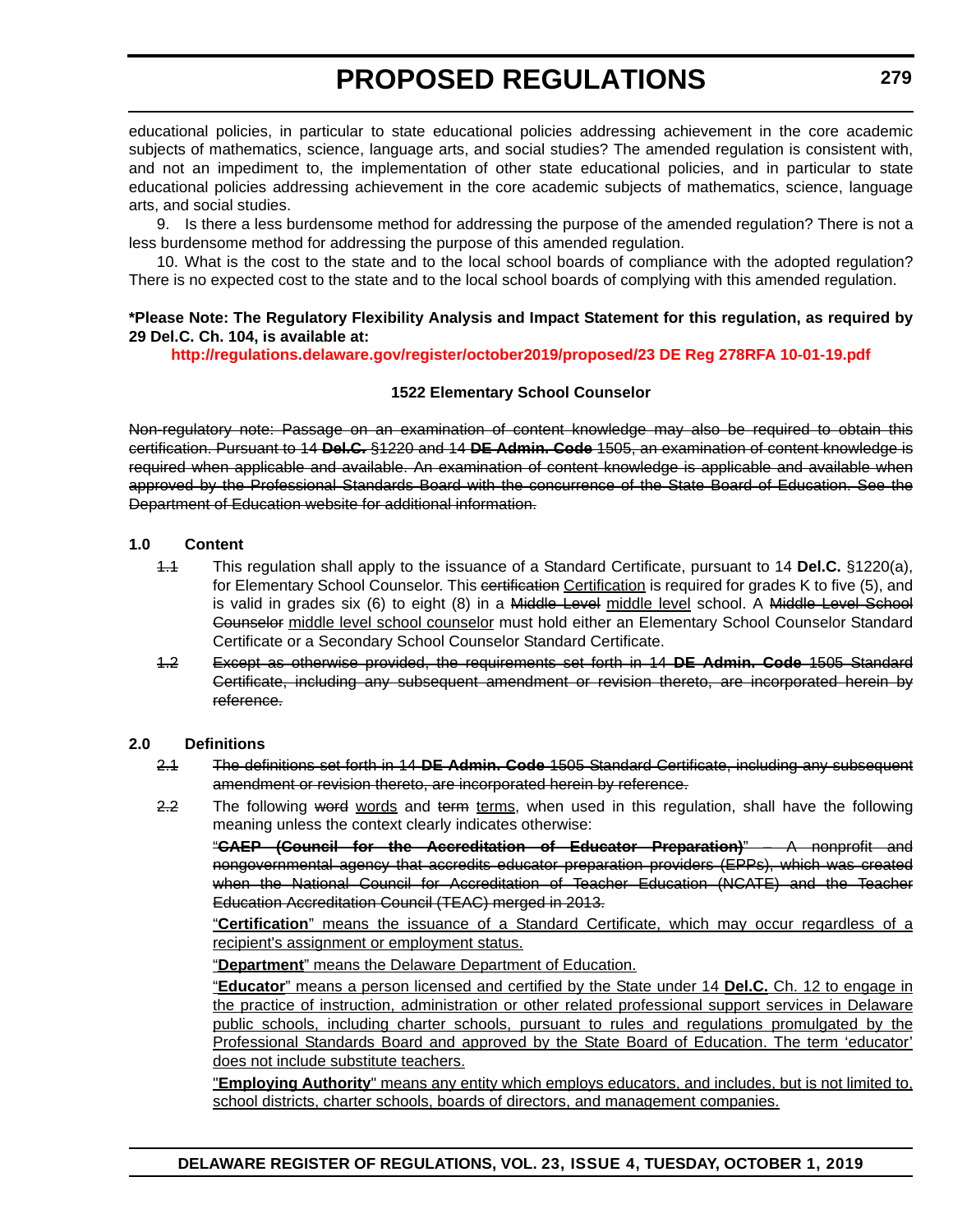"**Immorality**" means conduct which is inconsistent with the rules and principles of morality expected of an educator and may reasonably be found to impair an educator's effectiveness by reason of the educator's unfitness or otherwise.

"**License**" means a credential which authorizes the holder to engage in the practice for which the license is issued.

"**Major or Its Equivalent**" means a minimum of thirty (30) semester hours of coursework in a particular content area.

"**Regionally Accredited**" means educational accreditation by a regional accrediting agency that is recognized by the U.S. Secretary of Education as a reliable authority concerning the quality of education offered by the institutions of higher education it accredits, including Middle States Commission on Higher Education.

"**Standard Certificate**" means a credential issued to certify that an educator has the prescribed knowledge, skill or education to practice in a particular area, teach a particular subject, or teach a category of students.

"**Standards Board**" means the Professional Standards Board established pursuant to 14 **Del.C.** §1201.

"**Valid and Current License or Certificate from Another State**" means a current full or permanent certificate or license issued by another state. This means the educator is fully credentialed by having met all of the requirements for full licensure or certification in another state. It does not include temporary, emergency, conditional certificates of eligibility or expired certificates or licenses issued from another state.

#### **3.0 Standard Certificate**

- 3.1 In accordance with 14 **Del.C.** §1220(a), the Department shall issue a an Elementary School Counselor Standard Certificate as an Elementary School Counselor to an educator Educator who has met the following:
	- 3.1.1 Holds a valid Delaware Initial, Continuing, or Advanced License; License, or a Professional Status Certificate issued by the Department prior to August 31, 2003; and, and meets the requirements set forth in Section 4.0 of this regulation; or
	- 3.1.2 Has met the requirements as set forth in 14 **DE Admin. Code** 1505, Standard Certificate including any subsequent amendment or revision thereto: and
	- 3.1.3 Has satisfied the additional requirements in this regulation.
	- 3.1.2 Has met the requirements for licensure and holds a Valid and Current License or Certificate from Another State in elementary school counseling; or
	- 3.1.3 Has met the requirements for a Meritorious New Teacher Candidate Designation adopted pursuant to 14 **Del.C.** §1203.
- 3.2 Notwithstanding any provision to the contrary herein, the Department shall not act on an application for Certification if the applicant is under official investigation by any national, state, or local authority with the power to issue educator licenses or certifications. The Department shall not act where the alleged conduct involves allegations of Immorality, misconduct in office, incompetence, willful neglect of duty, disloyalty, or falsification of credentials, until the applicant provides evidence of the investigation's resolution.

#### **4.0 Additional Requirements Prescribed Education, Knowledge, and Skill Requirements**

- 4.1 Has satisfied at least one of the following additional education requirements:
	- 4.1.1 Graduated from a NCATE or CAEP educator preparation unit or from a state approved educator preparation program, where the state approval body employed the appropriate national specialty organization standards, offered by a regionally accredited college or university, with a Masters degree in Elementary School Counseling; or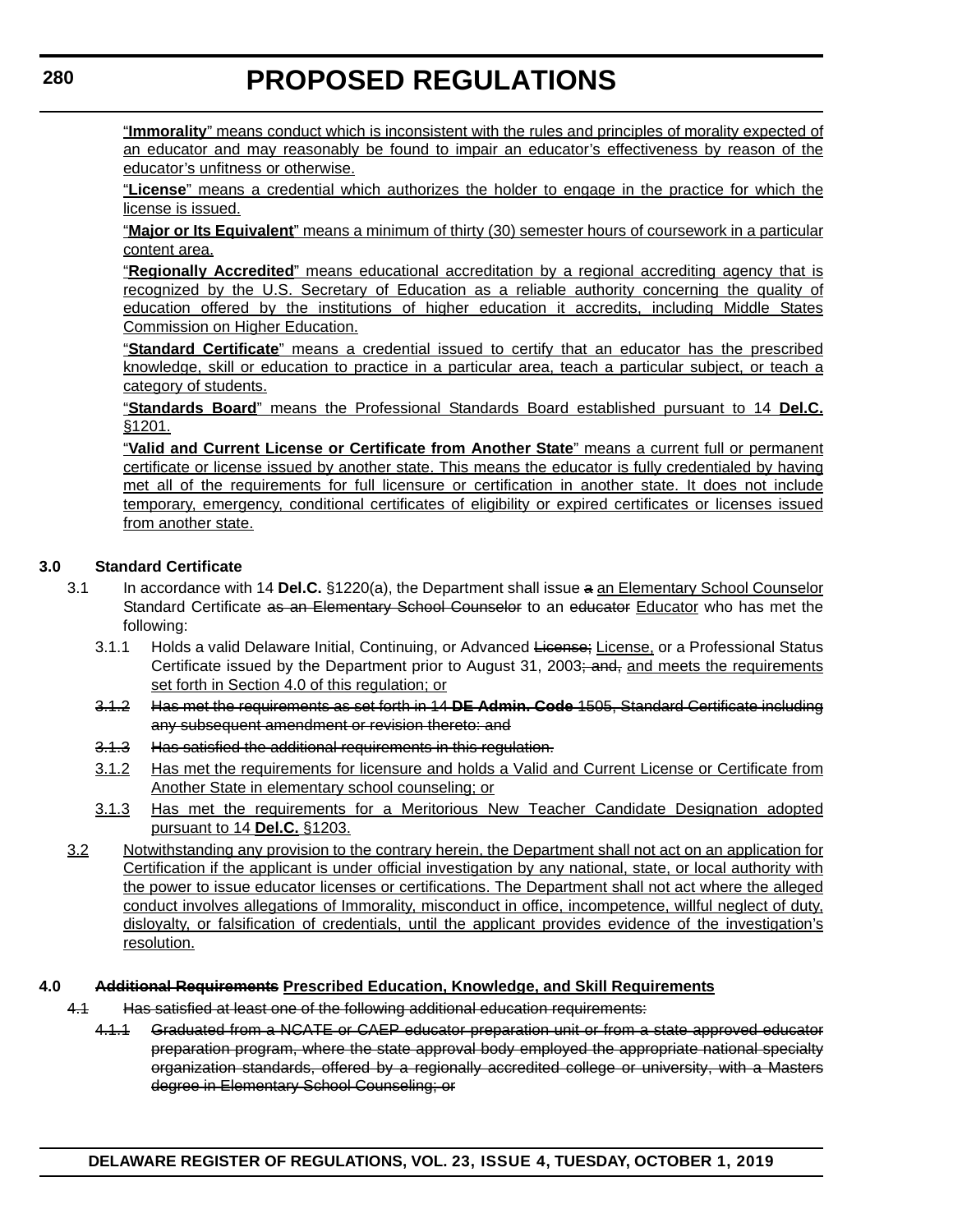- 4.1.2 Graduated from a regionally accredited college or university with a Master's degree in any content area and satisfactorily completed thirty-nine (39) credits of graduate course work or the equivalent in professional development as approved by the Department in the areas of:
	- 4.1.2.1 Introduction to School Counseling & Theories (3 credits);
	- 4.1.2.2 Human Behavior and Child Development (3 credits);
	- 4.1.2.3 Ethical Issues in School Counseling (3 credits);
	- 4.1.2.4 College & Career Readiness K-12 (3 credits);
	- 4.1.2.5 Testing, Measurements, and Research in School Counseling (3 credits);
	- 4.1.2.6 The Counselor as Consultant (3 credits);
	- 4.1.2.7 Special Education Law & the School Counselor's Role (3 credits);
	- 4.1.2.8 Group Counseling (3 credits);
	- 4.1.2.9 Individual Counseling Skills & Strategies (6 credits);
	- 4.1.2.10 Family Counseling (3 credits);
	- 4.1.2.11 Principles and Practices of a School Counseling Program (6 Credits); and
- 4.2 Has completed one of the following:
	- 4.2.1 Educators not holding a Standard Certificate Secondary School Counselor must complete a supervised school counseling clinical experience under the direct supervision of a State Department of Education certified Elementary School Counselor of 700 hours in an elementary school setting which is part of a graduate degree program in Elementary School Counseling.
	- 4.2.2 Educators holding Standard Certificate Secondary School Counselor, who are seeking Elementary School Counselor certification, must complete 350 hours of additional clinical experience in an elementary school setting, under the direct supervision of a State Department of Education certified Elementary School Counselor; or
	- 4.2.3 Educators seeking initial certification of both a Standard Certificate Elementary School Counselor and a Standard Certificate Secondary School Counselor simultaneously, must complete 350 hours of clinical experience in an elementary school setting under the direct supervision of a State Department of Education certified Elementary School Counselor and 350 hours of clinical experience in a secondary school setting under the direct supervision of a State Department of Education certified Secondary School Counselor.
- 4.1 For an applicant who is applying for the applicant's first Standard Certificate, the applicant shall have satisfied the requirements in subsections 4.1.1, 4.1.2, and 4.1.3.
	- 4.1.1 The applicant shall have:
		- 4.1.1.1 Earned and currently maintain the School Counseling certificate from the National Board for Professional Teaching Standards; or
		- 4.1.1.2 Completed a master's degree from a Regionally Accredited college or university with a Major or Its Equivalent in elementary school counseling from an educator preparation program approved or recognized by the Council for Accreditation of Counseling and Related Educational Programs (CACREP) or a state where the state approval body employed the appropriate standards; or
		- 4.1.1.3 Satisfactorily completed a Department-approved educator preparation program in elementary school counseling; or
		- 4.1.1.4 Completed a master's degree from a Regionally Accredited college or university in any content area and satisfactory completed 39 credits of graduate level coursework related to school counseling in the areas provided in subsection 4.1.1.4.1 that is taken either as part of a degree program or in addition to a degree program from a Regionally Accredited college or university.
			- 4.1.1.4.1 The areas for the 39 credits of graduate coursework related to school counseling shall include:
				- 4.1.1.4.1.1 Introduction to School Counseling & Theories (3 credits);
				- 4.1.1.4.1.2 Human Behavior and Child Development (3 credits);

### **DELAWARE REGISTER OF REGULATIONS, VOL. 23, ISSUE 4, TUESDAY, OCTOBER 1, 2019**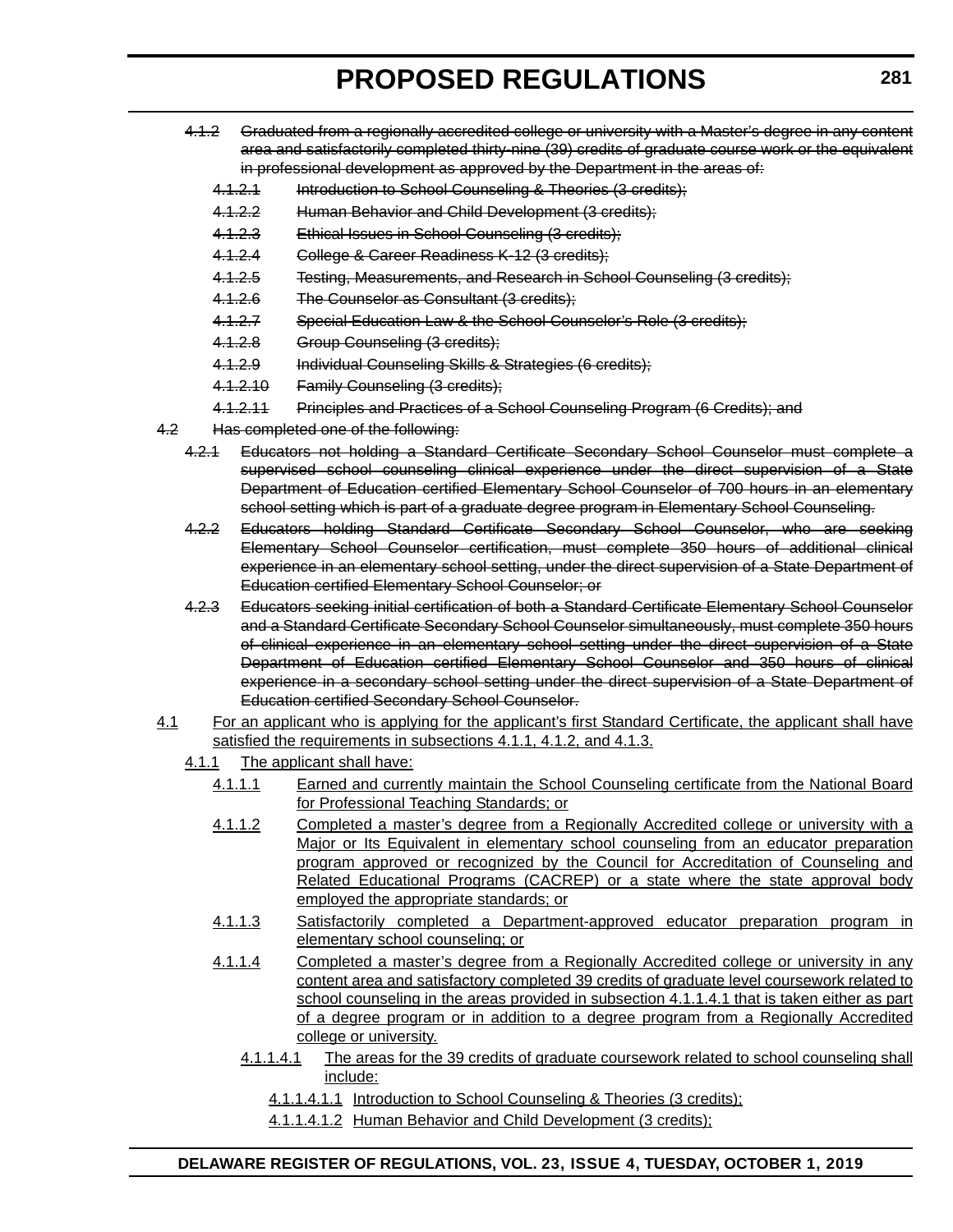- 4.1.1.4.1.3 Ethical Issues in School Counseling (3 credits);
- 4.1.1.4.1.4 College & Career Readiness K-12 (3 credits);
- 4.1.1.4.1.5 Testing, Measurements, and Research in School Counseling (3 credits);
- 4.1.1.4.1.6 The Counselor as Consultant (3 credits);
- 4.1.1.4.1.7 Special Education Law & the School Counselor's Role (3 credits);
- 4.1.1.4.1.8 Group Counseling (3 credits);
- 4.1.1.4.1.9 Individual Counseling Skills & Strategies (6 credits);
- 4.1.1.4.1.10Family Counseling (3 credits); and
- 4.1.1.4.1.11 Principles and Practices of a School Counseling Program (6 Credits).
- 4.1.2 The applicant shall have achieved on the *Praxis* Subject Assessment Professional School Counselor (ETS Test Code # 5421) a Passing Score of 156.
- 4.1.3 The applicant shall have completed one of the following:
	- 4.1.3.1 An applicant shall complete a supervised school counseling clinical experience under the direct supervision of a state department of education certified elementary school counselor of 700 hours in an elementary school setting (grades K-8) which is part of a graduate degree program in elementary school counseling; or
	- 4.1.3.2 An applicant who is seeking initial certification of both an Elementary School Counselor Standard Certificate and a Secondary School Counselor Standard Certificate simultaneously, must complete 350 hours of clinical experience in an elementary school setting (grades K-8) under the direct supervision of a state department of education certified elementary school counselor and 350 hours of clinical experience in a secondary school setting (grades 6-12) under the direct supervision of a state department of education certified secondary school counselor.
		- 4.1.3.2.1 For an applicant seeking dual certification, clinical hours in grades 6-8 shall only be used in one setting.
- 4.2 For an applicant who is applying for the applicant's second or subsequent Standard Certificate and who does not hold a Secondary School Counselor Standard Certificate, the applicant shall have satisfied the requirements in subsections 4.2.1, 4.2.2, and 4.2.3.
	- 4.2.1 The applicant shall have:
		- 4.2.1.1 Earned and currently maintain the School Counseling certificate from the National Board for Professional Teaching Standards; or
		- 4.2.1.2 Completed a master's degree from a Regionally Accredited college or university with a Major or Its Equivalent in elementary school counseling from an educator preparation program approved or recognized by the Council for Accreditation of Counseling and Related Educational Programs (CACREP) or a state where the state approval body employed the appropriate standards; or
		- 4.2.1.3 Satisfactorily completed a Department-approved educator preparation program in elementary school counseling; or
		- 4.2.1.4 Completed a master's degree from a Regionally Accredited college or university in any content area and satisfactory completed 39 credits of graduate level coursework related to school counseling in the areas provided in subsection 4.2.1.4.1 that is taken either as part of a degree program or in addition to a degree program from a Regionally Accredited college or university.
			- 4.2.1.4.1 The areas for the 39 credits of graduate coursework related to school counseling shall include:
				- 4.2.1.4.1.1 Introduction to School Counseling & Theories (3 credits);
				- 4.2.1.4.1.2 Human Behavior and Child Development (3 credits);
				- 4.2.1.4.1.3 Ethical Issues in School Counseling (3 credits);
				- 4.2.1.4.1.4 College & Career Readiness K-12 (3 credits);
				- 4.2.1.4.1.5 Testing, Measurements, and Research in School Counseling (3 credits);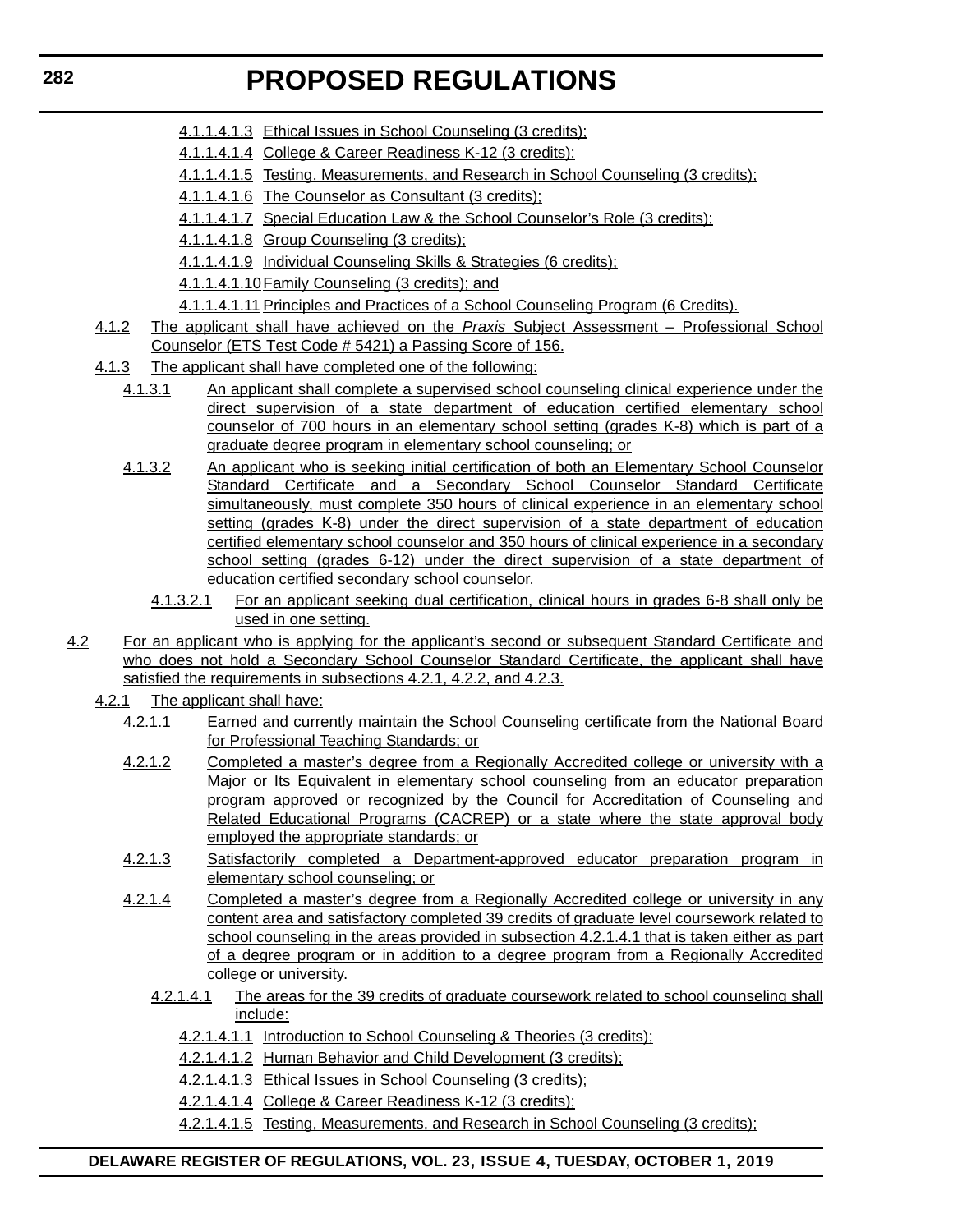- 4.2.1.4.1.6 The Counselor as Consultant (3 credits);
- 4.2.1.4.1.7 Special Education Law & the School Counselor's Role (3 credits);
- 4.2.1.4.1.8 Group Counseling (3 credits);
- 4.2.1.4.1.9 Individual Counseling Skills & Strategies (6 credits);

4.2.1.4.1.10Family Counseling (3 credits); and

- 4.2.1.4.1.11 Principles and Practices of a School Counseling Program (6 Credits).
- 4.2.2 The applicant shall have achieved on the *Praxis* Subject Assessment Professional School Counselor (ETS Test Code # 5421) a Passing Score of 156.
- 4.2.3 The applicant shall have completed one of the following:
	- 4.2.3.1 An applicant shall complete a supervised school counseling clinical experience under the direct supervision of a state department of education certified elementary school counselor of 700 hours in an elementary school setting (grades K-8) which is part of a graduate degree program in elementary school counseling; or
		- 4.2.3.2 An applicant who is seeking initial certification of both an Elementary School Counselor Standard Certificate and a Secondary School Counselor Standard Certificate simultaneously, must complete 350 hours of clinical experience in an elementary school setting (grades K-8) under the direct supervision of a state department of education certified elementary school counselor and 350 hours of clinical experience in a secondary school setting (grades 6-12) under the direct supervision of a state department of education certified secondary school counselor.
			- 4.2.3.2.1 For an applicant seeking dual certification, clinical hours in grades 6-8 shall only be used in one setting.
- 4.3 For an applicant who holds a Secondary School Counselor Standard Certificate and is seeking an Elementary School Counselor Standard Certificate, the applicant shall have satisfied the requirements in subsections 4.3.1 and 4.3.2.
	- 4.3.1 The applicant shall have achieved on the *Praxis* Subject Assessment Professional School Counselor (ETS Test Code # 5421) a Passing Score of 156.
	- 4.3.2 The applicant shall have completed 350 hours of additional clinical experience in an elementary school setting (grades K-5) under the direct supervision of a state department of education certified elementary school counselor.

### **5.0 Effective Date of Section 4.0**

Section 4.0 of this regulation shall be effective on January 1, 2017.

### **5.0 Application Requirements**

- 5.1 If an applicant is applying for an Initial License, a Standard Certificate must be applied for simultaneously with application for an Initial License, and the applicant shall also provide all required documentation for the License.
- 5.2 For applicants who are applying for their first Standard Certificate, the following documentation is required with the application for an Elementary School Counselor Standard Certificate:
	- 5.2.1 Evidence of obtaining a School Counseling certificate from the National Board for Professional Teaching Standards, if applicable; and
	- 5.2.2 Official transcript from the applicant's Regionally Accredited college or university.
		- 5.2.2.1 Electronic transcripts may be submitted by the Employing Authority or by the applicant's Regionally Accredited college or university; or
		- 5.2.2.2 Sealed paper transcripts may be submitted.
		- 5.2.2.3 The Department will not accept copies of transcripts; and
	- 5.2.3 Official score on the *Praxis* Subject Assessment as provided in subsection 4.1.2; and
	- 5.2.4 If applicable, an experience form must be completed in full and signed by the applicant; and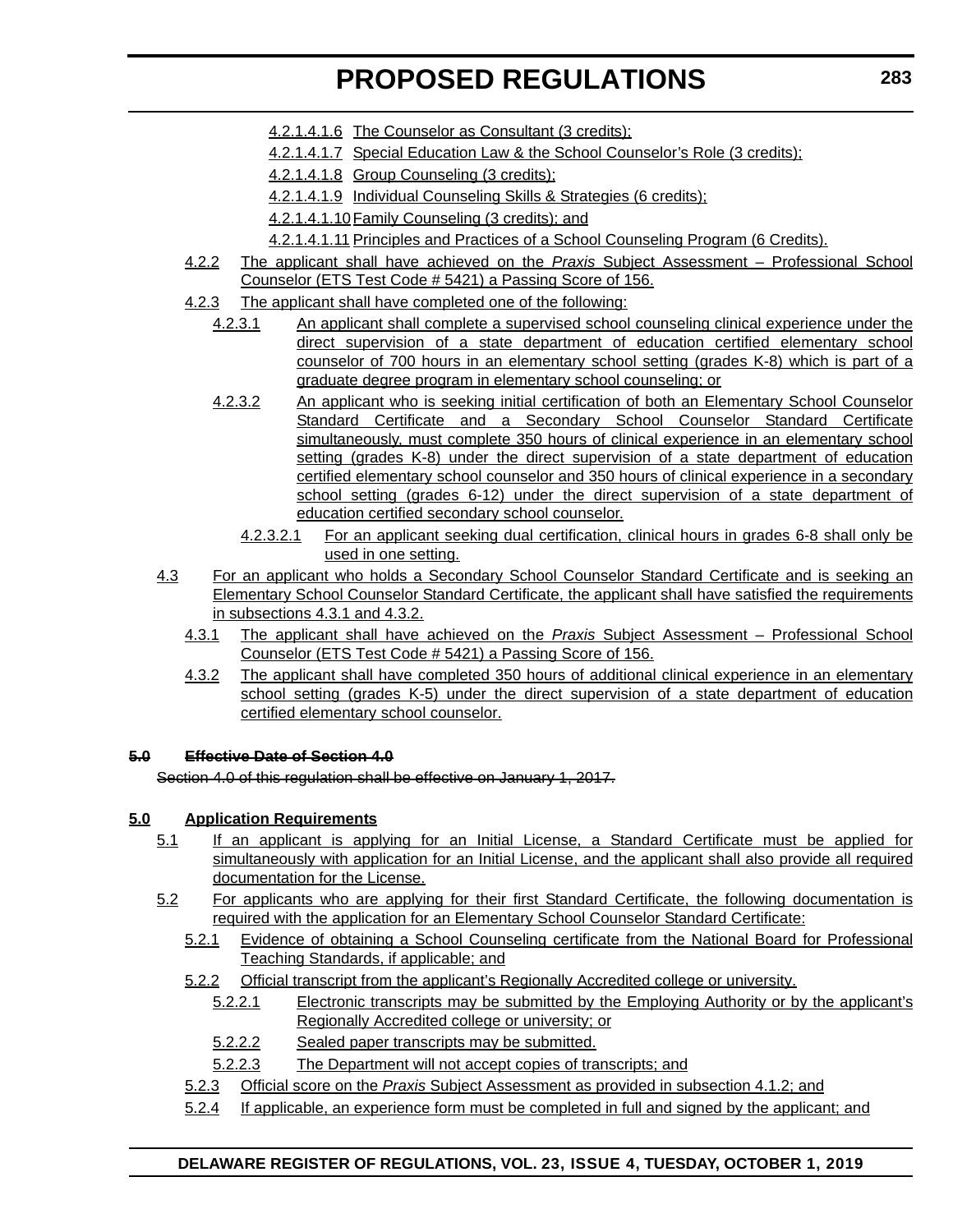- 5.2.5 The Department-approved form verifying the applicant's completion of the clinical experience as provided in subsection 4.1.3; and
- 5.2.6 Additional documentation as required by the Department.
- 5.3 For applicants who are applying for their second or subsequent Standard Certificate and who do not hold a Secondary School Counselor Standard Certificate, the following documentation is required in the application for an Elementary School Counselor Standard Certificate:
	- 5.3.1 Evidence of obtaining a School Counseling certificate from the National Board for Professional Teaching Standards, if applicable; and
	- 5.3.2 Official transcript from the applicant's Regionally Accredited college or university.
		- 5.3.2.1 Electronic transcripts may be submitted by the Employing Authority or by the applicant's Regionally Accredited college or university; or
		- 5.3.2.2 Sealed paper transcripts may be submitted.
		- 5.3.2.3 The Department will not accept copies of transcripts; and
	- 5.3.3 Official score on the *Praxis* Subject Assessment as provided in subsection 4.2.2; and
	- 5.3.4 If applicable, an experience form must be completed in full and signed by the applicant; and
	- 5.3.5 The Department-approved form verifying the applicant's completion of the clinical experience as provided in subsection 4.2.3; and
	- 5.3.6 Additional documentation as required by the Department.
- 5.4 For applicants who hold a Secondary School Counselor Standard Certificate, the following documentation is required in the application for an Elementary School Counselor Standard Certificate:
	- 5.4.1 Official score on the *Praxis* Subject Assessment as provided in subsection 4.3.1; and
	- 5.4.2 The Department-approved form verifying the applicant's completion of the clinical experience as provided in subsection 4.3.2; and
	- 5.4.3 Additional documentation as required by the Department.
- 5.5 For applicants who have met the requirements for licensure and hold a Valid and Current License or Certificate from Another State in elementary school counseling, the following documentation is required in the application for an Elementary School Counselor Standard Certificate:
	- 5.5.1 An official copy of the valid and current educator license or certificate from another state or professional license.

# **6.0 Validity of a Standard Certificate**

- 6.1 An Elementary School Counselor Standard Certificate is valid regardless of the assignment or employment status of the holder provided that the Educator's License remains current and valid.
- 6.2 An Elementary School Counselor Standard Certificate is not subject to renewal.

# **7.0 Revocation of a Standard Certificate**

- 7.1 An Educator's Elementary School Counselor Standard Certificate shall be revoked in the event the Educator's Initial, Continuing, or Advanced License or Standard or Professional Status Certificate is revoked or the Educator made a materially false or misleading statement in the Educator's Standard Certificate application in accordance with 14 **Del.C.** §1222.
- 7.2 An Educator whose Standard Certificate is noticed for revocation is entitled to a full and fair hearing before the Standards Board.
	- 7.2.1 Hearings shall be conducted in accordance with 14 **DE Admin. Code** 1515 Hearing Procedures and Rules.

### **8.0 Secretary of Education Review**

The Secretary of Education may, upon the written request of a local school district or charter school, review credentials submitted in an application for an Elementary School Counselor Standard Certificate on an individual basis and grant such a Standard Certificate to an applicant who otherwise does not meet the requirements for an

# **DELAWARE REGISTER OF REGULATIONS, VOL. 23, ISSUE 4, TUESDAY, OCTOBER 1, 2019**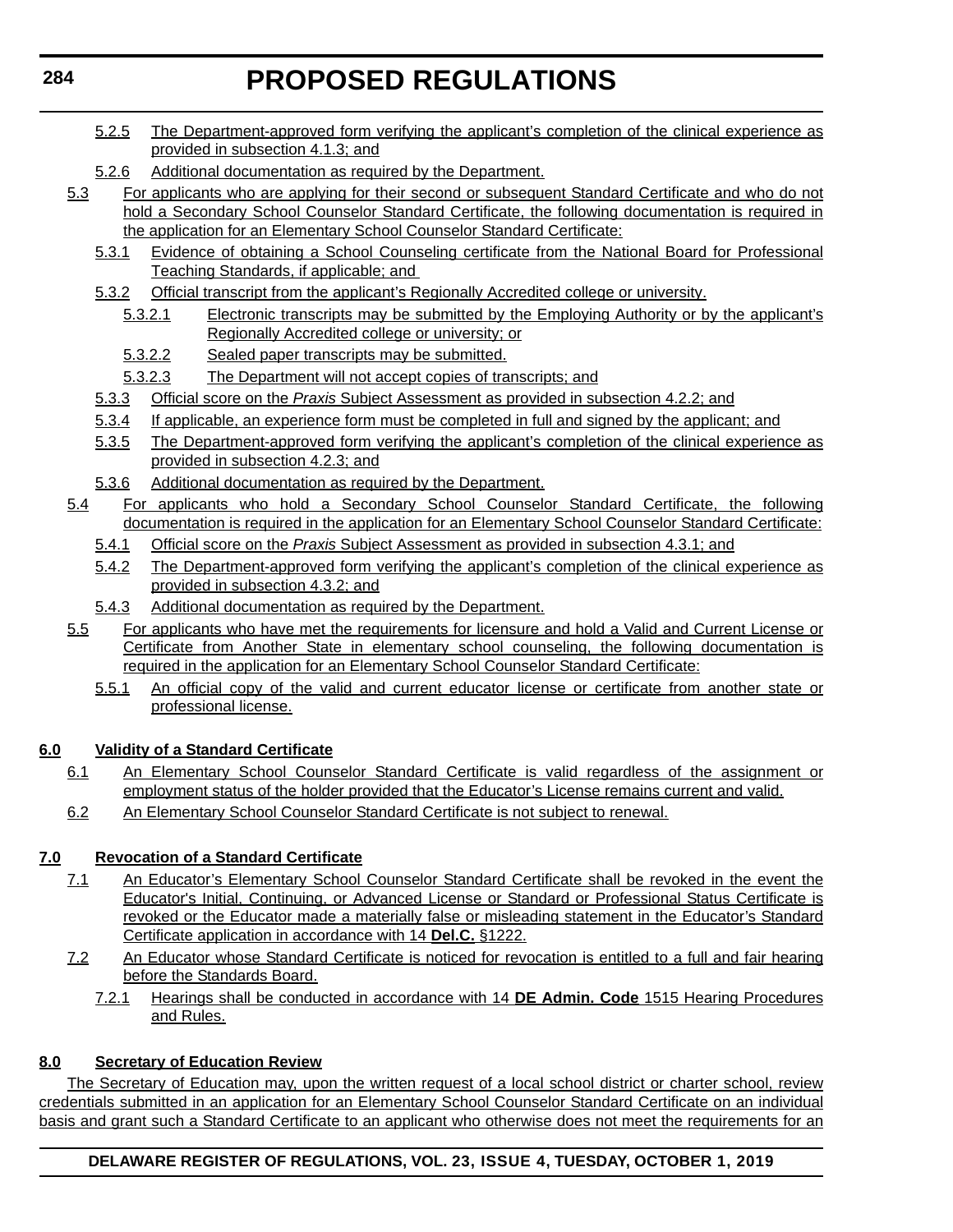<span id="page-30-0"></span>Elementary School Counselor Standard Certificate but whose effectiveness is documented by the local school district or charter school.

#### **9.0 Past Certificate Recognized**

The Department shall recognize an Elementary School Counselor Standard Certificate that was issued prior to the effective date of this regulation. An educator holding such a Standard Certificate issued by the Department before the effective date of this regulation shall be considered certified in elementary school counseling.

#### **[PROFESSIONAL STANDARDS BOARD](https://www.doe.k12.de.us/domain/172)**

Statutory Authority: 14 Delaware Code, Sections 1203 and 1205(b) (14 **Del.C.** §§1203 & 1205(b))

# 14 **DE Admin. Code** 1545

#### **PUBLIC NOTICE**

#### **Educational Impact Analysis Pursuant to 14 Del.C. Section 122(d)**

#### **[1545 Secondary School Counselor](#page-3-0)**

#### **A. TYPE OF REGULATORY ACTION REQUESTED**

Amendment to Existing Regulation

#### **B. SYNOPSIS OF SUBJECT MATTER OF REGULATION**

The Professional Standards Board ("Board"), acting in consultation and cooperation with the Delaware Department of Education ("Department"), developed amendments to 14 **DE Admin. Code** 1545 Secondary School Counselor. The regulation concerns the requirements for a Standard Certificate for Secondary School Counselor pursuant to 14 **Del.C.** §1220. The proposed amendments include striking the non-regulatory note at the beginning of the regulation; adding defined terms to Section 2.0; clarifying the requirements for issuing a standard certificate in Section 3.0; specifying the education, knowledge, and skill requirements for obtaining a first and second or subsequent standard certificate in Section 4.0; specifying the application requirements in Section 5.0; adding Sections 6.0 and 7.0, which concern validity and revocation of a standard certificate; adding Section 8.0, which concerns requests for the Secretary of Education to review standard certificate applications; and adding Section 9.0, which concerns recognizing past certification.

Persons wishing to present their views regarding this matter may do so in writing by the close of business on or before November 1, 2019 to the Department of Education, Office of the Secretary, Attn: Regulation Review, 401 Federal Street, Suite 2, Dover, Delaware 19901 or to [DOEregulations.comment@doe.k12.de.us](mailto:DOEregulations.comment@doe.k12.de.us). A copy of this regulation may be viewed online at the Registrar of Regulation's website, [http://regulations.delaware.gov/services/](http://regulations.delaware.gov/services/current_issue.shtml) current issue.shtml or obtained at the Department of Education's Office of the Secretary, located at the address above.

#### **C. IMPACT CRITERIA**

1. Will the amended regulation help improve student achievement as measured against state achievement standards? The amended regulation will help to improve student achievement as measured against state achievement standards.

2. Will the amended regulation help ensure that all students receive an equitable education? The amended regulation will help ensure that all students receive an equitable education.

3. Will the amended regulation help to ensure all students' health and safety are adequately protected? The amended regulation addresses a standard certificate for educators, not students' health and safety.

4. Will the amended regulation help to ensure that all students' legal rights are respected? The amended regulation addresses a standard certificate for educators, not students' legal rights.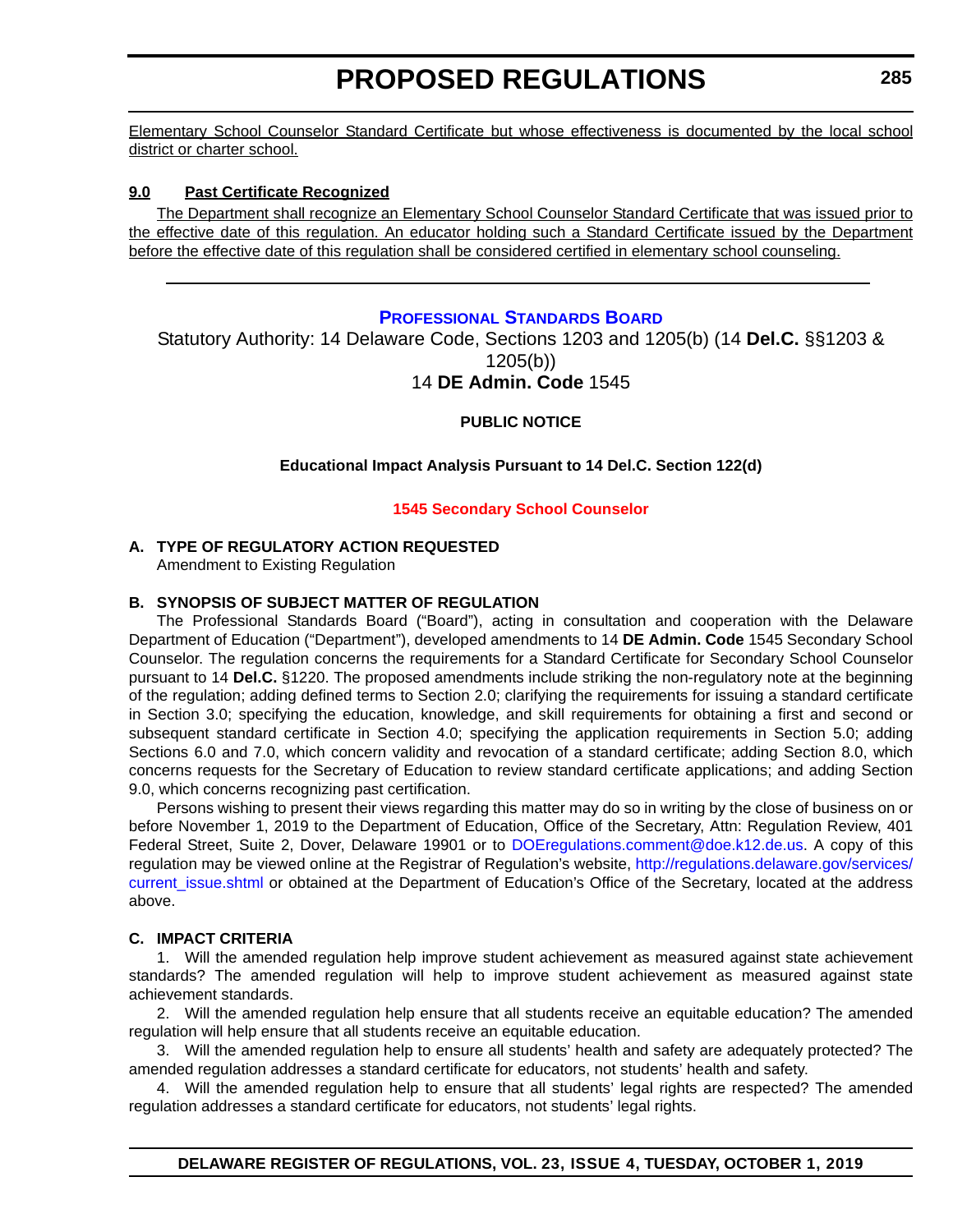5. Will the amended regulation preserve the necessary authority and flexibility of decision-makers at the local board and school level? The amended regulation does not change authority and flexibility of decision makers at the local board and school level.

6. Will the amended regulation place unnecessary reporting or administrative requirements or mandates upon decision makers at the local board and school levels? The amended regulation does not place unnecessary reporting or administrative requirements or mandates upon decision makers at the local board and school levels.

7. Will decision making authority and accountability for addressing the subject to be regulated be placed in the same entity? The Department implements the rules and regulations promulgated and adopted pursuant to 14 **Del.C.** Ch. 12 relating to licensure and certification of educators.

8. Will the amended regulation be consistent with and not an impediment to the implementation of other state educational policies, in particular to state educational policies addressing achievement in the core academic subjects of mathematics, science, language arts, and social studies? The amended regulation is consistent with, and not an impediment to, the implementation of other state educational policies, and in particular to state educational policies addressing achievement in the core academic subjects of mathematics, science, language arts, and social studies.

9. Is there a less burdensome method for addressing the purpose of the amended regulation? There is not a less burdensome method for addressing the purpose of this amended regulation.

10. What is the cost to the state and to the local school boards of compliance with the adopted regulation? There is no expected cost to the state and to the local school boards of complying with this amended regulation.

#### **\*Please Note: The Regulatory Flexibility Analysis and Impact Statement for this regulation, as required by 29 Del.C. Ch. 104, is available at:**

**<http://regulations.delaware.gov/register/october2019/proposed/23 DE Reg 285RFA 10-01-19.pdf>**

#### **1545 Secondary School Counselor**

Non-regulatory note: Passage on an examination of content knowledge may also be required to obtain this certification. Pursuant to 14 **Del.C.** §1220 and 14 **DE Admin. Code** 1505, an examination of content knowledge is required when applicable and available. An examination of content knowledge is applicable and available when approved by the Professional Standards Board with the concurrence of the State Board of Education. See the Department of Education website for additional information.

#### **1.0 Content**

- 1.1 This regulation shall apply to the issuance of a Standard Certificate, pursuant to 14 **Del.C.** §1220(a), for Secondary School Counselor. This certification Certification is required for grades nine (9) to twelve (12) and is valid in grades six (6) to eight (8) in a Middle Level middle level school. A Middle Level School Counselor middle level school counselor must hold either an Elementary School Counselor Standard Certificate or a Secondary School Counselor Standard Certificate.
- 1.2 Except as otherwise provided, the requirements set forth in 14 **DE Admin. Code** 1505, Standard Certificate including any subsequent amendment or revision thereto, are incorporated herein by reference.

#### **2.0 Definitions**

- 2.1 The definitions set forth in 14 **DE Admin. Code** 1505 Standard Certificate, including any subsequent amendment or revision thereto, are incorporated herein by reference.
- 2.2 The following word words and term terms, when used in this regulation, shall have the following meaning unless the context clearly indicates otherwise:

"**CAEP (Council for the Accreditation of Educator Preparation)**" – A nonprofit and nongovernmental agency that accredits educator preparation providers (EPPs), which was created when the National Council for Accreditation of Teacher Education (NCATE) and the Teacher Education Accreditation Council (TEAC) merged in 2013.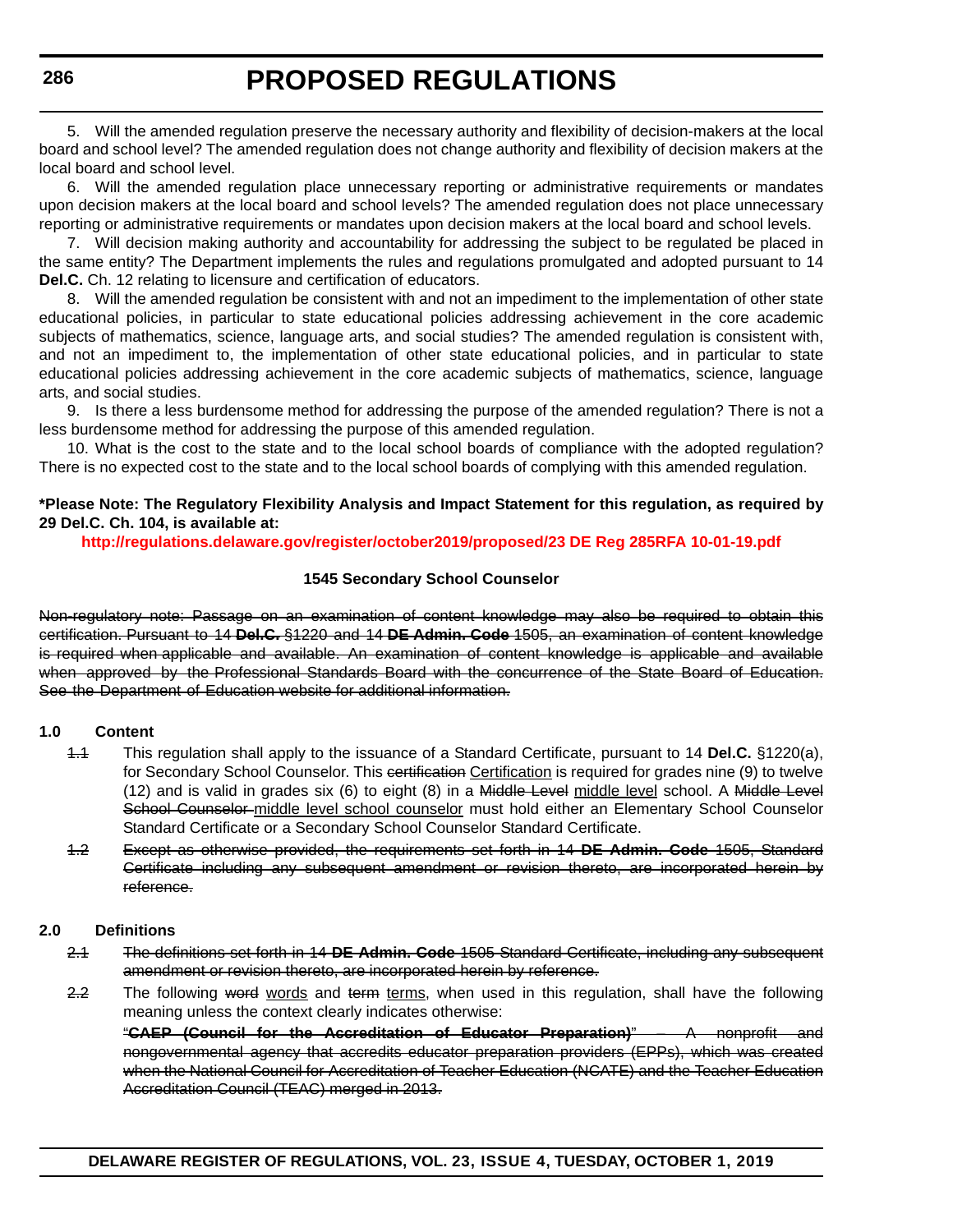"**Certification**" means the issuance of a Standard Certificate, which may occur regardless of a recipient's assignment or employment status.

"**Department**" means the Delaware Department of Education.

"**Educator**" means a person licensed and certified by the State under 14 **Del.C.** Ch. 12 to engage in the practice of instruction, administration or other related professional support services in Delaware public schools, including charter schools, pursuant to rules and regulations promulgated by the Professional Standards Board and approved by the State Board of Education. The term 'educator' does not include substitute teachers.

"**Employing Authority**" means any entity which employs educators, and includes, but is not limited to, school districts, charter schools, boards of directors, and management companies.

"**Immorality**" means conduct which is inconsistent with the rules and principles of morality expected of an educator and may reasonably be found to impair an educator's effectiveness by reason of the educator's unfitness or otherwise.

"**License**" means a credential which authorizes the holder to engage in the practice for which the license is issued.

"**Major or Its Equivalent**" means a minimum of thirty (30) semester hours of coursework in a particular content area.

"**Regionally Accredited**" means educational accreditation by a regional accrediting agency that is recognized by the U.S. Secretary of Education as a reliable authority concerning the quality of education offered by the institutions of higher education it accredits, including Middle States Commission on Higher Education.

"**Standard Certificate**" means a credential issued to certify that an educator has the prescribed knowledge, skill or education to practice in a particular area, teach a particular subject, or teach a category of students.

"**Standards Board**" means the Professional Standards Board established pursuant to 14 **Del.C.** §1201.

"**Valid and Current License or Certificate from Another State**" means a current full or permanent certificate or license issued by another state. This means the educator is fully credentialed by having met all of the requirements for full licensure or certification in another state. It does not include temporary, emergency, conditional certificates of eligibility or expired certificates or licenses issued from another state.

#### **3.0 Standard Certificate**

- 3.1 In accordance with 14 **Del.C.** §1220(a), the Department shall issue a Secondary School Counselor Standard Certificate as a Secondary School Counselor to an educator Educator who has met the following:
	- 3.1.1 Holds a valid Delaware Initial, Continuing, or Advanced License; License, or a Limited Standard, Standard or Professional Status Certificate issued by the Department prior to August 31, 2003; and, and meets the requirements set forth in Section 4.0 of this regulation; or
	- 3.1.2 Has met the requirements as set forth in 14 **DE Admin. Code** 1505 Standard Certificate, including any subsequent amendment or revision thereto; and,
	- 3.1.3 Has satisfied the additional requirements in this regulation.
	- 3.1.2 Has met the requirements for licensure and holds a Valid and Current License or Certificate from Another State in secondary school counseling; or
	- 3.1.3 Has met the requirements for a Meritorious New Teacher Candidate Designation adopted pursuant to 14 **Del.C.** §1203.
- 3.2 Notwithstanding any provision to the contrary herein, the Department shall not act on an application for Certification if the applicant is under official investigation by any national, state, or local authority with the power to issue educator licenses or certifications. The Department shall not act where the alleged conduct involves allegations of Immorality, misconduct in office, incompetence, willful neglect of duty,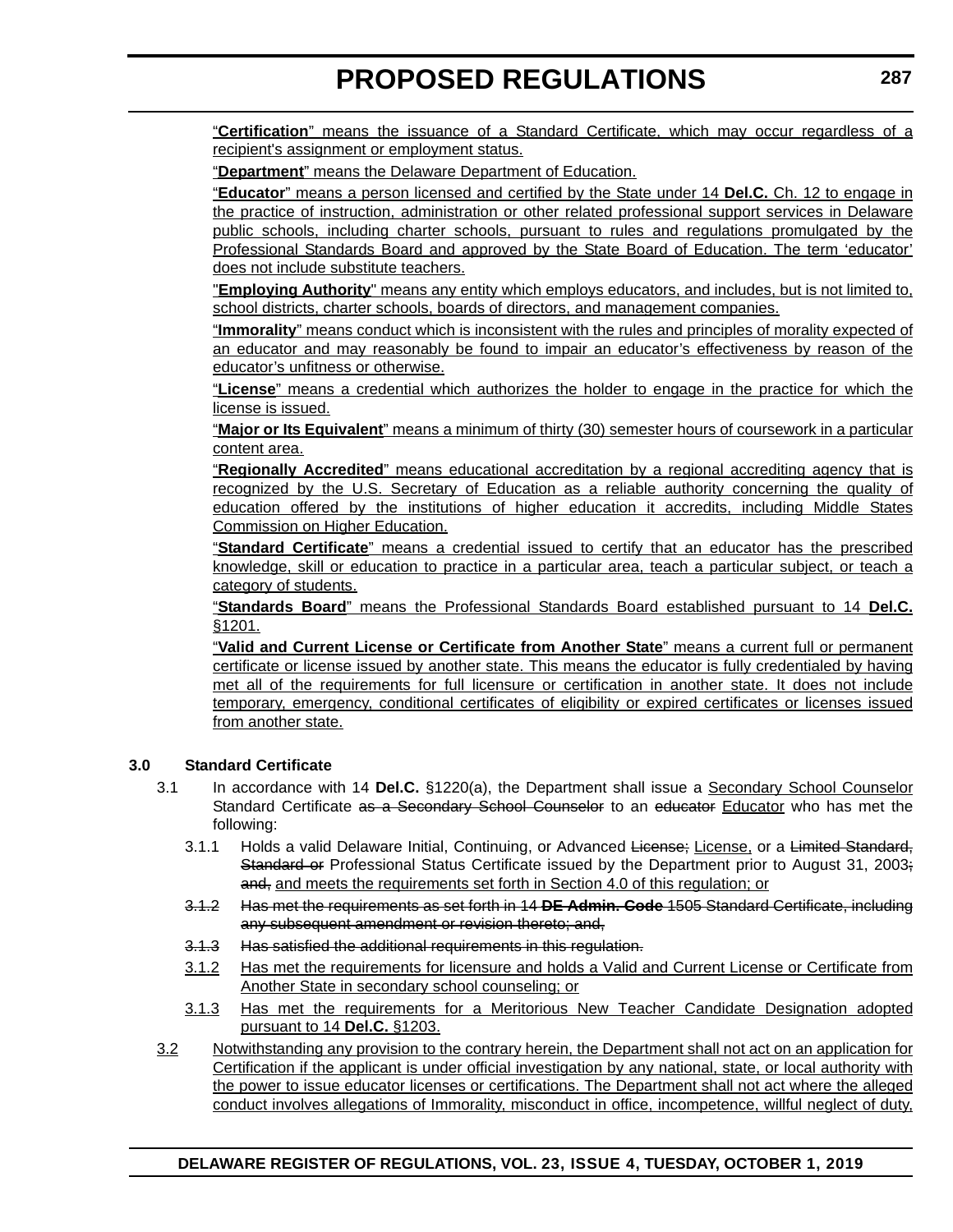disloyalty, or falsification of credentials, until the applicant provides evidence of the investigation's resolution.

#### **4.0 Additional Requirements Prescribed Education, Knowledge, and Skill Requirements**

- 4.1 Has satisfied at least one of the following additional education requirements:
	- 4.1.1 Graduated from a NCATE or CAEP educator preparation unit or from a state approved educator preparation program, where the state approval body employed the appropriate national specialty organization standards, offered by a regionally accredited college or university, with a Masters degree in Secondary School Counseling; or
	- 4.1.2 Graduated from a regionally accredited college or university with a Masters degree in any content area and satisfactorily completed 39 credits of graduate course work or the equivalent in professional development as approved by the Department in the areas of:
		- 4.1.2.1 Introduction to School Counseling & Theories (3 credits);
		- 4.1.2.2 Human Behavior and Child Development (3 credits);
		- 4.1.2.3 Ethical Issues in School Counseling (3 credits);
		- 4.1.2.4 College & Career Readiness K-12 (3 credits);
		- 4.1.2.5 Testing, Measurements, and Research in School Counseling (3 credits);
		- 4.1.2.6 The Counselor as Consultant (3 credits);
		- 4.1.2.7 Special Education Law & the School Counselor's Role (3 credits);
		- 4.1.2.8 Group Counseling (3 credits);
		- 4.1.2.9 Individual Counseling Skills & Strategies (6 credits);
		- 4.1.2.10 Family Counseling (3 credits);
		- 4.1.2.11 Principles and Practices of a School Counseling Program (6 Credits); and
- 4.2 Has completed one of the following:
	- 4.2.1 Educators not holding a Standard Certificate Elementary School Counselor must complete a supervised school counseling clinical experience under the direct supervision of a State Department of Education certified Secondary School Counselor of 700 hours in a secondary school setting which is part of a graduate degree program in Secondary School Counseling;
	- 4.2.2 Educators holding Standard Certificate Elementary School Counselor, who are seeking Secondary School Counselor certification, must complete 350 hours of additional clinical experience in a secondary school setting, under the direct supervision of a State Department of Education certified Secondary School Counselor; or
	- 4.2.3 Educators seeking initial certification of both a Standard Certificate Elementary School Counselor and a Standard Certificate Secondary School Counselor simultaneously, must complete 350 hours of clinical experience in an elementary school setting under the direct supervision of a State Department of Education certified Elementary School Counselor and 350 hours of clinical experience in a secondary school setting under the direct supervision of a State Department of Education certified Secondary School Counselor.
- 4.1 For an applicant who is applying for the applicant's first Standard Certificate, the applicant shall have satisfied the requirements in subsections 4.1.1, 4.1.2, and 4.1.3.
	- 4.1.1 The applicant shall have:
		- 4.1.1.1 Earned and currently maintain the School Counseling certificate from the National Board for Professional Teaching Standards; or
		- 4.1.1.2 Completed a master's degree from a Regionally Accredited college or university with a Major or Its Equivalent in secondary school counseling from an educator preparation program approved or recognized by the Council for Accreditation of Counseling and Related Educational Programs (CACREP) or a state where the state approval body employed the appropriate standards; or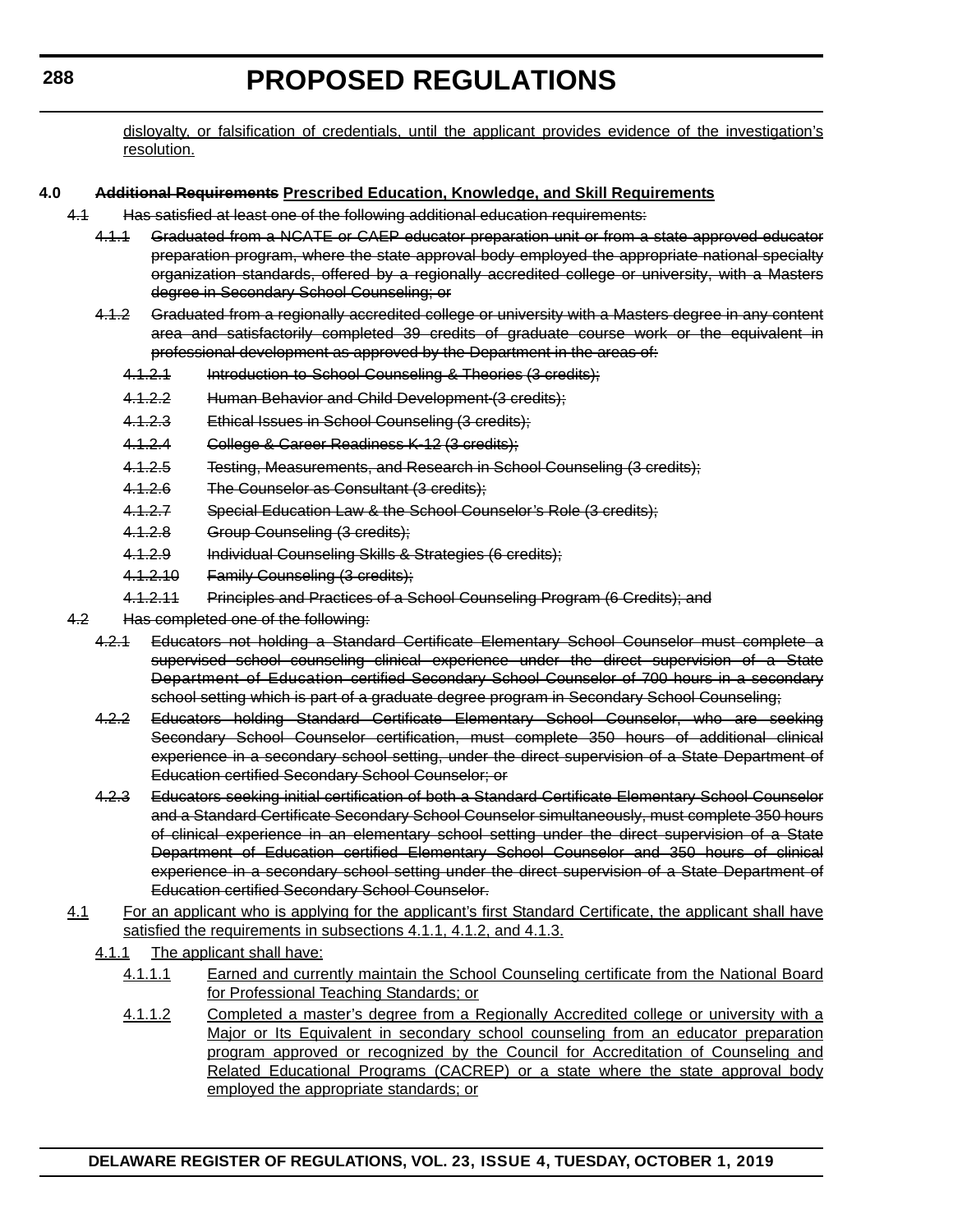- 4.1.1.3 Satisfactorily completed a Department-approved educator preparation program in secondary school counseling; or
- 4.1.1.4 Completed a master's degree from a Regionally Accredited college or university in any content area and satisfactory completed 39 credits of graduate level coursework related to school counseling in the areas provided in subsection 4.1.1.4.1 that is taken either as part of a degree program or in addition to a degree program from a Regionally Accredited college or university.
	- 4.1.1.4.1 The areas for the 39 credits of graduate coursework related to school counseling shall include:
		- 4.1.1.4.1.1 Introduction to School Counseling & Theories (3 credits);
		- 4.1.1.4.1.2 Human Behavior and Child Development (3 credits);
		- 4.1.1.4.1.3 Ethical Issues in School Counseling (3 credits);
		- 4.1.1.4.1.4 College & Career Readiness K-12 (3 credits);
		- 4.1.1.4.1.5 Testing, Measurements, and Research in School Counseling (3 credits);
		- 4.1.1.4.1.6 The Counselor as Consultant (3 credits);
		- 4.1.1.4.1.7 Special Education Law & the School Counselor's Role (3 credits);
		- 4.1.1.4.1.8 Group Counseling (3 credits);
		- 4.1.1.4.1.9 Individual Counseling Skills & Strategies (6 credits);
		- 4.1.1.4.1.10Family Counseling (3 credits); and
		- 4.1.1.4.1.11 Principles and Practices of a School Counseling Program (6 Credits).
- 4.1.2 The applicant shall have achieved on the *Praxis* Subject Assessment Professional School Counselor (ETS Test Code # 5421) a Passing Score of 156.
- 4.1.3 The applicant shall have completed one of the following:
	- 4.1.3.1 An applicant shall complete a supervised school counseling clinical experience under the direct supervision of a state department of education certified secondary school counselor of 700 hours in a secondary school setting (grades 6-12) which is part of a graduate degree program in secondary school counseling; or
	- 4.1.3.2 An applicant who is seeking initial certification of both an Elementary School Counselor Standard Certificate and a Secondary School Counselor Standard Certificate simultaneously, must complete 350 hours of clinical experience in an elementary school setting (grades K-8) under the direct supervision of a state department of education certified elementary school counselor and 350 hours of clinical experience in a secondary school setting (grades 6-12) under the direct supervision of a state department of education certified secondary school counselor.
		- 4.1.3.2.1 For an applicant seeking dual certification, clinical hours in grades 6-8 shall only be used in one setting.
- 4.2 For an applicant who is applying for the applicant's second or subsequent Standard Certificate and who does not hold an Elementary School Counselor Standard Certificate, the applicant shall have satisfied the requirements in subsections 4.2.1, 4.2.2, and 4.2.3.
	- 4.2.1 The applicant shall have:
		- 4.2.1.1 Earned and currently maintain the School Counseling certificate from the National Board for Professional Teaching Standards; or
		- 4.2.1.2 Completed a master's degree from a Regionally Accredited college or university with a Major or Its Equivalent in secondary school counseling from an educator preparation program approved or recognized by the Council for Accreditation of Counseling and Related Educational Programs (CACREP) or a state where the state approval body employed the appropriate standards; or
		- 4.2.1.3 Satisfactorily completed a Department-approved educator preparation program in secondary school counseling; or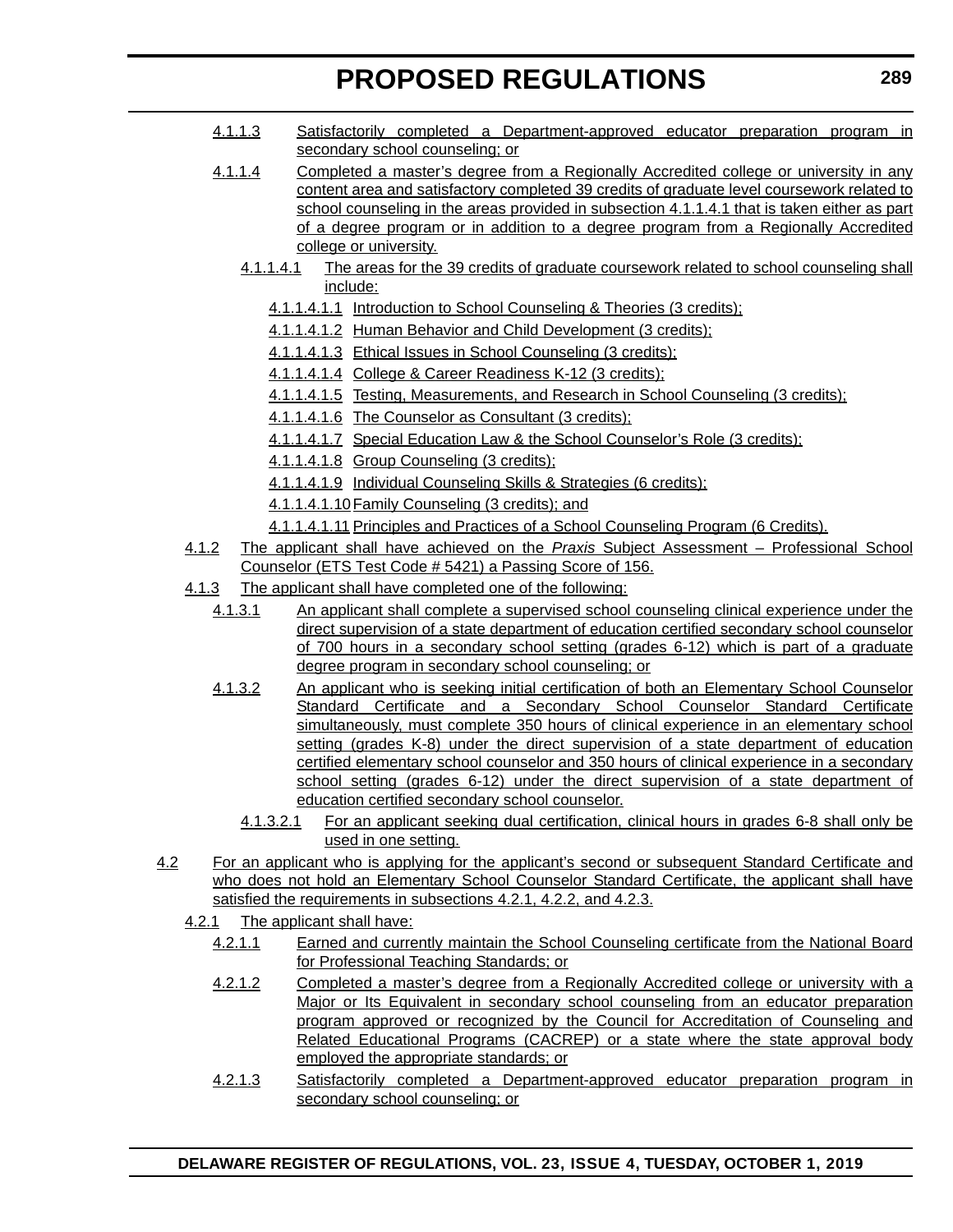- 4.2.1.4 Completed a master's degree from a Regionally Accredited college or university in any content area and satisfactory completed 39 credits of graduate level coursework related to school counseling in the areas provided in subsection 4.2.1.4.1 that is taken either as part of a degree program or in addition to a degree program from a Regionally Accredited college or university.
	- 4.2.1.4.1 The areas for the 39 credits of graduate coursework related to school counseling shall include:
		- 4.2.1.4.1.1 Introduction to School Counseling & Theories (3 credits);
		- 4.2.1.4.1.2 Human Behavior and Child Development (3 credits);
		- 4.2.1.4.1.3 Ethical Issues in School Counseling (3 credits);
		- 4.2.1.4.1.4 College & Career Readiness K-12 (3 credits);
		- 4.2.1.4.1.5 Testing, Measurements, and Research in School Counseling (3 credits);
		- 4.2.1.4.1.6 The Counselor as Consultant (3 credits);
		- 4.2.1.4.1.7 Special Education Law & the School Counselor's Role (3 credits);
		- 4.2.1.4.1.8 Group Counseling (3 credits);
		- 4.2.1.4.1.9 Individual Counseling Skills & Strategies (6 credits);
		- 4.2.1.4.1.10Family Counseling (3 credits); and
		- 4.2.1.4.1.11 Principles and Practices of a School Counseling Program (6 Credits).
- 4.2.2 The applicant shall have achieved on the *Praxis* Subject Assessment Professional School Counselor (ETS Test Code # 5421) a Passing Score of 156.
- 4.2.3 The applicant shall have completed one of the following:
	- 4.2.3.1 An applicant shall complete a supervised school counseling clinical experience under the direct supervision of a state department of education certified secondary school counselor of 700 hours in a secondary school setting (grades 6-12) which is part of a graduate degree program in secondary school counseling; or
	- 4.2.3.2 An applicant who is seeking initial certification of both an Elementary School Counselor Standard Certificate and a Secondary School Counselor Standard Certificate simultaneously, must complete 350 hours of clinical experience in an elementary school setting (grades K-8) under the direct supervision of a state department of education certified elementary school counselor and 350 hours of clinical experience in a secondary school setting (grades 6-12) under the direct supervision of a state department of education certified secondary school counselor.
		- 4.2.3.2.1 For an applicant seeking dual certification, clinical hours in grades 6-8 shall only be used in one setting.
- 4.3 For an applicant who holds an Elementary School Counselor Standard Certificate and is seeking a Secondary School Counselor Standard Certificate, the applicant shall have satisfied the requirements in subsections 4.3.1 and 4.3.2.
	- 4.3.1 The applicant shall have achieved on the *Praxis* Subject Assessment Professional School Counselor (ETS Test Code # 5421) a Passing Score of 156.
	- 4.3.2 The applicant shall have completed 350 hours of additional clinical experience in a secondary school setting (grades 6-12) under the direct supervision of a state department of education certified secondary school counselor.

#### **5.0 Effective Date of Section 4.0**

Section 4.0 of this regulation shall be effective on January 1, 2017.

### **5.0 Application Requirements**

5.1 If an applicant is applying for an Initial License, a Standard Certificate must be applied for simultaneously with application for an Initial License, and the applicant shall also provide all required documentation for the License.

**DELAWARE REGISTER OF REGULATIONS, VOL. 23, ISSUE 4, TUESDAY, OCTOBER 1, 2019**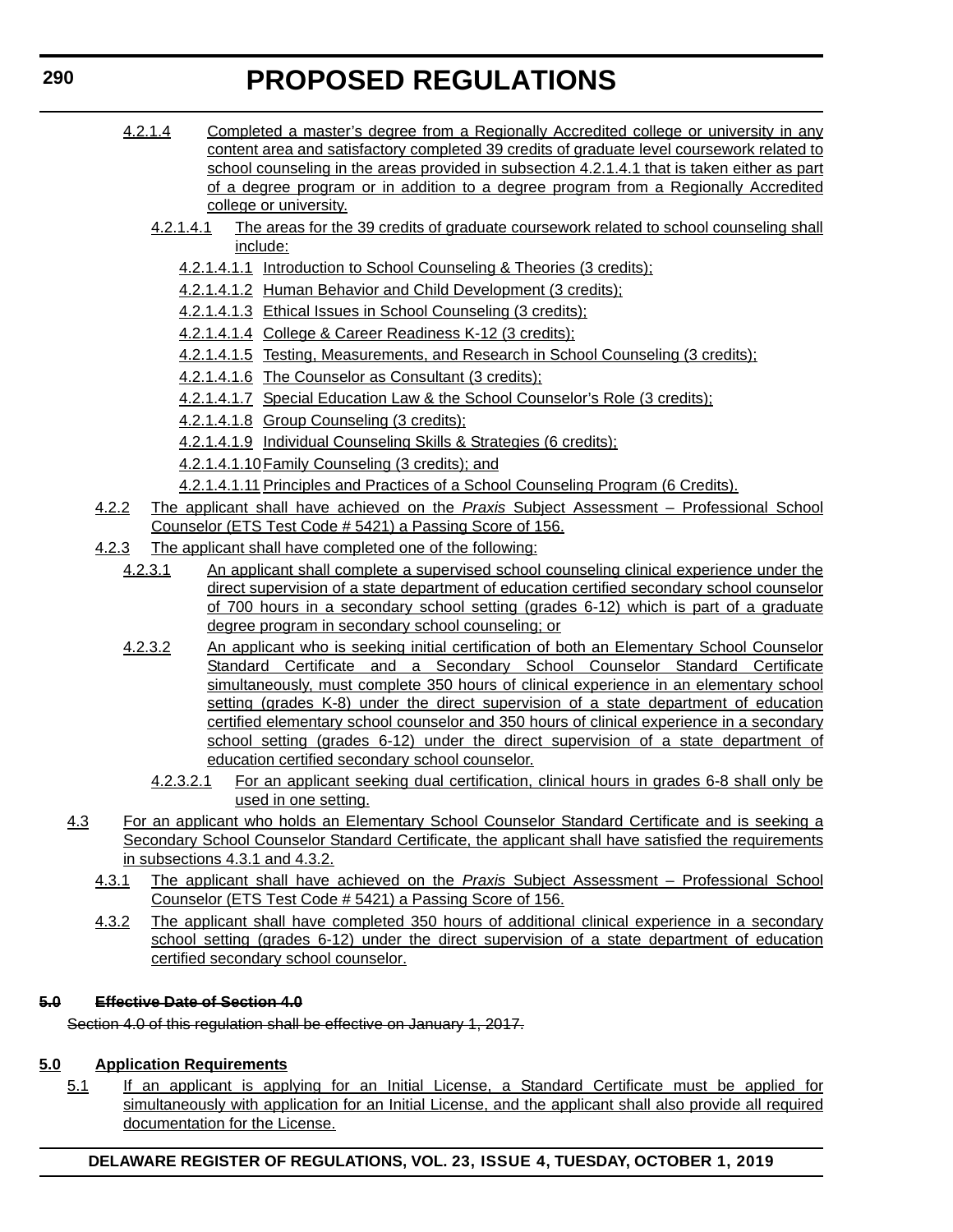- 5.2 For applicants who are applying for their first Standard Certificate, the following documentation is required with the application for a Secondary School Counselor Standard Certificate:
	- 5.2.1 Evidence of obtaining a School Counseling certificate from the National Board for Professional Teaching Standards, if applicable; and
	- 5.2.2 Official transcript from the applicant's Regionally Accredited college or university.
		- 5.2.2.1 Electronic transcripts may be submitted by the Employing Authority or by the applicant's Regionally Accredited college or university; or
		- 5.2.2.2 Sealed paper transcripts may be submitted.
		- 5.2.2.3 The Department will not accept copies of transcripts; and
	- 5.2.3 Official score on the *Praxis* Subject Assessment as provided in subsection 4.1.2; and
	- 5.2.4 If applicable, an experience form must be completed in full and signed by the applicant; and
	- 5.2.5 The Department-approved form verifying the applicant's completion of the clinical experience as provided in subsection 4.1.3; and
	- 5.2.6 Additional documentation as required by the Department.
- 5.3 For applicants who are applying for their second or subsequent Standard Certificate and who do not hold an Elementary School Counselor Standard Certificate, the following documentation is required in the application for a Secondary School Counselor Standard Certificate:
	- 5.3.1 Evidence of obtaining a School Counseling certificate from the National Board for Professional Teaching Standards, if applicable; and
	- 5.3.2 Official transcript from the applicant's Regionally Accredited college or university.
		- 5.3.2.1 Electronic transcripts may be submitted by the Employing Authority or by the applicant's Regionally Accredited college or university; or
		- 5.3.2.2 Sealed paper transcripts may be submitted.
		- 5.3.2.3 The Department will not accept copies of transcripts; and
	- 5.3.3 Official score on the *Praxis* Subject Assessment as provided in subsection 4.2.2; and
	- 5.3.4 If applicable, an experience form must be completed in full and signed by the applicant; and
	- 5.3.5 The Department-approved form verifying the applicant's completion of the clinical experience as provided in subsection 4.2.3; and
	- 5.3.6 Additional documentation as required by the Department.
- 5.4 For applicants who hold an Elementary School Counselor Standard Certificate, the following documentation is required in the application for a Secondary School Counselor Standard Certificate:
	- 5.4.1 Official score on the *Praxis* Subject Assessment as provided in subsection 4.3.1; and
	- 5.4.2 The Department-approved form verifying the applicant's completion of the clinical experience as provided in subsection 4.3.2; and
	- 5.4.3 Additional documentation as required by the Department.
- 5.5 For applicants who have met the requirements for licensure and hold a Valid and Current License or Certificate from Another State in secondary school counseling, the following documentation is required in the application for a Secondary School Counselor Standard Certificate:
	- 5.5.1 An official copy of the valid and current educator license or certificate from another state or professional license.

### **6.0 Validity of a Standard Certificate**

- 6.1 A Secondary School Counselor Standard Certificate is valid regardless of the assignment or employment status of the holder provided that the Educator's License remains current and valid.
- 6.2 A Secondary School Counselor Standard Certificate is not subject to renewal.

### **7.0 Revocation of a Standard Certificate**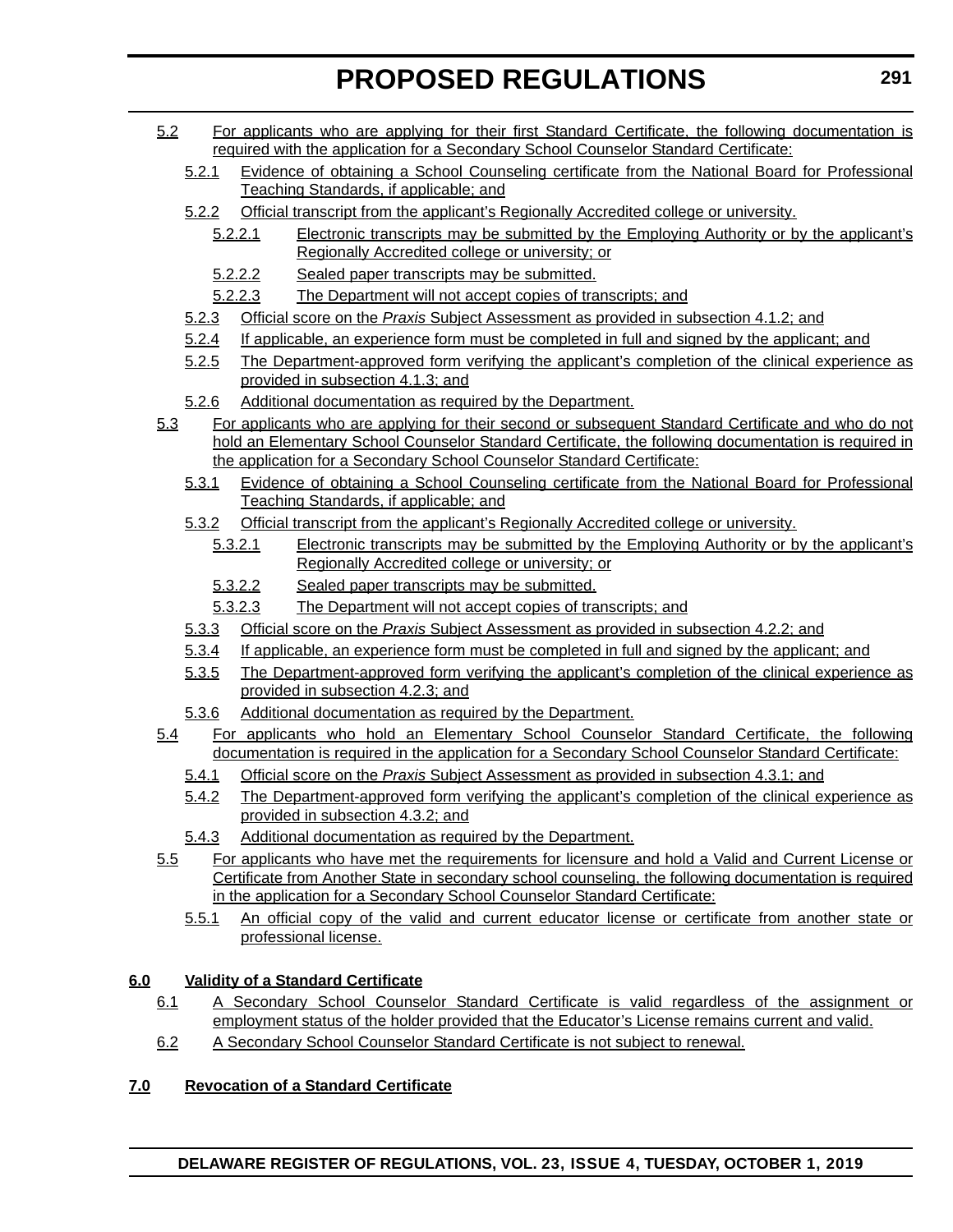- 7.1 An Educator's Secondary School Counselor Standard Certificate shall be revoked in the event the Educator's Initial, Continuing, or Advanced License or Standard or Professional Status Certificate is revoked or the Educator made a materially false or misleading statement in the Educator's Standard Certificate application in accordance with 14 **Del.C.** §1222.
- 7.2 An Educator whose Standard Certificate is noticed for revocation is entitled to a full and fair hearing before the Standards Board.
	- 7.2.1 Hearings shall be conducted in accordance with 14 **DE Admin. Code** 1515 Hearing Procedures and Rules.

#### **8.0 Secretary of Education Review**

The Secretary of Education may, upon the written request of a local school district or charter school, review credentials submitted in an application for a Secondary School Counselor Standard Certificate on an individual basis and grant such a Standard Certificate to an applicant who otherwise does not meet the requirements for a Secondary School Counselor Standard Certificate but whose effectiveness is documented by the local school district or charter school.

#### **9.0 Past Certificate Recognized**

The Department shall recognize a Secondary School Counselor Standard Certificate that was issued prior to the effective date of this regulation. An educator holding such a Standard Certificate issued by the Department before the effective date of this regulation shall be considered certified in secondary school counseling.

### **[DEPARTMENT OF HEALTH AND SOCIAL SERVICES](https://www.dhss.delaware.gov/dhss/dss/) DIVISION OF SOCIAL SERVICES**

Statutory Authority: 31 Delaware Code, Section 512 (31 **Del.C.** §512) 16 **DE Admin. Code** 11003

### **PUBLIC NOTICE**

### **[Determination of Child Care - Parents Under Age 18](#page-3-0)**

In compliance with the State's Administrative Procedures Act (APA - Title 29, Chapter 101 of the Delaware Code), 42 CFR §447.205, and under the authority of Title 31 of the Delaware Code, Chapter 5, Section 512, Delaware Health and Social Services (DHSS) / Division of Social Services (DSS) is proposing to amend Child Care, specifically, to update policy regarding minor parents who are under the age of 18 and residing with their legal guardians or parents.

Any person who wishes to make written suggestions, compilations of data, testimony, briefs or other written materials concerning the proposed new regulations must submit same to, Planning, Policy and Quality Unit, Division of Medicaid and Medical Assistance, 1901 North DuPont Highway, P.O. Box 906, New Castle, Delaware 19720-0906, by email to [Nicole.M.Cunningham@delaware.gov,](mailto:Nicole.M.Cunningham@delaware.gov) or by fax to 302-255-4413 by 4:30 p.m. on October 31, 2019. Please identify in the subject line: Determination of Child Care - Parents Under Age 18.

The action concerning the determination of whether to adopt the proposed regulation will be based upon the results of Department and Division staff analysis and the consideration of the comments and written materials filed by other interested persons.

#### **SUMMARY OF PROPOSAL**

The proposed regulation is being amended to improve the formatting of the regulation and to provide clear instructions to DSS eligibility staff on determining child care eligibility for minor parents.

**DELAWARE REGISTER OF REGULATIONS, VOL. 23, ISSUE 4, TUESDAY, OCTOBER 1, 2019**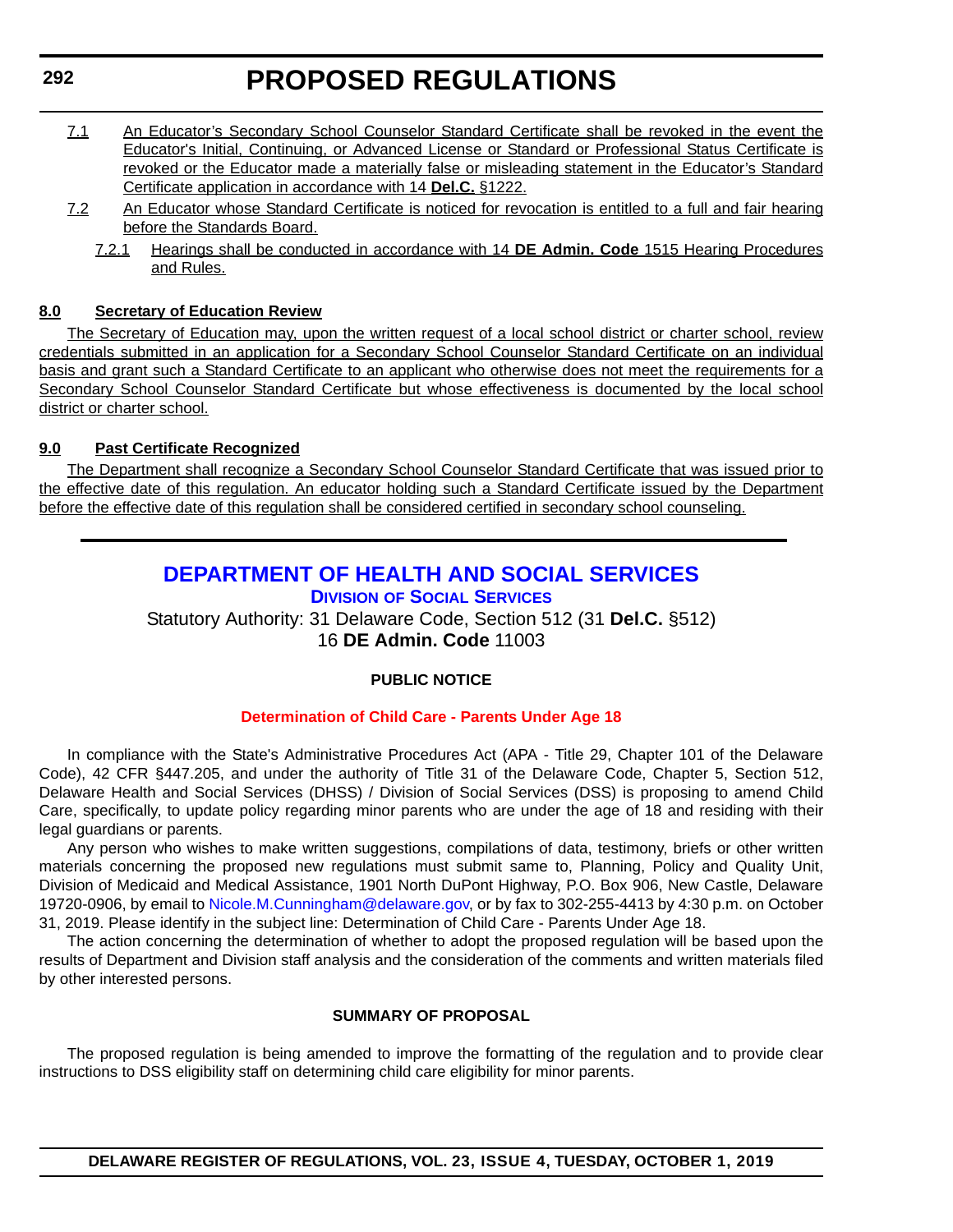#### **Statutory Authority**

45 CFR 98.20 (3)(i)(ii)

#### **Background**

Child Care is provided by the Division of Social Services as a support for families with children to enable the caretaker to hold a job, obtain training or meet special needs of the parent or child. Child care may also be provided in child abuse cases to help protect the child.

#### **Summary of Proposal**

#### *Summary of Proposed Changes*

Effective for services provided on and after December 11, 2019 Delaware Health and Social Services/Division of Social Services proposes to amend the Division of Social Service Manual section 11003.9.4 regarding Child Care, specifically, to update policy regarding minor parents who are under the age of 18 and residing with their legal guardians or parents.

#### *Public Notice*

In accordance with the *federal* public notice requirements established at Section 1902(a)(13)(A) of the Social Security Act and 42 CFR 447.205 and the state public notice requirements of Title 29, Chapter 101 of the Delaware Code, Delaware Health and Social Services/Division of Social Services (DHSS/DSS) gives public notice and provides an open comment period for thirty (30) days to allow all stakeholders an opportunity to provide input on the proposed regulation. Comments must be received by 4:30 p.m. on October 31, 2019.

#### **Fiscal Impact**

The policy amendment will have no fiscal impact. This policy is currently in place and the purpose of the amendment is to revise the requirements of the program. The policy amendment does not require any additional staff, system changes, agency costs, etc.

#### **\*Please Note: The Regulatory Flexibility Analysis and Impact Statement for this regulation, as required by 29 Del.C. Ch. 104, is available at:**

**<http://regulations.delaware.gov/register/october2019/proposed/23 DE Reg 292RFA 10-01-19.pdf>**

### **POLICY – AMENDMENT**

Delaware Department of Health and Social Services Division of Social Services Policy and Program Development Unit

#### **11003.9.4 Determining Child Care for Parents Who Are Under Age 18 and Family Size**

#### 45 CFR 98.20 (3)(i)(ii)

Consider minor parents (under 18) for child care services separately from their legal guardian or parents. This means that minor parents can apply for child care services on their own even if they live with their legal guardian or parents. In this case, need for care and financial eligibility is based on the minor parents' circumstances and not that of their parents or legal guardian.

EXAMPLE: A 17 year old, who lives with mom, has a child of her own and she needs child care to continue high school. Completing high school is her need. If she seeks child care as a Category 31 case, financial eligibility is based on her income. She and her child are a family of two.

Even though minor parents who are living with a legal guardian or their parents can apply on their own, still seek the signature of the legal guardian or parents on the minor parent's application for child care. However, if the legal guardian or parents refuse to sign the application, deny service.

The legal guardian or parents of the minor parent could apply for child care as caretakers if they demonstrate

#### **DELAWARE REGISTER OF REGULATIONS, VOL. 23, ISSUE 4, TUESDAY, OCTOBER 1, 2019**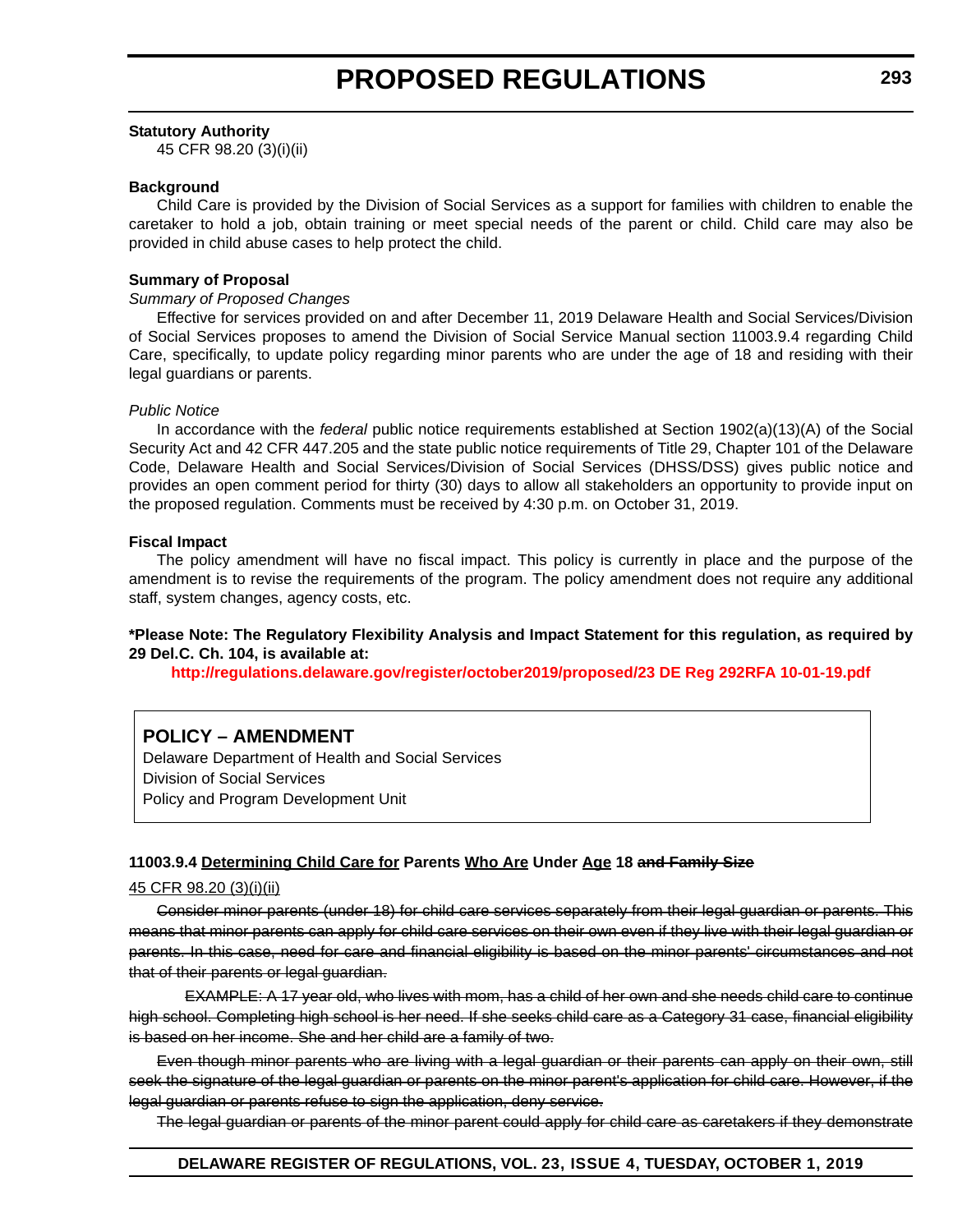that they provide for the primary support and care of the minor parent's child.

This policy applies to minor parents who are under the age of 18 and residing with their legal guardians or parents.

#### **1. A minor parent who is applying for child care services must:**

- Have a need for child care;
- Meet financial eligibility requirements based on the minor parent's income;
- Provide a referral from the Division of Family Services (DFS) if the family has an active DFS case; and
- Provide a medical form or statement of a special need, if applicable.

#### **2. The legal guardian or parent of a minor parent must:**

- Sign the child care application of the minor parent. DSS will deny child care if the legal guardian or parent of the minor parent does not sign the application.
- Verify legal guardianship of the minor parent's child if:
	- i. The legal guardian or parent provides primary support for the minor's child; and
	- ii. The legal guardian or parent is applying for child care services.

Note: An agency that has custody of a minor parent must apply on behalf of the minor requesting child care services.

### **[DEPARTMENT OF STATE](https://history.delaware.gov/)**

### **DIVISION OF HISTORICAL AND CULTURAL AFFAIRS**

#### Statutory Authority: 30 Delaware Code, Section 1815(b) (30 **Del.C.** §1815(b)) 1 **DE Admin. Code** 901

#### **PUBLIC NOTICE**

#### **[901 Historic Preservation Tax Credit Program](#page-3-0)**

#### **Title:**

Amendments to the Regulations Governing the Historic Preservation Tax Credit Program

#### **Brief Synopsis:**

The Historic Preservation Tax Credit Act (30 **Del.C.** Ch. 18, Subch. II) was first enacted by the General Assembly in 2001 and was amended in 2002, 2003, 2004, 2005, 2010 and 2014. Program regulations were adopted on July 11, 2002 (**6 DE Reg. 108** published 07/01/02), and were amended on July 11, 2004 (**8 DE Reg. 194** published 07/01/04), on January 11, 2005 (8 **DE Reg.** 1031 published 01/01/05), on October 11, 2010 (**14 DE Reg. 485**, published 11/01/2010), on September 11, 2014 (**18 DE Reg. 237** published 09/01/14), and on November 11, 2018 (**22 DE Reg. 409** published 11/1/18). The purpose of this proposed regulatory amendment is to eliminate section 7.4 which allows applicants to request an increase in their credit award. The intent of the provision, added to the regulation in 2010, was to take into consideration changes in project costs that can occur during construction. However the provision is not included in the enabling legislation or Delaware Code, and as written is open to interpretation and therefore vulnerable to challenges. Section 8.1.2 regarding fees for increased awards would also be eliminated from the regulation, as the removal of section 7.4 will render that subsection irrelevant. An amendment to section 7.6 of the regulation is also proposed to reflect changes to the program made in the 149th

and 150<sup>th</sup> General Assembly of Delaware. The Bond and Capital Improvements Acts increased the total amount of credits available in each state fiscal year, through state fiscal year 2025 (81 Del. Laws c. 303 and 82 Del. Laws c.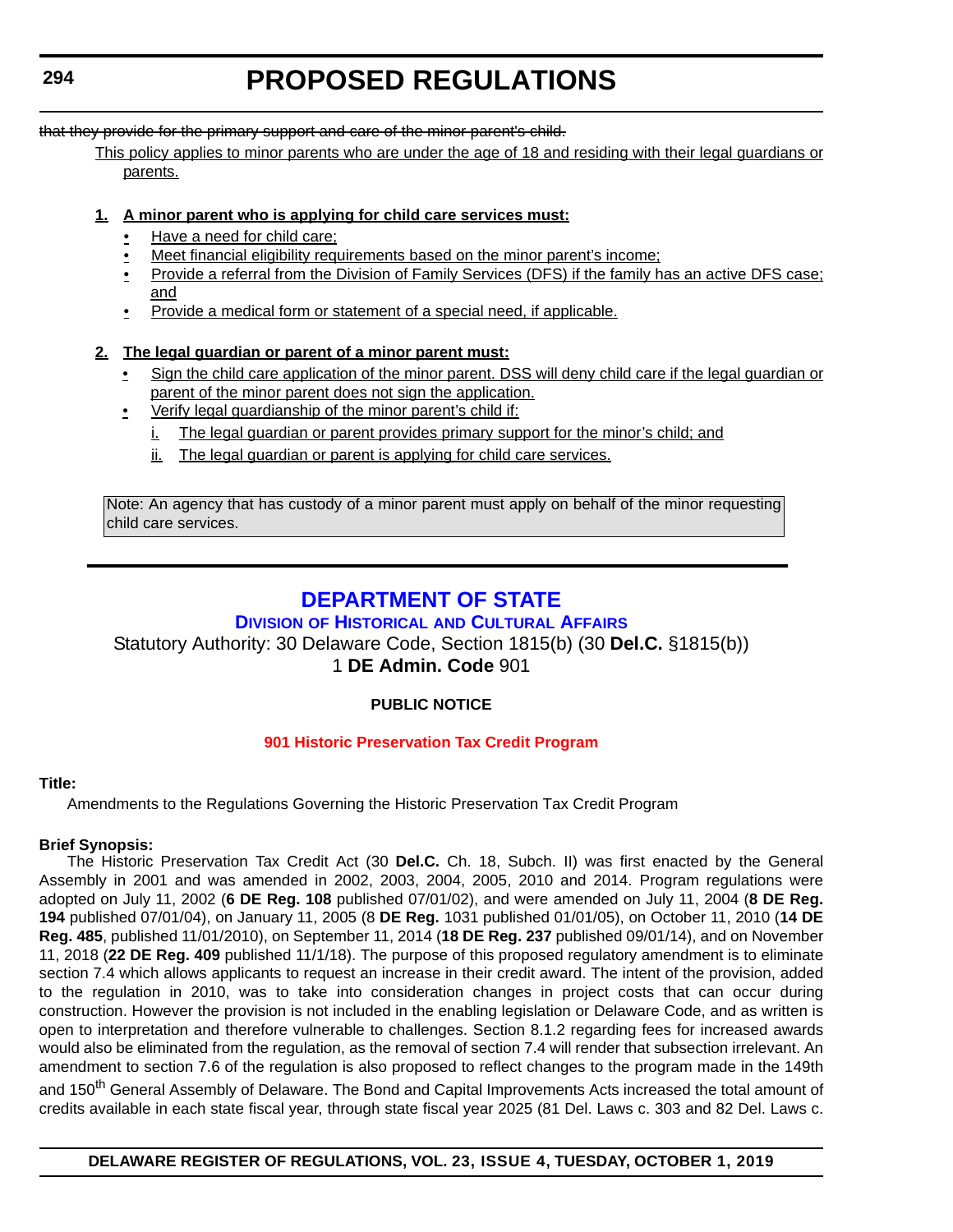86), but did not specifically allocate credits to a type of project. The amendment will establish the process for distributing unallocated credits in accordance with Delaware Code.

#### **Statutory Basis or Legal Authority to Act:**

30 **Del.C.** Ch. 18, Subch. II, §1815(b)

#### **Other Regulations that may be affected by the Proposal:**

The State Bank Commissioner and the Division of Revenue may adopt regulations or issue guidelines for tax elements of the Historic Preservation Tax Credit Act.

#### **Notice of Public Comment:**

PLEASE TAKE NOTICE, pursuant to 29 **Del.C.** Ch. 101, the Division of Historical and Cultural Affairs proposes to amend rules and regulations pursuant to its authority under 30 **Del.C.** §1815(b). The Division will receive and consider all written comments on the proposed rules and regulations related to implementation of amendments to the Historic Preservation Tax Credit Act. Submit comments to the Division in care of Timothy A. Slavin, Director, Division of Historical and Cultural Affairs, 21 The Green, Dover, DE 19901. The final date to submit comments is October 31, 2019. Anyone wishing to obtain a copy of the proposed amendments to the rules and regulations should notify Timothy A. Slavin at the above address or call 302-736-7400. This notice will be published in two newspapers of general circulation.

#### **\*Please Note: The Regulatory Flexibility Analysis and Impact Statement for this regulation, as required by 29 Del.C. Ch. 104, is available at:**

**<http://regulations.delaware.gov/register/october2019/proposed/23 DE Reg 294RFA 10-01-19.pdf>**

#### **901 Historic Preservation Tax Credit Program** *(Break in Continuity of Sections)*

#### **6.0 Procedures for Certification of Completion**

#### *(Break in Continuity Within Section)*

6.5 After issuing a Certificate of Completion for a project, or an approved phase, the State Office shall submit the documentation of qualified expenditures and an 1811AC 0905 form to the Division of Revenue, and request a determination of the value of the documented expenditures and assignment of the calculated tax credits to the applicant in accordance with subsection 7.4 of these regulations for the completed project or an approved phase. For all projects in which the tax credits are to be applied against franchise taxes, and at other times as requested by the Division of Revenue, the forms and documentation will also be submitted to the State Bank Commissioner's Office.

#### **7.0 Procedures for Requesting a Credit Award**

#### *(Break in Continuity Within Section)*

- 7.4 The Delaware State Historic Preservation Officer may consider an increase in a credit award where there has been an increase in qualified costs of greater than 5% of the total.
- 7.57.4 Despite having been assigned a certain credit award, an applicant may only claim the amount of tax credits which are supported by their actual rehabilitation costs.
- 7.67.5 Each fiscal year, \$5 million of the total that is allocated for Credit Awards is to be distributed as follows:
	- 7.6.17.5.1 \$100,000 is reserved for distribution to qualified resident curators. If, in any fiscal year, there are insufficient qualified resident curators to exhaust this allotment, the unused credit amount will be available in the next fiscal year for award to any eligible project.
	- 7.6.27.5.2 \$1.5 million is reserved for projects receiving a credit award of not more than \$300,000. After April 1, any unassigned portion of the \$1.5 million is released to be available for credit awards to any eligible project.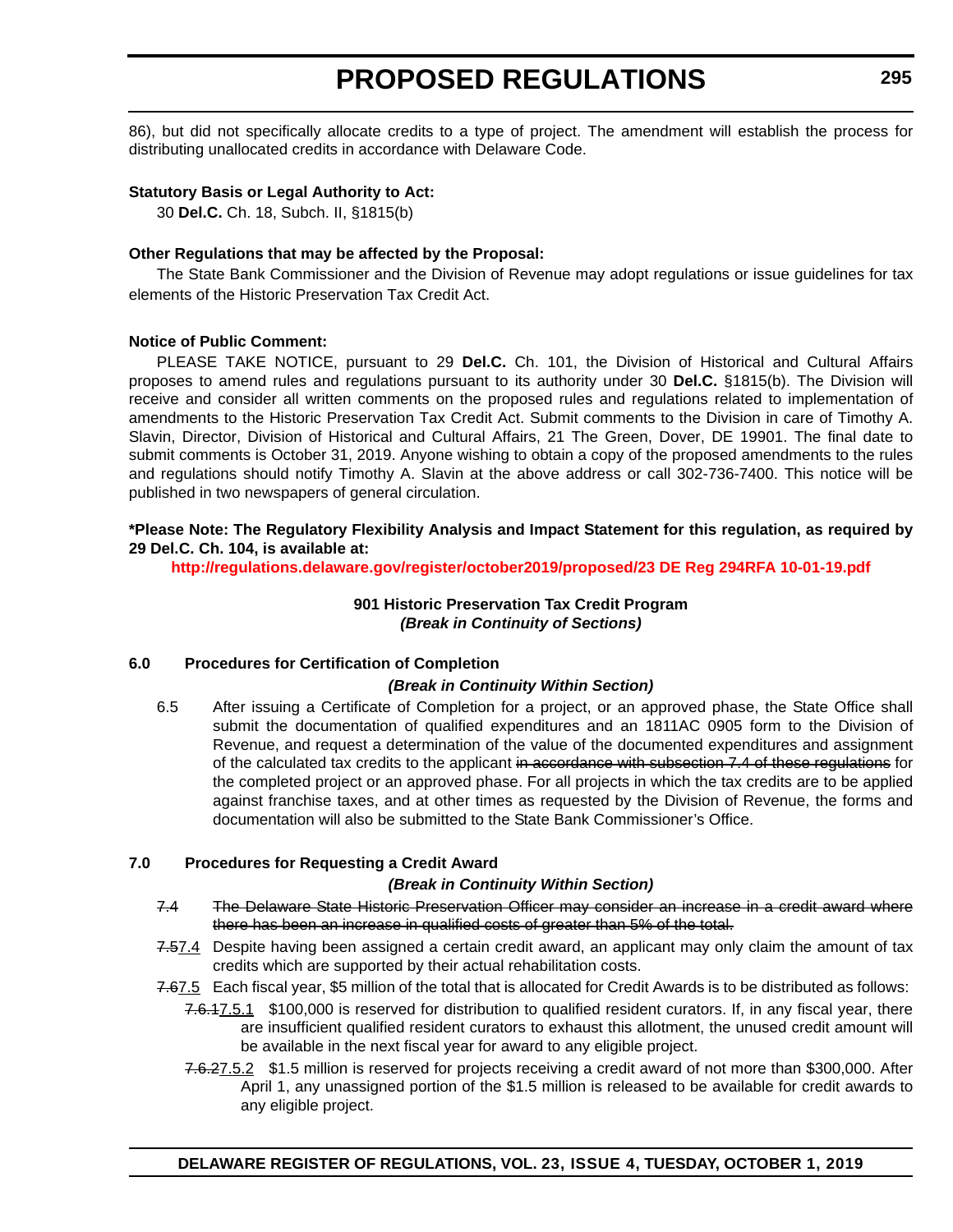- 7.6.37.5.3 \$1.5 million is reserved for projects located in Downtown Development Districts, of which \$500,000 is reserved for projects in DDDs receiving tax credits of not more than \$300,000. After April 1, any unassigned portion of the \$1.5 million is released to be available for credit awards to any eligible project.
- 7.5.4 Any credits authorized by the legislature that are not allocated by Delaware Code to a specific type of project shall be reserved for distribution in accordance with the methods established by Delaware Code.

#### **8.0 Fees for Processing Rehabilitation Certification Request**

8.1 Except as provided for under Section 12.0, all applicants who seek a Credit Award for their certified rehabilitation are subject to a fee.

#### *(Break in Continuity Within Section)*

8.1.2 The fee for all other applicants is as follows: \$250 due at the time the applicant submits their Request for Certification of Historic Property Application; 1.5% of the credit reservation requested in the Part 2 Certification of Rehabilitation; and 1.5% of the credit reservation or credit award (whichever is more) in the Part 3 Certification of Completion. The fee will be calculated by the Delaware State Historic Preservation Office based on the qualified expenditures indicated in the Part 2 Certification of Rehabilitation and its associated documentation. If the applicant requests an increase the amount of tax credits to be awarded to a project, this will result in a supplemental fee. All fees are non-refundable.

**\*Please Note: As the rest of the sections were not amended, they are not being published. A copy of the regulation is available at:**

#### **[901 Historic Preservation Tax Credit Program](http://regulations.delaware.gov/register/october2019/proposed/23 DE Reg 294 10-01-19.htm)**

#### **DIVISION [OF PROFESSIONAL REGULATION](https://dpr.delaware.gov/)**

#### **1900 BOARD OF NURSING**

Statutory Authority: 24 Delaware Code, Sections 1904(c) and 1934(a)(1) (24 **Del.C.** §§1904(c) & 1934(a)(1)) 24 **DE Admin. Code** 1900

#### **PUBLIC NOTICE**

#### **[1900 Board of Nursing](#page-3-0)**

The Delaware Board of Nursing, pursuant to 24 **Del.C.** §1904(c) and 1934(a)(1), proposes to revise its regulations to update its regulations pertaining to internationally educated nursing applicants and advanced practice registered nurses. The proposed changes to Regulation 2 seek to clarify the requirements for clinical and didactic preceptors for online nursing education programs and the requirements to obtain Board approval to establish a new nursing school in Delaware. The changes to Regulation 6 clarify the requirements for licensure for internationally or Puerto Rican educated nurses to make them consistent with US educated nurses. The proposed changes to Regulation 8 clean up redundant or inaccurate regulations pertaining to advanced practice registered nurses. More specifically, the definition of audit will be stricken to clarify they are audited along with the registered nurse audit; regulations pertaining to internationally educated APRNs will be added as there currently are none, despite such language existing in the national model rules; the procedure for renewal audits will be clarified to comport with the procedure utilized by the Division of Professional Regulation; and the definition of active practice for APRNs will be added to comply with the statute regarding prescriptive authority.

The Board will hold a public hearing on the proposed regulation changes on November 13, 2019 at 9:00 a.m., Second Floor Conference Room A, Cannon Building, 861 Silver Lake Blvd., Dover, DE 19904. Written comments

#### **DELAWARE REGISTER OF REGULATIONS, VOL. 23, ISSUE 4, TUESDAY, OCTOBER 1, 2019**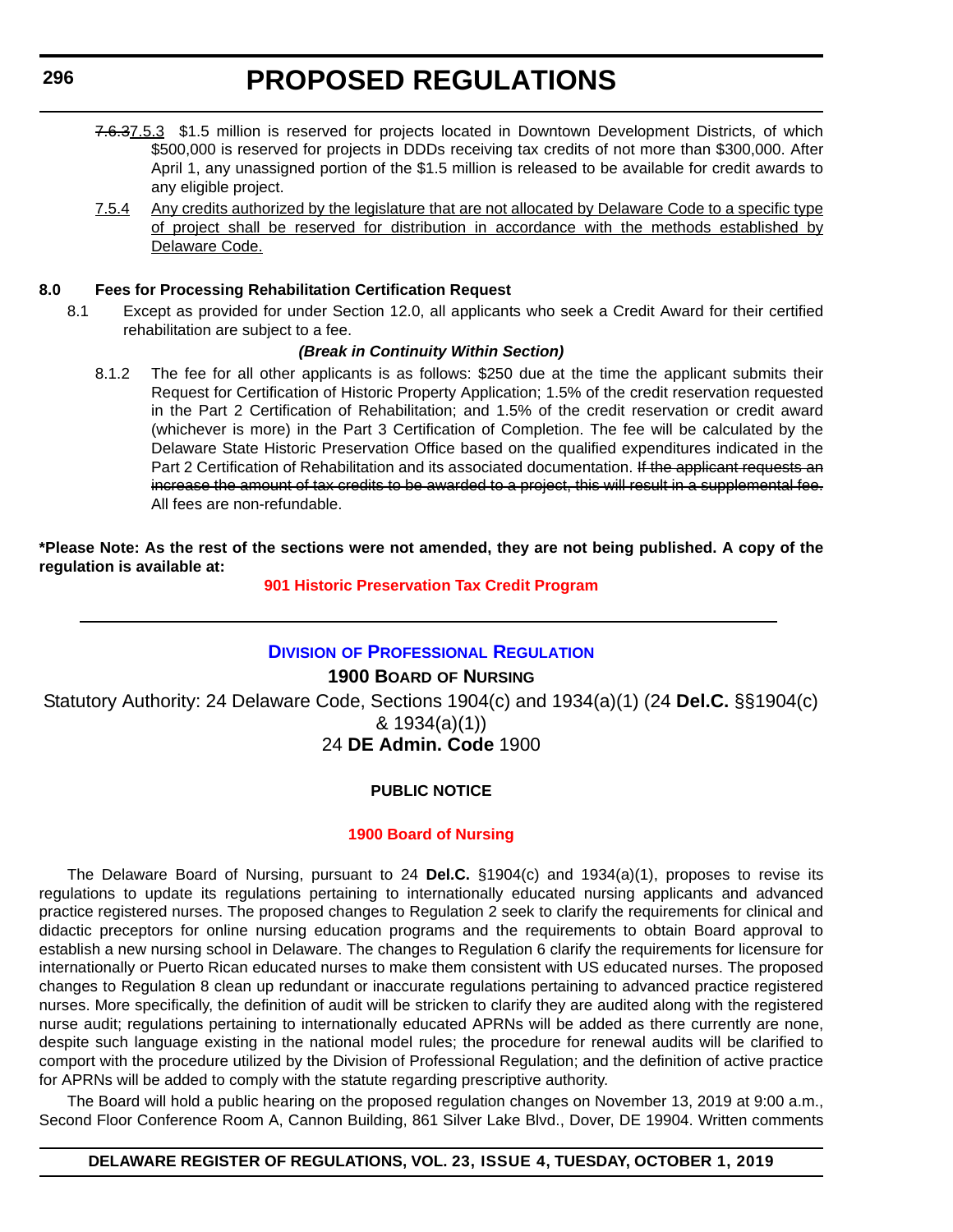should be sent to Dr. Pamela Zickafoose, Executive Director of the Delaware Board of Nursing, Cannon Building, 861 Silver Lake Blvd., Dover, DE 19904. Written comments will be accepted until December 2, 2019 pursuant to 29 **Del.C.** §10118(a).

**\*Please Note:** 

**(1) The Regulatory Flexibility Analysis and Impact Statement for this regulation, as required by 29 Del.C. Ch. 104, is available at:**

**<http://regulations.delaware.gov/register/october2019/proposed/23 DE Reg 296RFA 10-01-19.pdf>**

**(2) Due to the size of the proposed regulation, it is not being published here. A copy of the regulation is available at:**

**[1900 Board of Nursing](http://regulations.delaware.gov/register/october2019/proposed/23 DE Reg 296 10-01-19.htm)**

#### **[OFFICE OF THE STATE TREASURER](https://treasurer.delaware.gov/debt-cash-management/) DIVISION OF DEBT AND CASH MANAGEMENT**

Statutory Authority: 29 Delaware Code, Section 2716 (29 **Del.C.** §2716) 1 **DE Admin. Code** 1201

#### **PUBLIC NOTICE**

#### **[1201 Statement of Objectives and Guidelines for the Investment of State of Delaware Funds](#page-3-0)**

#### **NATURE OF PROCEEDINGS; SYNOPSIS OF THE SUBJECT AND SUBSTANCE OF THE PROPOSED REGULATION**

In accordance with the procedures set forth in 29 **Del.C.** Ch. 11, Subch. III, and 29 **Del.C.** Ch. 101, the Cash Management Policy Board (the "Board") is proposing to amend previously adopted regulations governing the deposit and investment of State funds, as permitted by 29 **Del.C.** §2716.

#### **STATUTORY BASIS AND LEGAL AUTHORITY TO ACT**

29 **Del.C.** §2716.

#### **OTHER REGULATIONS AFFECTED**

None.

#### **HOW TO COMMENT ON THE PROPOSED REGULATION**

Members of the public may receive a copy of the proposed regulations at no charge by U.S. Mail by writing or calling Mr. Joshua Berkow at the Office of the State Treasurer, 820 Silver Lake Boulevard, Suite 100, Dover, DE 19904, (302) 672-6728. Members of the public may present written comments on the proposed regulations by submitting such written comments to Mr. Joshua Berkow at the address above. Written comments must be received on or before November 1, 2019.

#### **SUMMARY OF PROPOSED REGULATION**

The Board is authorized to establish policies (a) for the investment of all money belonging to the State or on deposit from its political subdivisions, except money deposited in any State pension fund or the State deferred compensation program, and (b) to determine the terms, conditions, and other matters relating to those investments including the designation of permissible investments. *See* 29 **Del.C.** §2716(a). The Board is required to approve by majority vote all financial institutions that are selected to provide banking and investment services to the State. *See* 29 **Del.C.** § 2716(a)(2).

The existing regulations, among other things, establish requirements related to the deposit of State funds in demand deposit accounts and establish permissible investments and percentage limits for State funds held for investment. *See* 1 **DE Admin. Code** 1201. The proposed amendments (a) add deposit requirements for demand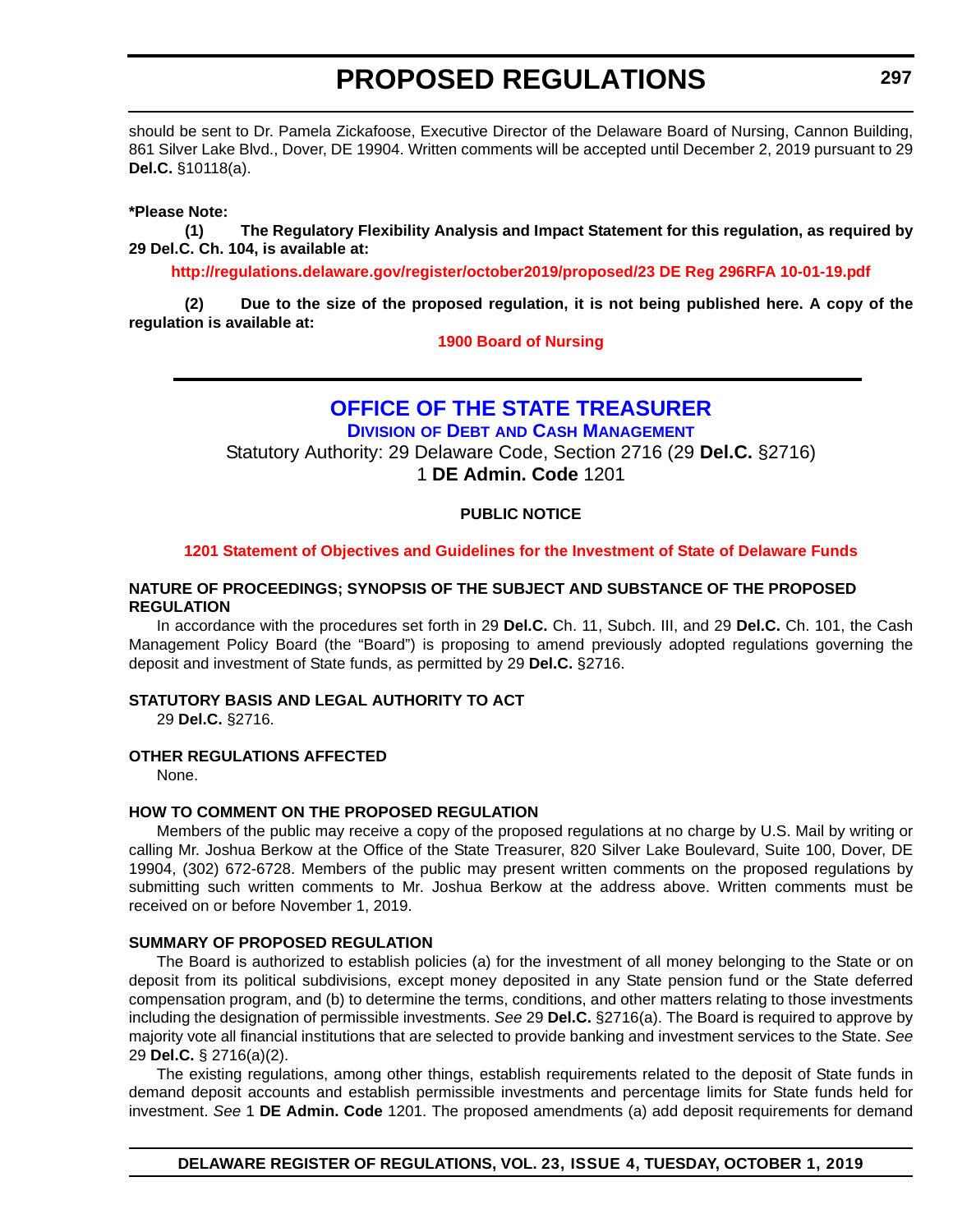#### **298**

### **PROPOSED REGULATIONS**

deposit accounts that receive proceeds of debit or credit card transactions; (b) update the list of permissible liquidity and reserve account investments to include Federal National Mortgage Association obligations and securities, and supranational organizations or international agency obligations; (c) remove the minimum percentage limit on cash or cash equivalents for endowment accounts; (d) restrict investment of any State funds in private placement securities, unless otherwise authorized under applicable U.S. Securities and Exchange Commission rules and regulations, and (e) include non-substantive changes, including the deletion of duplicative language. The regulations apply to and govern the conduct of the State's approved depository banks, custodians and investment managers and will have no direct impact on individuals or businesses that do not serve in one of those capacities for the State. The Board believes that it has authority to promulgate deposit and investment policies without complying with the formal requirements of Delaware's Administrative Procedures Act, 29 **Del.C.** Ch. 101 (the "APA"). The Board is promulgating amended regulations under the APA out of an abundance of caution, consistent with prior practices.

#### **\*Please Note:**

**(1) The Regulatory Flexibility Analysis and Impact Statement for this regulation, as required by 29 Del.C. Ch. 104, is available at:**

**<http://regulations.delaware.gov/register/october2019/proposed/23 DE Reg 297RFA 10-01-19.pdf>**

**(2) Due to the size of the proposed regulation, it is not being published here. A copy of the regulation is available at:**

**[1201 Statement of Objectives and Guidelines for the Investment of State of Delaware Funds](http://regulations.delaware.gov/register/october2019/proposed/23 DE Reg 297 10-01-19.htm)**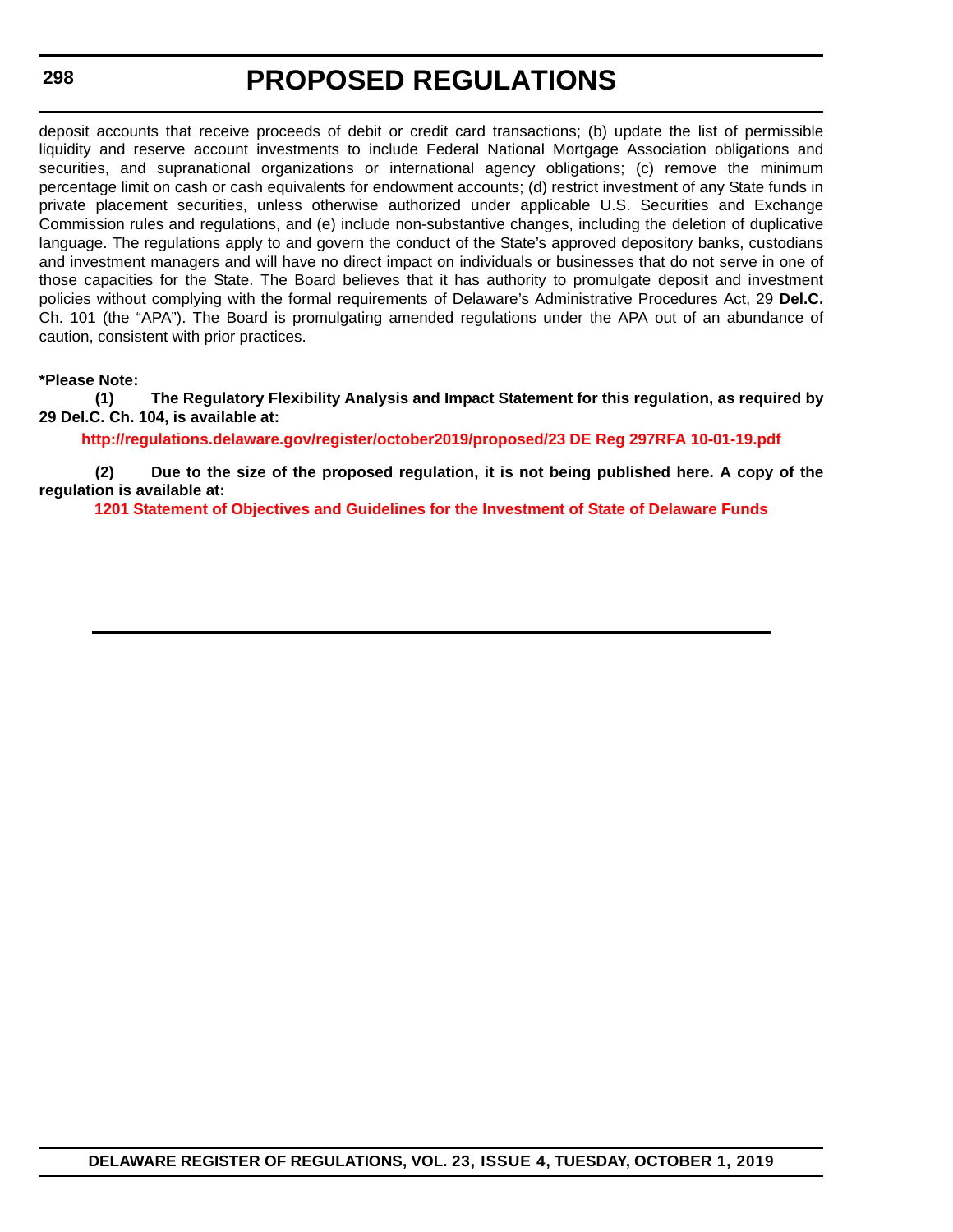#### **Symbol Key**

Arial type indicates the text existing prior to the regulation being promulgated. Underlined text indicates new text added at the time of the proposed action. Language which is stricken through indicates text being deleted. **Bracketed Bold language]** indicates text added at the time the final order was issued. **Bracketed bold stricken through]** indicates language deleted at the time the final order was issued.

### **Final Regulations**

The opportunity for public comment shall be held open for a minimum of 30 days after the proposal is published in the *Register of Regulations*. At the conclusion of all hearings and after receipt within the time allowed of all written materials, upon all the testimonial and written evidence and information submitted, together with summaries of the evidence and information by subordinates, the agency shall determine whether a regulation should be adopted, amended or repealed and shall issue its conclusion in an order which shall include: (1) A brief summary of the evidence and information submitted; (2) A brief summary of its findings of fact with respect to the evidence and information, except where a rule of procedure is being adopted or amended; (3) A decision to adopt, amend or repeal a regulation or to take no action and the decision shall be supported by its findings on the evidence and information received; (4) The exact text and citation of such regulation adopted, amended or repealed; (5) The effective date of the order; (6) Any other findings or conclusions required by the law under which the agency has authority to act; and (7) The signature of at least a quorum of the agency members.

The effective date of an order which adopts, amends or repeals a regulation shall be not less than 10 days from the date the order adopting, amending or repealing a regulation has been published in its final form in the *Register of Regulations*, unless such adoption, amendment or repeal qualifies as an emergency under §10119.

### **[DEPARTMENT OF EDUCATION](https://www.doe.k12.de.us/)**

**OFFICE OF THE SECRETARY**

Statutory Authority: 14 Delaware Code, Section 122(a) (14 **Del.C.** §122(a))

14 **DE Admin. Code** 545

#### **REGULATORY IMPLEMENTING ORDER**

#### **[545 K to 12 School Counseling Programs](#page-3-0)**

#### **I. SUMMARY OF THE EVIDENCE AND INFORMATION SUBMITTED**

Pursuant to 14 **Del.C.** §122(a), the Secretary of Education seeks the consent of the State Board of Education to reauthorize 14 **DE Admin. Code** 545 K to 12 School Counseling Programs. The Department has reviewed the regulation in order to comply with 29 **Del.C.** §10407 which requires regulations to be reviewed on a recurring basis every four years.

Notice of the proposed regulation was published in the *News Journal* and the *Delaware State News* on June 1, 2019, in the form hereto attached as *Exhibit "A"*. No comments were received. However, the Department of Education made changes to the names of the components to align with the recently released 4<sup>th</sup> edition of the American School Counselor Association National Model. The Secretary deems these changes to be nonsubstantive and therefore the regulation does not require republication based on 29 **Del.C.** §10118(c).

#### **II. FINDINGS OF FACTS**

The Secretary finds that it is appropriate to reauthorize 14 **DE Admin. Code** 545 K to 12 School Counseling Programs in order to comply with 29 **Del.C.** §10407 which requires regulations to be reviewed on a recurring basis every four years and notes that changes were made to the names of the components to align with the recently released 4<sup>th</sup> edition of the American School Counselor Association National Model. The Secretary deems these changes to be non-substantive and therefore the regulation does not require republication based on 29 **Del.C.**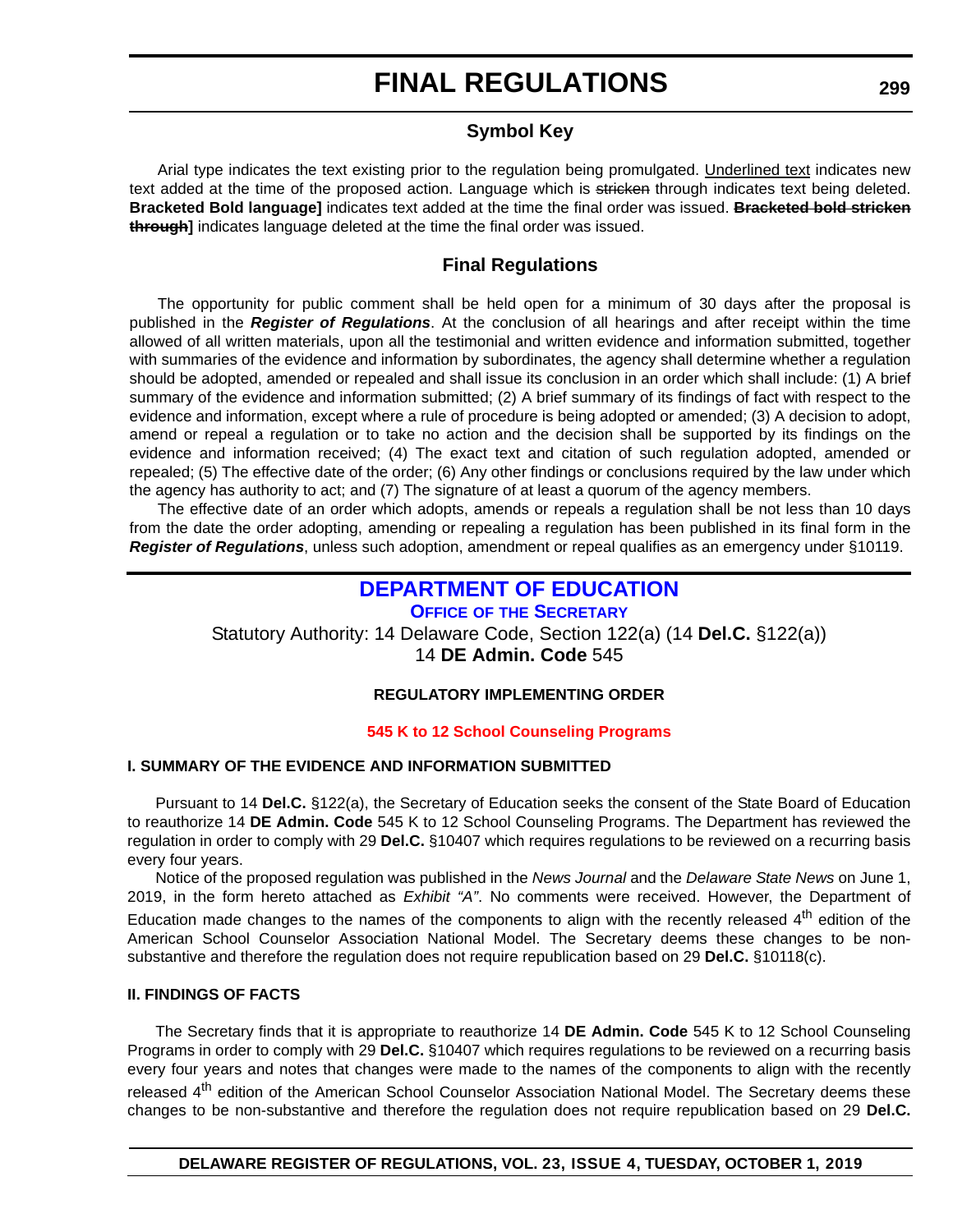#### **300**

# **FINAL REGULATIONS**

§10118(c).

#### **III. DECISION TO AMEND THE REGULATION**

For the foregoing reasons, the Secretary concludes that it is appropriate to reauthorize 14 **DE Admin. Code** 545 K to 12 School Counseling Programs. Therefore, pursuant to 14 **Del.C.** §122, 14 **DE Admin. Code** 545 K to 12 School Counseling Programs attached hereto as *Exhibit "B"* is hereby reauthorized. Pursuant to the provision of 14 **Del.C.** §122(e), 14 **DE Admin. Code** 545 K to 12 School Counseling Programs hereby reauthorized shall be in effect for a period of five years from the effective date of this order as set forth in Section V. below.

#### **IV. TEXT AND CITATION**

The text of 14 **DE Admin. Code** 545 K to 12 School Counseling Programs reauthorized hereby shall be in the form attached hereto as *Exhibit "B"*, and said regulation shall be cited as 14 **DE Admin. Code** 545 K to 12 School Counseling Programs in the *Administrative Code of Regulations* for the Department of Education.

#### **V. EFFECTIVE DATE OF ORDER**

The actions hereinabove referred to were taken by the Secretary pursuant to 14 **Del.C.** §122 on September 19, 2019. The effective date of this Order shall be ten (10) days from the date this Order is published in the Delaware *Register of Regulations.*

**IT IS SO ORDERED** the 19<sup>th</sup> day of September 2019.

#### **Department of Education**

Susan S. Bunting, Ed.D., Secretary of Education

Approved this 19<sup>th</sup> day of September 2019 **State Board of Education** Whitney Townsend Sweeney, President (absent) Nina Lou Bunting (absent) Audrey J. Noble, Ph.D., Vice President Wali W. Rushdan, II Candace Fifer **Provey Powell**, Jr. Vincent Lofink

#### **545 K to 12 School Counseling Programs**

#### **1.0 Definitions**

"**American School Counselor Association [(ASCA)]**" **[or "ASCA"]** means the national organization that supports school counselors' efforts to help students focus on academic, career and social/ emotional development so they achieve success in school and are prepared to lead fulfilling lives as responsible members of society.

"**ASCA National Model**" means a framework for implementing a comprehensive, data driven school counseling program. The model identifies K-12 College- and Career- Readiness Standards for every student in the domains of academic, career and social/emotional development. The model is made up of four components: **[Foundation, Delivery, Management and Accountability Define, Manage, Deliver and Assess]**.

#### **2.0 School District Counseling Programs and Written Plans**

2.1 Every school in each district shall implement a comprehensive school counseling program aligned with the American School Counselor Association's (ASCA) National Model.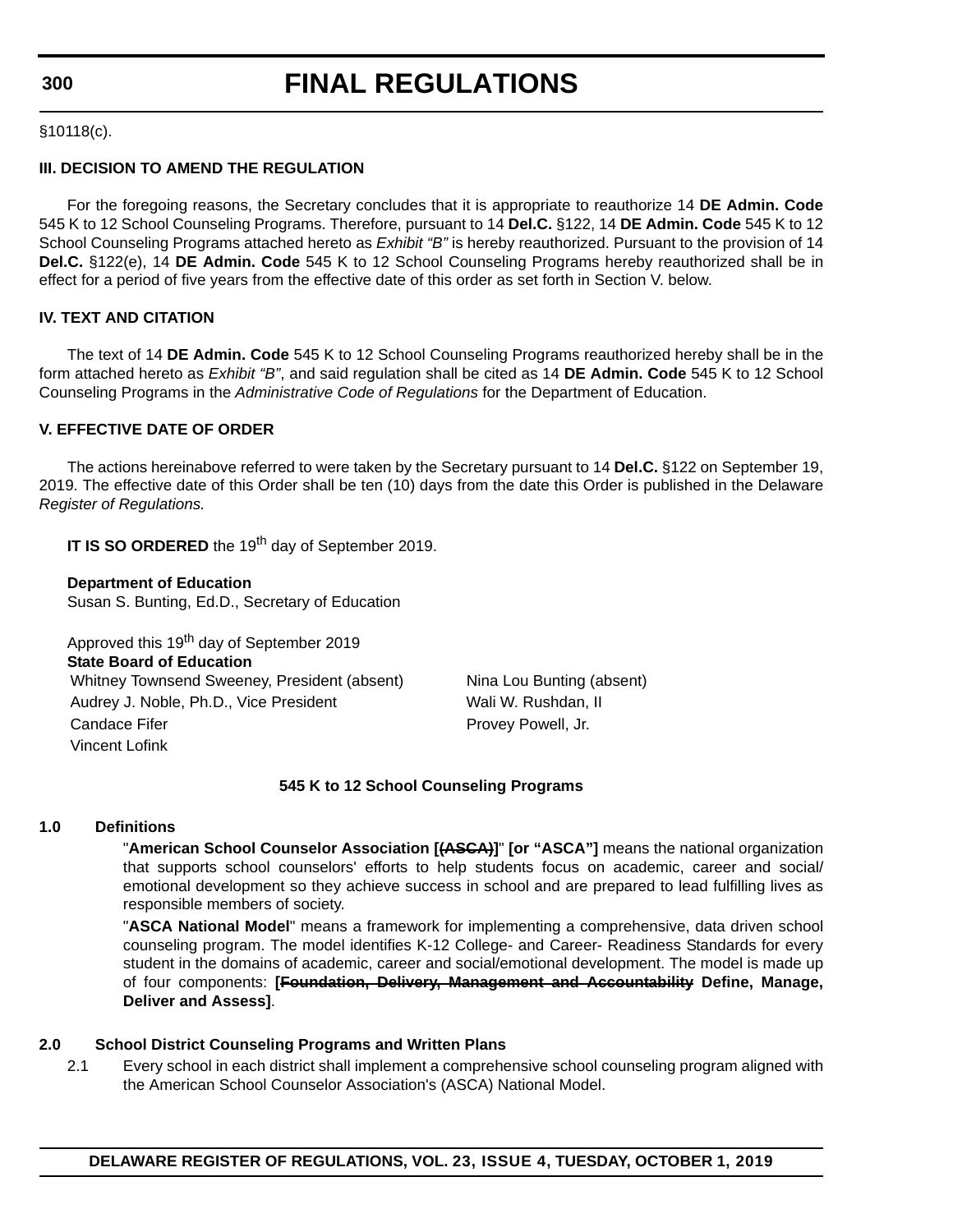- 2.2 Every school in each district shall have a written plan, using the model templates provided by the Department, for the school counseling program that:
	- 2.2.1 Is implemented by a school counselor certified in accordance with the applicable Professional Standards Board regulations.
	- 2.2.2 Utilizes nationally recognized student standards as defined by the ASCA National Model.
	- 2.2.3 Aligns vertically K-12 within the district.
	- 2.2.4 Contains all four components of the ASCA National Model:
		- 2.2.4.1 The **[Foundation Define]** component, which consists of **[vision and mission statements, program goals and student and professional competencies the ASCA Mindsets and Behavior Standards for Student Success, ASCA Ethical Standards for School Counselors and the ASCA School Counselor Professional Standards and Competencies]**.
		- 2.2.4.2 The **[Management Manage]** component, which **[utilizes assessments and tools to develop, implement and evaluate the school counseling program provides organizational tools and assessments designed to guide, target, structure and construct a school counseling program to get results]**.
		- 2.2.4.3 The **[Delivery Deliver]** component, which **[focuses on the implementation of the school counseling program through direct and indirect student services defines the methods school counselors use to provide activities and services to students and for students through the two broad categories of direct and indirect services]**.
		- 2.2.4.4 The **[Accountability Assess]** component, which ensures regular analysis of data to determine program effectiveness in measureable terms and inform program decisions.
	- 2.2.5 Is on file at the district office and in the school.
	- 2.2.6 Is reviewed annually and updated as needed by the school counselor in collaboration with the building administrator and district supervisor.

#### **3.0 Reporting Requirements and Timelines**

- 3.1 Annually, by August 15, every district shall electronically submit their schools' plans to the Department. The plans shall reflect any updates pursuant to 2.2.6 above.
- 3.2 The Department may periodically monitor for alignment to the requirements in 2.0.

#### **OFFICE OF [THE SECRETARY](https://www.doe.k12.de.us/)**

Statutory Authority: 14 Delaware Code, Section 3113 (14 **Del.C.** §3113) 14 **DE Admin. Code** 917

#### **REGULATORY IMPLEMENTING ORDER**

#### **[917 Accelerated Academic Programs](#page-3-0)**

#### **I. SUMMARY OF THE EVIDENCE AND INFORMATION SUBMITTED**

Pursuant to 14 **Del.C.** §3113, the Secretary of Education seeks the consent of the State Board of Education to reauthorize 14 **DE Admin. Code** 917 Accelerated Academic Programs. The Department has reviewed the regulation in order to comply with 29 **Del.C.** §10407 which requires regulations to be reviewed on a recurring basis every four years and concluded that the regulation should be reauthorized without any changes.

Notice of the proposed regulation was published in the *News Journal* and the *Delaware State News* on June 1, 2019, in the form hereto attached as *Exhibit "A"*. No comments were received.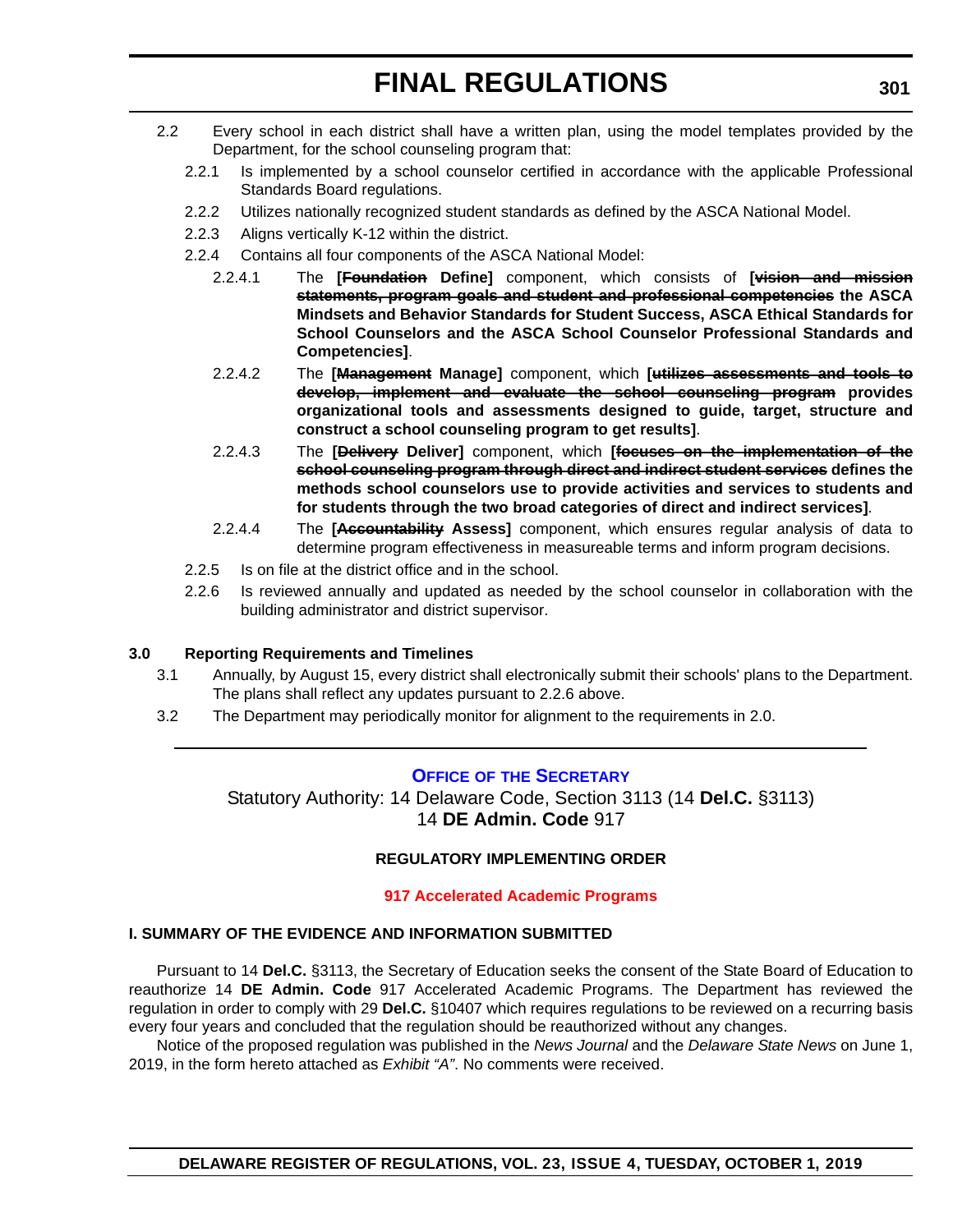**302**

# **FINAL REGULATIONS**

#### **II. FINDINGS OF FACTS**

The Secretary finds that it is appropriate to reauthorize 14 **DE Admin. Code** 917 Accelerated Academic Programs in order to comply with 29 **Del.C.** §10407 which requires regulations to be reviewed on a recurring basis every four years and concluded that the regulation should be reauthorized without any changes.

#### **III. DECISION TO AMEND THE REGULATION**

For the foregoing reasons, the Secretary concludes that it is appropriate to reauthorize 14 **DE Admin. Code** 917 Accelerated Academic Programs. Therefore, pursuant to 14 **Del.C.** §122, 14 **DE Admin. Code** 917 Accelerated Academic Programs attached hereto as *Exhibit "B"* is hereby reauthorized. Pursuant to the provision of 14 **Del.C.** §122(e), 14 **DE Admin. Code** 917 Accelerated Academic Programs hereby reauthorized shall be in effect for a period of five years from the effective date of this order as set forth in Section V. below.

#### **IV. TEXT AND CITATION**

The text of 14 **DE Admin. Code** 917 Accelerated Academic Programs reauthorized hereby shall be in the form attached hereto as *Exhibit "B"*, and said regulation shall be cited as 14 **DE Admin. Code** 917 Accelerated Academic Programs in the *Administrative Code of Regulations* for the Department of Education.

#### **V. EFFECTIVE DATE OF ORDER**

The actions hereinabove referred to were taken by the Secretary pursuant to 14 **Del.C.** §122 on September 19, 2019. The effective date of this Order shall be ten (10) days from the date this Order is published in the Delaware *Register of Regulations.*

**IT IS SO ORDERED** the 19<sup>th</sup> day of September 2019.

#### **Department of Education**

Susan S. Bunting, Ed.D., Secretary of Education

Approved this 19<sup>th</sup> day of September 2019 **State Board of Education** Whitney Townsend Sweeney, President (absent) Nina Lou Bunting (absent) Audrey J. Noble, Ph.D., Vice President Wali W. Rushdan, II Candace Fifer **Provey Powell**, Jr. Vincent Lofink

**\*Please note that no changes were made to the regulation as originally proposed and published in the June 2019 issue of the** *Register* **at page 982 (22 DE Reg. 982). Therefore, the final regulation is not being republished. A copy of the final regulation is available at:**

**[917 Accelerated Academic Programs](http://regulations.delaware.gov/register/october2019/final/23 DE Reg 301 10-01-19.htm)**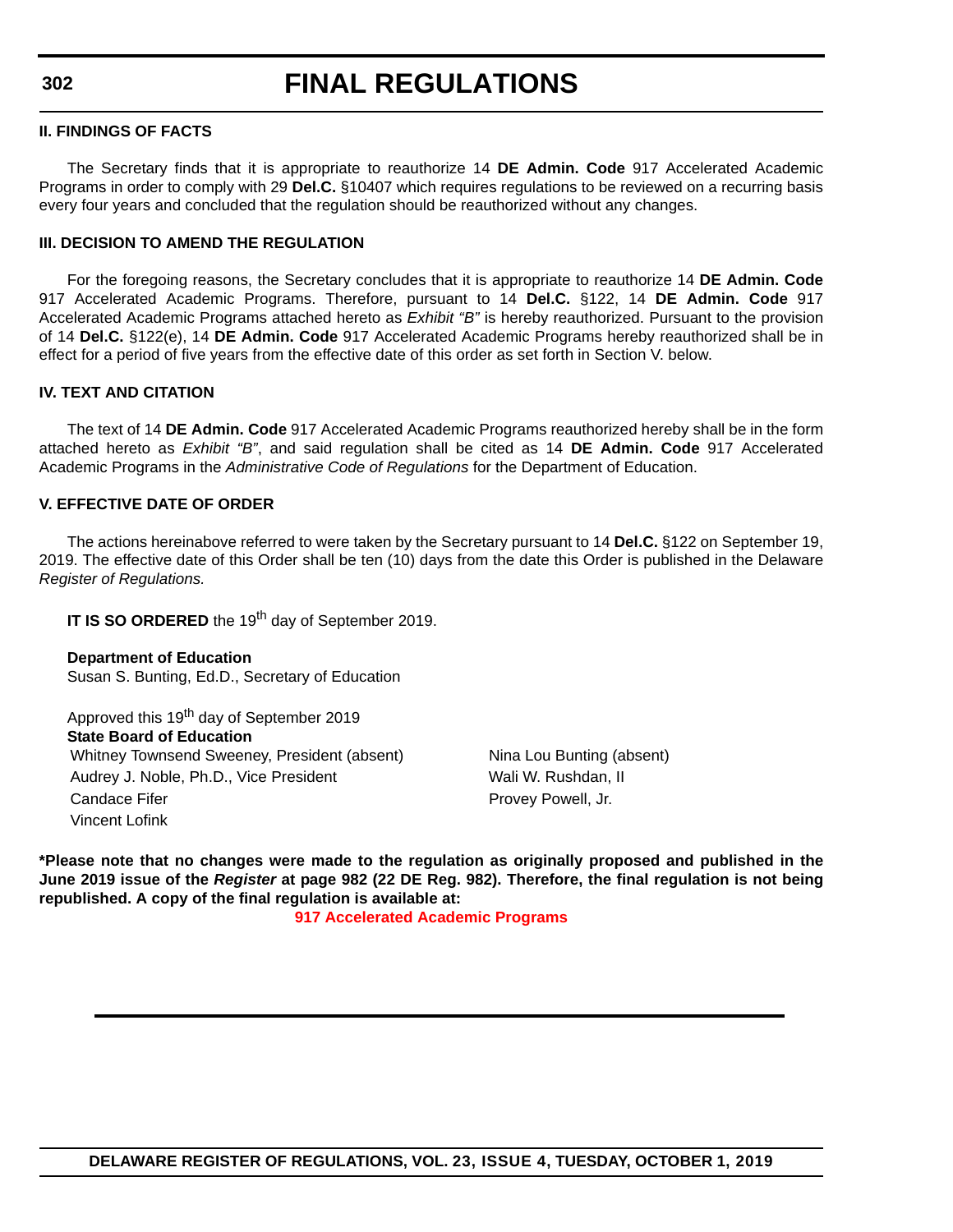# **[DEPARTMENT OF HEALTH AND SOCIAL SERVICES](https://www.dhss.delaware.gov/dhss/dmma/)**

**DIVISION OF MEDICAID AND MEDICAL ASSISTANCE**

Statutory Authority: 31 Delaware Code, Section 512 (31 **Del.C.** §512) 16 **DE Admin. Code** 14110 and 14340

#### **ORDER**

#### **[Documentation of State Residency](#page-3-0)**

#### **NATURE OF THE PROCEEDINGS:**

Delaware Health and Social Services ("Department") / Division of Medicaid and Medical Assistance initiated proceedings to amend Division of Social Services Manual (DSSM) regarding state residency documentation requirements, specifically, to align policy with current practice. The Department's proceedings to amend its regulations were initiated pursuant to 29 Delaware Code Section 10114 and its authority as prescribed by 31 Delaware Code Section 512.

The Department published its notice of proposed regulation changes pursuant to 29 Delaware Code Section 10115 in the August 2019 Delaware *Register of Regulations*, requiring written materials and suggestions from the public concerning the proposed regulations to be produced by September 3, 2019 at which time the Department would receive information, factual evidence and public comment to the said proposed changes to the regulations.

#### **SUMMARY OF PROPOSAL**

Effective for services provided on and after October 11, 2019 Delaware Health and Social Services/Division of Medicaid and Medical Assistance (DHSS/DMMA) proposes to amend the Division of Social Services Manual (DSSM) sections 14340, 14340.1, 14110.1, 14110.2, 14110.3, 14110.4, 14110.5, 14110.6, 14110.7, 14110.8, 14110.8.1, and 14110.8.2 regarding state residency documentation requirements, specifically, to align policy with current practice.

#### **Background**

Each state must provide Medicaid to eligible residents including residents who are absent from the State. Additionally, evidence of immigration status may not be used to determine that an individual is not a State resident. The proposed amendment incorporates the current residency requirements at 42 Code of Federal Regulations §435.403 into the Delaware Division of Social Services Manual (DSSM).

#### **Statutory Authority**

42 CFR 435.403

#### *Public Notice*

In accordance with the *federal* public notice requirements established at Section 1902(a)(13)(A) of the Social Security Act and 42 CFR 447.205 and the *state* public notice requirements of Title 29, Chapter 101 of the Delaware Code, Delaware Health and Social Services (DHSS)/Division of Medicaid and Medical Assistance (DMMA) gives public notice and provides an open comment period for thirty (30) days to allow all stakeholders an opportunity to provide input on the proposed regulation. Comments were to have been received by 4:30 p.m. on September 3, 2019.

#### *Provider Manuals and Communications Update*

A newsletter system is utilized to distribute new or revised manual material and to provide any other pertinent information regarding manual updates. Updates are available on the Delaware Medical Assistance Portal website: <https://medicaid.dhss.delaware.gov/provider>

#### **Fiscal Impact Statement**

There is no anticipated fiscal impact to the agency.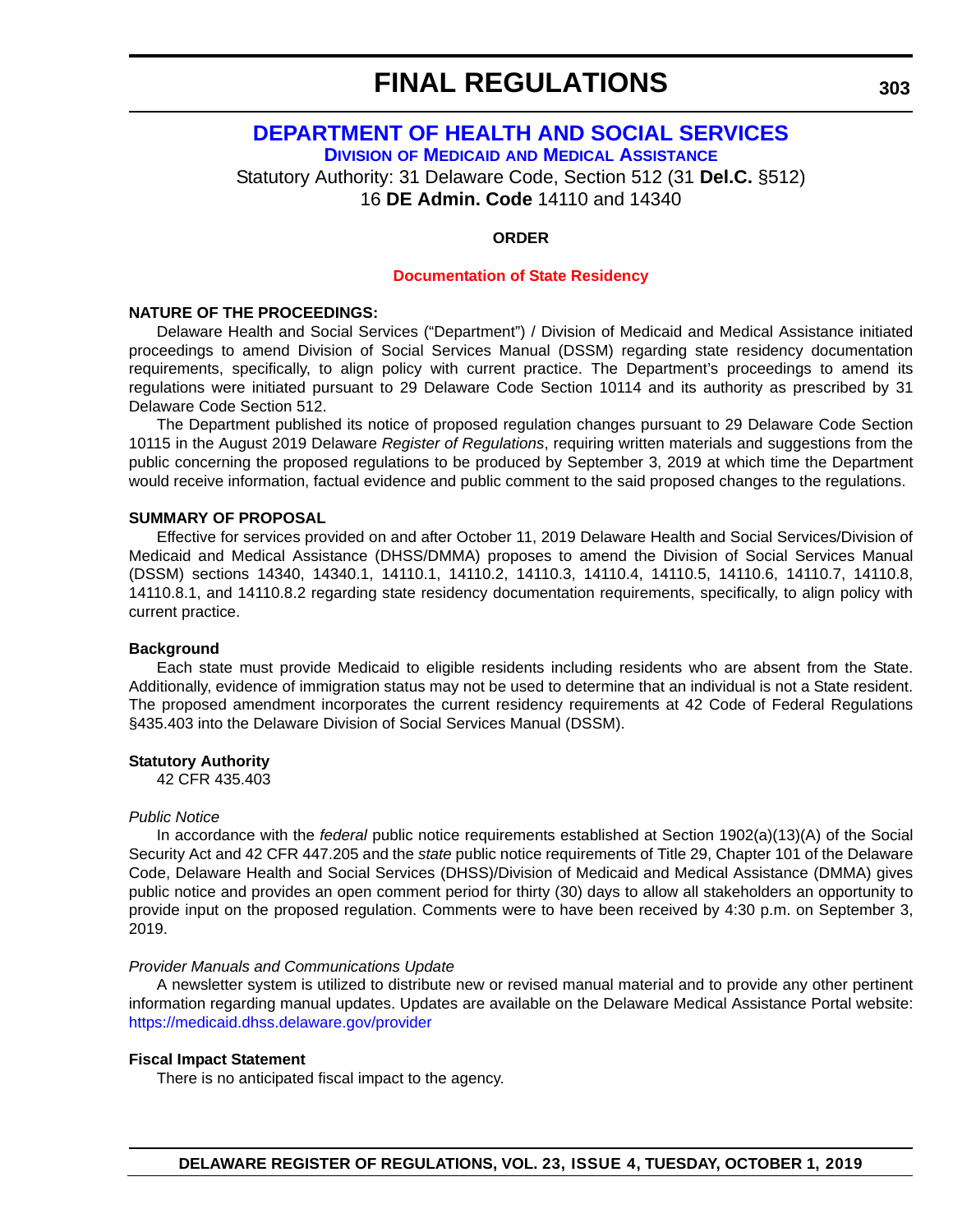#### **304**

# **FINAL REGULATIONS**

#### **Summary of Comments Received with Agency Response and Explanation of Changes**

The following summarized comments were received:

**Comment:** Two commenters indicated that the federal citations for 14110.6, 14110.7 and 14110.9 are incorrect.

#### *Agency Response*: DMMA corrected the error.

**Comment:** Two commenters suggested in Section 14110.8(c) it would be more clear to add another "or" between the first two bullet points. The addition would clarify that for an institutionalized individual who is neither married nor emancipated, the state of residence is the state of residence of the parent/legal guardian at the time of placement; OR the current state of residence of the parent/legal guardian.

*Agency Response*: DMMA agreed and the change was made.

**Comment:** Two commenters suggested in Section 14110.9(c) it would be clearer to add another "or" between the first two bullet points. The addition would clarify that for any institutionalized individual who became incapable of indicating intent before age 21, the state of residence is that of the parent applying for Medicaid on behalf of the individual; OR the state of residence of the parent/legal guardian at the time of placement.

*Agency Response*: DMMA agreed and the change was made.

**Comment:** Two commenters questioned if in Section 14110.11(b) on institutionalized individuals capable of indicating intent, the agency should clarify whether this policy only applies to institutionalized individuals age 21 or over. The commenters also suggested adding a citation to the applicable federal regulation.

*Agency Response*: DMMA appreciates the comment and after reviewing the federal regulations at 42 CFR 435.403 State Residency, DMMA is withdrawing this section and finds no federal guidance for Delaware related to this issue.

DMMA is pleased to provide the opportunity to receive public comments and greatly appreciates the thoughtful input given by:

• Governor's Advisory Council For Exceptional Citizens

State Council for Persons with Disabilities

#### **FINDINGS OF FACT:**

The Department finds the proposed changes as set forth in the August 2019 *Register of Regulations* should be adopted with additions. The Department finds that the proposed does not require further public notice or comment under the APA because the amendments are non-substantive pursuant to 29 **Del.C.** §10118(c).

THEREFORE, IT IS ORDERED, that the proposed regulation to amend Division of Social Services Manual (DSSM) regarding state residency documentation requirements, specifically, to align policy with current practice*,* is adopted and shall be final effective October 11, 2019.

9/12/19

Date of Signature

Kara Odom Walker, MD, MPH, MSHS, Secretary, **DHSS** 

#### **14110 State Residency**

An applicant or beneficiary must be a Delaware resident.

*(Break in Continuity of Sections)*

#### **14110.6 Individuals Receiving a State supplementary payment (SSP)** Per 42 CFR **[438.403(f) 435.403(f)]**

Individuals of any age who are receiving an SSP, the State of residence is the State paying the SSP.

#### **14110.7 Individuals Receiving Title IV-E Payments** Per 42 CFR **[438.403(g) 435.403(g)]**

Individuals of any age who are receiving Federal payments for foster care or adoption assistance under title IV-E of the Social Security Act, the State of residence is the State where the child lives.

**DELAWARE REGISTER OF REGULATIONS, VOL. 23, ISSUE 4, TUESDAY, OCTOBER 1, 2019**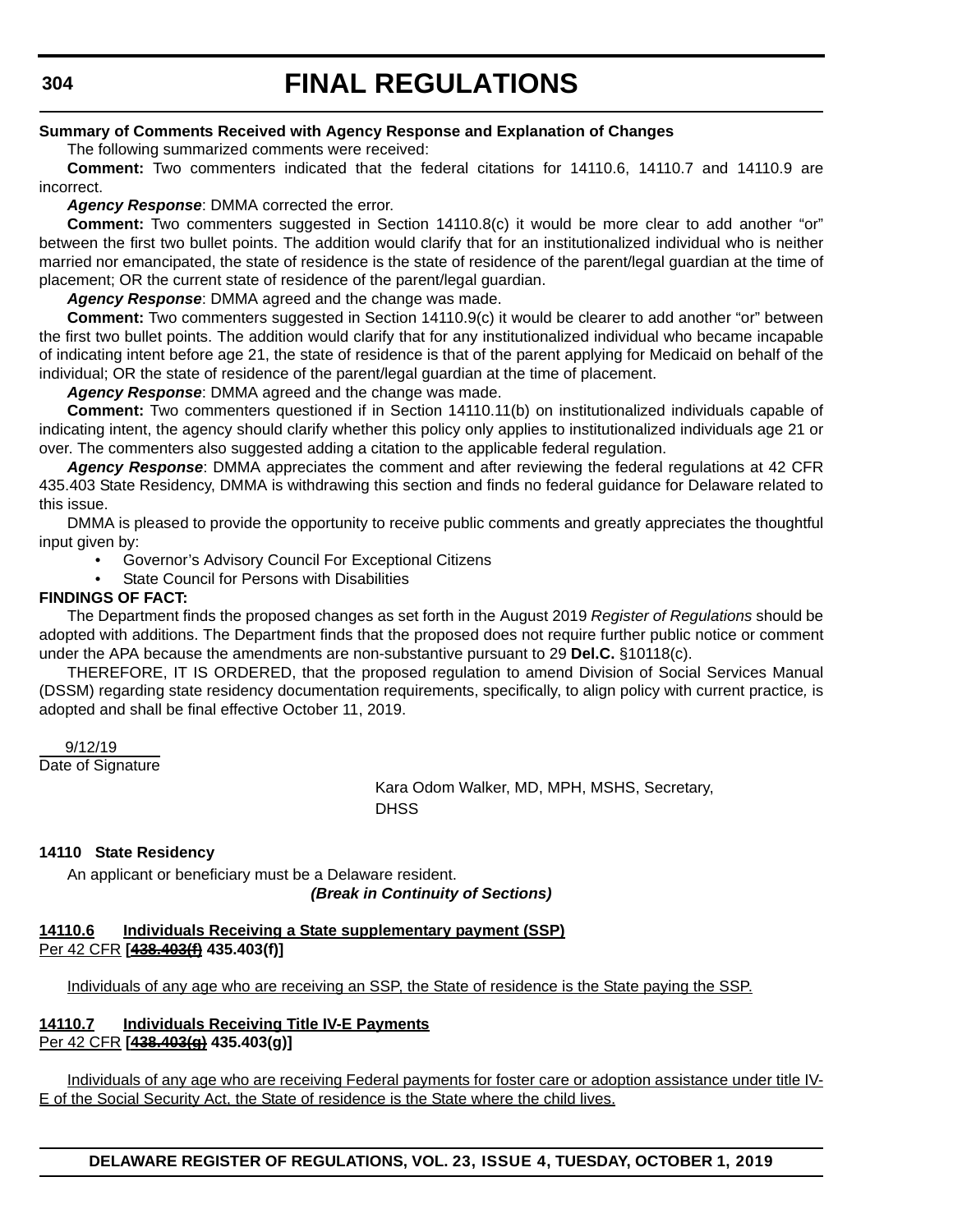#### **14110.5 [14100.8 14110.8] Individuals Under Age 21**

42 CFR 435.403(i)

For an individual under age 21 who is not eligible for Medicaid based on receipt of assistance under title IV-E of the Act, as addressed 14110.7 of this section, and is not receiving a State supplementary payment, as addressed in paragraph 14110.6 of this section, the State of residence is as follows:

#### *(Break in Continuity Within Section)*

- c) For an institutionalized individual who is neither married nor emancipated, the State of residence is:
	- the parent's or legal guardian's State of residence at the time of placement (if a legal guardian has been appointed and parental rights are terminated, the State of residence of the guardian is used instead of the parent's); **[or]**

#### *(Break in Continuity Within Section)*

• the State of residence of the individual who files an application is used if the individual has been abandoned by the parents (including deceased parents)[,] and there is no legal guardian, and is institutionalized in that state.

#### **14110.6 [14100.9 14110.9]Individuals Age 21 and Over** 42 CFR **[435.503(h) 435.403(h)]**

For an individual over age 21 who is not eligible for Medicaid based on receipt of assistance under title IV-E of the Act, as addressed 14110.7 of this section, and is not receiving a State supplementary payment, as addressed in paragraph 14110.6 of this section, the State of residence is as follows:

#### *(Break in Continuity Within Section)*

c) For any institutionalized individual who became incapable of indicating intent before age 21, the State of residence is: the parent's or legal guardian's State of residence at the time of placement or if a legal guardian is appointed and parental rights are terminated, the State of residence of the guardian is used.

• That of the parent applying for Medicaid on the individual's behalf, if the parents reside in separate States (if a legal guardian has been appointed and parental rights are terminated, the State of residence of the guardian is used instead of the parent's); **[or]**

*(Break in Continuity of Sections)*

#### **14110.814110.11 Exceptions to General Residency Rules**

When **[ene of]** the following exists, it supersedes the general residency rules:

a) An individual receiving a State Supplementary Payment is a resident of the State making the payment.

b) An individual receiving Federal payments for foster care under title IV-E of the Social Security Act, and an individual for whom there is an adoption assistance agreement in effect under title IV-E of the Social Security Act, is a resident of the State where the individual is living.

c) An individual to be placed in an institution in another state is a resident of the State that arranges the placement.

d)a) When two or more States cannot resolve which State is the State of residence, the State in which the individual is physically located is the State of residence.

e)[b] An institutionalized individual capable of indicating their intent to return home to their principal place of residence is a resident of the State where their principal place of residence is located. **[When an institutionalized individual is capable of indicating their intent to return home to their principal place of residence located in another state, the individual will not be considered a Delaware resident since their intent is not to remain in Delaware.]**

**\*Please note that no additional changes were made to the regulation as originally proposed and published in the August 2019 issue of the** *Register* **at page 83 (23 DE Reg. 83). Therefore, the final regulation is not being republished here in its entirety. A copy of the final regulation is available at:**

**[Documentation of State Residency](http://regulations.delaware.gov/register/october2019/final/23 DE Reg 303 10-01-19.htm)**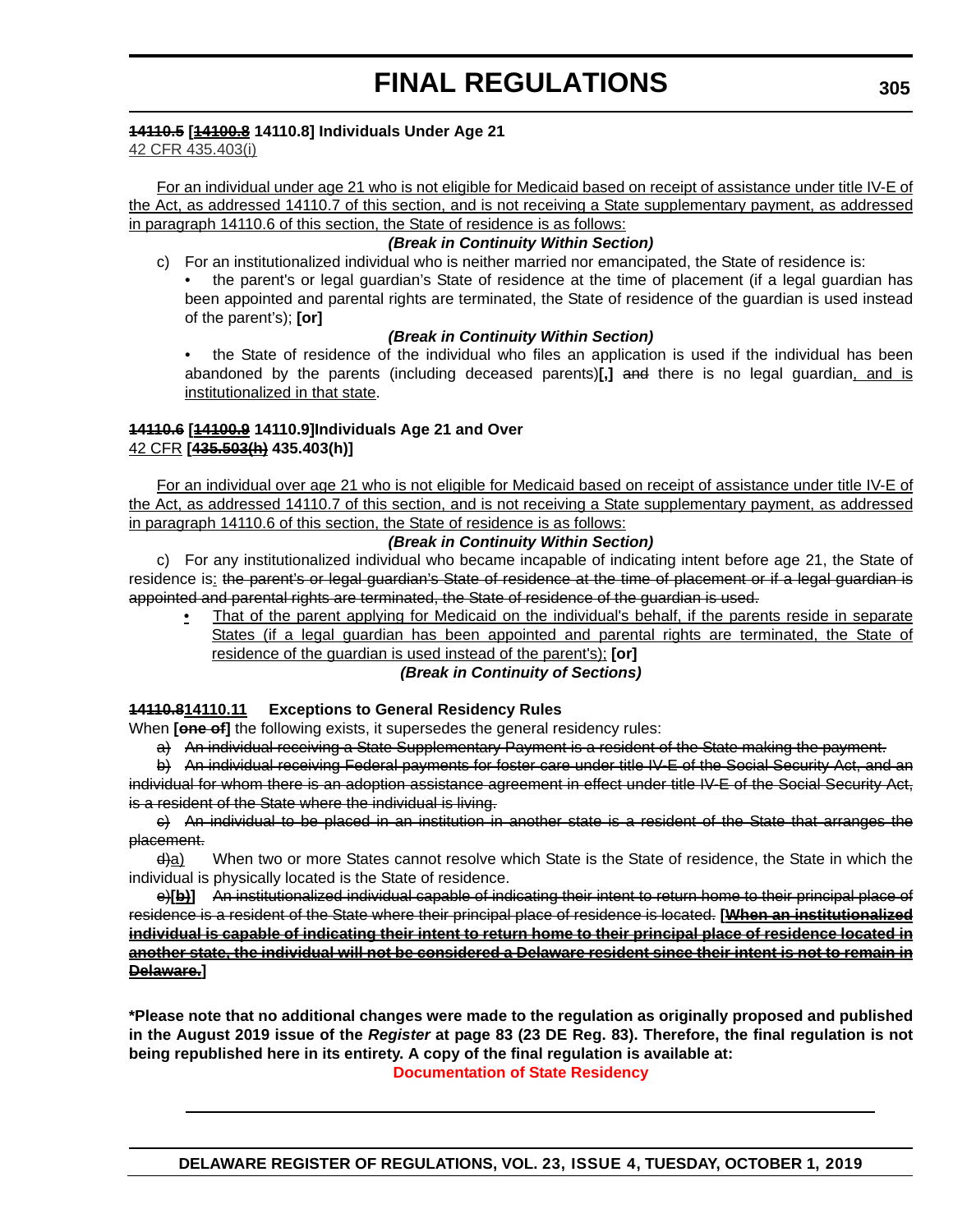#### **DIVISION [OF PUBLIC HEALTH](https://www.dhss.delaware.gov/dhss/dph/index.html)**

Statutory Authority: 16 Delaware Code, Section 7406 (16 **Del.C.** §7406) 16 **DE Admin. Code** 4465

#### **ORDER**

#### **[4465 Delaware Radiation Control Regulations](#page-3-0)**

#### **NATURE OF THE PROCEEDINGS:**

Delaware Health and Social Services ("DHSS") initiated proceedings to adopt the State of Delaware Regulations Governing Radiation Control. The DHSS proceedings to adopt regulations were initiated pursuant to 29 Delaware Code Chapter 101 and authority as prescribed by 16 Delaware Code, subsection 7406.

On August 1, 2019 (Volume 23, Issue 2), DHSS published in the Delaware *Register of Regulations* its notice of proposed regulations, pursuant to 29 **Del.C.** §10115. It requested that written materials and suggestions from the public concerning the proposed regulations be delivered to DHSS by September 3, 2019, after which time DHSS would review information, factual evidence and public comment to the said proposed regulations.

Written comments were received during the public comment period and evaluated. The results of that evaluation are summarized in the accompanying "Summary of Evidence."

#### **SUMMARY OF EVIDENCE**

In accordance with Delaware Law, public notices regarding proposed Department of Health and Social Services (DHSS) Regulations Governing Radiation Control were published in the Delaware *Register of Regulations*. Written comments were received on the proposed regulations during the public comment period (August 1, 2019 through September 3, 2019).

Entities offering written comments include:

- American Society of Radiologic Technologists, Greg Morrison, Deputy Chief Executive Officer
- Delaware Association of Nurse Anesthetists, Rebecca Kidner
- Medical Society of Delaware, Andrew Dahlke, M.D., President

#### **Comments from the American Society of Radiologic Technologists (ASRT)**

ASRT is committed to the belief that only health care practitioners who are educationally prepared and clinically competent shall be authorized to perform fluoroscopy, and that specific educational content and competency assessment related to fluoroscopy must be successfully completed before a physician assistant or advanced practice registered nurse can safely operate any fluoroscopy equipment.

5.13 Operator Qualifications

*As proposed:*

5.13.1.3 A licensed physician's assistant who passed the state-level American Registry of Radiologic Technologists (ARRT) Fluoroscopy Exam (or equivalent) and only under the direct supervision of the licensed practitioner who is also a physician, working within his or her scope of practice. This operator qualification is limited to physician's assistants, and does not include Advanced Practice Registered Nurses (APRNs).

*Suggested revision:*

5.13.1.3 A licensed physician's assistant who successfully completed the American Academy of Physician Assistants and American Society of Radiologic Technologists Educational Framework for the Physician Assistant and passed the state-level American Registry of Radiologic Technologists (ARRT) Fluoroscopy Exam (or equivalent) and only under the direct supervision of the licensed practitioner who is also a physician, working within his or her scope of practice. This operator qualification is limited to physician's assistants, and does not includes Advanced Practice Registered Nurses (APRNs).

**Response:** The Authority on Radiation Protection appreciates this concern. However, this suggestion represents a substantive change, raising the credentialing bar for the practice community, and was not incorporated into the final publication.

**DELAWARE REGISTER OF REGULATIONS, VOL. 23, ISSUE 4, TUESDAY, OCTOBER 1, 2019**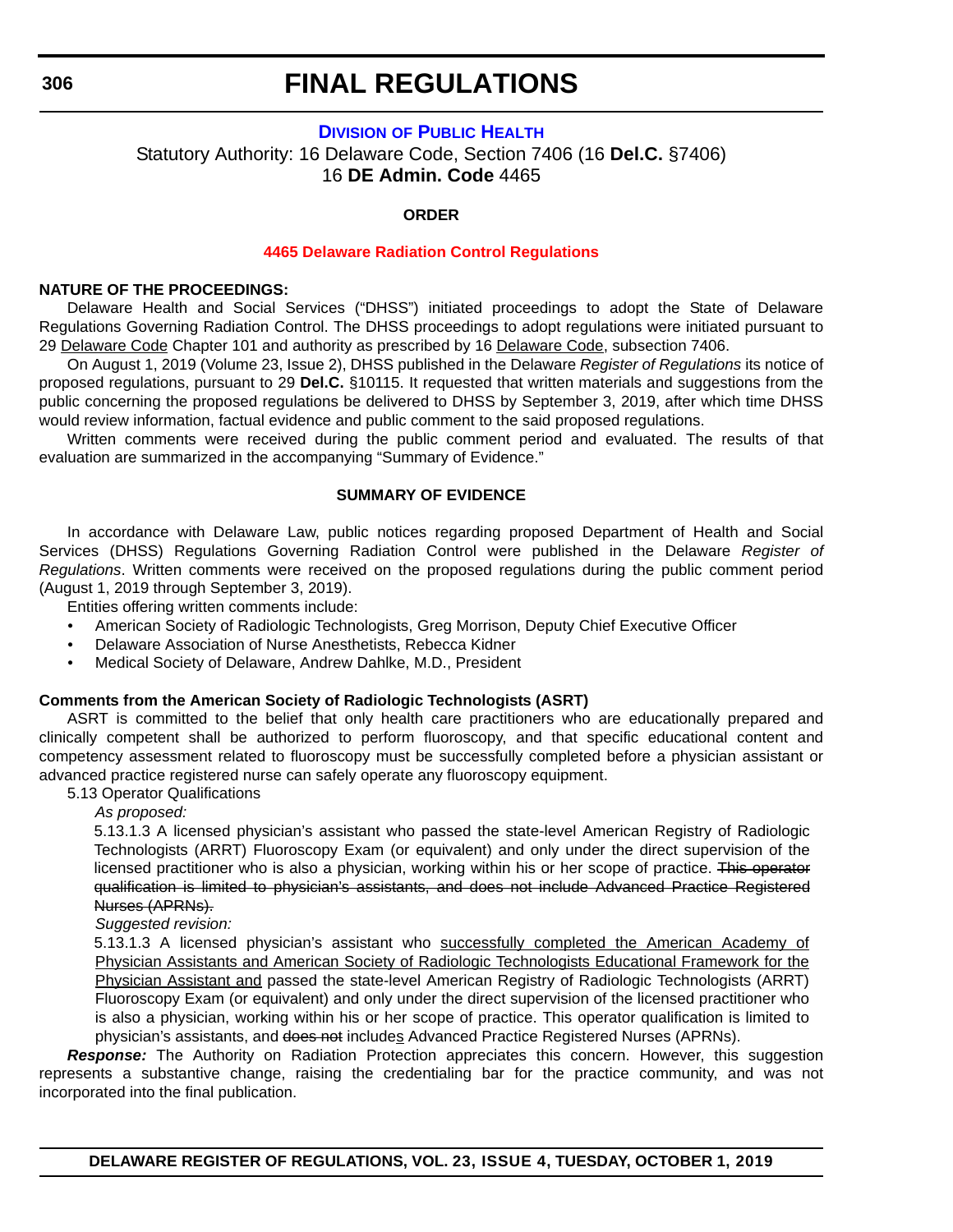#### **Comments from the Delaware Association of Nurse Anesthetists (DANA)**

DANA respectfully submits that including the parenthetical reference to "PA or APRN" in these two sections [(subsections 5.13.1.1 and 5.14.1)], as it appeared in the document presented to the Authority, is desirable as it removes ambiguity regarding the definition of "advanced practitioner" as used in this voluminous regulation.

*Response:* The Authority on Radiation Protection acknowledges and appreciates this comment. The suggested changes were made in the final publication.

#### **Comments from the Medical Society of Delaware**

Thank you for the opportunity to comment on the proposed regulations on behalf of the Medical Society of Delaware. These regulations have had a long journey, with a lot of work from many dedicated professionals, all of whom care deeply for patient safety. This is not an easy topic - as any person who takes a moment to even scan the regulations can readily appreciate - and the risks are high. We are writing to put on the record a request for additional regulatory action.

We understand the basis for the proposed changes in the regulations: Delaware allows APRN independent practice. However, the current regulations do not account for this and an APRN practicing independently would not be able to perform radiological services or procedures.

In the physician setting, Radiologists who use the full extent of these regulations are required to undergo many, many years of training, certification and recertification. While the regulations do not preclude other types of physicians, there are safety mechanisms in place through standard of care which has evolved in physician practice over time to its current state. Our understanding is that while this process is underway for APRN's, it is distinct from APRN independent practice either in code or in culture simply due to the fact that, in Delaware, independent practice is incredibly new and much of the statutory language around the license is still subjective.

Since the risks of radiation are high, it is our hope that the Board of Nursing will create additional regulatory safety mechanisms that APRN licensees who wish to practice under the 4465 Regulations have certain training and certification that would best prepare them for delivering services that fall under these Regulations. This applies with particular emphasis on fluoroscopy, where a minimum of two years of hands-on fluoroscopy training followed by a standardized exam on radiation safety, radiation physics, and problem solving fluoroscopy cases should be a minimal prerequisite. Any less training will lead to patient harm.

If the risks of radiation were not so high - for all licensees and their patients - there would be no need for regulations at all. These risks, paired with the newness of APRN practice, we believe invoke a precautionary principle. Not as a barrier to the goal, but as a cultivation of safe practice.

*Response:* The Authority on Radiation Protection appreciates these comments, finds them insightful with respect to changes in the practice community, and will take them into consideration moving forward.

#### **FINDINGS OF FACT:**

Some changes were made to the regulations since publication as proposed. The Department finds that the proposed regulations, as set forth in the attached copy should be adopted in the best interest of the general public of the State of Delaware.

THEREFORE, IT IS ORDERED, that the proposed State of Delaware Regulations Governing Radiation Control is adopted and shall become effective October 11, 2019 (ten days), after publication of the final regulation in the Delaware *Register of Regulations*.

$$
\frac{9/10/19}{\text{Date}}
$$

Dr. Kara Odom Walker Secretary

**4465 Delaware Radiation Control Regulations** *(Break in Continuity of Sections)* **PART F - MEDICAL DIAGNOSTIC AND INTERVENTIONAL X-RAY AND IMAGING SYSTEMS** *(Break in Continuity Within Section)*

**5.0 Fluoroscopic Equipment.**

*(Break in Continuity Within Section)*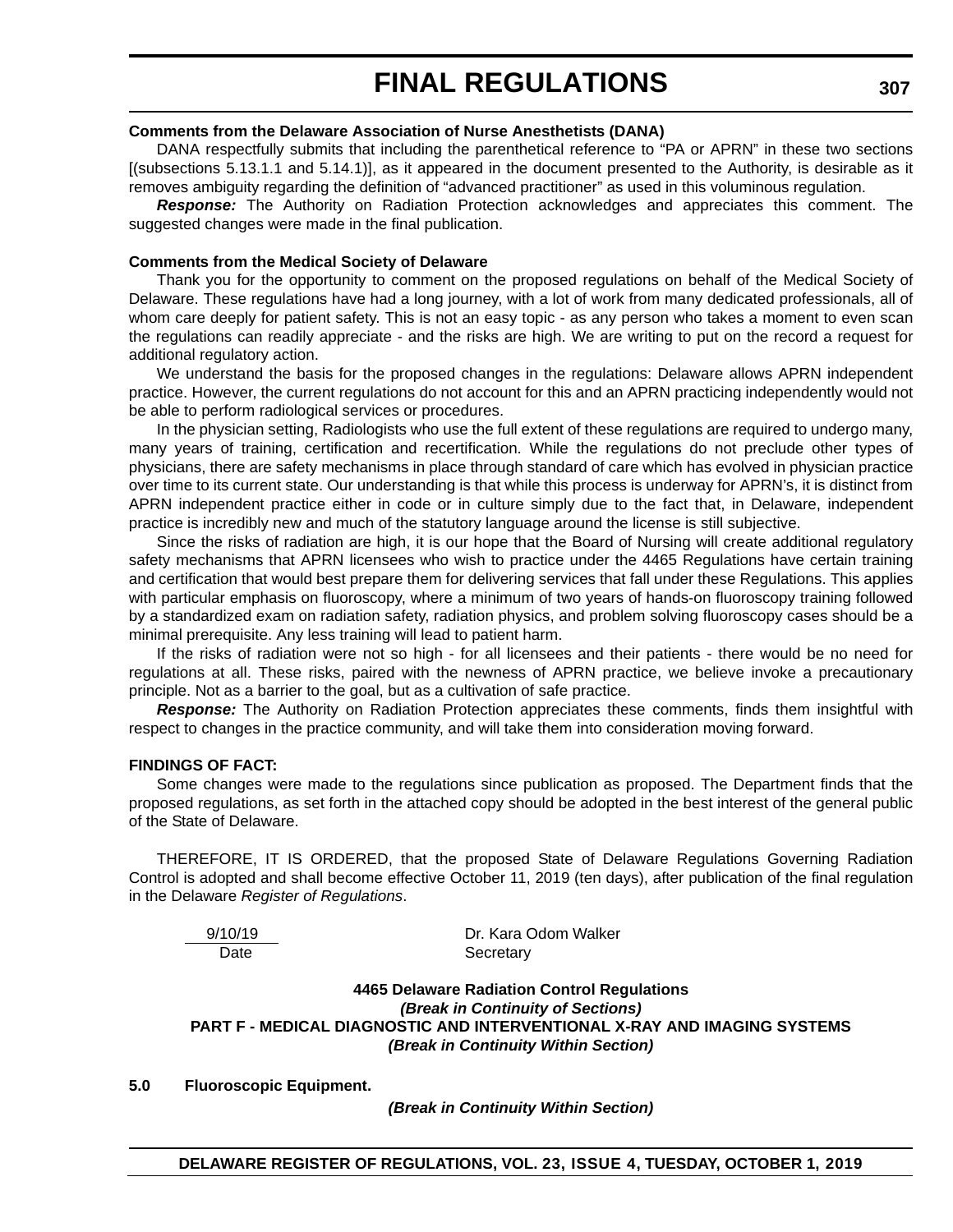#### 5.13 Operator Qualifications.

- 5.13.1 In addition to the applicable sections of these regulations, the operation of a fluoroscopic x-ray system for clinical purposes shall be limited to:
	- 5.13.1.1 A licensed practitioner who is also a physician, or contritied radiologic technologist working within his or her scope of practice; an advanced practitioner **[(PA or APRN)]** working within their professional scope of practice per Title 24 Delaware Code, or a certified radiologic technologist working within their scope of practice per these radiation control regulations.

#### *(Break in Continuity Within Section)*

5.14 Equipment Operation.

5.14.1 All fluoroscopic images shall be viewed, directly or indirectly, and interpreted by a licensed practitioner who is also a physician, physician or an advanced practitioner **[(PA or APRN)]** working within their professional scope of practice, per Title 24 Delaware Code.

**\*Please note that no additional changes were made to the regulation as originally proposed and published in the August 2019 issue of the** *Register* **at page 89 (23 DE Reg. 89). Therefore, the final regulation is not being republished here in its entirety. A copy of the final regulation is available at: [4465 Delaware Radiation Control Regulations](http://regulations.delaware.gov/register/october2019/final/23 DE Reg 306 10-01-19.htm)**

#### **DIVISION [OF SOCIAL SERVICES](https://www.dhss.delaware.gov/dhss/dss/)**

Statutory Authority: 31 Delaware Code, Sections 503(c),(d) and 512 (31 **Del.C.** §§503(c),(d) & 512)

16 **DE Admin. Code** 4006

#### **ORDER**

#### **[TANF and GA Eligibility - Excluded Income](#page-3-0)**

#### **NATURE OF THE PROCEEDINGS:**

Delaware Health and Social Services ("Department") / Division of Social Services initiated proceedings to amend Division of Social Services Manual (DSSM) regarding Temporary Assistance for Needy Families (TANF) and General Assistance (GA), specifically, to revise eligibility policy related to excluded income. The Department's proceedings to amend its regulations were initiated pursuant to 29 Delaware Code Section 10114 and its authority as prescribed by 31 Delaware Code Section 512.

The Department published its notice of proposed regulation changes pursuant to 29 Delaware Code Section 10115 in the August 2019 Delaware *Register of Regulations*, requiring written materials and suggestions from the public concerning the proposed regulations to be produced by September 3, 2019 at which time the Department would receive information, factual evidence and public comment to the said proposed changes to the regulations.

#### **SUMMARY OF PROPOSAL**

Effective for services provided on and after October 11, 2019, Delaware Health and Social Services/Division of Social Services proposes to amend the Division of Social Service Manual sections 4006, 4006.1 and 4006.2 regarding TANF and GA, specifically, to revise eligibility policy related to excluded income.

#### **Statutory Authority**

- Social Security Act, Title IV, Part A
- CFR, Title 45, Subtitle B, Chapter II
- 31 **Del.C.** §503(c),(d)
- 31 **Del.C.** §512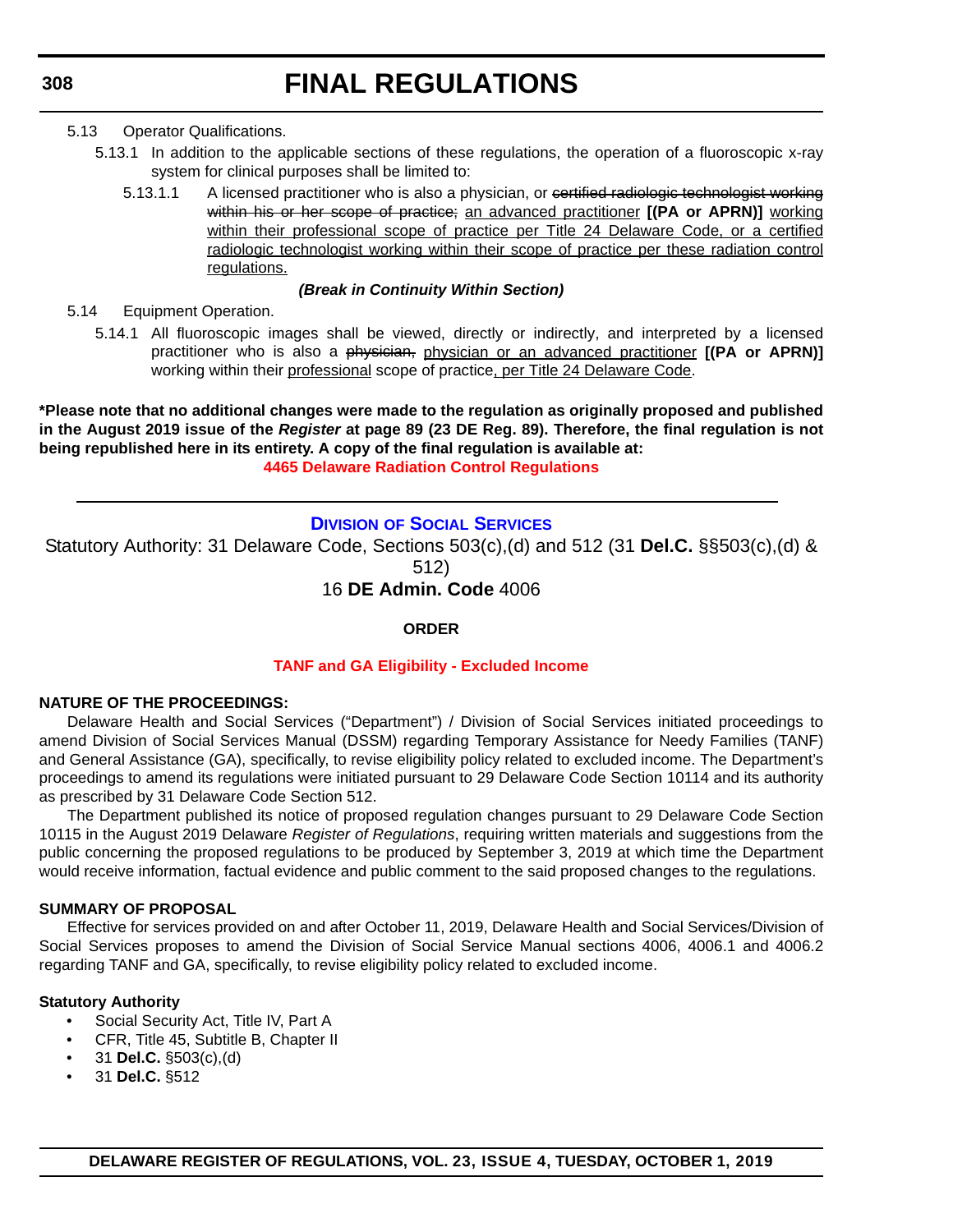#### **Background**

Temporary Assistance for Needy Families (TANF) is a program that provides cash assistance and supportive services to assist families with children under age 18, helping them achieve economic self-sufficiency.

General Assistance (GA) is a state-funded program designed to provide cash assistance to low-income people who do not qualify for federally funded programs, such as TANF or Social Security benefits.

There are income and resource limits that apply to both TANF and GA. Some income may be excluded when determining financial eligibility and benefit amounts for TANF and GA.

#### **Purpose**

To improve the formatting and to list all types of excluded income in one policy.

#### *Public Notice*

In accordance with the *federal* public notice requirements established at Section 1902(a)(13)(A) of the Social Security Act and 42 CFR 447.205 and the *state* public notice requirements of Title 29, Chapter 101 of the Delaware Code, Delaware Health and Social Services (DHSS)/Division of Social Services (DSS) gives public notice and provides an open comment period for thirty (30) days to allow all stakeholders an opportunity to provide input on the proposed regulation. Comments were to have been received by 4:30 p.m. on September 3, 2019.

#### **Fiscal Impact Statement**

The policy is currently in place and there are no new financial responsibilities.

#### **Summary of Comments Received with Agency Response and Explanation of Changes**

The following summarized comments were received:

**Comment:** Two commenters suggested that DSS consider adding a policy of excluding small gifts from counting as income for TANF and GA recipients.

*Agency Response*: DSS appreciates the council's perspective on the small gifts counting as income for TANF and GA recipients, but that income would be captured in the non-reoccurring lump sum payment and it would not count towards TANF and GA eligibility because of the amount.

**Comment:** Two commenters suggested the DSS policy on income exclusions should cross-reference DSSM 4005.1, which explains that the first \$50 of child support received in a month is disregarded in determining financial eligibility for TANF.

*Agency Response*: DSS has cross referenced DSSM 4005.1 as a related policy.

DSS is pleased to provide the opportunity to receive public comments and greatly appreciates the thoughtful input given by:

• Governor's Advisory Council for Exceptional Citizens

**State Council for Persons with Disabilities** 

#### **FINDINGS OF FACT:**

The Department finds the proposed changes as set forth in the August 2019 *Register of Regulations* should be adopted with additions. The Department finds that the proposed does not require further public notice or comment under the APA because the amendments are non-substantive pursuant to 29 **Del.C.** §10118(c).

THEREFORE, IT IS ORDERED, that the proposed regulation to amend the Division of Social Services Manual (DSSM) regarding Temporary Assistance for Needy Families (TANF) and General Assistance (GA), specifically, to revise eligibility policy related to excluded income*,* is adopted and shall be final effective October 11, 2019.

9/12/19

Date of Signature

Kara Odom Walker, MD, MPH, MSHS, Secretary, **DHSS**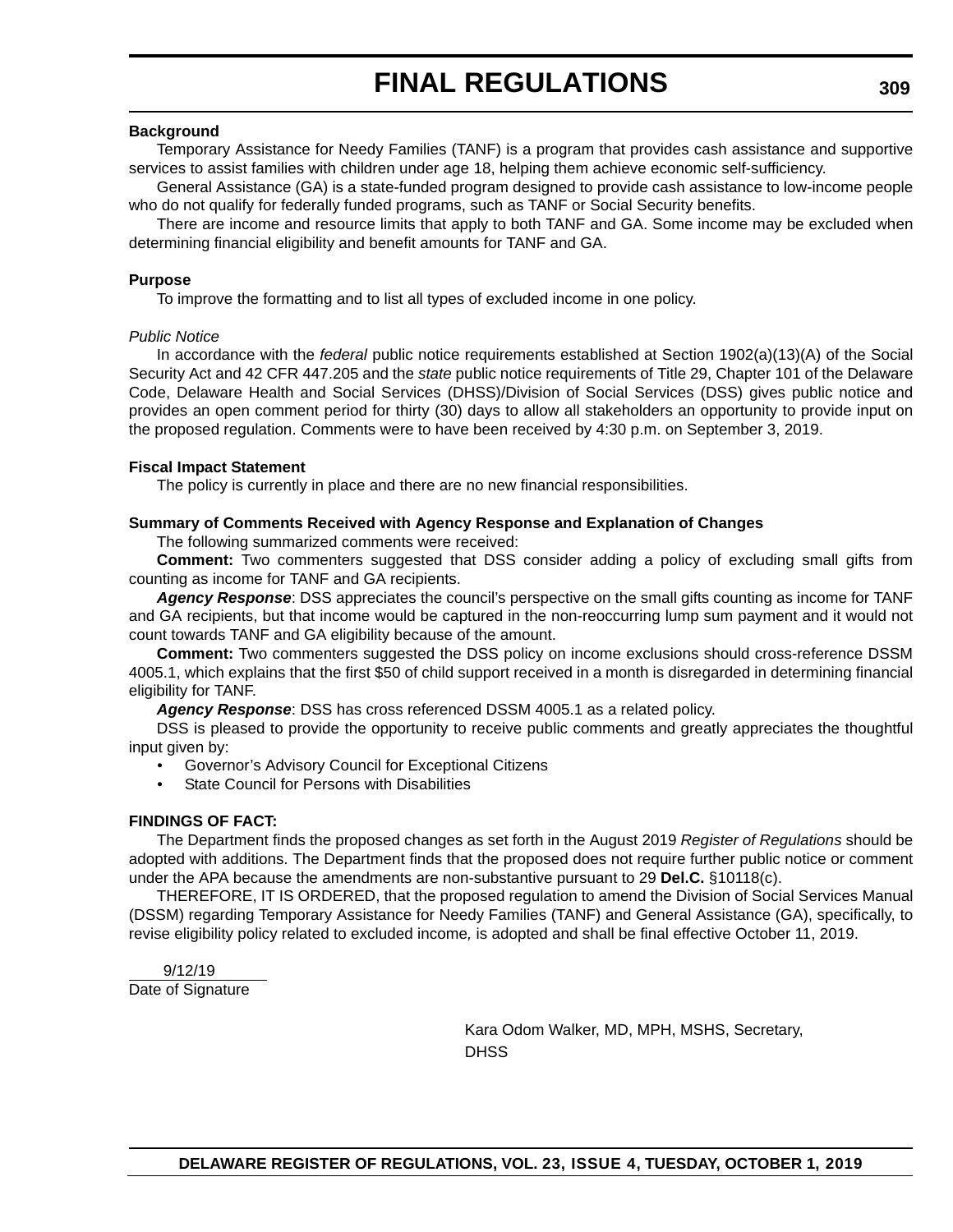### **POLICY – AMENDMENT**

Delaware Department of Health and Social Services Division of Social Services Policy and Program Development Unit

### **4006 Excluded Excluding Income in TANF and GA Eligibility Determinations**

45 CFR 233.20(a)

*(Break in Continuity Within Section)*

**[Related policies: DSSM section 4005.1]**

**\*Please note that no additional changes were made to the regulation as originally proposed and published in the August 2019 issue of the** *Register* **at page 92 (23 DE Reg. 92). Therefore, the final regulation is not being republished here in its entirety. A copy of the final regulation is available at: [TANF and GA Eligibility - Excluded Income](http://regulations.delaware.gov/register/october2019/final/23 DE Reg 308 10-01-19.htm)**

### **[DEPARTMENT OF INSURANCE](https://insurance.delaware.gov/)**

**OFFICE OF THE COMMISSIONER**

Statutory Authority: 18 Delaware Code, Section 314 (18 **Del.C.** §314) 18 **DE Admin. Code** 1101

#### **REGULATORY IMPLEMENTING ORDER**

**[1101 Listed Surplus Lines Carriers Intending to Establish an Office in Delaware](#page-4-0)**

#### **I. SUMMARY OF THE EVIDENCE AND INFORMATION SUBMITTED**

In the August 1, 2019 edition of the *Register of Regulations* at **23 DE Reg. 102**, the Commissioner of the Delaware Department of Insurance (Commissioner) published a proposed public notice to repeal existing Regulation 1101, Listed Surplus Lines Carriers Intending to Establish an Office in Delaware [Formerly Regulation 4], and solicited written comments from the public for thirty (30) days as mandated by the Administrative Procedures Act at 29 **Del.C.** §10118(a).

As discussed in the introductory paragraphs of the proposal to repeal, prior to the surplus lines laws being amended to adopt the Nonadmitted and Reinsurance Reform Act in 2011, there was a provision in Delaware Code Title 18 at Chapter 19 that allowed an eligible surplus lines insurer to maintain a Delaware office in accordance with rules and regulations established by the Commissioner (prior 18 **Del.C.** §1907(c)). In accordance with former Section 1907(c), Regulation 1101 was promulgated to set forth requirements for maintaining an office in Delaware.

In addition to publishing the proposal in the *Register of Regulations*, the Department also published the proposal on its website at<http://insurance.delaware.gov/information/proposedregs/>. The Department did not hold a public hearing on the proposed repeal.

The Department received one public comment on the proposal, in which the commenter questioned whether it is accurate to say that the repeal of 18 **DE Admin. Code** 1101 is not expected or intended to create or eliminate any permitted activity, and whether there any possible implication on the ability of a domestic surplus lines insurer to establish/maintain an office in Delaware. The response is that the statement is accurate. There is nothing in the current Chapter 19 that addresses or would otherwise prohibit an eligible surplus lines insurer from establishing offices in this State to administer the business.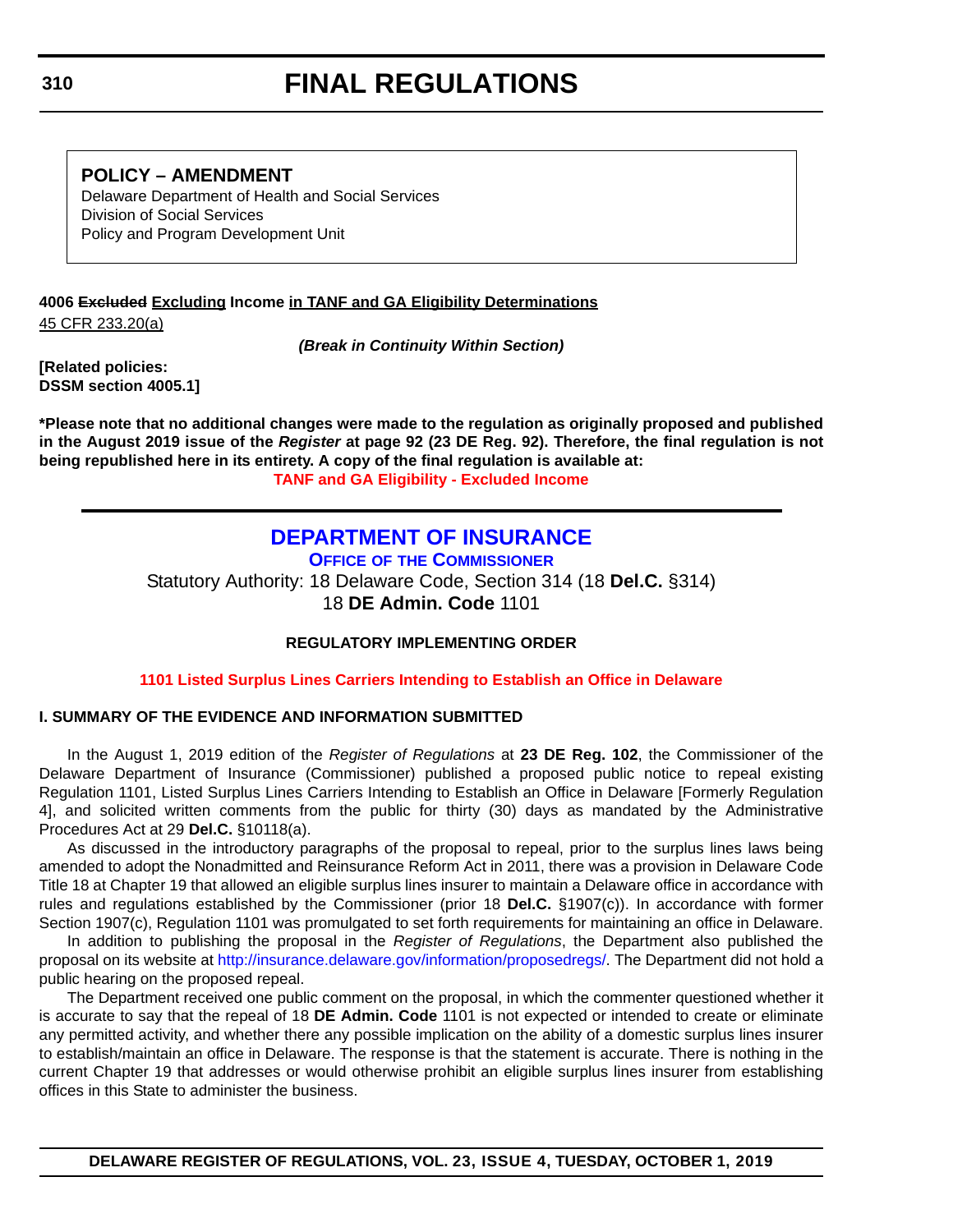#### **II. FINDINGS OF FACTS**

- 1. Regulation 1101, Surplus Lines, should be repealed.
- 2. The Department met the public notice requirements of the Administrative Procedures Act.
- 3. The Department received one (1) public comment on the proposed repeal as reference above.

#### **III. DECISION TO REPEAL REGULATION 1101**

For the foregoing reasons, the Commissioner concludes that it is appropriate to repeal 18 **DE Admin. Code** 1101, as discussed in the above Findings of Fact, for the reasons set forth above and in the proposal to repeal.

#### **V. EFFECTIVE DATE OF ORDER**

The actions hereinabove referred to were taken by the Commissioner pursuant to 18 **Del.C.** §314 on the date indicated below. The effective date of this Order shall be ten (10) days from the date this Order is published in the Delaware *Register of Regulations*.

#### **IT IS SO ORDERED,**

This 10<sup>th</sup> day of September, 2019. This 10<sup>th</sup> day of September, 2019.

Commissioner Delaware Department of Insurance

#### **1100 Reserved**

#### **1101 Listed Surplus Lines Carriers Intending to Establish an Office in Delaware**

#### **1.0 Authority and scope**

Pursuant to 18 **Del.C.** §314, the following rules and regulations are hereby promulgated and adopted. They are applicable to all surplus lines insurers who wish to establish offices in this State.

#### **2.0 No surplus lines insurer may maintain an office in Delaware pursuant to 18 Del.C. §1907(c) until:**

- 2.1 The insurer is declared eligible to write surplus lines coverages in Delaware pursuant to 18 **Del.C.** §1907(b); and
- 2.2 The insurer has been authorized by the Commissioner to establish a Delaware office.
- 2.3 An eligible surplus lines insurer desiring to establish an office in Delaware shall apply to the Commissioner for authorization. In the application, the insurer shall:
	- 2.3.1 State the address of the Delaware office and the name and residence address of the person regularly in charge of that office.
	- 2.3.2 Specify whether the insurer's business at the Delaware office is to be managed by an independent agent or other person not directly employed by the insurer, and if so, the insurer shall state the name and address of the managing agent, and summarize the salient terms of the management agreement.
	- 2.3.3 Describe the surplus lines coverages proposed to be offered through the Delaware office, including kinds or types of coverage or risks, and the limits of liability to be assumed under each.
	- 2.3.4 State the ratio to be maintained between premium writings and the value of the trust funds established by the insurer for the benefit of its United States policyholders.
	- 2.3.5 Certify that the insurer will issue insurance coverage to the public only through duly licensed surplus lines brokers in accordance with the surplus lines laws and regulations of this State, and the applicable laws and regulations of other states where the insurer may lawfully do business on a surplus lines basis.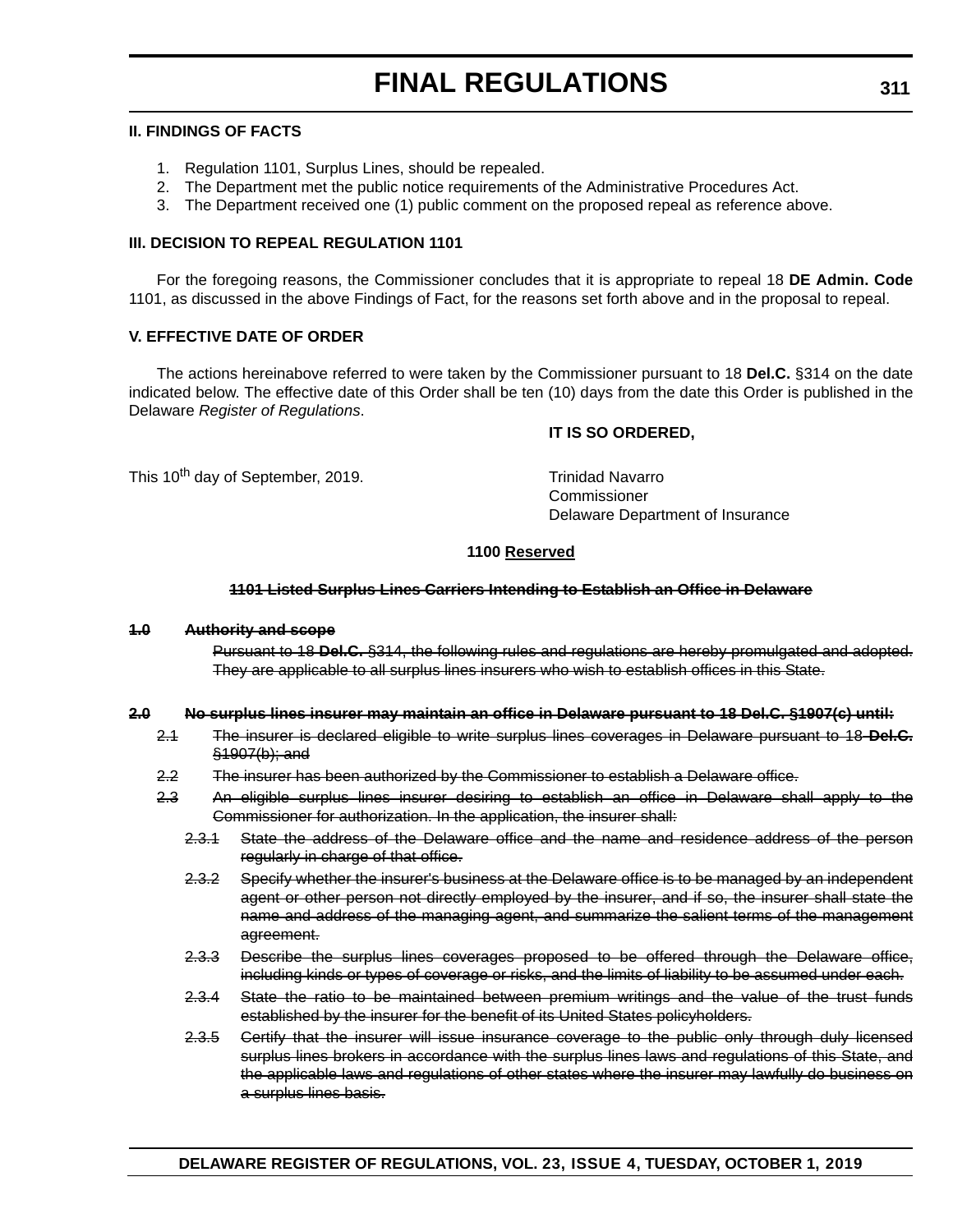- 2.3.6 Agree to maintain books and records at the Delaware office which accurately reflect all business affairs conducted at that office.
- 2.3.7 Authorize the Commissioner to inspect the books, records, and affairs of the insurer as often as the Commissioner reasonably deems advisable in order to determine the nature and extent of business conducted by the insurer at its Delaware office.
- 2.4 Upon receipt of notice that the Commissioner does not object to the application, the insurer may establish a Delaware office. However, the insurer shall not operate the office for any purpose until it deposits not less than \$50,000.00 with the Commissioner (in registered bonds, or funds in other form satisfactory to the Commissioner) for the benefit of its policyholders and creditors.
- 2.5 Within sixty days after end of its fiscal year, every insurer maintaining a Delaware office pursuant to 18 **Del.C.** §1907(c) shall submit a report summarizing the nature and extent of business conducted during the past year by the Delaware office, and the nature and extent of business proposed to be conducted by that office during the ensuing year. In a separate section denominated "Changes," the report must specify any change or proposed change in method of operation which departs from the representations made in the application to establish the Delaware office.

#### **OFFICE OF [THE COMMISSIONER](https://insurance.delaware.gov/)**

Statutory Authority: 18 Delaware Code, Section 311 and 29 Delaware Code, Section 10113 (18 **Del.C.** §311 & 29 **Del.C.** §10113) 18 **DE Admin. Code** 1313

#### **REGULATORY IMPLEMENTING ORDER**

#### **[1313 Arbitration of Health Insurance Disputes Between Carriers and Providers](#page-4-0)**

The purpose of this Order is to update the Department's contact information in Regulations 1313, 1319, 1410, and 1801 as follows:

#### **Regulation 1313 – Arbitration of Health Insurance Disputes Between Carriers and Providers**

Subsection 3.1 refers to: DOIarbitration@state.de.us UPDATE: [DOI-arbitration@delaware.gov](mailto:DOI-arbitration@delaware.gov)

#### **Regulation 1319 – Arbitration of Disputes Between Carriers and Primary Care and Chronic Care Management Providers**

|         | Subsection 3.2.2 refers to DOIarbitration@state.de.us |
|---------|-------------------------------------------------------|
| UPDATE: | DOI-arbitration@delaware.gov                          |

Subsection 4.1.1.4 refers to:Delaware Department of Insurance ATTN: Arbitration Secretary 841 Silver Lake Blvd. Dover, DE 19904

UPDATE: Delaware Department of Insurance ATTN: Arbitration Secretary 1351 West North Street, Suite 101 Dover, DE 19904

#### **Regulation 1410 – Reporting Medical Management Protocols for Insurance Coverage for Serious Mental Illness and Drug and Alcohol Dependency**

Subsection 6.3 refers to: Delaware Department of Insurance Attn: Mental Health Parity Report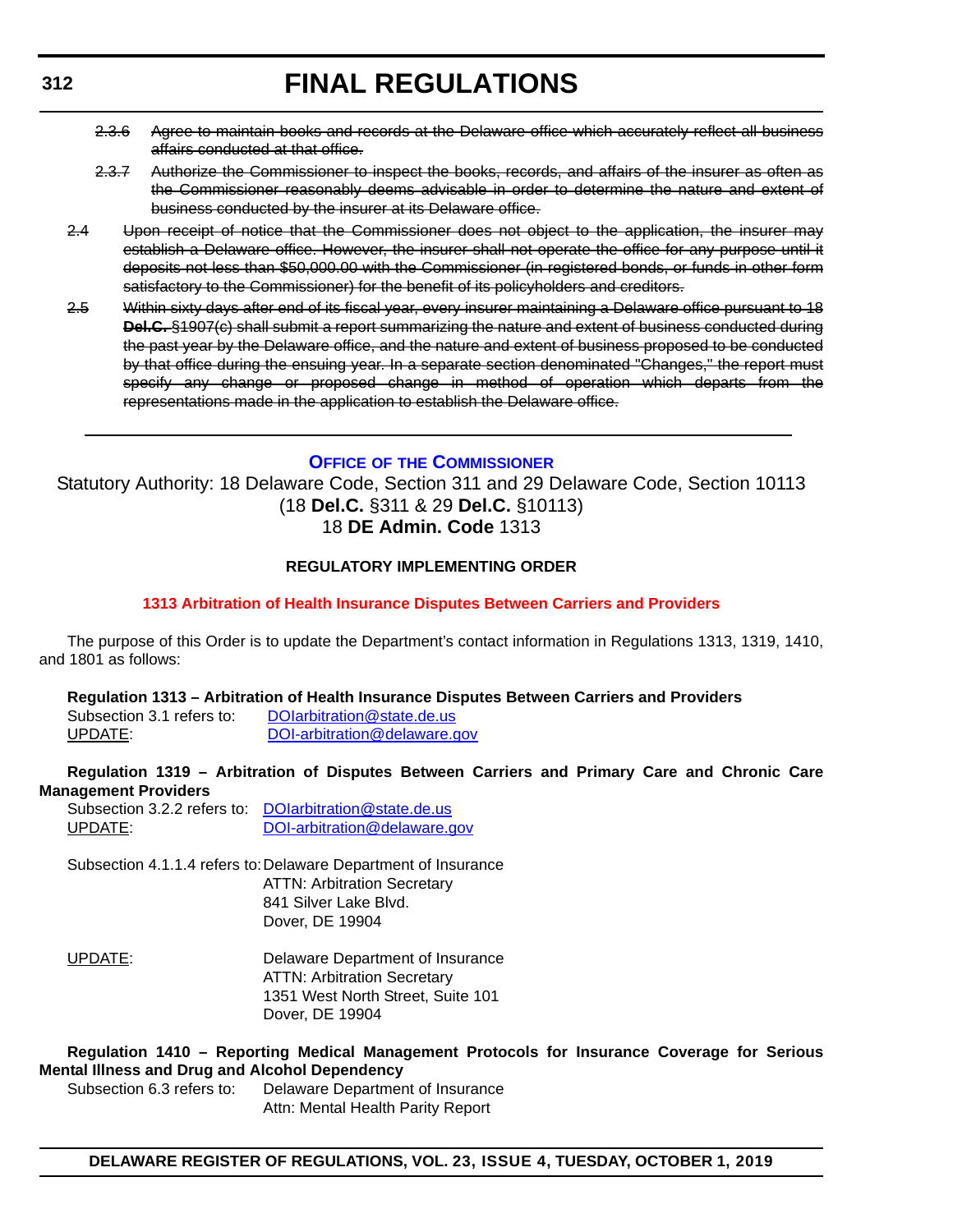841 Silver Lake Blvd. Dover, DE 19904

UPDATE: Delaware Department of Insurance Attn: Mental Health Parity Report 1351 West North Street, Suite 101 Dover, DE 19904

**Regulation 1801 – Insurance Holding Company System Regulation With Reporting Forms and Instructions**

| Subsection 4.2 refers to: | Insurance Commissioner of the State of Delaware<br>841 Silver Lake Blvd.<br>Dover, DE 19904 |
|---------------------------|---------------------------------------------------------------------------------------------|
| UPDATE:                   | Insurance Commissioner of the State of Delaware<br>1351 West North Street, Suite 101        |

Dover, DE 19904

These amendments are made under the Department's authority at 18 **Del.C.** §311 and are exempt from the requirement of public notice and comment because they include "nonsubstantive changes in existing regulations to alter style or form or to correct technical errors" pursuant to 29 **Del.C.** §10113(b)(4), and "descriptions of agency organization, operations and procedures for obtaining information" pursuant to 29 **Del.C.** §10113(b)(1).

This order shall be effective 10 days after publication in the *Register of Regulations*.

#### IT IS SO ORDERED,

| This 15 <sup>th</sup> day of September, 2019. | <b>Trinidad Navarro, Commissioner</b> |  |  |  |  |
|-----------------------------------------------|---------------------------------------|--|--|--|--|
|                                               | Delaware Department of Insurance      |  |  |  |  |

#### **1313 Arbitration of Health Insurance Disputes Between Carriers and Providers** *(Break in Continuity of Sections)*

#### **3.0 Notice**

3.1 At the time a carrier provides to a health care provider written notice of a carrier's final decision regarding reimbursement for an individual claim, procedure or service, if the decision does not authorize reimbursement of the provider's charge in its entirety, the carrier shall give the provider written notice of the provider's right to arbitration. Such notice may be separate from or a part of the written notice of the carrier's decision. Any such notice given to a provider shall, at a minimum, contain the following language:

"You have the right to seek review of our decision regarding the amount of your reimbursement. The Delaware Insurance Department provides claim arbitration services which are in addition to, but do not replace, any other legal or equitable right you may have to review of this decision or any right of review based on your contract with us. You can contact the Delaware Insurance Department for information about arbitration by calling the Arbitration Secretary at 302-674-7322 or by sending an email to: [DOI-arbitration@state.de.us](mailto:DOI-arbitration@state.de.us) [DOI-arbitration@delaware.gov.](mailto:DOI-arbitration@delaware.gov) All requests for arbitration must be filed within 60 days from the date you receive this notice; otherwise, this decision will be final."

#### **\*Please Note: As the rest of the sections were not amended, they are not being published. A copy of the regulation is available at:**

**[1313 Arbitration of Health Insurance Disputes Between Carriers and Providers](http://regulations.delaware.gov/register/october2019/final/23 DE Reg 312 10-01-19.htm)**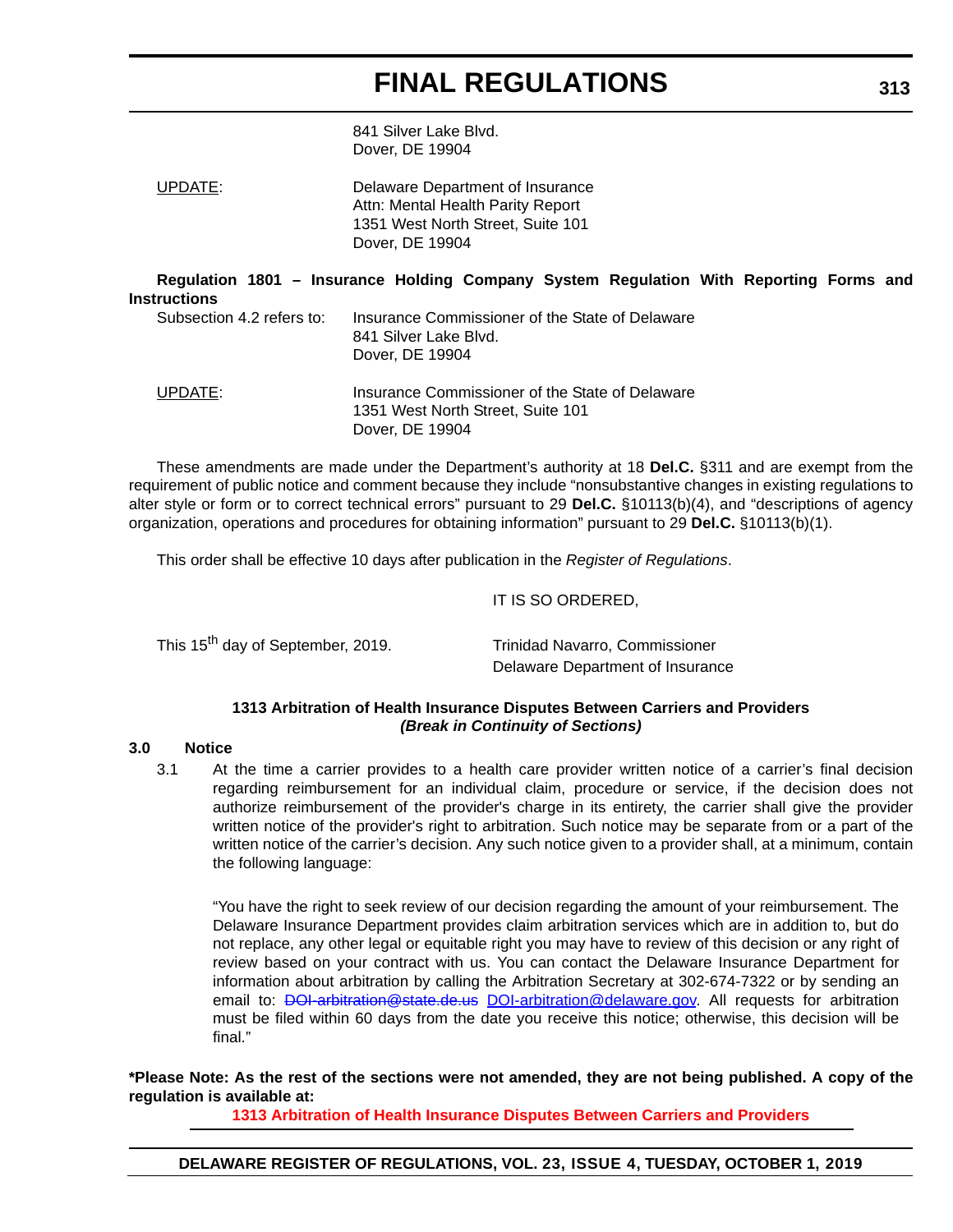**OFFICE OF [THE COMMISSIONER](https://insurance.delaware.gov/)**

Statutory Authority: 18 Delaware Code, Section 311 and 29 Delaware Code, Section 10113 (18 **Del.C.** §311 & 29 **Del.C.** §10113) 18 **DE Admin. Code** 1319

#### **REGULATORY IMPLEMENTING ORDER**

**[1319 Arbitration of Disputes Between Carriers and Primary Care and Chronic Care Management Providers](#page-4-0)**

The purpose of this Order is to update the Department's contact information in Regulations 1313, 1319, 1410, and 1801 as follows:

|                                                                             | Regulation 1313 - Arbitration of Health Insurance Disputes Between Carriers and Providers                                       |
|-----------------------------------------------------------------------------|---------------------------------------------------------------------------------------------------------------------------------|
| Subsection 3.1 refers to:                                                   | DOIarbitration@state.de.us                                                                                                      |
| UPDATE:                                                                     | DOI-arbitration@delaware.gov                                                                                                    |
|                                                                             | Regulation 1319 - Arbitration of Disputes Between Carriers and Primary Care and Chronic Care                                    |
| <b>Management Providers</b>                                                 |                                                                                                                                 |
|                                                                             | Subsection 3.2.2 refers to: DOIarbitration@state.de.us                                                                          |
| UPDATE:                                                                     | DOI-arbitration@delaware.gov                                                                                                    |
|                                                                             | Subsection 4.1.1.4 refers to: Delaware Department of Insurance                                                                  |
|                                                                             | <b>ATTN: Arbitration Secretary</b>                                                                                              |
|                                                                             | 841 Silver Lake Blvd.                                                                                                           |
|                                                                             | Dover, DE 19904                                                                                                                 |
| UPDATE:                                                                     | Delaware Department of Insurance                                                                                                |
|                                                                             | <b>ATTN: Arbitration Secretary</b>                                                                                              |
|                                                                             | 1351 West North Street, Suite 101                                                                                               |
|                                                                             | Dover, DE 19904                                                                                                                 |
| Mental Illness and Drug and Alcohol Dependency<br>Subsection 6.3 refers to: | Regulation 1410 - Reporting Medical Management Protocols for Insurance Coverage for Serious<br>Delaware Department of Insurance |
|                                                                             | Attn: Mental Health Parity Report<br>841 Silver Lake Blvd.<br>Dover, DE 19904                                                   |
| UPDATE:                                                                     | Delaware Department of Insurance<br>Attn: Mental Health Parity Report<br>1351 West North Street, Suite 101<br>Dover, DE 19904   |
| <b>Instructions</b>                                                         | Regulation 1801 - Insurance Holding Company System Regulation With Reporting Forms and                                          |
| Subsection 4.2 refers to:                                                   | Insurance Commissioner of the State of Delaware<br>841 Silver Lake Blvd.<br>Dover, DE 19904                                     |
| <b>UPDATE:</b>                                                              | Insurance Commissioner of the State of Delaware<br>1351 West North Street, Suite 101<br>Dover, DE 19904                         |
|                                                                             | These amendments are made under the Department's authority at 18 Del.C. §311 and are exempt from the                            |

#### **DELAWARE REGISTER OF REGULATIONS, VOL. 23, ISSUE 4, TUESDAY, OCTOBER 1, 2019**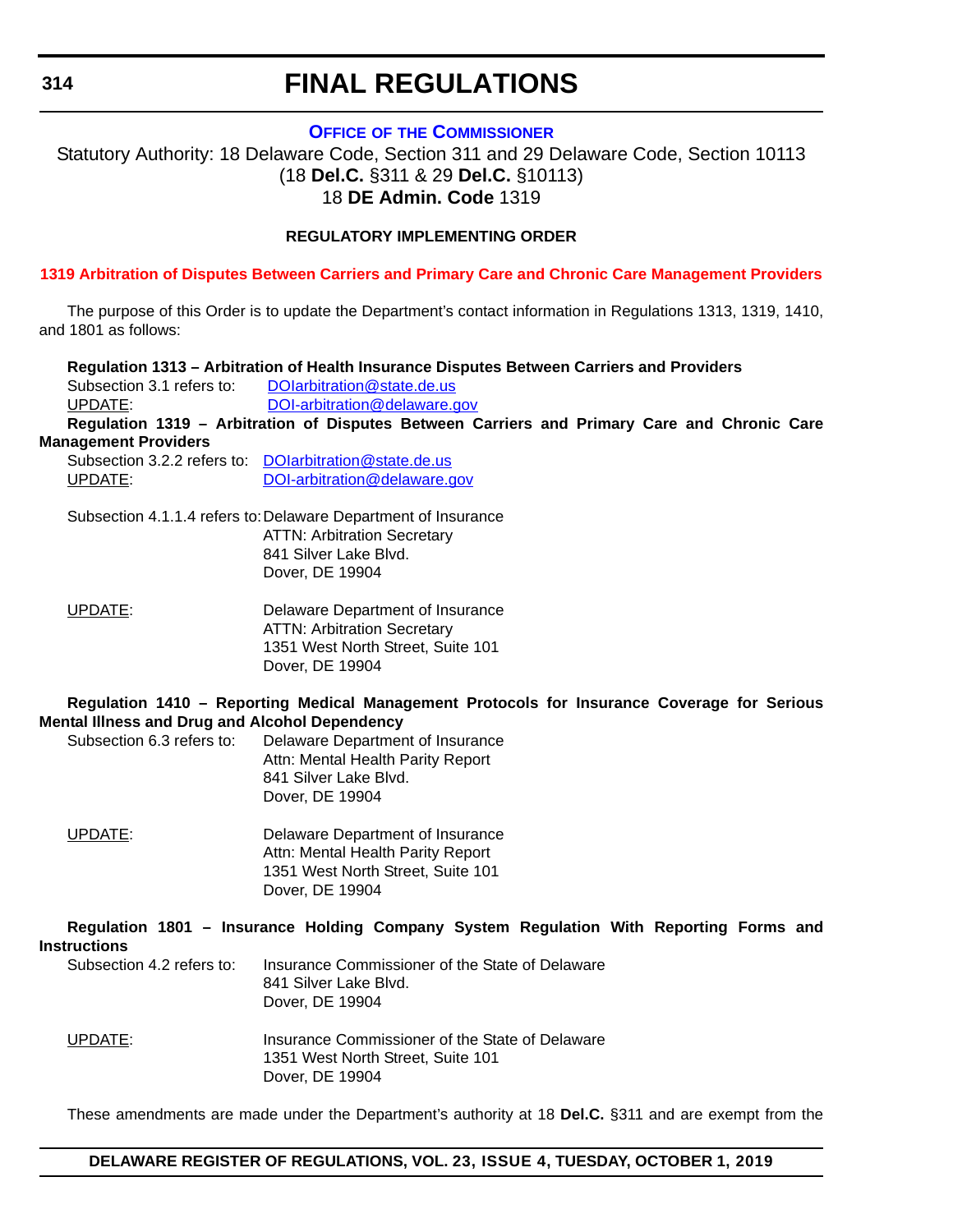requirement of public notice and comment because they include "nonsubstantive changes in existing regulations to alter style or form or to correct technical errors" pursuant to 29 **Del.C.** §10113(b)(4), and "descriptions of agency organization, operations and procedures for obtaining information" pursuant to 29 **Del.C.** §10113(b)(1).

This order shall be effective 10 days after publication in the *Register of Regulations*.

#### IT IS SO ORDERED,

| This 15 <sup>th</sup> day of September, 2019. | <b>Trinidad Navarro, Commissioner</b> |
|-----------------------------------------------|---------------------------------------|
|                                               | Delaware Department of Insurance      |

#### **1319 Arbitration of Disputes Between Carriers and Primary Care and Chronic Care Management Providers** *(Break in Continuity of Sections)*

#### **3.0 Notice of Final Reimbursement Decision**

#### *(Break in Continuity Within Section)*

- 3.2 Any notice given to a provider pursuant to subsection 3.1 shall:
	- 3.2.1 Be in writing; and
	- 3.2.2 Give the provider notice of the provider's right to arbitration through the Department's arbitration program, by including, at a minimum, the following language:

"You have the right to seek review of our decision regarding the amount of your reimbursement. The Delaware Insurance Department provides claim arbitration services which are in addition to, but do not replace, any other legal or equitable right you may have to a review of this decision or any right of review based on your contract with us. You can contact the Delaware Insurance Department for information about arbitration by calling the Arbitration Secretary at 302-674-7322 or by sending an email to: <del>DOI-arbitration@state.de.us</del> [DOI-arbitration@delaware.gov.](mailto:DOI-arbitration@delaware.gov) All requests for arbitration must be filed within 60 days from the date you receive this notice; otherwise, this decision will be final."

#### **4.0 Arbitration Procedures**

- 4.1 Provider Petition for Arbitration.
	- 4.1.1 A provider or his or her authorized representative may request that the Department review a carrier's final reimbursement decision through arbitration by complying with all of the following requirements:

#### *(Break in Continuity Within Section)*

4.1.1.4 File the original and one copy of Petition for Arbitration and the appropriate filing fee with the Department, at the following address:

> Delaware Department of Insurance ATTN: Arbitration Secretary 841 Silver Lake Blvd. Dover, DE 19904

Delaware Department of Insurance **ATTN: Arbitration Secretary** 1351 West North Street, Suite 101, Dover, DE 19904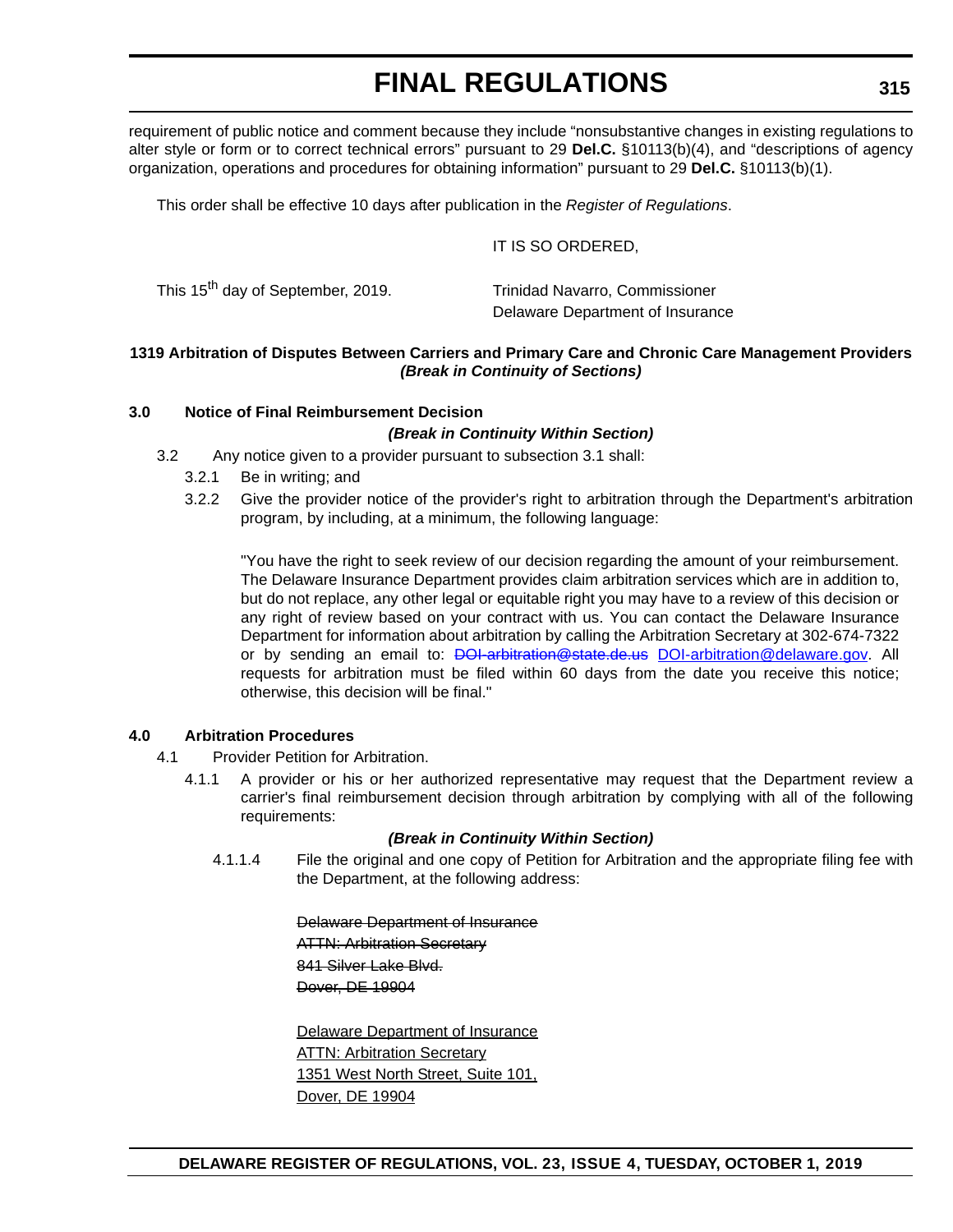**\*Please Note: As the rest of the sections were not amended, they are not being published. A copy of the regulation is available at:**

**[1319 Arbitration of Disputes Between Carriers and Primary Care and Chronic Care Management Providers](http://regulations.delaware.gov/register/october2019/final/23 DE Reg 314 10-01-19.htm)**

#### **OFFICE OF [THE COMMISSIONER](https://insurance.delaware.gov/)**

Statutory Authority: 18 Delaware Code, Section 311 and 29 Delaware Code, Section 10113 (18 **Del.C.** §311 & 29 **Del.C.** §10113) 18 **DE Admin. Code** 1410

#### **REGULATORY IMPLEMENTING ORDER**

#### **[1410 Reporting Medical Management Protocols for Insurance Coverage for Serious Mental Illness and](#page-4-0)  Drug And Alcohol Dependency**

The purpose of this Order is to update the Department's contact information in Regulations 1313, 1319, 1410, and 1801 as follows:

**Regulation 1313 – Arbitration of Health Insurance Disputes Between Carriers and Providers**

Subsection 3.1 refers to: DOIarbitration@state.de.us UPDATE: [DOI-arbitration@delaware.gov](mailto:DOI-arbitration@delaware.gov)

#### **Regulation 1319 – Arbitration of Disputes Between Carriers and Primary Care and Chronic Care Management Providers**

Subsection 3.2.2 refers to: [DOIarbitration@state.de.us](mailto:DOI-arbitration@state.de.us) UPDATE: [DOI-arbitration@delaware.gov](mailto:DOI-arbitration@delaware.gov)

Subsection 4.1.1.4 refers to:Delaware Department of Insurance ATTN: Arbitration Secretary 841 Silver Lake Blvd. Dover, DE 19904

UPDATE: Delaware Department of Insurance ATTN: Arbitration Secretary 1351 West North Street, Suite 101 Dover, DE 19904

#### **Regulation 1410 – Reporting Medical Management Protocols for Insurance Coverage for Serious Mental Illness and Drug and Alcohol Dependency**

Subsection 6.3 refers to: Delaware Department of Insurance Attn: Mental Health Parity Report 841 Silver Lake Blvd. Dover, DE 19904

UPDATE: Delaware Department of Insurance Attn: Mental Health Parity Report 1351 West North Street, Suite 101 Dover, DE 19904

**Regulation 1801 – Insurance Holding Company System Regulation With Reporting Forms and Instructions**

Subsection 4.2 refers to: Insurance Commissioner of the State of Delaware 841 Silver Lake Blvd.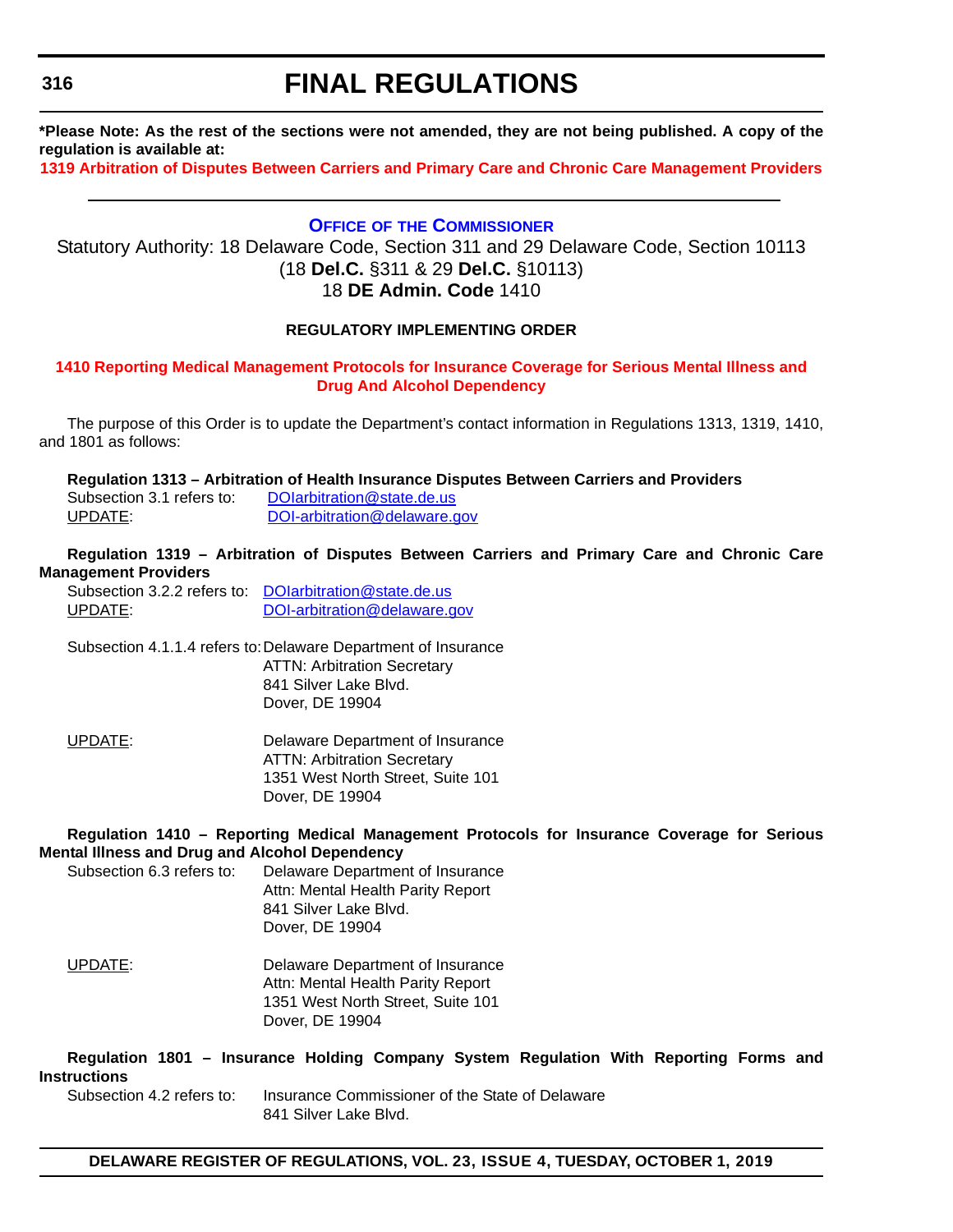Dover, DE 19904

UPDATE: Insurance Commissioner of the State of Delaware 1351 West North Street, Suite 101 Dover, DE 19904

These amendments are made under the Department's authority at 18 **Del.C.** §311 and are exempt from the requirement of public notice and comment because they include "nonsubstantive changes in existing regulations to alter style or form or to correct technical errors" pursuant to 29 **Del.C.** §10113(b)(4), and "descriptions of agency organization, operations and procedures for obtaining information" pursuant to 29 **Del.C.** §10113(b)(1). This order shall be effective 10 days after publication in the *Register of Regulations*.

IT IS SO ORDERED,

This 15<sup>th</sup> day of September, 2019. Trinidad Navarro, Commissioner

Delaware Department of Insurance

#### **1410 Reporting Medical Management Protocols for Insurance Coverage for Serious Mental Illness and Drug And Alcohol Dependency** *(Break in Continuity of Sections)*

#### **6.0 Report submission deadlines and deadline extension request requirements** *(Break in Continuity Within Section)*

6.3 One copy of each report required to be prepared in accordance with this Regulation shall be submitted to each of the following addresses:

| Delaware Health Information Network | <del>Delaware Department of Insurance</del>                                                                                         |
|-------------------------------------|-------------------------------------------------------------------------------------------------------------------------------------|
| Attn.: Mental Health Parity Report  | Attn.: Mental Health Parity Report                                                                                                  |
| 107 Wolf Creek Blvd. #2             | 841 Silver Lake Blyd                                                                                                                |
| Dover, DE 19901                     | Dover, DE 19904                                                                                                                     |
|                                     | Delaware Department of Insurance<br><b>Attn: Mental Health Parity Report</b><br>1351 West North Street Suite 101<br>Dover, DE 19904 |

**\*Please Note: As the rest of the sections were not amended, they are not being published. A copy of the regulation is available at:**

**[1410 Reporting Medical Management Protocols for Insurance Coverage for Serious Mental Illness...](http://regulations.delaware.gov/register/october2019/final/23 DE Reg 316 10-01-19.htm)**

#### **OFFICE OF [THE COMMISSIONER](https://insurance.delaware.gov/)**

Statutory Authority: 18 Delaware Code, Section 311 and 29 Delaware Code, Section 10113 (18 **Del.C.** §311 & 29 **Del.C.** §10113) 18 **DE Admin. Code** 1801

#### **REGULATORY IMPLEMENTING ORDER**

#### **[1801 Insurance Holding Company System Regulation With Reporting Forms and Instructions](#page-4-0)**

The purpose of this Order is to update the Department's contact information in Regulations 1313, 1319, 1410,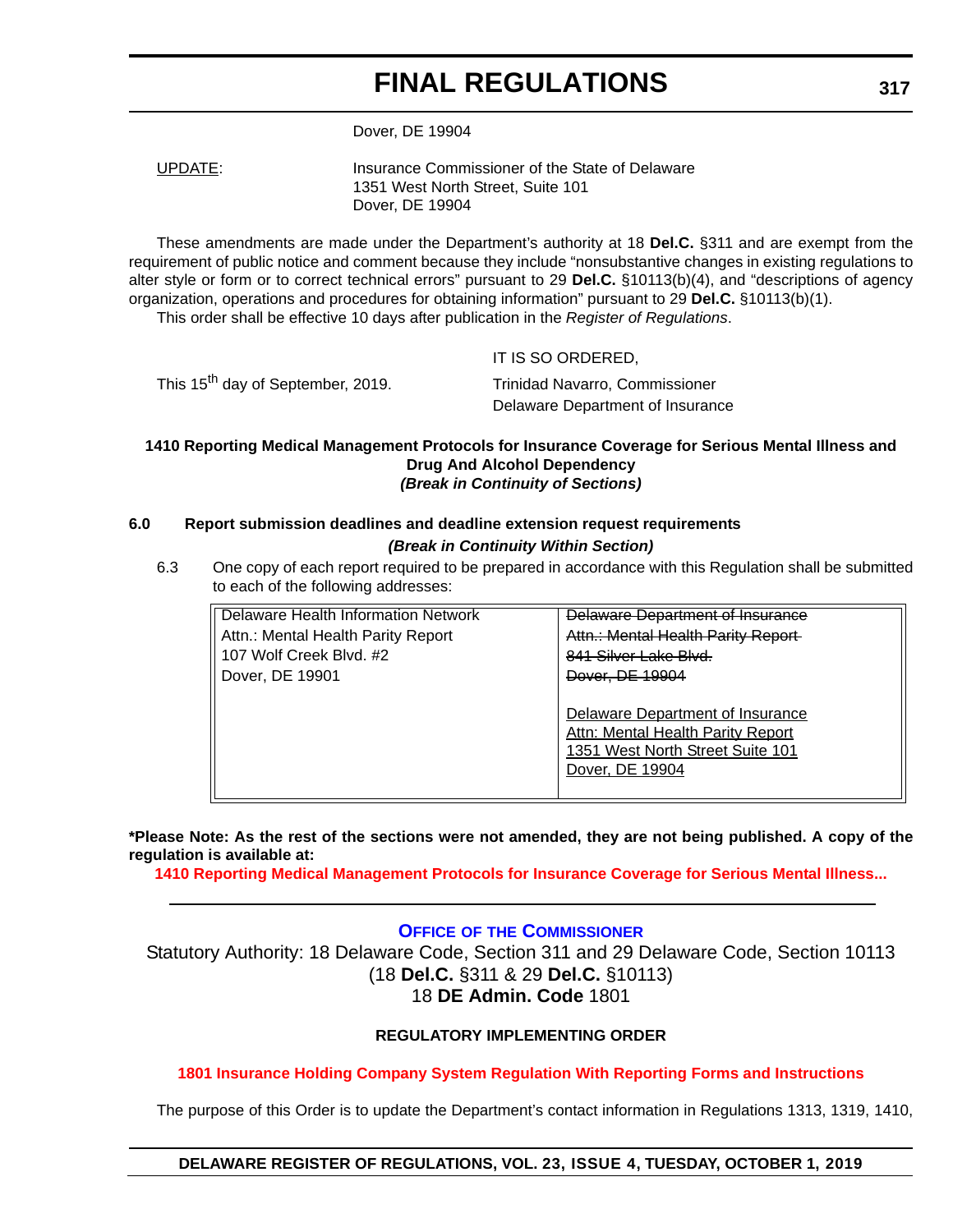#### and 1801 as follows:

**Regulation 1313 – Arbitration of Health Insurance Disputes Between Carriers and Providers** Subsection 3.1 refers to: DOIarbitration@state.de.us UPDATE: [DOI-arbitration@delaware.gov](mailto:DOI-arbitration@delaware.gov)

**Regulation 1319 – Arbitration of Disputes Between Carriers and Primary Care and Chronic Care Management Providers**

|         | Subsection 3.2.2 refers to DOIarbitration@state.de.us |
|---------|-------------------------------------------------------|
| UPDATE: | DOI-arbitration@delaware.gov                          |

Subsection 4.1.1.4 refers to:Delaware Department of Insurance ATTN: Arbitration Secretary 841 Silver Lake Blvd. Dover, DE 19904

| UPDATE: | Delaware Department of Insurance   |
|---------|------------------------------------|
|         | <b>ATTN: Arbitration Secretary</b> |
|         | 1351 West North Street, Suite 101  |
|         | Dover, DE 19904                    |

#### **Regulation 1410 – Reporting Medical Management Protocols for Insurance Coverage for Serious Mental Illness and Drug and Alcohol Dependency**

| Subsection 6.3 refers to: | Delaware Department of Insurance  |
|---------------------------|-----------------------------------|
|                           | Attn: Mental Health Parity Report |
|                           | 841 Silver Lake Blvd.             |
|                           | Dover, DE 19904                   |

UPDATE: Delaware Department of Insurance Attn: Mental Health Parity Report 1351 West North Street, Suite 101 Dover, DE 19904

|                                                                |  |                                          |  | Regulation 1801 - Insurance Holding Company System Regulation With Reporting Forms and |  |  |
|----------------------------------------------------------------|--|------------------------------------------|--|----------------------------------------------------------------------------------------|--|--|
| <b>Instructions</b>                                            |  |                                          |  |                                                                                        |  |  |
| Subsection 4.2 refers to:                                      |  | 841 Silver Lake Blvd.<br>Dover, DE 19904 |  | Insurance Commissioner of the State of Delaware                                        |  |  |
| $\mathsf{LIP}\mathsf{D}\mathsf{A}\mathsf{TF} \cdot \mathsf{I}$ |  |                                          |  | Insurance Commissioner of the State of Delaware                                        |  |  |

ommissioner of the State of Delaware 1351 West North Street, Suite 101 Dover, DE 19904

These amendments are made under the Department's authority at 18 **Del.C.** §311 and are exempt from the requirement of public notice and comment because they include "nonsubstantive changes in existing regulations to alter style or form or to correct technical errors" pursuant to 29 **Del.C.** §10113(b)(4), and "descriptions of agency organization, operations and procedures for obtaining information" pursuant to 29 **Del.C.** §10113(b)(1).

This order shall be effective 10 days after publication in the *Register of Regulations*.

IT IS SO ORDERED,

This 15<sup>th</sup> day of September, 2019. Trinidad Navarro, Commissioner

Delaware Department of Insurance

#### **DELAWARE REGISTER OF REGULATIONS, VOL. 23, ISSUE 4, TUESDAY, OCTOBER 1, 2019**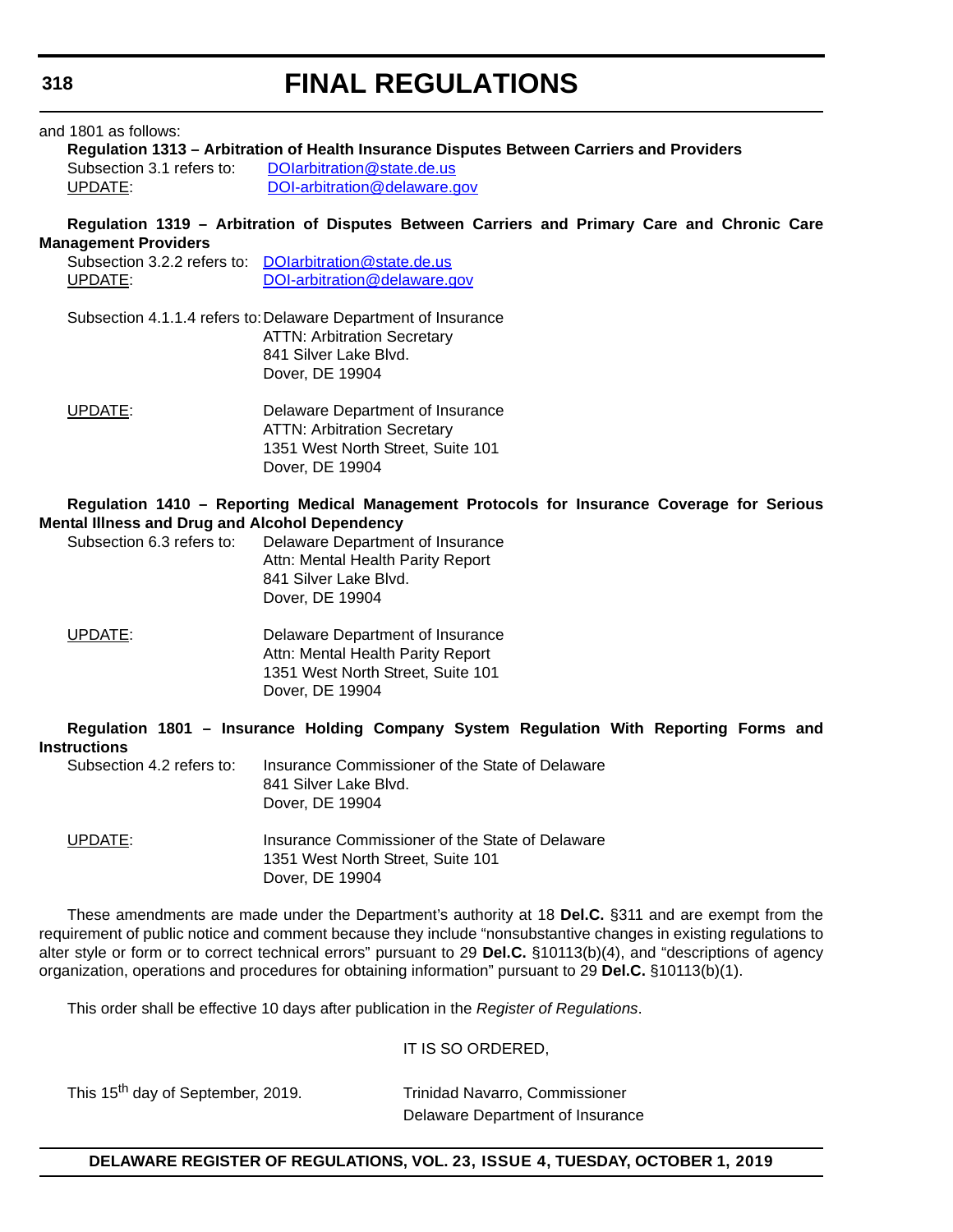#### **1801 Insurance Holding Company System Regulation With Reporting Forms and Instructions** *(Break in Continuity of Sections)*

#### **4.0 Forms - General Requirements**

#### *(Break in Continuity Within Section)*

4.2 Two complete copies of each statement including exhibits and all other papers and documents filed as a part thereof, shall be filed with the Commissioner by personal delivery or mail addressed to: Insurance Commissioner of the State of Delaware, 841 Silver Lake Blvd. 1351 West North Street, Suite 101, Dover DE 19904. At least one of the copies shall be signed in the manner prescribed on the form. Unsigned copies shall be conformed. If the signature of any person is affixed pursuant to a power of attorney or other similar authority, a copy of the power of attorney or other authority shall also be filed with the statement.

**\*Please Note: As the rest of the sections were not amended, they are not being published. A copy of the regulation is available at:**

**[1801 Insurance Holding Company System Regulation With Reporting Forms and Instructions](http://regulations.delaware.gov/register/october2019/final/23 DE Reg 317 10-01-19.htm)**

### **[DEPARTMENT OF NATURAL RESOURCES AND ENVIRONMENTAL](https://dnrec.alpha.delaware.gov/air/)  CONTROL**

#### **DIVISION OF AIR QUALITY**

Statutory Authority: 7 Delaware Code, Section 6010(a) and (c) (7 **Del.C.** §6010(a) and (c)) 7 **DE Admin. Code** 1150

**Secretary's Order No.: 2019-A-0037**

**RE: Approving Final Regulations to Amend 7 DE Admin. Code 1150:** *Outer Continental Shelf Air Regulations* **Date of Issuance: September 11, 2019 Effective Date of the Amendment: October 11, 2019**

#### **[1150 Outer Continental Shelf Air Regulations](#page-4-0)**

Under the authority vested in the Secretary of the Department of Natural Resources and Environmental Control ("Department" or "DNREC"), pursuant to 7 **Del.C.** §§6006 and 6010, and all other relevant statutory authority, the following findings of fact based on the record, reasons and conclusions are entered as an Order of the Secretary in the above-referenced regulatory proceeding.

#### **Background, Procedural History and Findings of Fact**

This Order relates to proposed regulation amendments ("Amendments") to 7 **DE Admin. Code** 1150: *Outer Continental Shelf Air Regulations.* Specifically, the Department proposes to amend existing 7 **DE Admin. Code** 1150 to incorporate updates made to the federal Outer Continental Shelf ("OCS") regulations at 40 CFR 55. The federal regulations were updated by the Environmental Protection Agency ("EPA") subsequent to Delaware's adoption of its OCS Regulations in 2010.

The Department proposes to incorporate the provisions of 40 CFR 55, specifically, the Outer Continental Shelf ("OCS") technical changes of 81 Fed. Reg. 71613 (October 2016) and 84 Fed. Reg. 13132 (April 4, 2019), into Delaware's existing OCS Regulations. Subsequent to the federal Outer Continental Shelf Regulations Section 40 CFR 55, promulgated by the United States Environmental Protection Agency ("EPA"), Delaware adopted the OCS Regulations mandating newspaper notices as the sole source of a public notification for draft air permits, as well as certain other program actions. The Department is proposing the above Amendment to incorporate updates made to the federal Outer Continental Shelf Regulations at 40 CFR 55 in October 2016 (81 FR 71613) to include the option of e-notices as a source for public notification. For consistency purposes, the Amendment to incorporate 84

#### **DELAWARE REGISTER OF REGULATIONS, VOL. 23, ISSUE 4, TUESDAY, OCTOBER 1, 2019**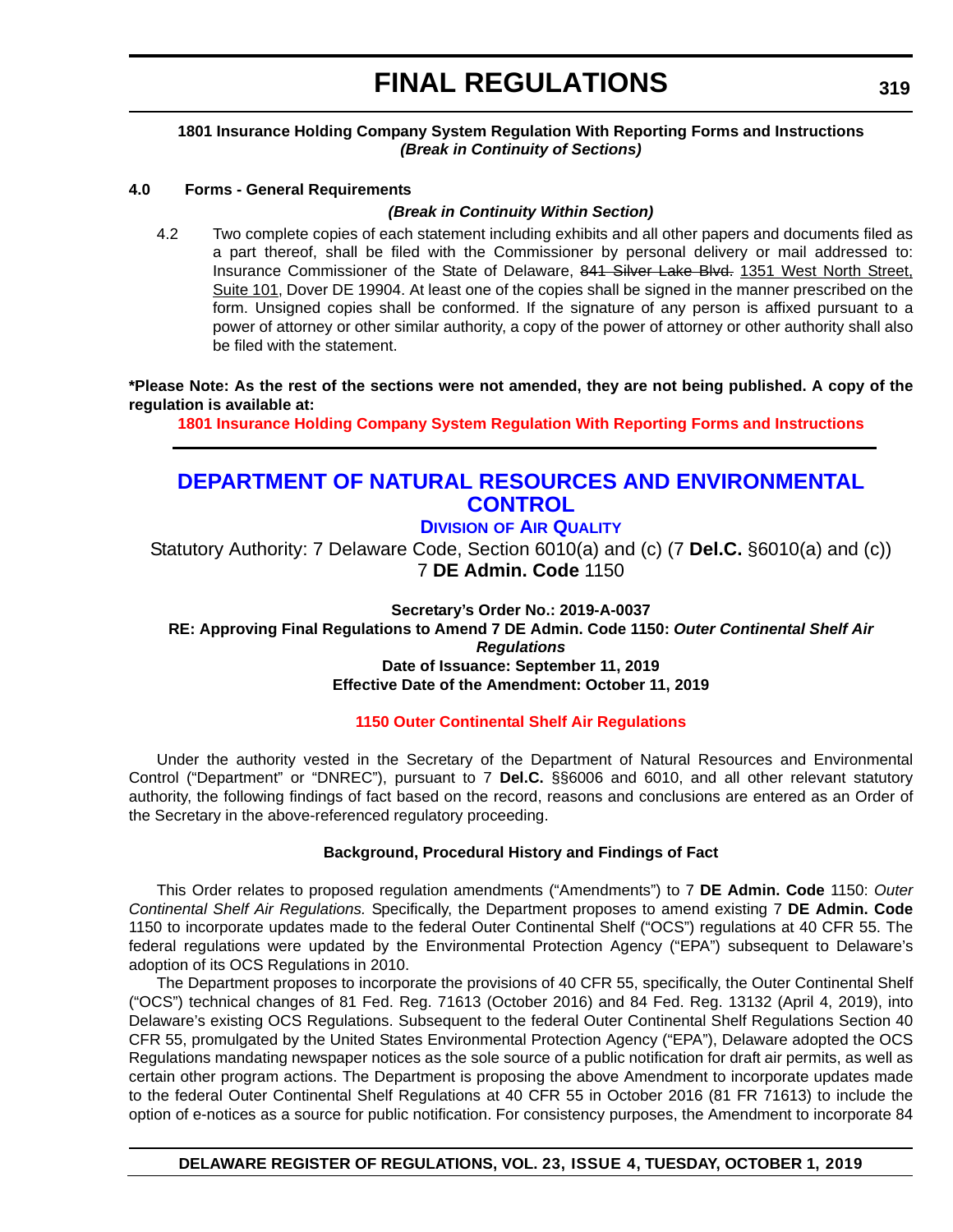Fed. Reg. 13132 (April 4, 2019) shall ensure that the incorporation of the subsequent updates to DAQ regulations are referenced into Appendix A of Part 55 under the EPA. The Amendment to this section allows DAQ to write permits for OCS sources based upon the most recent versions of DAQ's regulations. This action is being taken by the Department to enable Delaware to effectively regulate air emissions pursuant to the EPA's regulations codified at 40 CFR 55, which were issued under Section 328(a)(1) of the federal Clean Air Act.

The EPA's regulations apply to all sources of air emissions from within the OCS. For Delaware, the OCS is the area that is within 25 miles of Delaware's coastal boundaries along the Atlantic Ocean. Air emissions from within the OCS are regulated by the Department in the same manner as if the source was located on Delaware land. This regulation authorizes the Department to issue Air Quality permits for any source regulated under 40 CFR 55, thereby effectively regulating air pollutants emitted in the OCS, consistent with all state and federal laws and regulations.

The Department has the statutory basis and legal authority to act with regard to the formal promulgation of these proposed Amendments, pursuant to 7 **Del.C.** §6010(a) and (c). The Department published its initial proposed regulation Amendments in the May 1, 2019 Delaware *Register of Regulations*. Thereafter, the public hearing regarding this matter was held on May 22, 2019. There was no public attendance at the public hearing. Pursuant to Delaware law, the hearing record ("Record") remained open for fifteen (15) additional days subsequent to the date of the public hearing for receipt of public comment. The Record formally closed with regard to public comment at close of business on June 6, 2019, with no comment having been received by the Department during any phase of this proposed regulatory promulgation.

It should be noted that all notification and noticing requirements concerning this matter were met by the Department. Proper notice of the hearing was provided as required by law.

Hearing Officer Theresa Newman prepared her Report dated August 28, 2019 ("Report"), which expressly incorporated the Department's proposed Amendments into the hearing record ("Record") generated in this matter. The Report documents the proper completion of the required regulatory amendment process, establishes the Record, and recommends the adoption of the proposed Amendments as attached to the Report as Appendix "A."

#### **Reasons and Conclusions**

Based on the Record developed by the Department's experts in the Division of Air Quality, and established by the Hearing Officer's Report, I find that the proposed regulatory Amendments to 7 **DE Admin. Code** 1150: *Outer Continental Shelf Air Regulations*, are well-supported. I further find that the Department's experts in the Division of Air Quality fully developed the Record to support adoption of these Amendments. Therefore, the recommendations of the Hearing Officer are hereby adopted, and I direct that the proposed Amendments be promulgated as final.

The following reasons and conclusions are entered:

1. The Department has the statutory basis and legal authority to act with regard to this regulatory promulgation, pursuant to 7 **Del.C.** §6010(a) and (c);

2. The Department has jurisdiction under its statutory authority, pursuant to 7 **Del.C.** Ch. 60, to issue an Order adopting these proposed Amendments as final;

3. The Department provided adequate public notice of the initial proposed Amendments and all proceedings in a manner required by the law and regulations, and provided the public with an adequate opportunity to comment on the same, including at the time of the public hearing held on May 22, 2019, and during the 15 days subsequent to the hearing (through June 6, 2019), before making any final decision;

4. Promulgation of the proposed Amendments to 7 **DE Admin. Code** 1150: *Outer Continental Shelf Air Regulations*, will enable the Department to incorporate the updates made to the federal Outer Continental Shelf Regulations at 40 CFR 55, as noted above;

5. The Department has reviewed the proposed Amendments in the light of the Regulatory Flexibility Act, consistent with 29 **Del.C.** Ch. 104, and has selected Exemption "A" as this regulation does not apply to small business or individuals;

6. The Department's Hearing Officer's Report, including its established Record and the recommended proposed Amendments as set forth in Appendix "A," are hereby adopted to provide additional reasons and findings for this Order;

7. The Department's proposed regulatory Amendments, as initially published in the May 1, 2019 Delaware *Register of Regulations*, and as set forth in Appendix "A" hereto, are adequately supported, are not arbitrary or capricious, and are consistent with the applicable laws and regulations. Consequently, they are approved as final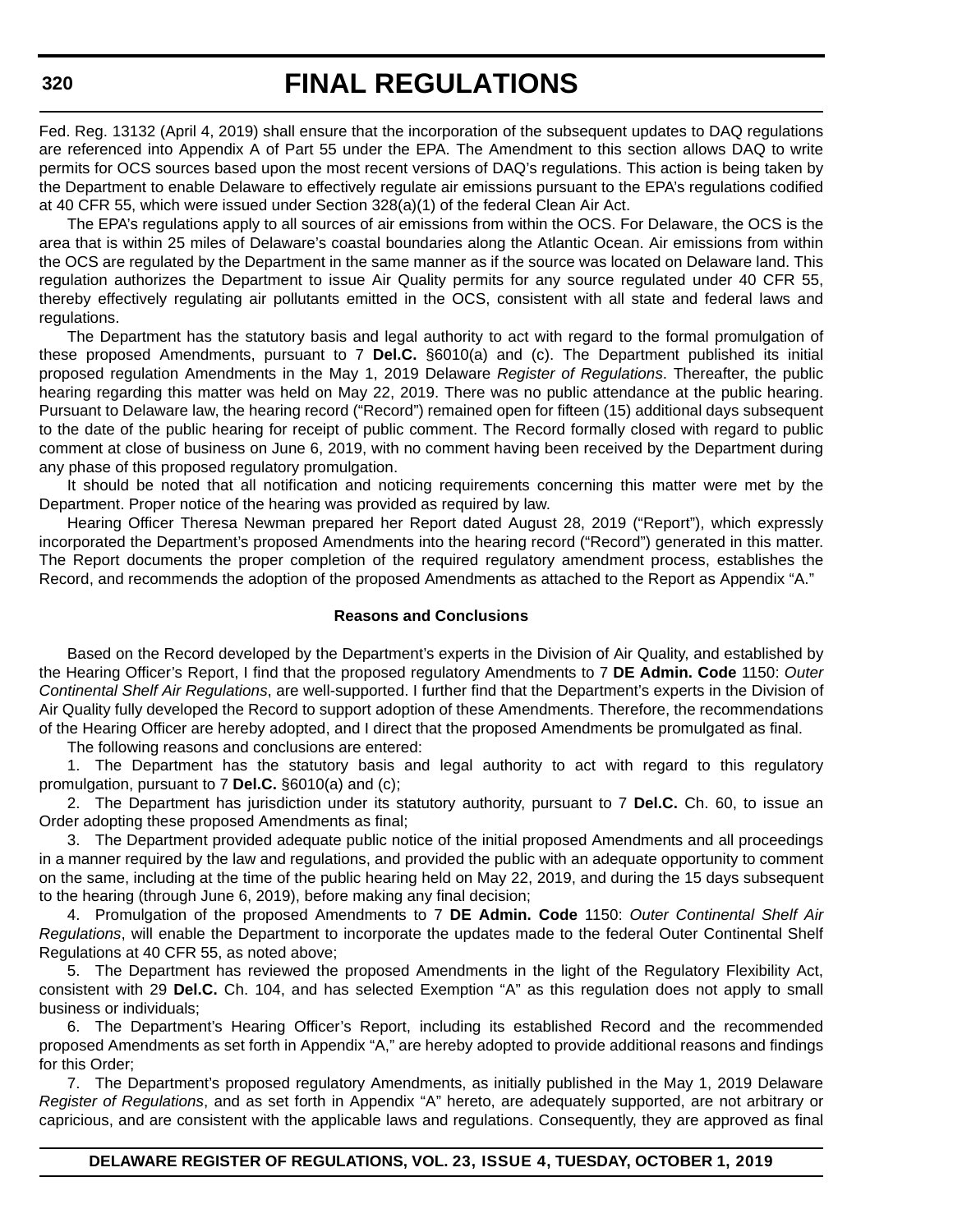regulatory Amendments, which shall go into effect ten days after their publication in the next available issue of the *Delaware Register of Regulations*; and

8. The Department shall submit this Order approving the proposed Amendments as final regulatory amendments to the Delaware *Register of Regulations* for publication in its next available issue, and provide such other notice as the law and regulation require and the Department determines is appropriate.

Shawn M. Garvin **Secretary** 

#### **1150 Outer Continental Shelf Air Regulations**

#### 06/11/2010**[XX/XX/201910/11/2019]**

#### **1.0 Applicability**

Upon delegation of authority by the Administrator of the EPA to the Department, this regulation shall apply to the owner or operator of any OCS source for which Delaware is the corresponding onshore area (COA) as authorized under Section 328 of the federal Clean Air Act Amendments (42 U.S.C. 7627), Outer Continental Shelf technical changes of 84 Fed. Reg. 13132 (April 4, 2019), and 40 CFR Part 55 (July 1, 20092018 ed.).

#### 06/11/2010**[XX/XX/201910/11/2019]**

#### **2.0 Requirements**

The provisions of Part 40 CFR Part 55 (July 1, 20092018 ed.) and the Outer Continental Shelf technical changes of 84 Fed. Reg. 13132 (April 4, 2019) are incorporated herein as 7 **DE Admin. Code** 1150. OCS sources shall comply with all requirements of 1100 **[Division of]** Air Quality **[Management Section]** of Title 7 of the Delaware Administrative Code to the extent that they are incorporated by EPA into 40 CFR Part 55.14.

This rule incorporates the following provisions of 40 CFR Part 55:

#### **Outer Continental Shelf Air Regulations**

| 55.1              | Statutory authority and scope.                                                                             |
|-------------------|------------------------------------------------------------------------------------------------------------|
| 55.2              | Definitions.                                                                                               |
| 55.3              | Applicability.                                                                                             |
| 55.4              | Requirements to submit a notice of intent.                                                                 |
| 55.6              | Permit requirements.                                                                                       |
| 55.7              | Exemptions.                                                                                                |
| 55.8              | Monitoring, reporting, inspections, and compliance.                                                        |
| 55.9              | Enforcement.                                                                                               |
| 55.10             | Fees.                                                                                                      |
| 55.13             | Federal requirements that apply to OCS sources.                                                            |
| 55.14             | Requirements that apply to OCS sources located within 25 miles of states'<br>seaward boundaries, by State. |
|                   |                                                                                                            |
| 55.15             | Specific designation of corresponding onshore areas.                                                       |
| Appendix A        | Listing of State and Local Requirements Incorporated by Reference Into Part                                |
| to 40 CFR Part 55 | 55, by State                                                                                               |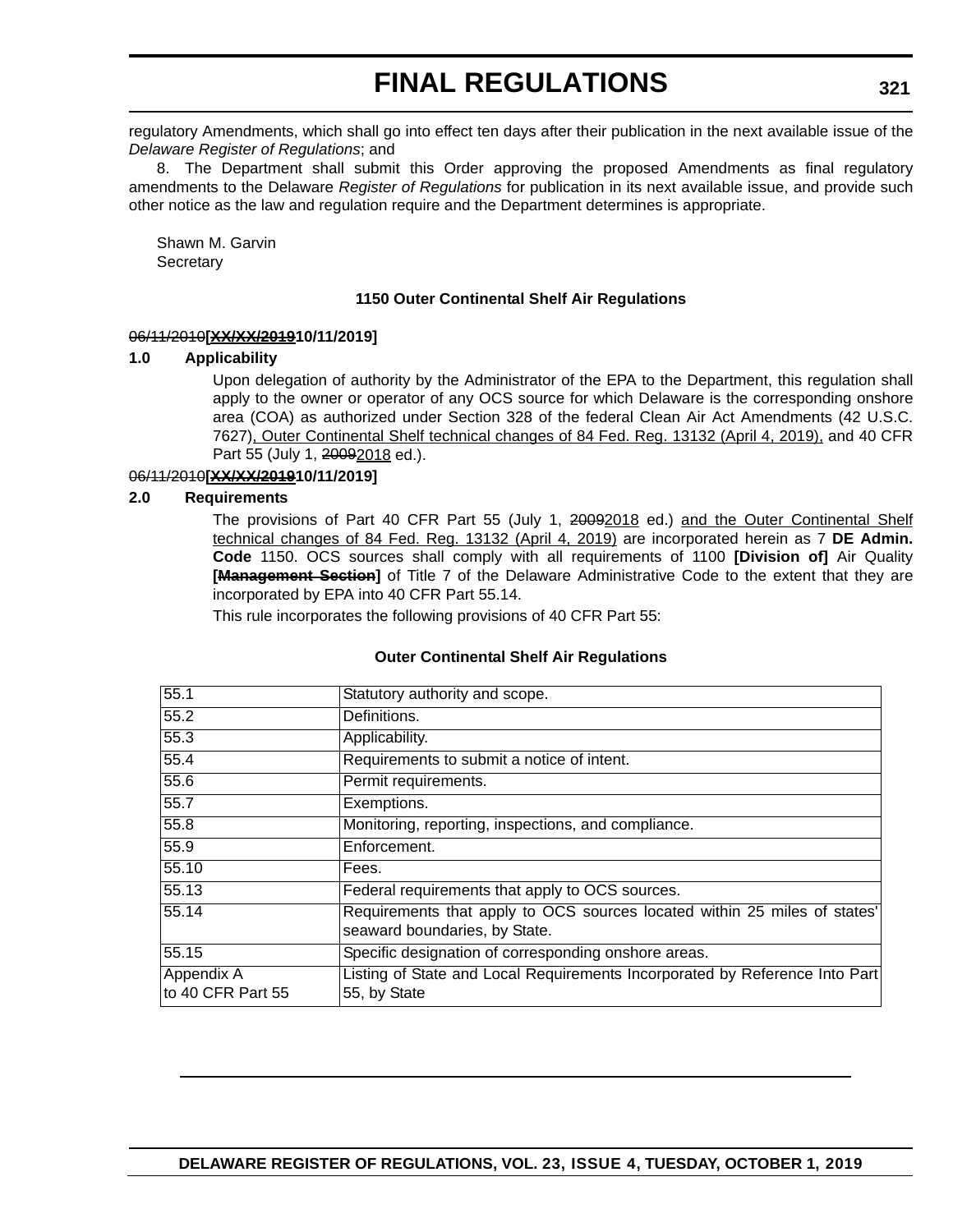#### **OFFICE OF [THE SECRETARY](https://dnrec.alpha.delaware.gov/secretary-garvin/)** Statutory Authority: 7 Delaware Code, Section 6010 (7 **Del.C.** §6010)

7 **DE Admin. Code** 101

#### **Secretary's Order No.: 2019-CCE-0038**

#### **RE: FINAL EXEMPT ORDER: 7 DE Admin. Code 101:** *Regulations Governing Delaware's Coastal Zone*

#### **Date of Issuance: September 12, 2019 Effective Date of the Amendment: October 11, 2019**

#### **[101 Regulations Governing Delaware's Coastal Zone](#page-4-0)**

Under the authority vested in the Secretary of the Department of Natural Resources and Environmental Control ("Department" or "DNREC"), pursuant to 7 **Del.C.** §6010 and 29 **Del.C.** §10113(b)(4), DNREC hereby revises Section 101 of Title 7 of the Delaware Administrative Code to correct clerical errors found subsequent to the final adoption of this regulation (as set forth previously in Secretary's Order No. 2019-CCE-0035, August 14, 2019).

#### **Findings of Fact**

Based on Delaware law and the record as reflected in the prior Secretary's Order referenced above, I make the following findings of fact:

- 1. The proposed regulation is not in conflict with Delaware law; and
- 2. The proposed regulation is an appropriate exercise of the Department's responsibilities and authority.

#### **Decision and Order Concerning the Regulation**

**NOW THEREFORE,** under the above-described statutory authority, and for the reasons set forth above, I hereby ORDER that the revisions to 7 **DE Admin. Code** 101: *Regulations Governing Delaware's Coastal Zone*, be adopted and promulgated as follows, to wit:

1. Section 3.0 shall be modified by removing the phrase, "as shown in Appendix E and F" from the first sentence within the existing regulatory language (as those Appendices no longer exist);

2. Subsection 7.2.4 shall be modified by changing "subsection 6.3" to "subsection 6.1.3" within the existing regulatory language;

3. Subsection 8.4.2.4 shall be modified by removing the word "the" from the following phrase within the existing regulatory language: "…including capital costs, that will be taken to ensure that the any facilities or infrastructures within the zone…;"

4. Subsection 8.4.4 shall be modified by adding a hyphen to the existing regulatory language as follows: "A Department-approved…;"

5. Subsection 8.5.5 shall be modified by capitalizing the word "act" in the following phrase within the existing regulatory language: "…the Secretary shall reply to the request for a Coastal Zone Act permit…;"

6. Subsection 19.1 shall be modified by changing "Section 15.0" to "Section 14.0" within the existing regulatory language;

7. Subsection 2.1 in Appendix C shall be modified by replacing the word "an" with "and" in the following phrase within the existing regulatory language: "Conversion permits are subject to special requirements as provided for in the statute

an and as described in...;" and

8. Subsection 5.1 in Appendix C shall be modified by replacing the word "we" with "as" in the following phrase within the existing regulatory language: "As a result, a permit applicant must attempt to identify offset projects that are as geographically close as possible to the impact, we as well as projects that are in the same...."

**DELAWARE REGISTER OF REGULATIONS, VOL. 23, ISSUE 4, TUESDAY, OCTOBER 1, 2019**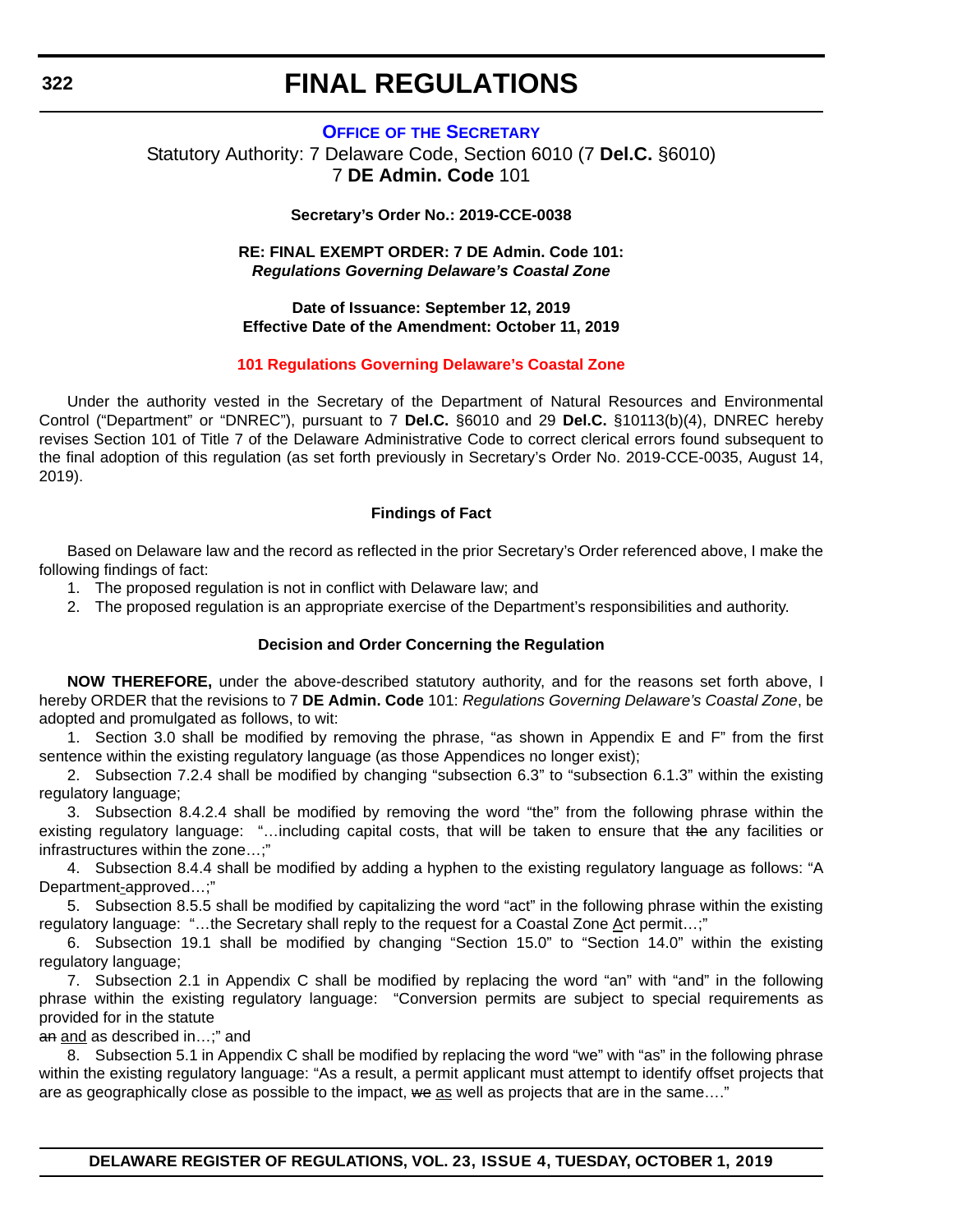The effective date of this Order is ten (10) days from the date of its publication in the Delaware *Register of Regulations,* in accordance with 29 **Del.C.** §10118(g).

Shawn M. Garvin **Secretary** 

**\*Please Note: Due to the size of the final regulation, it is not being published here. A copy of the regulation is available at:**

**[101 Regulations Governing Delaware's Coastal Zone](http://regulations.delaware.gov/register/october2019/final/23 DE Reg 322 10-01-19.htm)**

### **[DEPARTMENT OF STATE](https://corp.delaware.gov/)**

**DIVISION OF CORPORATIONS**

Statutory Authority: 29 Delaware Code, Sections 8703 and 8704 (29 **Del.C.** §§8703 & 8704)

#### **ORDER**

#### **[102 Business Entity Name Standards and Process](#page-4-0)**

Pursuant to 29 **Del.C.** § 8703(7), the Department of State ("DOS" or "the Department") published proposed regulations to establish customer entity verification requirements for registered agents in the August 1, 2019 edition of the Delaware *Register of Regulations*. Having solicited and received public comment on the proposed regulations in accordance with the *Delaware Administrative Procedures Act,* 29 **Del.C.** Ch. 101, *et. seq.*, this is the Department's Order adopting the proposed regulations, as modified by the public submissions outlined below.

#### **SUMMARY OF THE EVIDENCE**

1. Title 29, Sections 8703 and 8704 of the Delaware Code authorize the Department and the Division of Corporations to establish regulations in relation to all powers, duties and functions vested pursuant to the regulation of business organizations registered in Delaware, including but not limited to Titles 6 and 8 of the Delaware Code.

2. The Division of Corporations has the power to perform and shall be responsible for the performance of all the powers, duties and functions vested in the Secretary of State pursuant to Titles 6 and 8. 29 **Del.C.** §8704. Such vested powers, duties and functions including regulating the administration and operation of the Division as well as filings submitted to and accepted by the Division, for the creation and regulation of business organizations in Delaware. 8 **Del.C.** Ch. 1; 6 **Del.C.** Chs. 15, 17 and 18. As such, the Division is authorized to promulgate regulations for the administration and operation of the Division as well as for the regulation of corporations and other business entities in this State.

3. The purpose of this regulation is to clarify the standards in Delaware regarding the names of businesses, while, in a narrowly-tailored fashion, preventing the naming of a business likely to violate the law, mislead the public or to lead to a pattern and practice of abuse that might cause harm to the interests of the public or Delaware. In promulgating the regulations, DOS expressly determines that it's Delaware Corporate Information System ("DCIS") or successor system, which is the State's computerized, online system for business organization filings, to be a non-public forum and not a platform for the exercise of legal rights. This regulation outlines the standards for entity names and the process of review, which carefully and narrowly tailors any alleged infringement on statutory requirements, public policies, or the rights of others, against the interests of the public and the State, including the State of Delaware's interest in its reputation and brand in the global business world.

4. The Delaware *Register of Regulations* published the proposed regulations on August 1, 2019. Following publication in the Delaware *Register of Regulations*, DOS invited a period of thirty-seven (37) days, until September 6, 2019, for written comment from the public.

5. The public comments focused on minor, stylistic changes throughout the proposed regulations. The comments also corrected some statutory references to certain business organization statutes.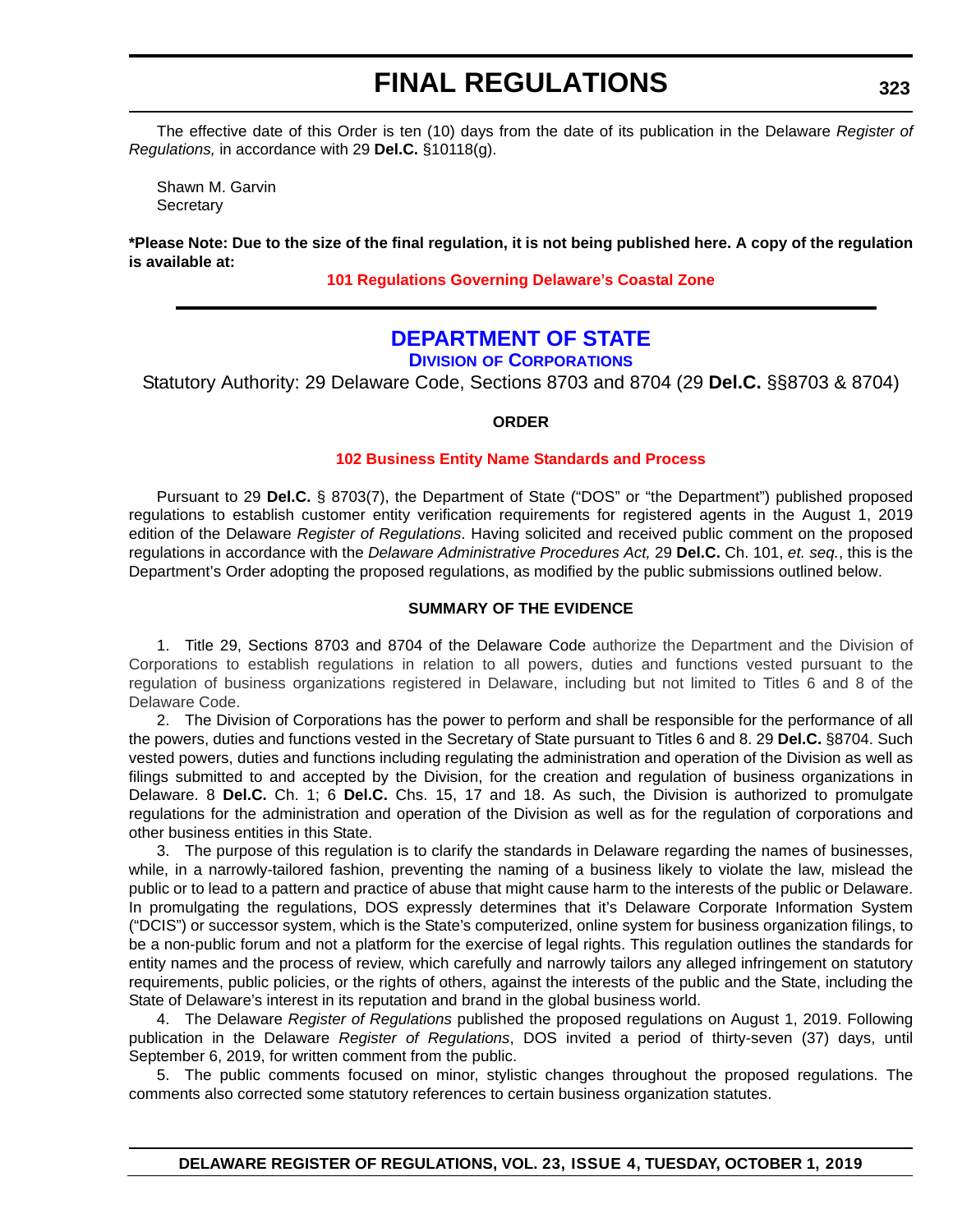#### **FINDINGS OF FACT AND CONCLUSIONS OF LAW**

1. The Delaware *Register of Regulations* published the proposed regulation to establish business entity name standards and procedures on August 1, 2019.

2. Following publication in the Delaware *Register of Regulations,* the DOS provided a period of thirty-seven (37) days, until September 6, 2019, for written comment from the public.

3. The public notice and opportunity to provide public comments in writing afforded by DOS complied in all respects with the *Delaware Administrative Procedures Act,* Section 10115 of Title 29 of the Delaware Code.

4. In response to the invitation for public comment, DOS received comments concerning the proposed regulation, as summarized above.

5. The Department finds that it is authorized to establish business entity name standards and procedures pursuant to 29 **Del.C.** §8704, 8 **Del.C.** Ch. 1; 6 **Del.C.** Chs. 15, 17 and 18.

6. The Department finds that it is necessary to adopt this proposed regulation to clarify the standards in Delaware regarding the names of businesses, while, in a narrowly-tailored fashion, prevent the naming of a business likely to violate the law, mislead the public or lead to a pattern and practice of abuse that might cause harm to the interests of the public or the State of Delaware.

7. The Department expressly finds that its Delaware Corporation Information System ("DCIS") or successor system, which is the State's computerized, online system for business organization filings, to be a non-public form and not a platform for the exercise of legal rights.

8. The Department adopts the changes to the proposed regulation as suggested by the public comment because the changes make the proposed regulation more stylistic and clearer to business entities and the general public.

9. The Department determines that the changes included in the regulation as the result of the public comment are procedural and stylistic, and not substantive in accordance with 29 **Del.C.** §10118(c). When the public notice fairly apprises the public of the issues contemplated by the agency in the rulemaking process, changes made to the proposed rule in consideration of the public comment do not require another notice period. *Collazuol v. Tulou*, 1996 WL 658966 (Del. Super. Oct. 31, 1996).

10. The Department also finds that the proposed regulation outlines the standards for entity names and the process of review, which carefully and narrowly tailors any alleged infringement on statutory requirements, public policies, or the rights of others, against the interests of the public and the State of Delaware, including Delaware's interest in its standing in the global business community.

11. The State of Delaware is home to more than one million business entities globally that take advantage of Delaware's complete package of business organization services. The Department reviewed and decided to clarify its policies and practices pertaining to business names in filings submitted to the Division of Corporations for its acceptance, on behalf of business entities. To establish uniform expectations for business entities with respect to filings with the Division of Corporations, the Department proposed these regulations to communicate to the public and business entities how these issues will be administered in the Department. The Department finds that the proposed regulation strikes the appropriate balance between protecting the interests of the public and the State of Delaware, without imposing illegal restrictions on business entities.

#### **DECISION AND ORDER CONCERNING THE REGULATIONS**

Having found that the proposed regulation is necessary, as outlined herein, the Department finds that the regulation shall be adopted as informed by the procedural changes offered in the public comment and adopted by this Order. The regulation changes will be effective on October 11, 2019 following publication of this Order in the Delaware *Register of Regulations* on October 1, 2019.

**IT IS SO ORDERED** this 24<sup>th</sup> day of September, 2019 by the Delaware Department of State.

The Honorable Kristopher Knight Acting Secretary of State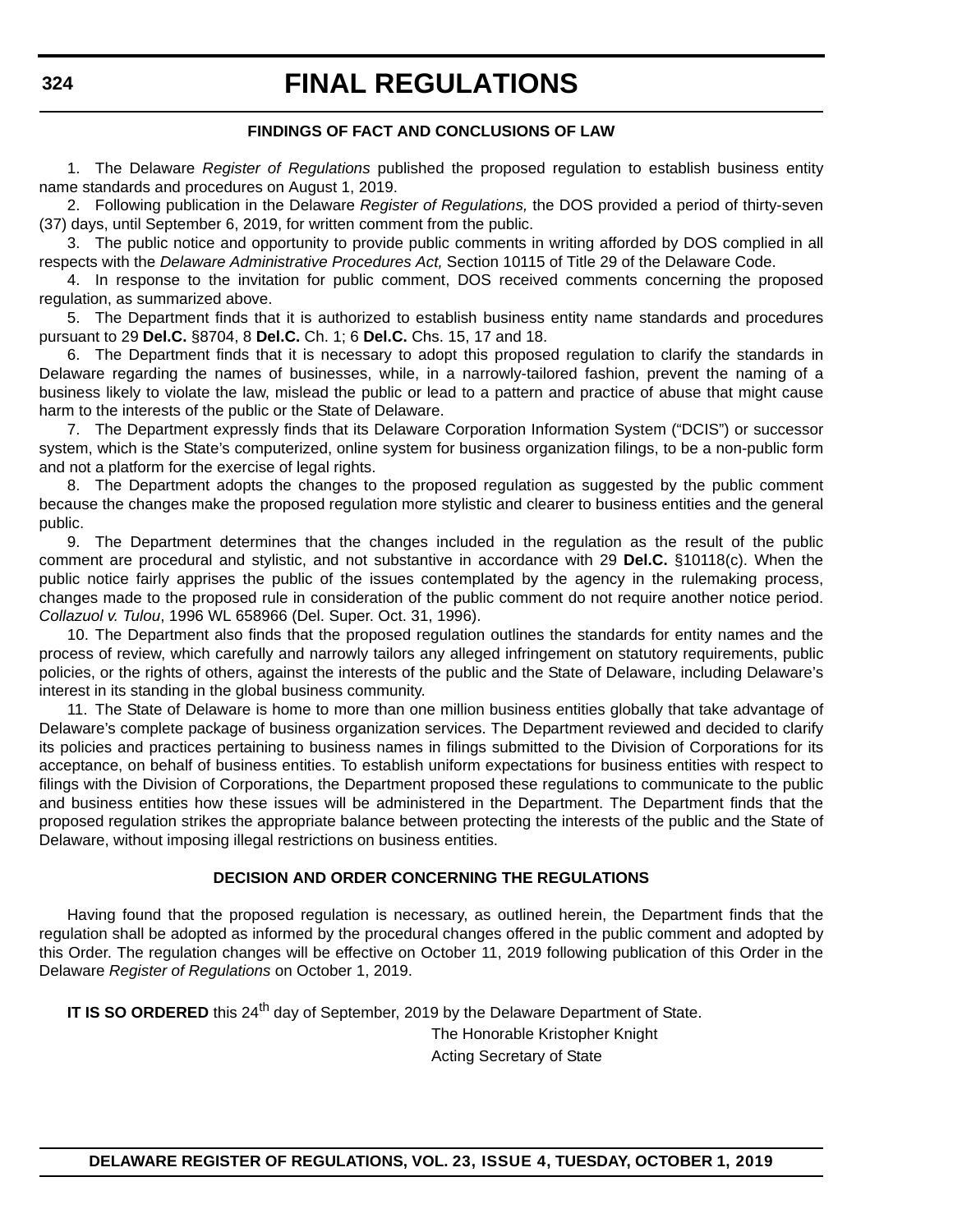#### **102 Business Entity Name Standards and Process**

#### **1.0 Enabling Legislation**

- 1.1 29 **Del.C. [§§8703, 8704 enable §8703 enables]** the Secretary of State **[and the Division of Corporations]** to establish regulations **[in relation to all powers, duties and functions vested pursuant to the regulation of business organizations registered in Delaware, including but not limited to Titles 6 and 8 of the Delaware Code. governing the administration and operation of the Department of State as may be deemed necessary by the Secretary of State and which are not inconsistent with the laws of this State.][**
- 1.2 The Division has the power to perform and shall be responsible for the performance of all the powers, duties and functions vested in the Secretary of State pursuant to **[Titles Subtitle I of Title]** 6 and **[Title]** 8. 29 **Del.C.** §8704. Such vested powers, duties, and functions include regulating the administration and operation of the Division as well as **[the performance of the Secretary of State's duties and functions with respect to]** filings submitted to and accepted by the Division**[, for the creation and regulation of relating to]** business **[organizations entities incorporated or formed]** in Delaware**[. pursuant to]** 8 **Del.C.** Ch. 1; 6 **Del.C.** Chs. 15, 17 and 18. **[As such, the Division is authorized to promulgate regulations for the administration and operation of the Division as well as for the regulation of corporations and other business entities in this State.]**

#### **2.0 Purpose**

- 2.1 The purpose of this regulation is to **[update and]** clarify the standards in Delaware regarding the names of **[businesses Delaware business entities]**, while, in a narrowly-tailored fashion, preventing the naming of a business **[entity in a manner that is]** likely to violate the law, mislead the public or **[te]** lead to a pattern and practice of abuse that [might would] cause harm to the interests of the public or **[the State of]** Delaware.
- 2.2 The Division expressly determines that **[it's its]** Delaware Corporate Information System ("DCIS"), which is the State's computerized, online system for business organization filings, to be a non-public forum and not a platform for the exercise of legal rights. This regulation outlines the standards for entity names and the process of review, which carefully and narrowly **[tailors balances]** any alleged infringement on statutory requirements, public policies, **[or and]** the rights of others, against the interests of the public and **[the State of]** Delaware, including Delaware's interest in its **[reputation and brand standing]** in the global **[business world business-community]**.

#### **3.0 Definitions**

The following words and terms, when used in this regulation, shall have the following meaning unless the context clearly indicates otherwise:

- "**Business Entity**" means any **[person,]** partnership (whether general (including a limited liability partnership) or limited (including a limited liability limited partnership), **[association,]** corporation**[, or limited liability]** company, **[single or jointly with others,]** organized or to be organized under the Delaware Code and filing or **[will seeking to]** file the **[requirement required]** documents with the Division of Corporations in the Department of State.
- "**Corporation**" means an entity that is organized or incorporated in accordance with the Delaware Code and as expressly set forth at Title 8 of the Delaware Code.

"**Department**" means the Delaware Department of State.

"**Division**" means the Division of Corporations, Delaware Department of State.

- "**Limited Liability Company**" means an entity that is **[organized or created formed]** in accordance with the requirements of a "limited liability company" or a "series" **[of a limited liability company,]** as **[set forth in the Delaware and as expressly]** defined at 6 **Del.C.** §18-101, as amended.
- "**Limited Partnership**" means an entity that is **[organized or created formed]** in accordance with the requirements of a "limited **[liability]** partnership" as **[set forth in the Delaware Code and as expressly]** defined at 6 **Del.C.** §17-101, as amended.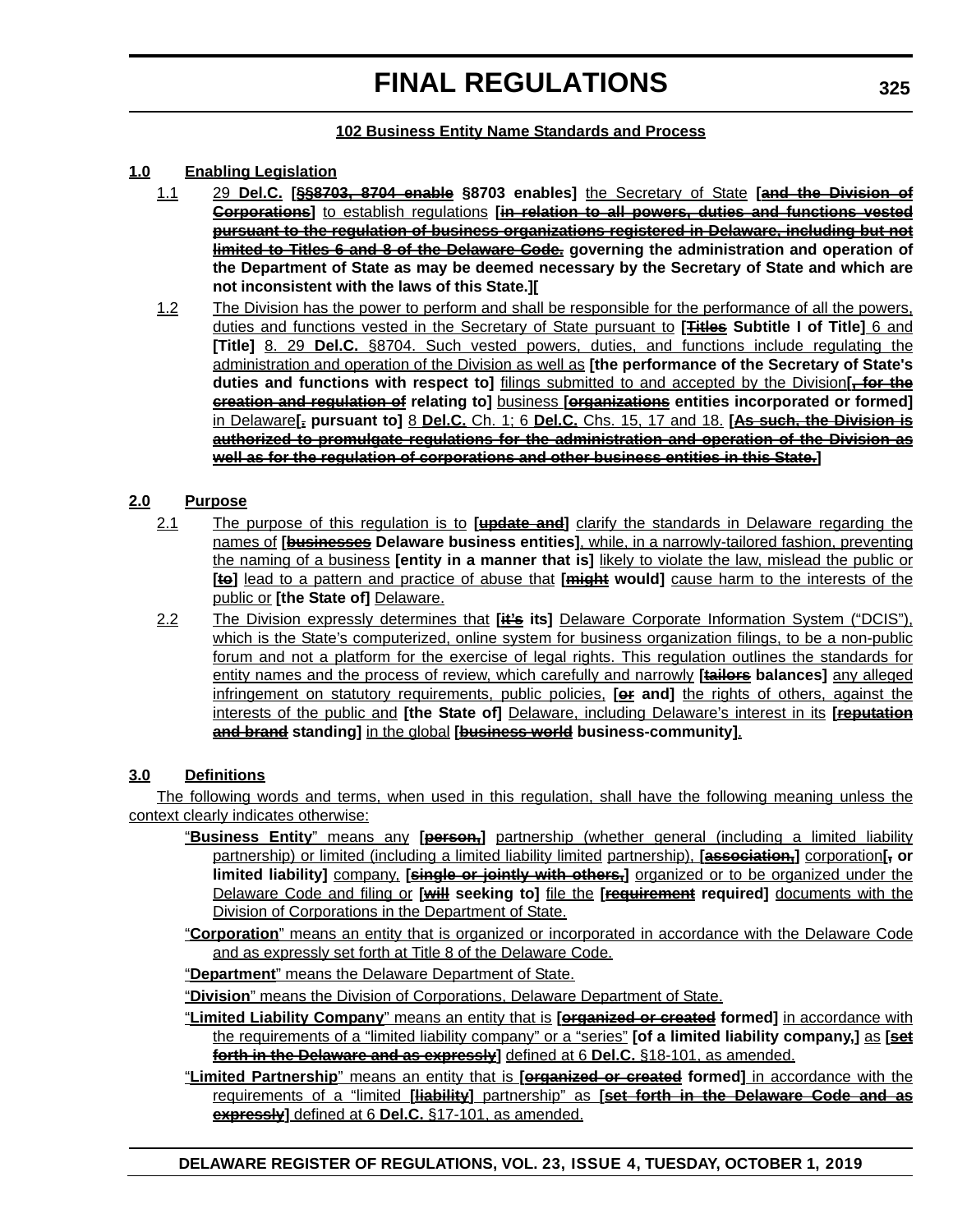"**Partnership**" means an entity that is **[organized or created formed]** in accordance with the requirements of a "partnership" as set forth in the Delaware Code at 6 **Del.C.** §15-202, as amended.

"**Secretary**" means the Secretary of **[the State of the State of]** Delaware **[Department of State]**.

"**Trust**" means a statutory trust as set forth in the Delaware Code and as expressly defined in 12 **Del.C.** Ch. 38, as amended.

#### **4.0 Standards**

- 4.1 After receipt of a request to reserve a **[business]** name **[for a business entity]** or to accept a filing submitted on behalf **[of an existing Delaware (or out of state)** of, a] business entity, the Division will review the proposed name of the business entity, subject to **[any a]** right of refusal by the Division, **[to ensure it meets if the proposed name fails to meet]** the following standards:
	- 4.1.1 Does not contain words that discriminate against, disparage, or denigrate any of the protected classes, as provided under Federal Law (including the U.S. Civil Rights Act of 1964, as amended), to include but not limited to race, color, religion, sex including pregnancy, sexual orientation, national origin, disability, age (40 years or older), marital status or genetic information;
	- 4.1.2 Does not contain words **[that could likely to]** facilitate, incite or foster any criminal act or offense as prohibited under Delaware law, as amended, to include but not be limited to those set forth in Title 11 of the Delaware Code:
		- 4.1.2.1 Acts of terrorism, terroristic threatening or offensive touching (11 **Del.C.** Ch. 5);
		- 4.1.2.2 Endanger the life or physical safety of an individual or threatening public safety (11 **Del.C.** Ch. 5);
		- 4.1.2.3 Hate Crimes, Stalking, Cyberstalking, Bullying or Cyberbullying (11 **Del.C.** Ch. 5);
		- 4.1.2.4 Narcotic drug, opioid or controlled substances (16 **Del.C.** Ch. 47) (Example: "Opioids-R-Us");
		- 4.1.2.5 Fraud (6 **Del.C.** Subtitle II, 11 **Del.C.** Ch. 5);
		- 4.1.2.6 Deadly weapon or dangerous instrument (11 **Del.C.** Ch. 5); or
		- 4.1.2.7 Obscene or libelous language (11 **Del.C.** Ch. 5).
	- 4.1.3 Does not contain words **[that could likely to]** cause **[potential]** public deception or confusion or **[result in]** difficulty in administration **[by the Division]** (Example: five-hundred-letter entity name);
	- 4.1.4 Does not contain words likely to mislead the public about the **[nature business purpose]** of the business entity (8 **Del.C.** §102; 6 **Del.C.** §18-102); or
	- 4.1.5 Does not contain words likely to lead to a pattern and practice of abuse that **[might would]** cause harm to the interests of the public or Delaware (8 **Del.C.** §102; 6 **Del.C.** §18-102).

#### **5.0 Application**

This regulation shall not be interpreted or applied by the Division in any manner that conflicts with **[existing public policy or]** statutory provisions in the Delaware Code**[, including those]** regulating the inclusion of the term "bank" or "trust" in a **[corporate (or other legal entity) business entity]** name. 8 **Del.C.** §102(a); 8 **Del.C.** §395**[; 6 Del.C. §18-102; 6 Del.C. §17-102; 6 Del.C. §15-108]**.

### **[DEPARTMENT OF TRANSPORTATION](https://deldot.gov/About/divisions/index.shtml) DIVISION OF TRANSPORTATION SOLUTIONS**

Statutory Authority: 21 Delaware Code, Section 4504 (21 **Del.C.** §4504) 2 **DE Admin. Code** 2405

#### **ORDER**

#### **[2405 Oversize/Overweight Hauling Permit Policy and Procedures Manual](#page-4-0)**

Pursuant to the authority provided by 21 **Del.C.** §4504, the Delaware Department of Transportation proposed

#### **DELAWARE REGISTER OF REGULATIONS, VOL. 23, ISSUE 4, TUESDAY, OCTOBER 1, 2019**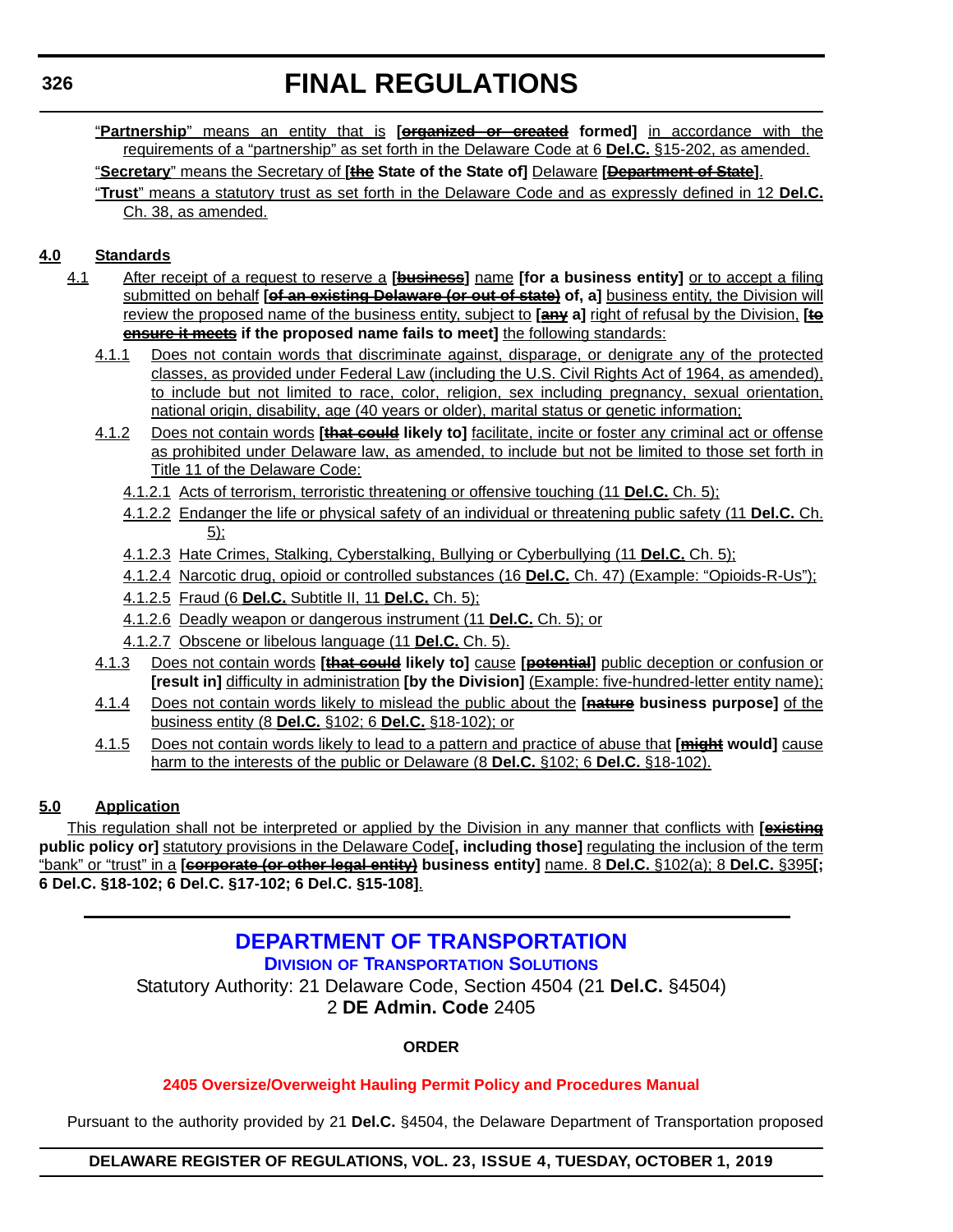to adopt changes to its regulation entitled the Oversize/Overweight Hauling Permit Policy and Procedures Manual. The Department, through its Division of Transportation Solutions, published proposed revisions to the existing regulation, the Oversize/Overweight Hauling Permit Policy and Procedures Manual, seeking public comment through the public notice appearing in **23 DE Reg. 107 (08/01/19)**.

The Department indicated in its August 1, 2019 notice that it would accept written public comments on the proposed changes to the Oversize/Overweight Hauling Permit Policy and Procedures Manual from August 1, 2019 through September 3, 2019.

No comments were received.

#### **Summary of the Evidence and Information Submitted**

The proposed changes to the Oversize/Overweight Hauling Permit Policy and Procedures Manual intended to revise Regulation 2405 to adopt permits and fees for governmentally owned/publicly operated Electric Buses, on behalf of the Delaware Transit Corporation to promote improved air quality.

#### **Findings of Fact**

Based on the record in this docket, I make the following findings of fact:

1. The proposed amendments to the Oversize/Overweight Hauling Permit Policy and Procedures Manual are useful and proper. The public comment period was appropriately held open for thirty days and no public comment was received.

2. The adoption of these proposed changes to the Oversize/Overweight Hauling Permit Policy and Procedures Manual is in the best interests of the State of Delaware. Having received no public comment, there is no basis upon which to further amend the regulation and it is adopted as amended.

#### **Decision and Effective Date**

Based on the provisions of Delaware law and the record in this docket, I hereby adopt the amended Oversize/ Overweight Hauling Permit Policy and Procedures Manual, as set forth in the version attached hereto, to be effective on October 11, 2019.

### **IT IS SO ORDERED this 5th day of September, 2019.**

**Jennifer Cohan, Secretary Delaware Department of Transportation**

**\*Please note that no changes were made to the regulation as originally proposed and published in the August 2019 issue of the** *Register* **at page 107 (23 DE Reg. 107). Therefore, the final regulation is not being republished. A copy of the final regulation is available at:**

**[2405 Oversize/Overweight Hauling Permit Policy and Procedures Manual](http://regulations.delaware.gov/register/october2019/final/23 DE Reg 326 10-01-19.htm)**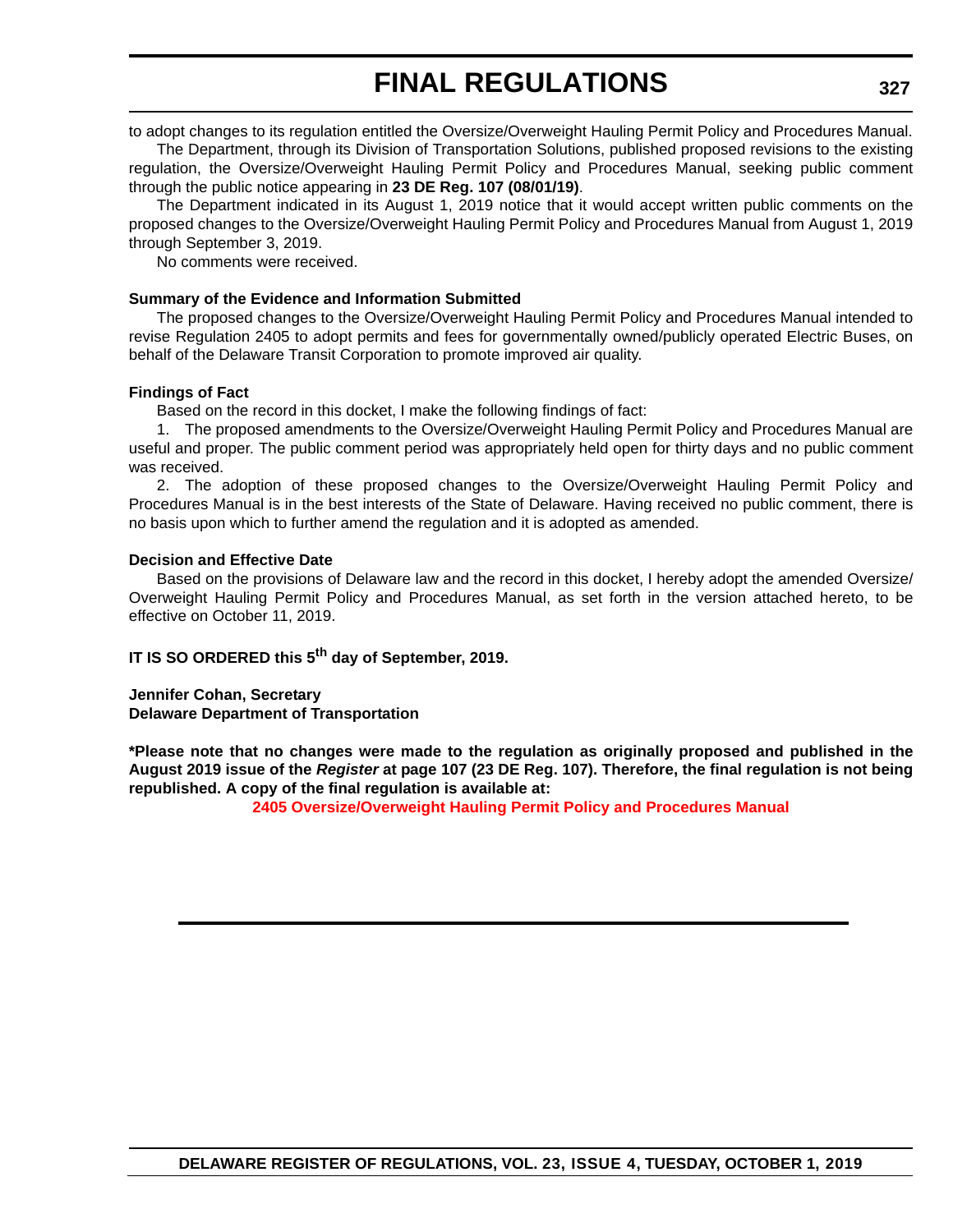# **GENERAL NOTICES**

# **[DEPARTMENT OF NATURAL RESOURCES AND ENVIRONMENTAL](https://dnrec.alpha.delaware.gov/watershed-stewardship/)  CONTROL**

# **DIVISION OF WATERSHED STEWARDSHIP**

Statutory Authority: 7 Delaware Code, Section 4006(h) and (i) (7 **Del.C.** §4006(h) & (i)) 7 **DE Admin. Code** 5101

# **REGISTER NOTICE**

#### **[Revised Regulatory Guidance Documents Supporting Regulation 5101 Sediment and Stormwater](#page-4-0)  Regulations**

The Department of Natural Resources and Environmental Control (DNREC) Division of Watershed Stewardship Sediment and Stormwater Program has released revised regulatory guidance documents for public review. These documents support **Regulation No. 5101 Sediment and Stormwater Regulations**, as set forth at 7 **Del.C.** §4006(h) and (i).

The regulatory guidance documents include the following:

- [BMP Standards and Specifications: Appendix 1. Soil Investigation Procedures for Stormwater Best](http://www.dnrec.delaware.gov/swc/Drainage/Documents/Sediment%20and%20Stormwater%20Program/2019%20February/Regulatory%20Guidance%20Documents%202019/BMP%20Stds%20and%20Specs%20-%20EFF%20FEB%202019.pdf) Management Practices
- Soil Investigation Report Submittal Checklist

The DNREC Sediment and Stormwater Program hereby provides notice of these regulatory guidance documents, pursuant to 7 **Del.C.** §4006(i), which incorporates the provisions of 7 **Del.C.** §6004. A public hearing will NOT be held unless the Secretary receives a meritorious request for a hearing within 15 days of date of this notice, ending October 15, 2019. A request for a public hearing shall be in writing and show familiarity with the regulatory guidance document and provide a reasoned statement of the regulatory guidance document's probable impact.

These documents may be reviewed at the following link: [http://www.dnrec.delaware.gov/swc/Pages/](http://www.dnrec.delaware.gov/swc/Pages/SedimentStormwater.aspx) [SedimentStormwater.aspx](http://www.dnrec.delaware.gov/swc/Pages/SedimentStormwater.aspx)

For appointments to review the regulatory guidance documents, please contact Elaine Webb, DNREC Sediment and Stormwater Program, 89 Kings Highway, Dover, DE 19901, (302) 739-9921, or email [elaine.webb@delaware.gov.](mailto:elaine.webb@delaware.gov)

PREPARED BY: Elaine Z. Webb (302) 739-9921 [elaine.webb@delaware.gov](mailto:elaine.webb@delaware.gov)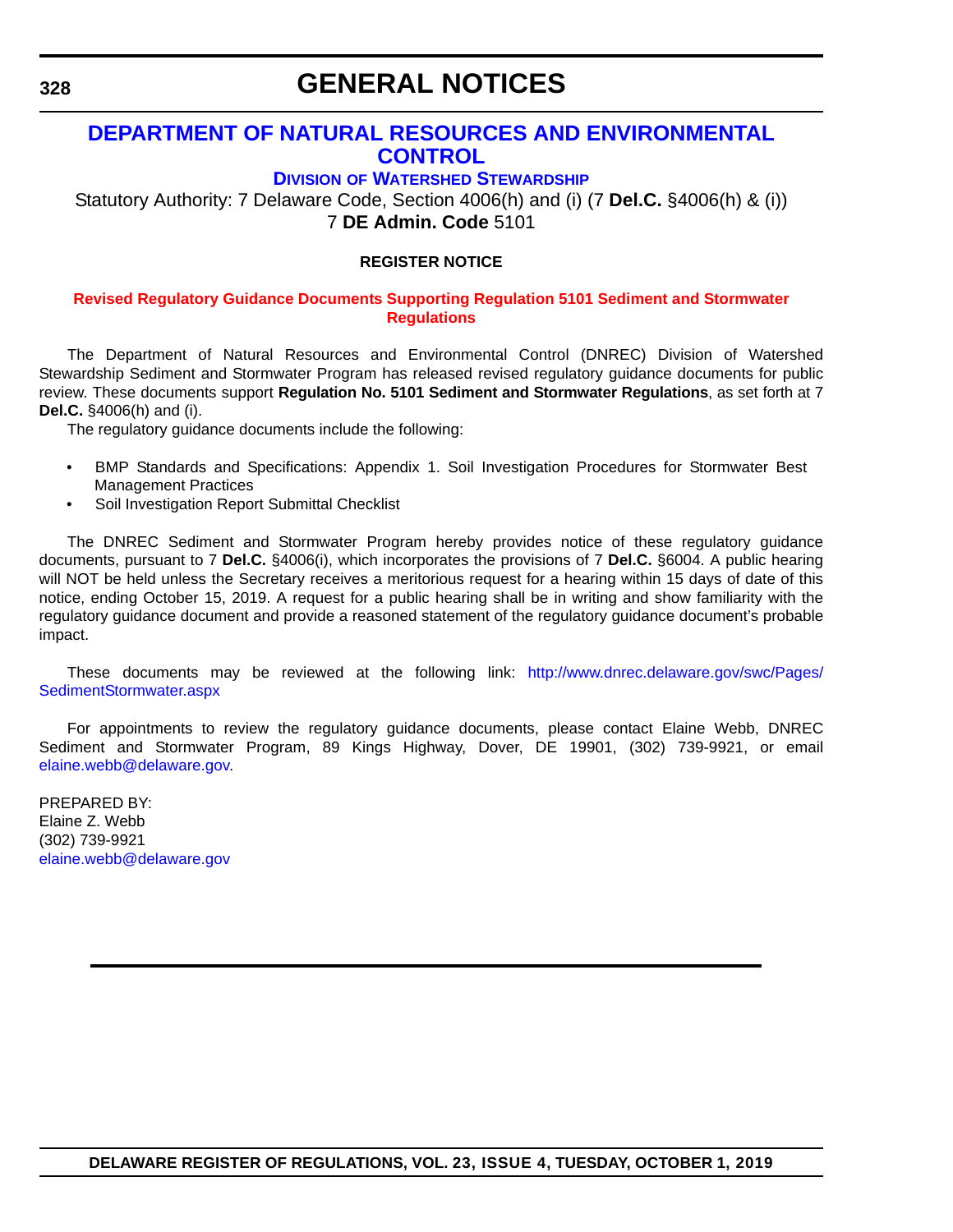# **CALENDAR OF EVENTS/HEARING NOTICES**

# **[DEPARTMENT OF EDUCATION](https://www.doe.k12.de.us/) [PUBLIC NOTICE](#page-4-0)**

The State Board of Education will hold its monthly meeting on Thursday, October 24, 2019 at 5:00pm in the Townsend Building in Dover, DE (401 Federal St., Dover, DE).

**Please note:** Due to a conflict this meeting has been moved to the 4<sup>th</sup> Thursday of the month.

# **[DEPARTMENT OF HEALTH AND SOCIAL SERVICES](https://www.dhss.delaware.gov/dhss/dss/) DIVISION OF SOCIAL SERVICES [PUBLIC NOTICE](#page-4-0)**

#### **Determination of Child Care - Parents Under Age 18**

In compliance with the State's Administrative Procedures Act (APA - Title 29, Chapter 101 of the Delaware Code), 42 CFR §447.205, and under the authority of Title 31 of the Delaware Code, Chapter 5, Section 512, Delaware Health and Social Services (DHSS) / Division of Social Services (DSS) is proposing to amend Child Care, specifically, to update policy regarding minor parents who are under the age of 18 and residing with their legal guardians or parents.

Any person who wishes to make written suggestions, compilations of data, testimony, briefs or other written materials concerning the proposed new regulations must submit same to, Planning, Policy and Quality Unit, Division of Medicaid and Medical Assistance, 1901 North DuPont Highway, P.O. Box 906, New Castle, Delaware 19720-0906, by email to [Nicole.M.Cunningham@delaware.gov,](mailto:Nicole.M.Cunningham@delaware.gov) or by fax to 302-255-4413 by 4:30 p.m. on October 31, 2019. Please identify in the subject line: Determination of Child Care - Parents Under Age 18.

The action concerning the determination of whether to adopt the proposed regulation will be based upon the results of Department and Division staff analysis and the consideration of the comments and written materials filed by other interested persons.

# **[DEPARTMENT OF STATE](https://history.delaware.gov/) DIVISION OF HISTORICAL AND CULTURAL AFFAIRS [PUBLIC NOTICE](#page-4-0)**

#### **901 Historic Preservation Tax Credit Program**

The Historic Preservation Tax Credit Act (30 **Del.C.** Ch. 18, Subch. II) was first enacted by the General Assembly in 2001 and was amended in 2002, 2003, 2004, 2005, 2010 and 2014. Program regulations were adopted on July 11, 2002 (6 DE Reg. 108 published 07/01/02), and were amended on July 11, 2004 (8 DE Reg. 194 published 07/01/04), on January 11, 2005 (8 DE Reg. 1031 published 01/01/05), on October 11, 2010 (14 DE Reg. 485, published 11/01/2010), on September 11, 2014 (18 DE Reg. 237 published 09/01/14), and on November 11, 2018 (22 DE Reg. 409 published 11/1/18). The purpose of this proposed regulatory amendment is to eliminate section 7.4 which allows applicants to request an increase in their credit award. The intent of the provision, added to the regulation in 2010, was to take into consideration changes in project costs that can occur during construction. However the provision is not included in the enabling legislation or Delaware Code, and as written is open to interpretation and therefore vulnerable to challenges. Section 8.1.2 regarding fees for increased awards would also be eliminated from the regulation, as the removal of section 7.4 will render that subsection irrelevant. An amendment to section 7.6 of the regulation is also proposed to reflect changes to the program made in the 149th and 150<sup>th</sup> General Assembly of Delaware. The Bond and Capital Improvements Acts increased the total amount of credits available in each state fiscal year, through state fiscal year 2025 (81 Del. Laws c. 303 and 82 Del. Laws c. 86), but did not specifically allocate credits to a type of project. The amendment will establish the process for distributing unallocated credits in accordance with Delaware Code.

PLEASE TAKE NOTICE, pursuant to 29 **Del.C.** Ch. 101, the Division of Historical and Cultural Affairs proposes to amend rules and regulations pursuant to its authority under 30 **Del.C.** §1815(b). The Division will